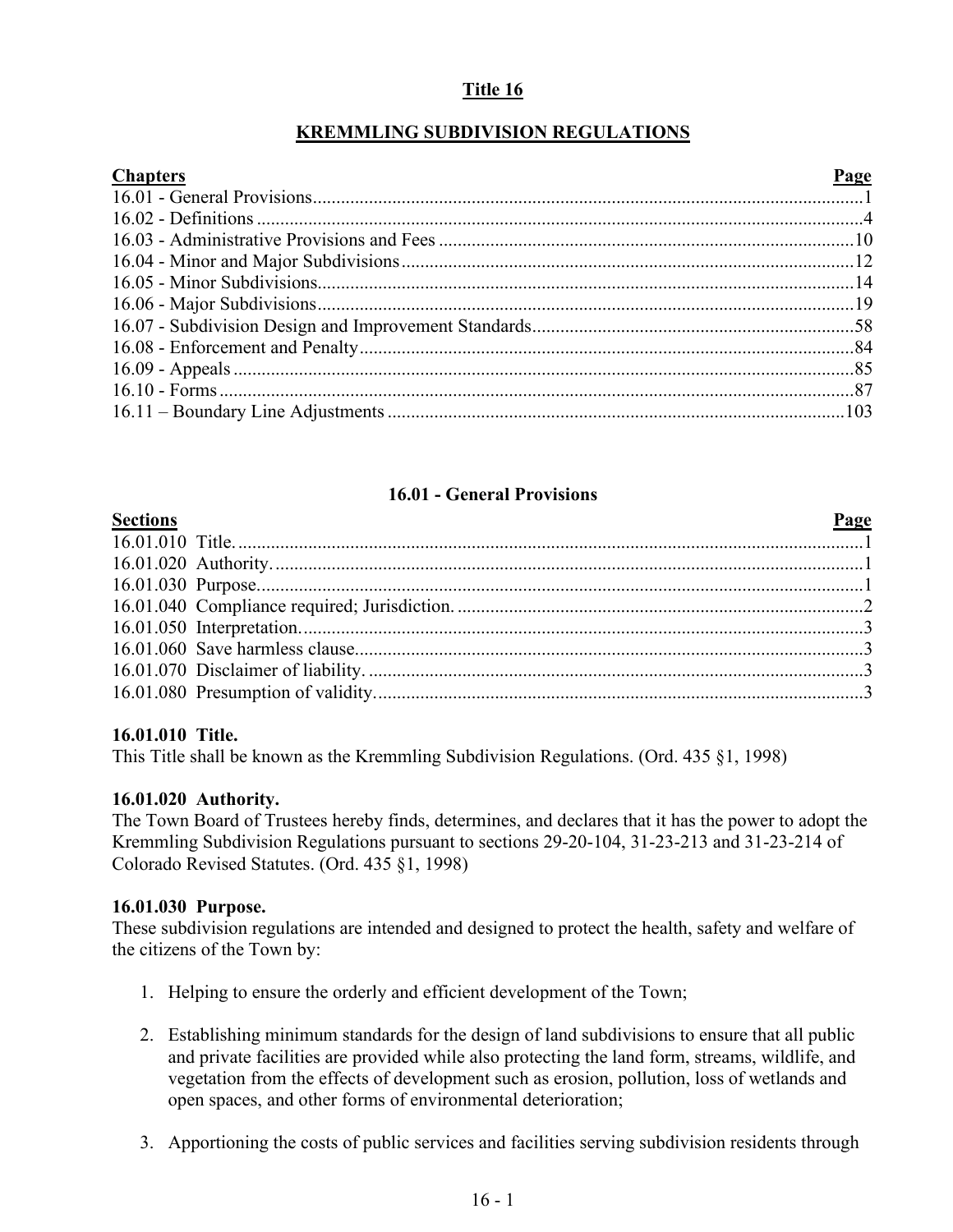the payment of fees, provision of facilities, and dedication of land and rights-of-way to the Town in order to assure that new development pays its way and does not burden the Town's fiscal resources;

- 4. Requiring disclosure to purchasers of known, suspected, or potential hazards;
- 5. Assuring future buyers of land that the subdivider owns the land proposed to be sold, provides access to each building site, and constructs and provides for the maintenance of improvements, utilities, and amenities;
- 6. Obtaining accurate surveying and a permanent public record of the separate interests created by subdivision.

(Ord. 435 §1, 1998)

# **16.01.040 Compliance required; Jurisdiction.**

- 1. From and after the effective date of these regulations, it shall be unlawful for any person, corporation, partnership, joint venture, or other entity to subdivide or develop real property, sell any real property or transfer any interest in real property, including a condominium interest, which is part of a subdivision of a larger tract of land, which has not been approved by the Town for subdivision if applicable, nor shall any person, or entity offer for recording any deed conveying such land, or any interests therein in the Town of Kremmling, unless there shall be on file with the Grand County Clerk and Recorder a final plat of said subdivision, having the endorsement thereon of the appropriate Town authority.
- 2. These subdivision regulations shall apply to any lands annexed to the Town; to any lands within the Town that are not subdivided and will be subdivided, or are subdivided and will be resubdivided; to any lands within the Town that have no publicly dedicated streets providing access to each subdivided lot, tract or parcel; to any lands within the Town which are not zoned and for which zoning for a nonagricultural use is requested, and to a P.U.D. application for more than eight (8) lots, tracts or parcels.
- 3. No interest in land shall be transferred, conveyed, sold, subdivided or acquired to create or extend a nonconformity, or to avoid or circumvent any provision of these subdivision regulations.
- 4. No construction of major subdivision improvements shall be started until:
	- a. The final plan, including the subdivision improvement agreement, has been approved by the Town in accordance with these subdivision regulations, and
	- b. The final plat has been approved by the Town and recorded. After the improvement plans have been filed, as part of the final plan, and the approval of the Town has been obtained, the subdivider shall construct the required improvements according to the approved or properly amended improvement plans.
- 5. A written agreement to sell or lease an interest in land which is expressly conditioned upon full compliance by the seller with these subdivision regulations within a specified period of time, and which expressly recites that seller's failure to satisfy such condition within said period of time may terminate the agreement and entitle the buyer to the prompt return of all consideration paid by buyer, at buyer's option, shall not constitute a violation of these subdivision regulations.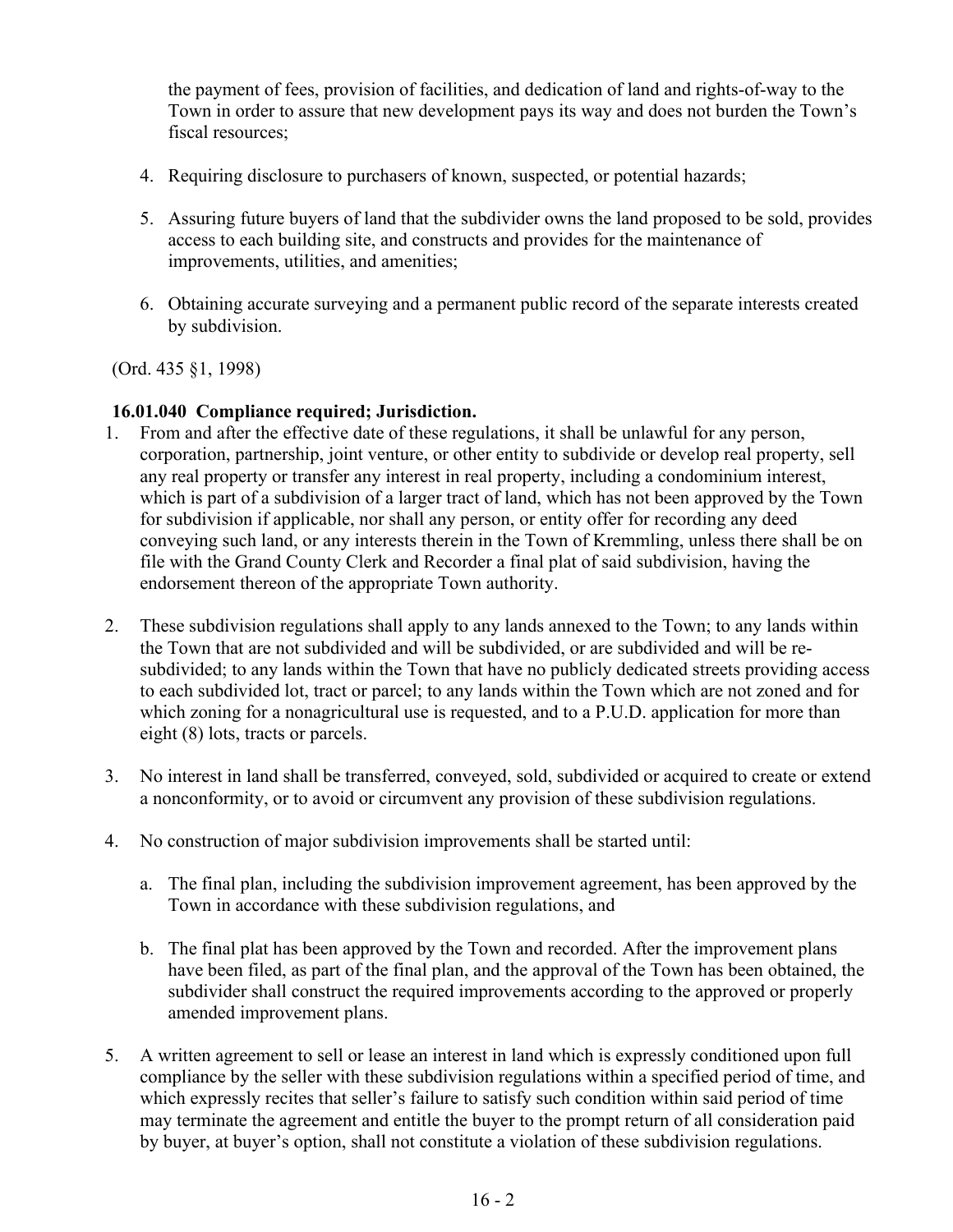6. No building permits of any kind for the construction of any building or other improvements upon any land to which these regulations apply, shall be issued by the Town Planning Director or any other administrative officer of the Town, unless and until all requirements of these Subdivision Regulations have been met including demonstrating that the building site has access to a public street.

(Ord. 435 §1, 1998)

## **16.01.050 Interpretation.**

- 1. Existing subdivision agreements and covenants: This title shall not apply to final plats recorded prior to the effective date of the ordinance codifying these subdivision regulations unless all or any portion of lands within the property depicted on the final plat is proposed for re-subdivision in such manner as to fall within the definition of a subdivision under these subdivision regulations. In the instance of areas of land contained within a recorded subdivision or the original Town plat which are proposed for re-subdivision into new parcels the re-subdivision shall comply with all provisions of these subdivision regulations, except for those which, in the opinion of the Planning Commission, have substantially complied with the requirements of these subdivision regulations prior to the original filing. These subdivision regulations are not intended to repeal, abrogate, annul, or in any way impair or interfere with existing provisions of private agreements or restrictive covenants running with land to which the Town is a party. Where these subdivision regulations impose a greater restriction than that imposed by an existing easement, covenant, or other private agreement, the provisions of these subdivision regulations shall govern.
- 2. Public provisions: This Title is not intended to interfere with, abrogate, or annul any other ordinance, rule or regulation, statute, or other provision of law not specifically repealed in the ordinance codifying these subdivision regulations. Where any provision of these subdivision regulations imposes a restriction or standard different from those imposed by any other ordinance, rule, or regulation, or other provision of law, the more restrictive or the higher standard shall control.

(Ord. 435 §1, 1998)

#### **16.01.060 Save harmless clause.**

As a condition of subdivision approval, the landowner shall agree to save the Town, its officers, employees and agents harmless from any and all costs, including reasonable attorneys' fees, damages and liabilities which may occur, by reason of any work performed upon any subdivision platted under these regulations. This condition shall be contained in the Subdivision Improvements Agreement executed by the landowner as part of the subdivision of land. (Ord. 435 §1, 1998)

#### **16.01.070 Disclaimer of liability.**

These subdivision regulations shall not be construed as imposing upon the Town, or any official or employee of the Town, any liability or responsibility for damages of any kind to any person or property by reason of these subdivision regulations. (Ord. 435 §1, 1998)

## **16.01.080 Presumption of validity.**

All provisions of these subdivision regulations are presumed to be valid and enforceable. In any challenge to the validity of any provision hereof, the burden of proof shall rest with the person bringing the challenge. (Ord. 435 §1, 1998)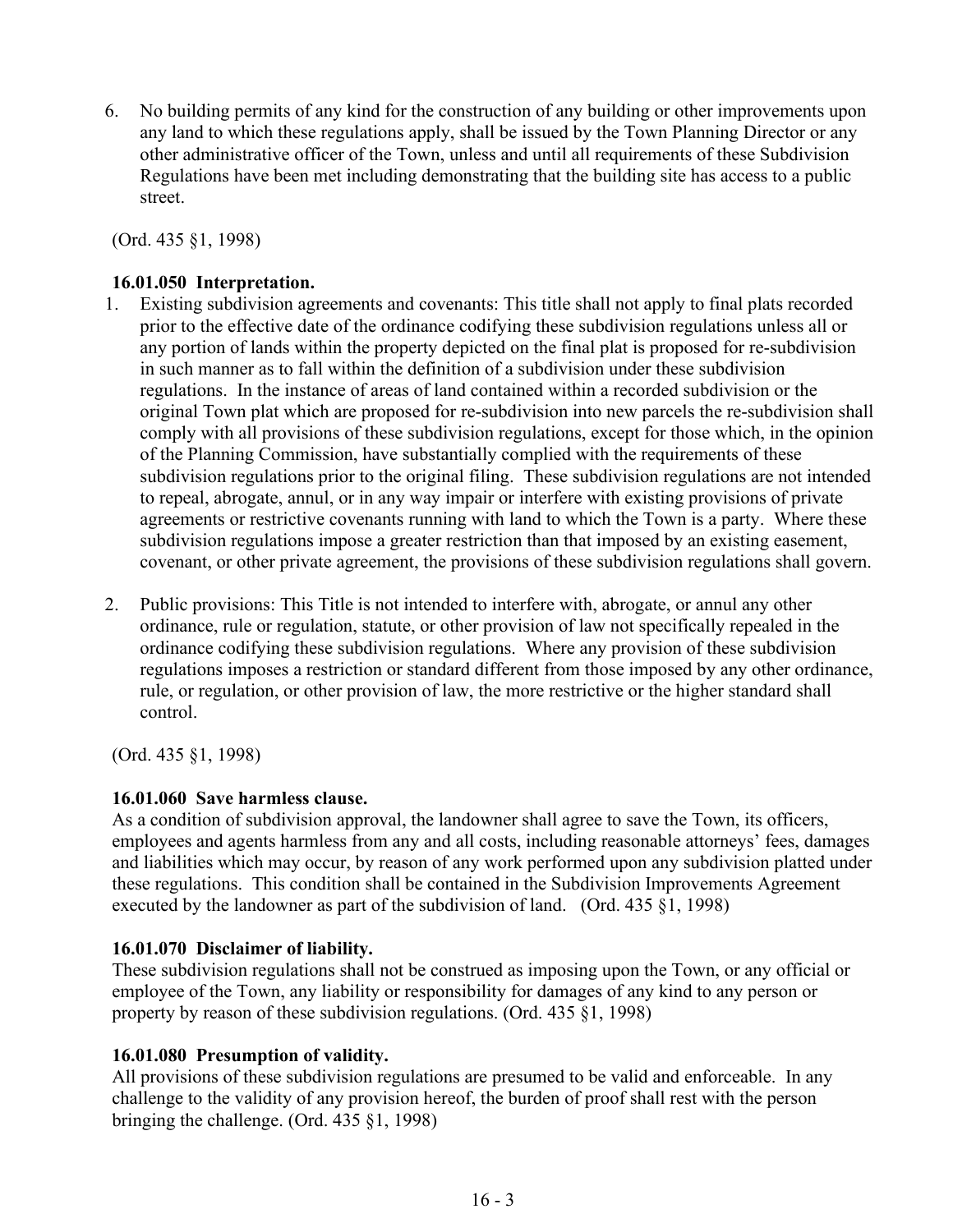### **16.02 - Definitions**

<span id="page-3-0"></span>The following words and phrases shall have the meaning indicated. Where terms or phrases are not defined, the commonly understood meanings shall apply.

"Alternate Transportation Facilities" means any structures, land areas or other infrastructure designed to facilitate transportation that does not use, or is not dependent upon, automobiles.

"Board" means the Kremmling Board of Trustees.

"Boundary Line Adjustment" means either a lot merger, or minor changes in the boundary lines of two or more adjacent platted lots of record (or parcels) where such adjustment does not create additional lots.

"Building Site" means the lot, tract, or parcel area required or used for the construction or location of buildings. This is a generic term for land that may be conveyed to individuals for construction of improvements. (*See* Title 17)

"Cluster" means to place all the development on a smaller portion of the property leaving a larger percentage of the property open and unencumbered with buildings, streets or other development. Clustered is not dispersed.

"Comprehensive Plan" means the Kremmling Comprehensive Plan. A master plan for the physical development of the Town, adopted by the Kremmling Board of Trustees, including any areas outside of the Town's boundaries, subject to Colorado Revised Statutes 31-23-206 and  $31-12-105(1)$ (e), which in the Board's judgment bear relation to the planning of the Town. Such plan, with the accompanying maps, plats, charts, and descriptive matter, shall show the Board's recommendations for the development of said territory. As the work of making the whole Comprehensive Plan progresses, the Board may from time to time adopt and publish parts thereof The Board may amend, extend, delete or add to the Comprehensive Plan from time to time.

"Duplex Residential Unit" means any residential structure containing two (2) attached dwelling units.

"Easement" means a right granted by the property owner, generally established in a real estate deed or on a recorded plat, to permit the use of land by the public, a public agency, a utility, a business entity or particular persons for a specified purpose or use.

"Excessive Slope Review Area" - *See* Title 16-18.B. of the Town Code.

"Final Decision" means a written decision on a specific application for subdivision which has been rendered by the Planning Commission or Town Board of Trustees, as the case may be.

"Floor Area" means the sum of the horizontal areas of all floors and areas with the potential to contain more horizontal floors, as measured from the exterior faces of the walls, including enclosed porches. The floor area of basements, as defined by the Uniform Building Code, shall not be included.

"Front Tract or Parcel Line" means the property line dividing a tract or parcel from the street, or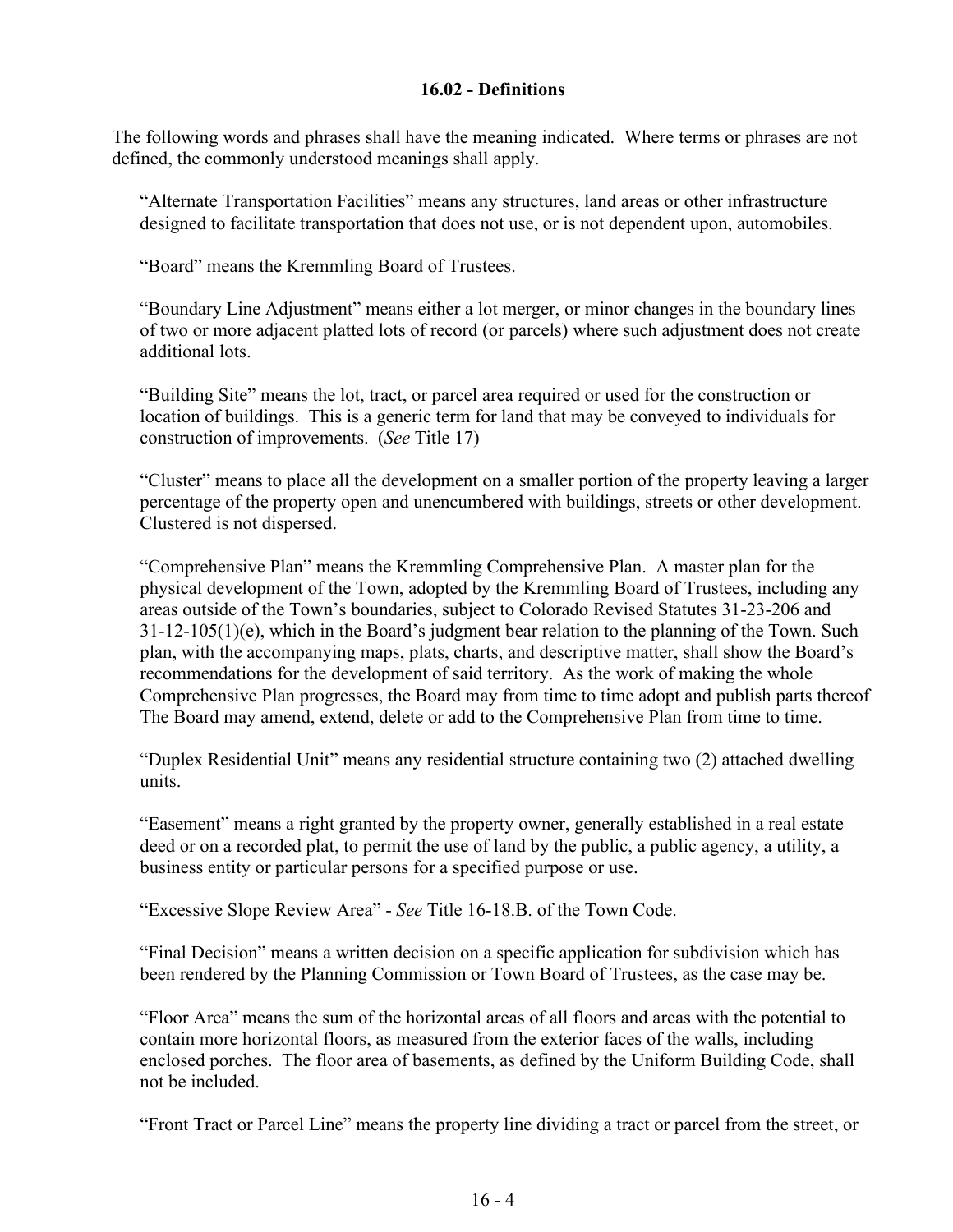in the absence of a street, from an alley. On a corner tract or parcel, only one street shall be considered as a front tract or parcel line, and the shorter street frontage shall be considered the front tract or parcel line unless permission otherwise is granted by the Planning Commission. On a corner lot which is square, the front tract or parcel line shall be determined by the Planning Commission.

"Flood Plain" means any area subject to a one percent or greater chance of flooding in any given year, or the area that can be anticipated to be inundated by the one-hundred-year frequency storm.

"Ghosting" refers to a technique for drawing which lightly places objects or lines on a drawing for reference purposes with the proposed development. Usually objects or other lines that are shown by ghosting are drawn lightly with dashed lines.

"Hazardous Areas" include flood plains, rock fall, land slide and debris flow areas, wildfire areas, thirty percent (30%) or greater slopes, and other areas posing a risk to public health or safety.

"High Quality Wetland" means a wetland that performs most of the following functions to a high degree: ground water recharge, ground water discharge, flood storage, sediment retention, shore line anchoring, water quality improvement, wildlife habitat, food chain support, and fish habitat. The Planning Commission is the body that makes the final determination about whether a wetland is a high quality wetland.

"Hydrologic Gradients" means the elevation differences between the water table in different portions of a wetland study area.

"Improvement Plans" means the plans submitted by the subdivider that describe how the subdivision will be built. They include but are not limited to the following: site plans, landscaping plans, grading plans, utility plans, re-vegetation plans, and dust abatement plans.

"Lot" - *See* Building Site.

"Lot merger" means the merging of not more than three contiguous lots into a lesser number of lots than had originally existed.

"Lower Quality Wetlands" means wetlands that are not high quality. Evidence of low quality may include, but is not limited to low diversity of vegetation, stream widening, loss of riparian vegetation or lowered water tables.

"Major Subdivision" means a subdivision having the characteristics set forth in section 16.04.020.2. of these Subdivision Regulations.

"Minor Subdivision" means a subdivision having the characteristics set forth in section 16.04.020.1 of these Subdivision Regulations.

"Multifamily Residential Unit" means any residential structure containing three (3) or more attached dwelling units.

"Open Lands" means lands preserved in perpetuity by the subdivider to be open and free of all buildings or structures, or other impediments to being preserved as an open area. Some structures may be allowed such as agricultural barns, but only as agreed to by the Town. Open lands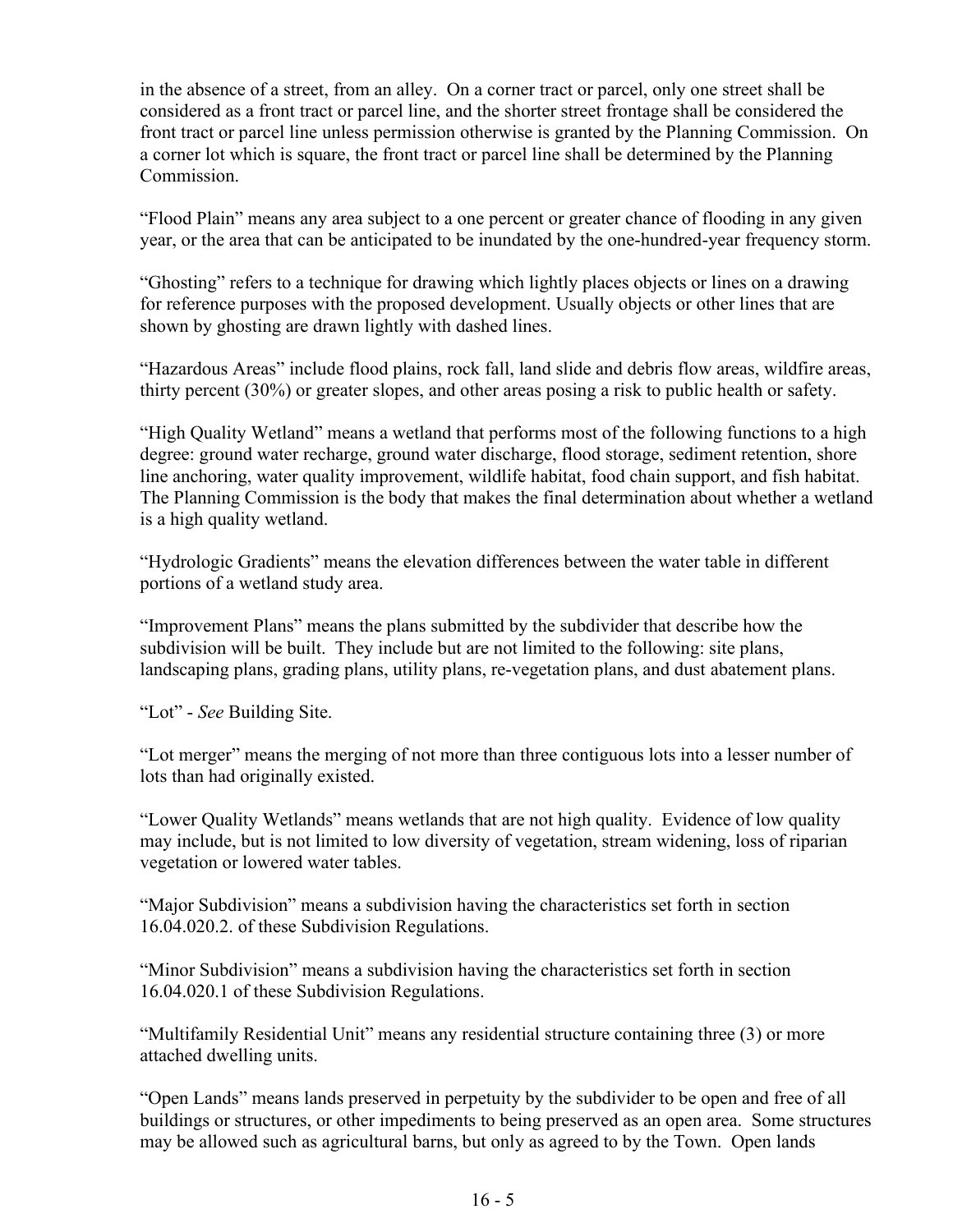typically include but are not limited to the following: unique and/or fragile areas, steep slopes, critical or significant wildlife habitat, historically significant structures and sites, and areas which have historically provided, or are reasonably identified as desirable for, open space or public access to public lands.

"Open Space" means areas of land that are free of structures or other buildings. Some open space may be preserved in perpetuity by a land owner to remain open space. Other open space is open but may not be preserved in perpetuity.

"Parcel" - *See* Building Site.

"Planning Director" means the Town Manager, or his designee. (Ord. 618, §1, 2012)

"Planning and Zoning Commission" means the Kremmling Town Planning Commission pursuant to Chapter 2.36, Kremmling Municipal Code.

"Property" When property is capitalized it means the real property being subdivided and all contiguous land owned or under option by the same owner or entity.

"Proposed Subdivision" means the area of land proposed for subdivision.

"Public Notice" Unless otherwise provided by these subdivision regulations, public notice for a public hearing shall mean all of the following:

- 1. Notice by the Town: The Town shall publish notice of the date, time, place, reviewing entity and purpose of the hearing, the location of the development, using a commonly known description, and the type of approval requested, in the Town's newspaper of record. Notices shall be published at least two (2) times prior to the date of the public hearing.
- 2. Notice by the subdivider: The subdivider shall post the proposed subdivision at least thirty (30) days prior to the public hearing. The signs posting the lands to be subdivided shall be located on all sides of the proposed subdivision and shall be spaced no more than two hundred sixty-six (266) feet apart on public streets and roads along the perimeter of the proposed subdivision. The public notice shall describe the date, time, place, reviewing entity and purpose of the hearing, the location of the development, using a commonly known description, and the type of approval requested. The signs shall be provided by the Town.
	- a. The subdivider shall send notification to tenants of the lands to be subdivided and land owners within three hundred (300) feet of the proposed subdivision, by first class mail, at least fifteen (15) days prior to the public hearing to discuss the proposed subdivision. The notice shall state the date, time, place and purpose of the public hearing the location of the development, using a commonly known description, the type of approval requested and that any questions or comments may be directed to the Planning Department, or the Planning and Zoning Commission when it meets to discuss the proposed subdivision.
	- b. An affidavit stating that the subdivider has posted the lands to be subdivided and has notified the proposed subdivision tenants and abutting land owners, in accordance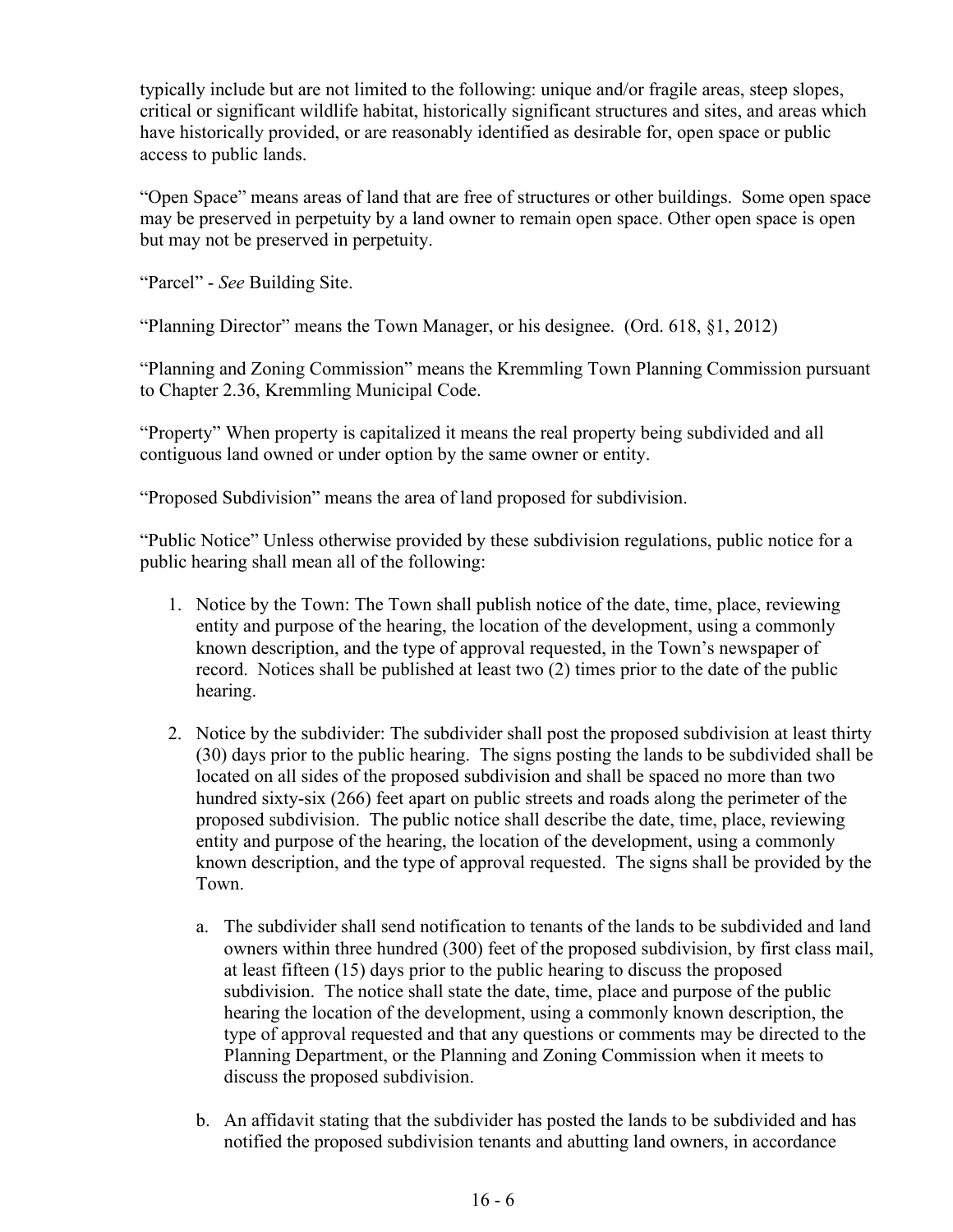with this section, shall be submitted to the Planning Director prior to the public hearing. Such affidavit shall be made a part of the record related to the approval or denial of the subdivision plat.

"Public Right-of-Way" means public property upon which the following may exist:

- 1. Streets and alleys,
- 2. Sidewalks, bridges, pedestrian and other trails, and other related public improvements, or
- 3. Other unimproved lands reserved for the uses listed above.

"Raw Land" means land that has not previously been subdivided and recorded.

"Record or Recorded" means submission and acceptance of documentation as a public record by the Clerk and Recorder of Grand County, Colorado.

"Residential Streets" Residential Streets is a book published by the American Society of Civil Engineers, the National Association of Home Builders and the Urban Land Institute in 1990 that describes the general principles and design considerations for residential streets. The Town of Kremmling hereby adopts the recommendations of Residential Streets as the street layout standards for the Town.

"Residential Unit" means one or more rooms, in addition to separate kitchen and bath facilities, intended or designed for occupancy by a family, independent of other families, on a long term basis. (*See* Titles 14 and 15-2)

"Resource Areas" means lands that generally have the following characteristics. They are areas determined by the Town to be valuable to the residents of the community because they preserve important resources in the vicinity of Kremmling. They include wildlife areas, wetlands, and visual resources. The location of resource areas may be clarified during the subdivision review process.

"Re-subdivision" means the proposed subdivision of land depicted within an existing subdivision plat or the original Town plat.

"Ridgeline" means a ridgeline is the crest or brow of a hillside located at the top of a hillside. When traveling up a hillside, the ridgeline is the point where one reaches the top of the hillside and where, if movement is continued in the same direction, one begins to descend down the other side.

"Significant" means important and of consequence. The Planning Commission is the body that determines the issue of significance.

"Single Family Residential" means any single residential structure containing one (1), and not more, dwelling units.

"Special Flood Hazard Area" means an area within the 100 year floodplain.

"Stratigraphy" as used in these subdivision regulations refers to profiles of soil. Stratigraphy is a geological term. In these subdivision regulations it refers to how the soils are changing across the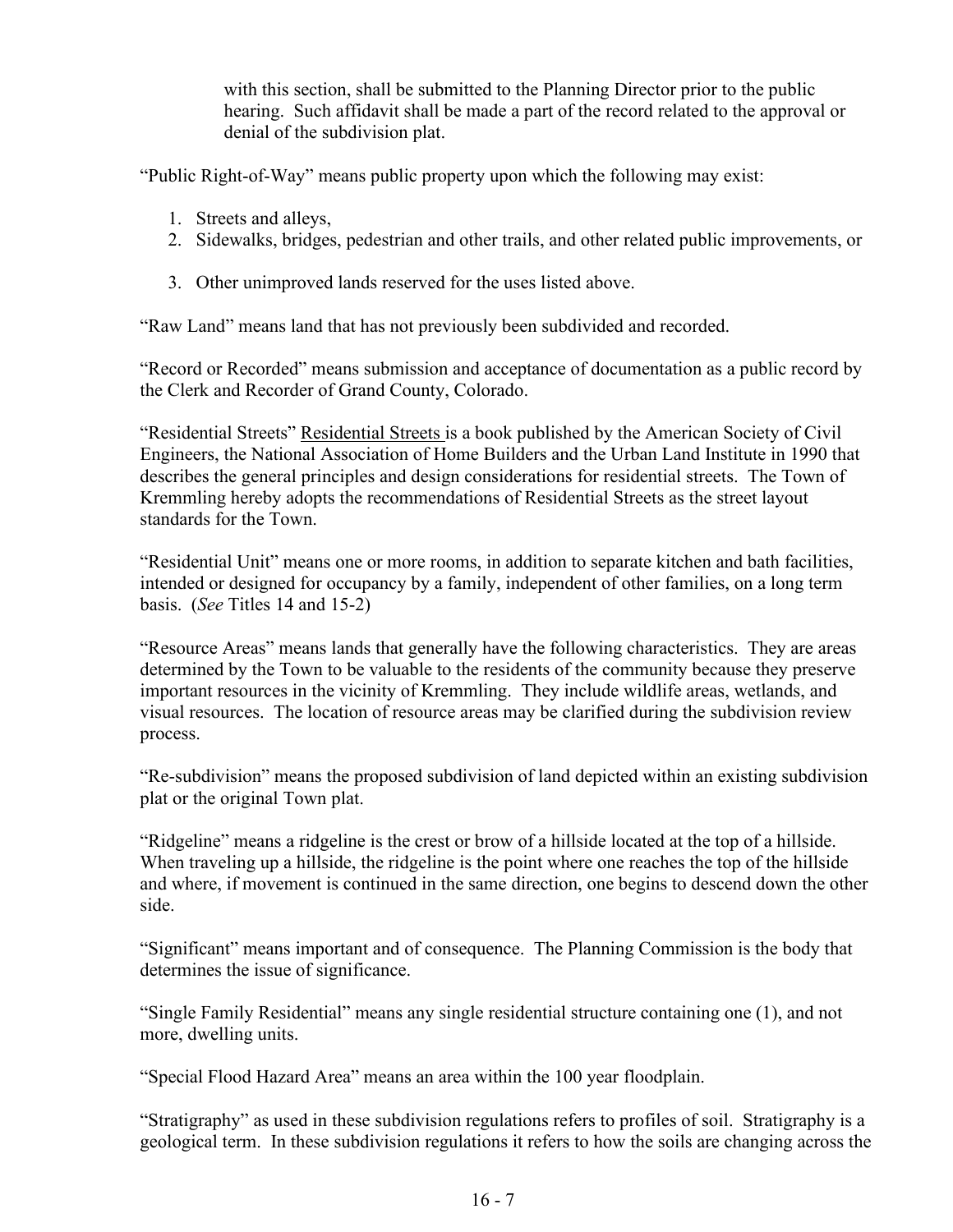site. This information is necessary because soils can vary significantly in short distances which will affect designs for roads, utilities and buildings.

"Street" For purposes of these subdivision regulations, a street shall include avenues, which run in an east-west direction, and streets are local streets unless otherwise stated.

"Street, Arterial" means an interregional road conveying traffic between neighborhoods or zone districts. Efficient movement of higher volumes of traffic is the primary function of arterial streets. Private access and frontage onto arterial streets should be limited or avoided.

"Street, Collector" means the principal collecting street within residential or commercial areas, the collector street carries relatively high traffic volumes and conveys traffic from arterial streets to lower volume streets. Its function is to promote the free flow of traffic. The collector's secondary function is to serve abutting land uses.

"Structures"

"Subdivider" means the subdivider is the applicant for subdivision approval or his/her/its successor. The subdivider shall be the owner(s) of the property or the authorized representative of the owner(s).

"Subdivision" means any area of land within the Town, or proposed for annexation into the Town, which is divided into two (2) or more lots, tracts, parcels, or separate interests and any lots, tracts, or parcels, or separate interests, of land which are combined with other lots, tracts, or parcels by vacating the existing lot, tract, or parcel lines or changing the legal description of the existing lot(s), tract(s) or parcel(s), unless such lot(s), tract(s), parcel(s), or separate interests are created:

- a. By order of any court in this State or by operation of law; or
- b. By the acquisition of an interest in land, without changing the legal description of the existing lot, tract, or parcel as a joint tenant or tenant in common.

"Subdivision" includes the division of residential or nonresidential zoned land, whether by deed, metes and bounds description, devise, intestacy, lease, map, plat or other recorded instrument. Subdivision includes re-subdivision which is the division or consolidation of existing recorded lot(s) or tract(s), or parcel(s) of land into two (2) or more parcels or other divisions of land for the purpose, whether immediate or future, of sale or for development.

"Subdivision Improvements" means all improvements within a subdivision required by the Town or proposed by the subdivider or owner.

"Substantial" material, considerable in importance, value, degree, amount, or extent. The Planning Commission is the body that determines the issue of substantiality.

"Town" means the Town of Kremmling, Colorado.

"Town Code" means the 1987 Kremmling Municipal Code, as amended.

"Town Board of Trustees" means the Town Board of Trustees of the Town of Kremmling.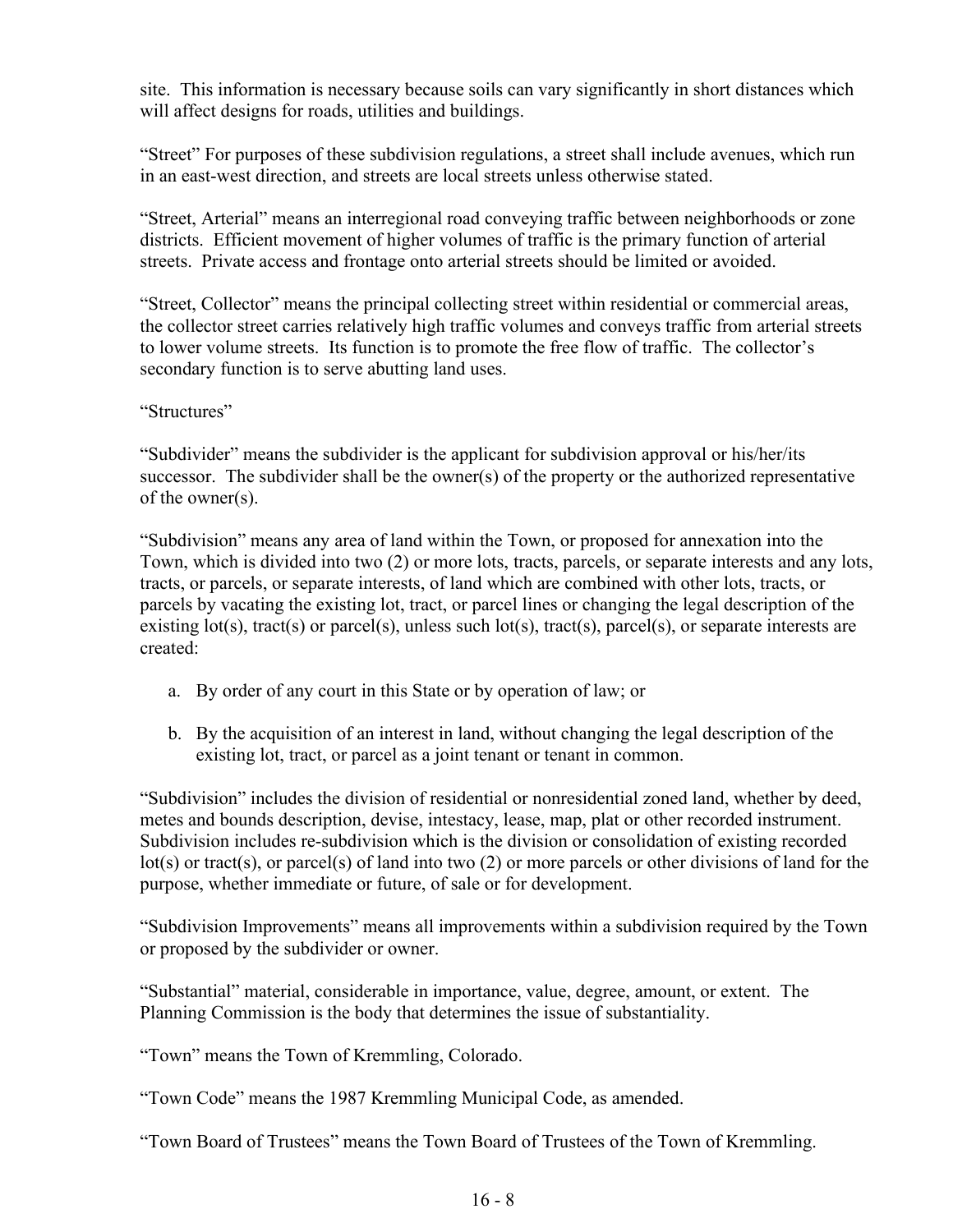"Town Plat" means the official Town plat of the Town of Kremmling.

"Tract" *See* Building Sites.

"Turn Around" means a turn-around is a wide area usually found in a dead end road used to allow emergency and other vehicles to turn around. Turn-arounds are usually as wide as cul-de-sacs.

"Wetlands" means those areas that are inundated or saturated by surface or ground water at a frequency and duration sufficient to support, and that under normal circumstances do support, a prevalence of vegetation typically adapted for life in saturated soil conditions. Wetlands generally include wet meadows, fens, riparian areas, and other similar areas. High quality wetlands include wetlands that were naturally occurring high quality wetlands, as demonstrated by areas where native wetland vegetation still persists, that could be restored to high quality wetlands. For purposes of this definition, the procedures used to identify a wetland are as described in the 1987 Army Corps of Engineers Wetland Delineation Manual, as amended.

"Zoning Map" means the Official Zoning District Map for the Town of Kremmling, Colorado.

(Ord. 435 §1, 2008)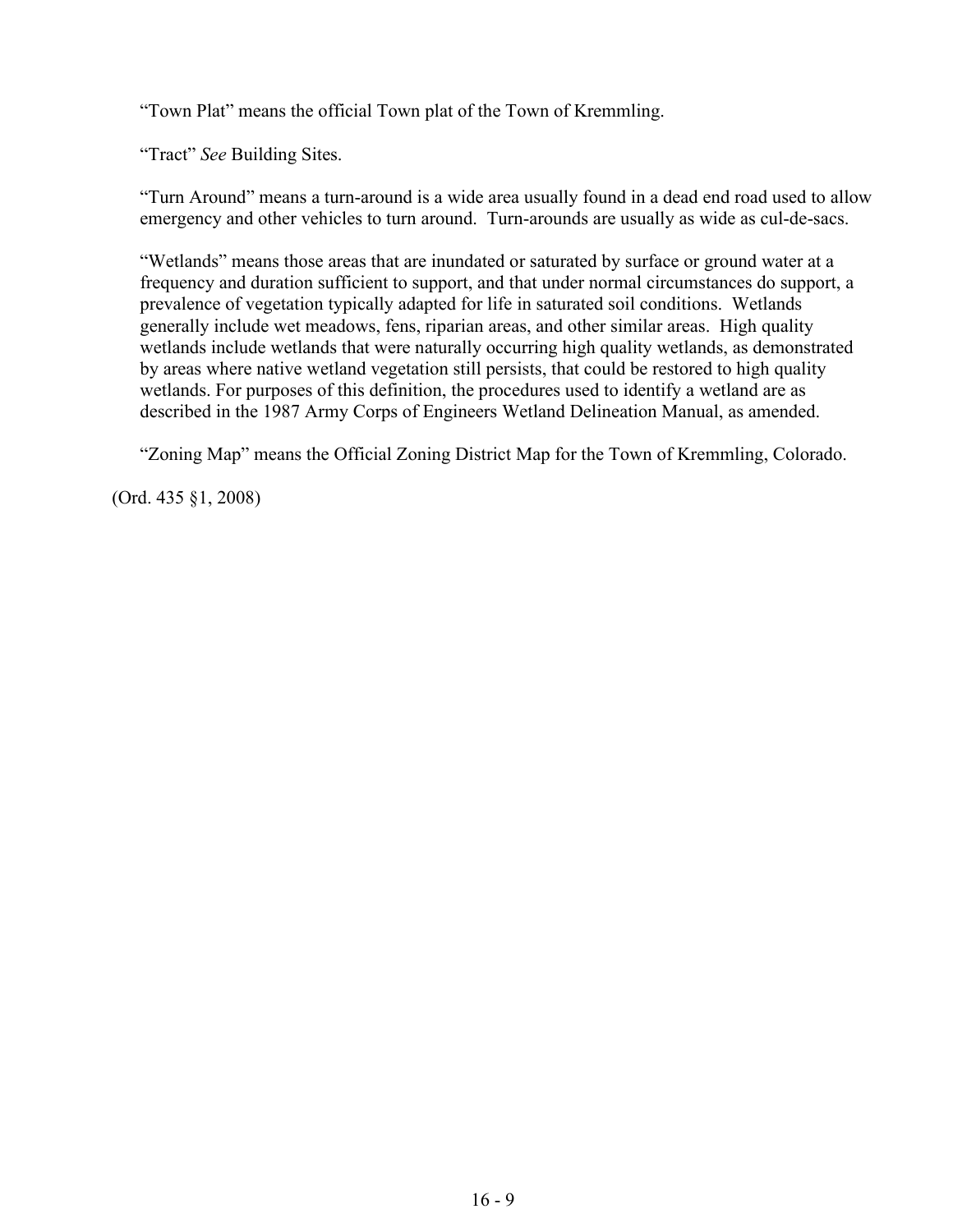## **16.03 - Administrative Provisions and Fees**

<span id="page-9-0"></span>

| <b>Sections</b> | Page |
|-----------------|------|
|                 |      |
|                 |      |
|                 |      |
|                 |      |
|                 |      |
|                 |      |

# **16.03.010 Owner or agent may subdivide.**

No person other than the owner of land may subdivide land or make application to subdivide land without first having obtained a properly acknowledged power of attorney, granting the power and authority to subdivide such land on behalf of the owner or owners thereof. If the subdivider is not the sole owner of the property, a properly notarized letter shall be submitted, signed by the other owners or an association representing the owners, consenting to or joining in the subdivision application. The letter shall state the representative's name, address and telephone number. If a professional planner or other agent represents the owner(s) at meetings with the Town, or draws the plans, all applications will be signed by the owner(s). (Ord. 435 §1, 1998)

## **16.03.020 Prerequisites of subdivision review and approval.**

- 1. Prior to review of any subdivision, the property must:
	- a. Be within the Town limits, or
	- b. Be the subject of an annexation application.
- 2. No property shall be subdivided unless it is first zoned.

(Ord. 435 §1, 1998)

## **16.03.030 Fees**.

- A. The Board of Trustees shall set fees per resolution. No application shall be deemed complete without payment of such fees in full at the time of application.
- B. In addition to the fees established by Board resolution pursuant to subsection A, above, applicants shall reimburse the Town for its actual costs incurred for any services the Town, in its sole discretion, deems necessary for proper review and consideration of the application. By way of example and not in limitation, the Town may retain the services of architects, attorneys, engineers, surveyors, geologists, hydrologists, landscape architects and other professionals. Approval of any application shall be conditioned upon reimbursement of such costs upon presentment to the applicant by the Town.

(Ord. 613 §2, 2011; Ord. 519 §1, 2007; Ord. 435 §1, 1998)

# **16.03.030A Adequacy of applications.**

1. All materials and information, as required by applicable sections of these regulations, including applications, fees, sketches, maps, plans, plats and reports, must be submitted to the Planning Director, complete in every detail.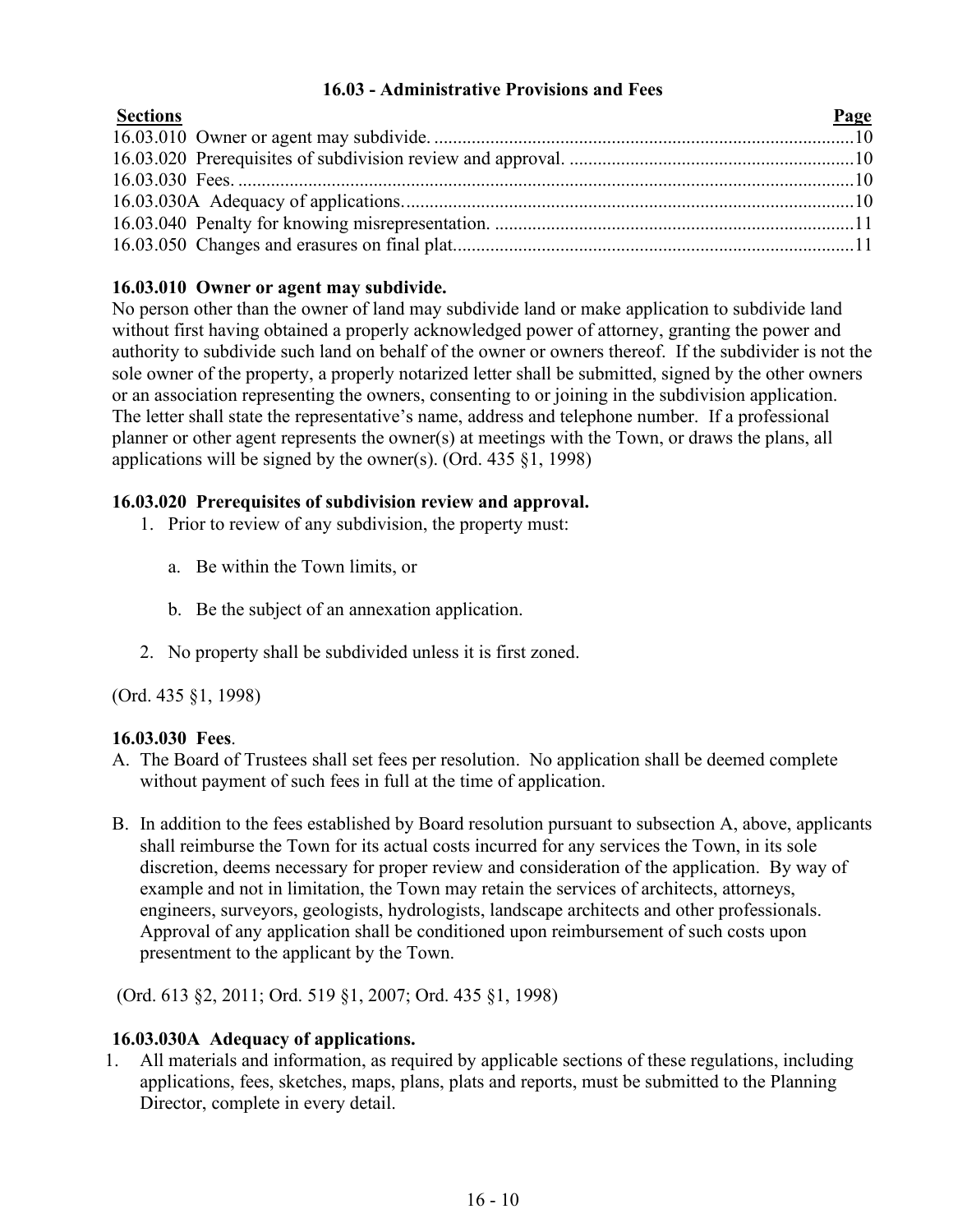2. Any item or application which is not complete or which is not otherwise in compliance with these regulations shall not be placed on a meeting agenda of the Planning Commission, or the Town Board of Trustees. The Planning Director shall determine the compliance of each application and shall be the authority for placing any application or item on an agenda.

(Ord. 435 §1, 1998)

# **16.03.040 Penalty for knowing misrepresentation.**

A subdivider's knowing presentation, submission, or representation to the Town of incorrect or false information or data associated with any subdivision application shall be a violation of the Kremmling Municipal Code and shall be punishable as provided in Kremmling Municipal Code section 1.16.010. (Ord. 535 §53, 2008)

# **16.03.050 Changes and erasures on final plat.**

No changes, erasures, modifications, or revisions shall be made on the final plat after approval by the Planning Commission, as appropriate, without specific approval, in writing, by the Planning Commission, as appropriate. Any such revisions shall be indicated on the final plat. (Ord. 435 §1, 1998)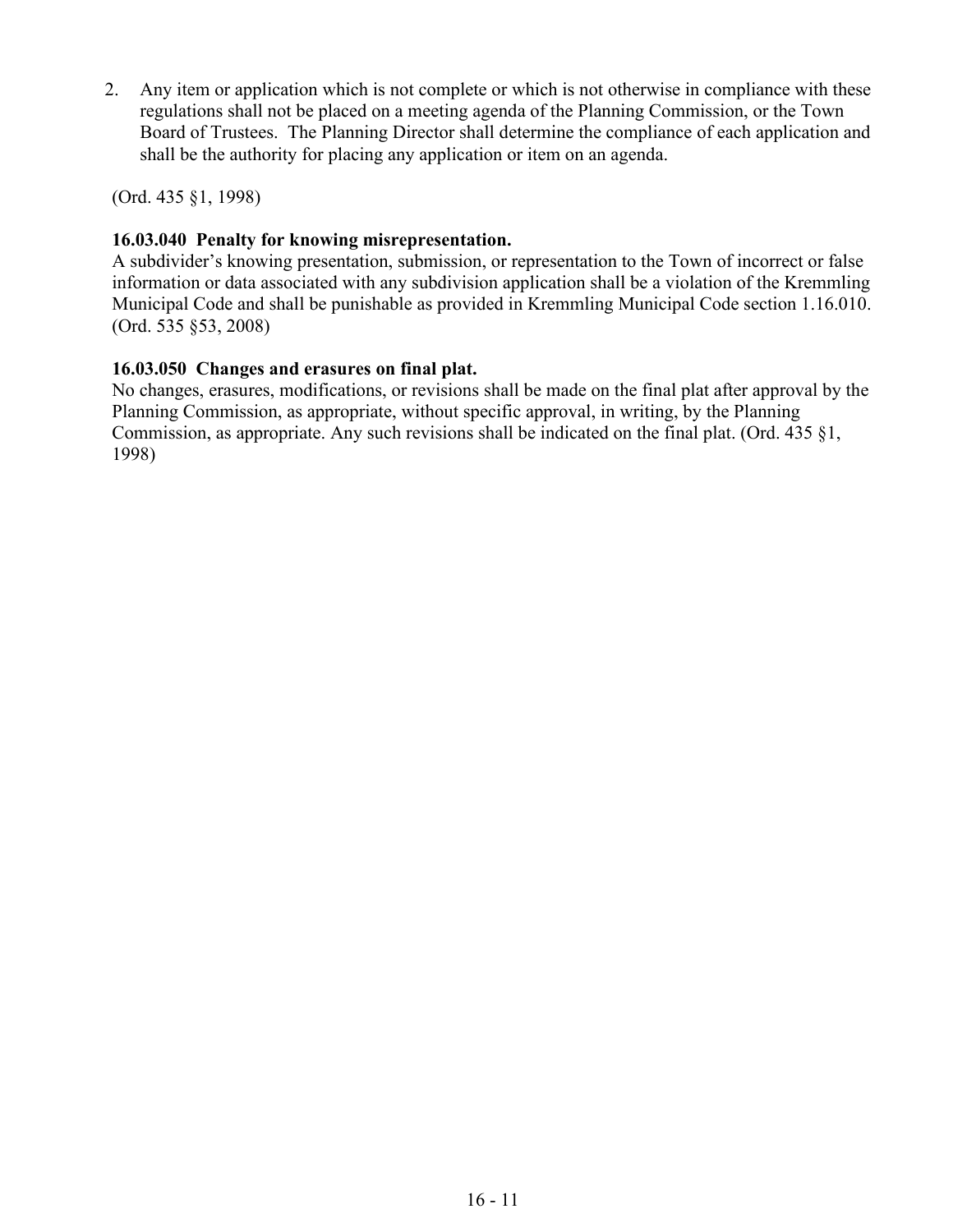## **16.04 - Minor and Major Subdivisions**

## <span id="page-11-0"></span>**Sections**

# **16.04.010 Minor and Major subdivision.**

There are two types of subdivision review processes in Kremmling. They differ in terms of scale, the number of steps involved in the review process and the materials which must be submitted for review. All subdivision activities, including condominiumization, and the creation of townhouses, fall within one of these subdivision types. The Minor Subdivision review process shall not be used to circumvent the requirements of the Major Subdivision review process. The two types of subdivisions are characterized as follows in section 16.04.020. (Ord. 435 §1, 1998)

## **16.04.020 Minor and Major subdivisions characterized.**

- 1. Minor subdivision: A minor subdivision is any one or more of the following activities:
	- a. A minor relocation or adjustment of an easement on a final plat or a building site or parcel line;
	- b. A correction of an engineering or survey error or other minor change to a recorded plat which has no effect on the representations made and conditions applied to the approval of the recorded plat;
	- c. A vacation of a building site, lot, parcel or tract line;
	- d. A re-subdivision creating eight (8) or fewer residential lots or four (4) or fewer lots in nonresidential zones, if: (Ord. 539 §1, 2008; 435 §1, 1998)
		- i. No new public dedications are necessary for public or private services as determined by the Town;
		- ii. The property is zoned;
		- iii. Each building site is adjacent to a street, thereby having access to such street; and if
		- iv. Each resulting parcel conforms with the dimensional requirements of the existing zone district.
- 2. Major subdivision: A major subdivision is a subdivision or re-subdivision which meets one or more of the following criteria:
	- a. Creates more than eight (8) lots; (Ord. 539 §3, 2008; 435 §1, 1998)
	- b. A re-subdivision in any zoning districts other than residential that: (Ord. 539 §6, 2008; Ord. 435 §1, 1998)
	- c. Does not conform to all dimensional requirements in the applicable zone district,
	- d. Creates more than the existing number of nonconforming parcels, or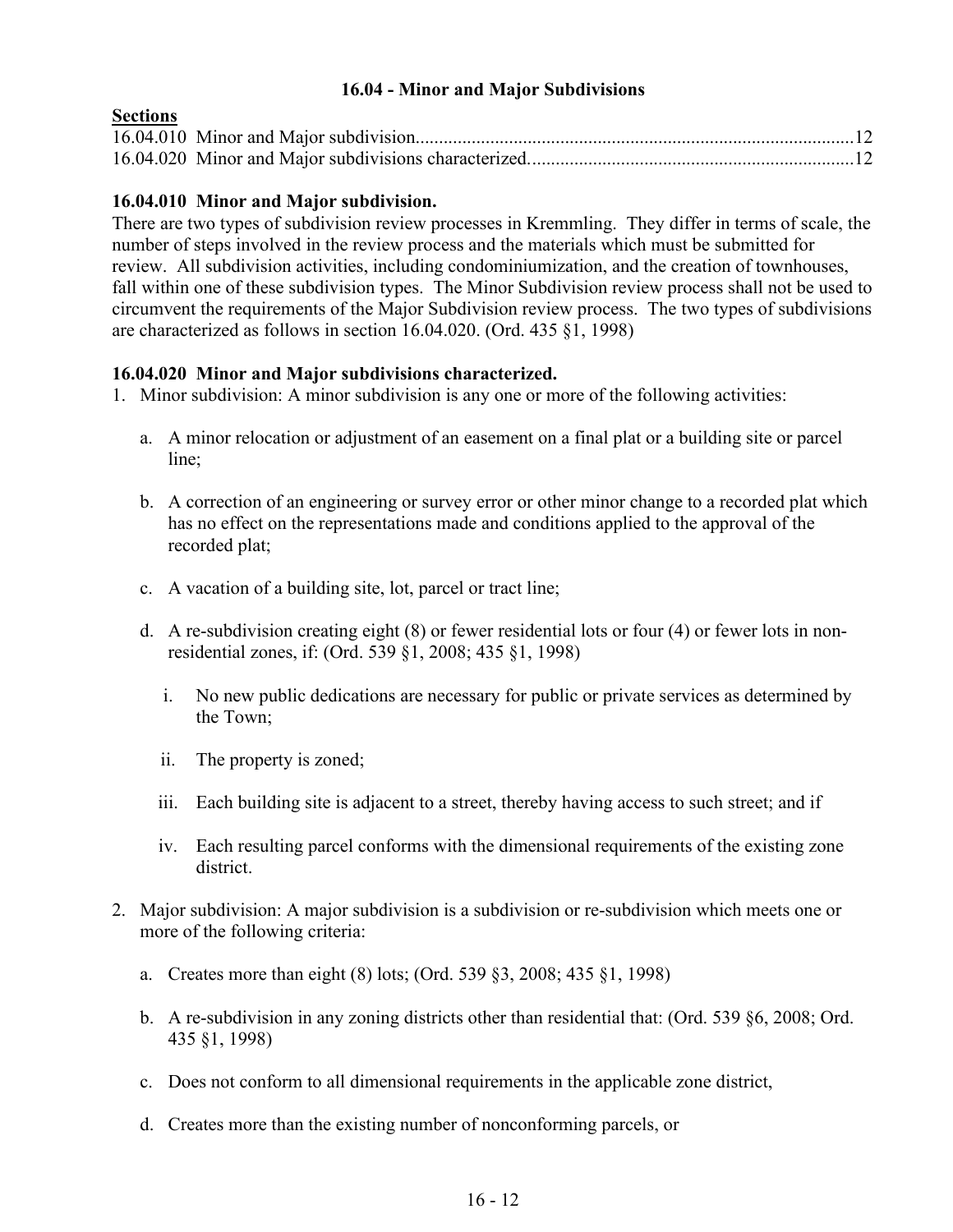- e. Creates more than four lots; (Ord. 539 §7, 2008; Ord. 435 §1, 1998)
- f. A conversion of an existing structure to condominiums or townhouses, unless the Planning Director, or at his/her discretion, the Planning Commission, reasonably finds that the nature, size, or effect of the proposed conversion will not likely create impacts of a significant nature, such as to nearby landowners within the Town, in which case such conversion shall be subject to the requirements of the minor subdivision regulations. (Ord. 539 §8, 2008; Ord. 435 §1, 1998)
- g. A subdivision which is not otherwise a minor subdivision. (Ord. 539 §9, 2008; Ord. 435 §1, 1998)

Any application for a PUD which contains more than 25,000 square feet of land shall be required to comply with the procedures and requirements of a major subdivision, whether or not subdivision is actually proposed.

(Ord. 435 §1, 1998)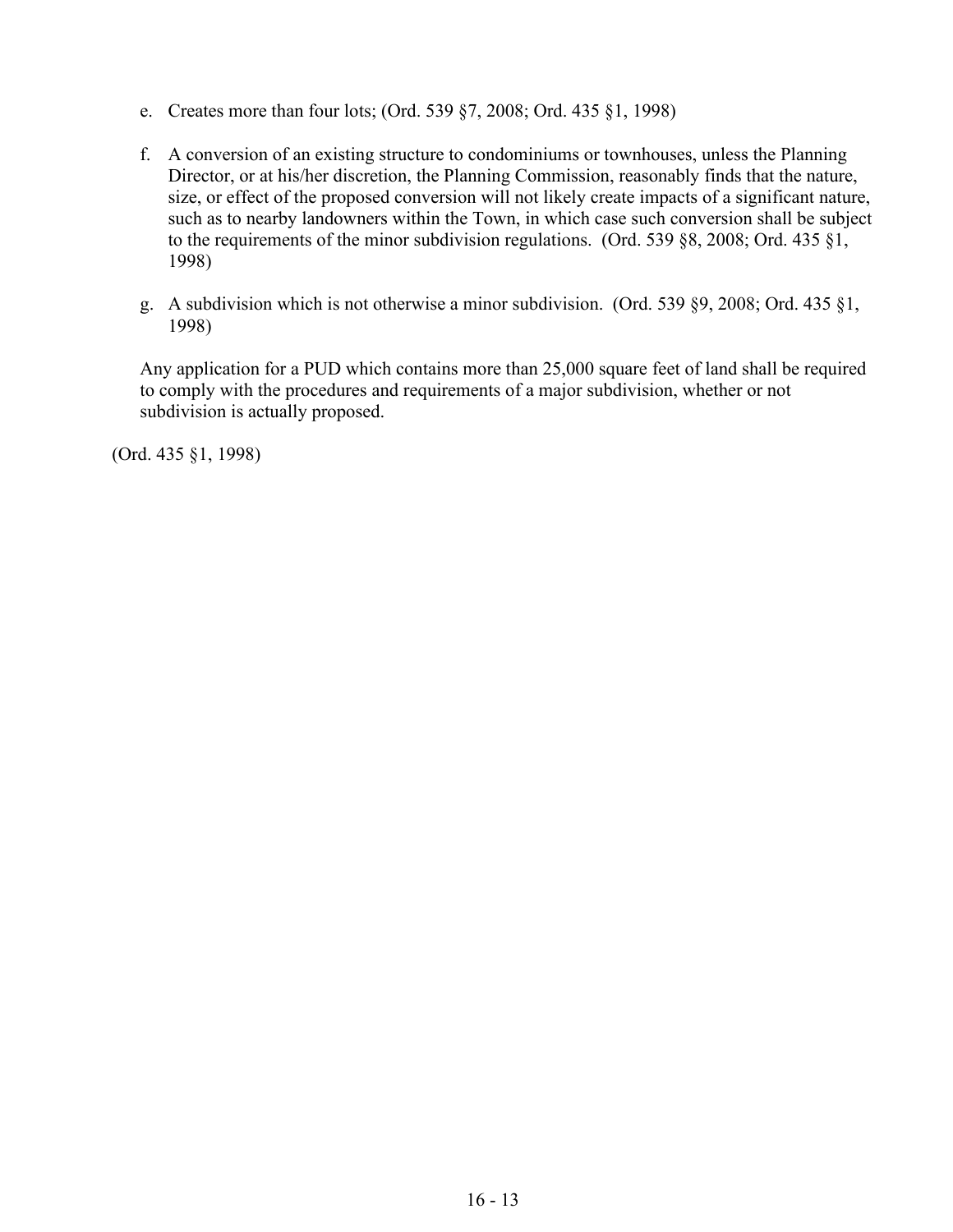## **16.05 - Minor Subdivisions**

<span id="page-13-0"></span>

| <b>Sections</b> |  |
|-----------------|--|
|                 |  |
|                 |  |
|                 |  |
|                 |  |
|                 |  |

# **16.05.010 Application for Planning Director review.**

All minor subdivision applications must be reviewed for approval by the Planning Director or the Planning Commission as set forth in section 16.05.020 and 16.05.030. All applications for approval of a minor subdivision shall be processed by making an application to the Planning Director. The application shall include the following minimum information.

- 1. The required application fee.
- 2. Proof of ownership of the subject property acceptable to the Town.
- 3. Location Improvement Certificate certified by a Colorado licensed surveyor.
- 4. Floor plan of any existing structures sufficient to allow the Planning Director to calculate the Floor Area Ratio (FAR).
- 5. A map of the proposed subdivision parcels sufficient to determine the size and area of each proposed parcel and describing each such parcel, as a portion of a lot, or tract, or parcel, or lots, or tracts, or parcels on the Town plat. The map shall also identify the location of all public rights-of-way, the location and size of the vehicular access to each parcel and to each structure, and the location of all utilities and all public facilities.
- 6. A narrative statement describing the following:
	- a. How fire protection will be provided;
	- b. Whether there is any potential for damage to public or private property by fire or flood erosion and what mitigation measures will be undertaken to minimize such damage;
	- c. How emergency access will be provided;
	- d. How flood protection will be provided; and
	- e. A description of the proposed access to each proposed parcel.
- 7. A copy of the restrictive covenants that have been recorded and affecting the lots, tracts, or parcels that are the subject of the re-subdivision.
- 8. A copy of the proposed final plat containing the required information in section 16.05.030.1.
- 9. Any other information or documents requested by the Town that is necessary to render a decision under the criteria of section 16.05.020 or 16.05.050 as applicable.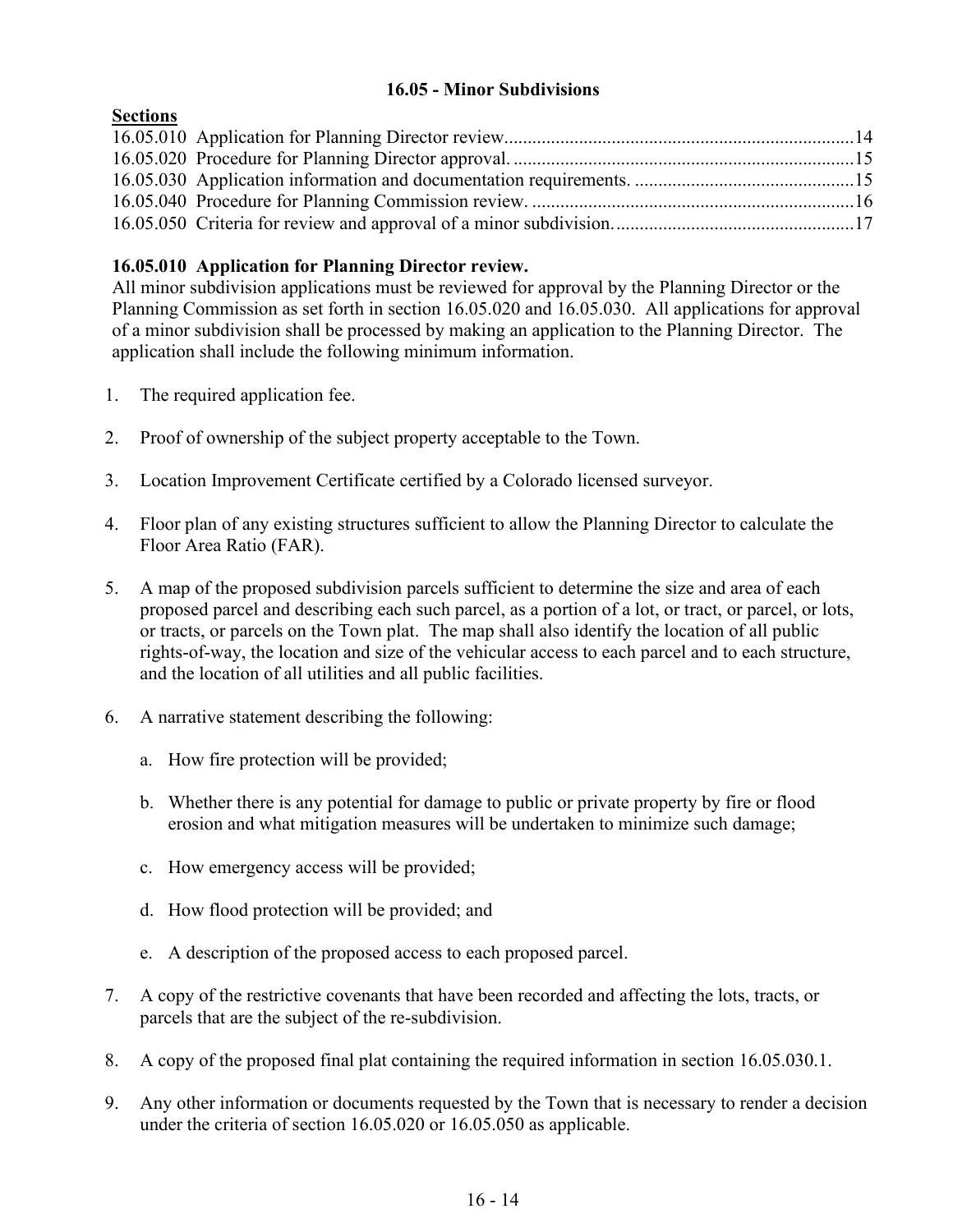## **16.05.020 Procedure for Planning Director approval.**

- A. The Planning Director may approve the re-subdivision if he/she determines from the above information that: (Ord. 539 §10, 2008)
	- 1. All such proposed parcels are divided by, or parallel to and the same length as, the original lot, tract or parcel lines on the Town plat;
	- 2. All of the developed proposed parcels have the maximum yard setbacks which can be required for the existing structures;
	- 3. All structures on proposed parcels do not exceed the FAR allowed "as a matter of right" in the subject zone district;
	- 4. All of the proposed areas parcels conform with the dimensional characteristics of lots or tracts in the applicable zone district of Title 17 of the Town code;
	- 5. The minor subdivision creates no more than eight (8) lots. (Ord. 539 §11, 2008)
	- 6. None of the proposed parcels violate section 16.05.050 or Title17 of the Town code.

The Planning Director's decision shall be in writing, shall list the reasons for the decision and shall be sent to the subdivider not more than thirty (30) days after receipt of a complete and conforming application. (Ord. 539 §12, 2008)

(Ord. 435 §1, 1998)

- B. If decision is to approve and the subdivision is eligible for Planning Director approval, the additional information and documentation required by section 16.05.030 shall be submitted. When complete, the final plat shall be recorded in the real property records of Grand County. (Ord. 539 §12, 2008)
- C. If the Planning Director determines that the application meets the requirements of this title, and that it is not eligible for final approval by the Planning Director, the application shall be referred to the Planning Commission for further proceedings. (Ord. 539 § 13, 2008)
- D. If the Planning Director determines that the application does not meet the requirements of this title, or if the information is deemed by the Planning Director to be insufficient to make the required determinations, the Planning Director shall so advise the applicant and return the application to the applicant. (Ord. 539 §14, 2008)

**16.05.030 Application information and documentation requirements.** (Ord. 539 §15, 2008) Upon final approval of a minor subdivision, the applicant shall provide to the Town the following additional information and documentation: (Ord. 539 §16, 2008)

1. A final plat of the re-subdivision proposal. The final plat shall be prepared by a Colorado licensed surveyor on 24" x 36" sheet size Mylar and shall contain the following: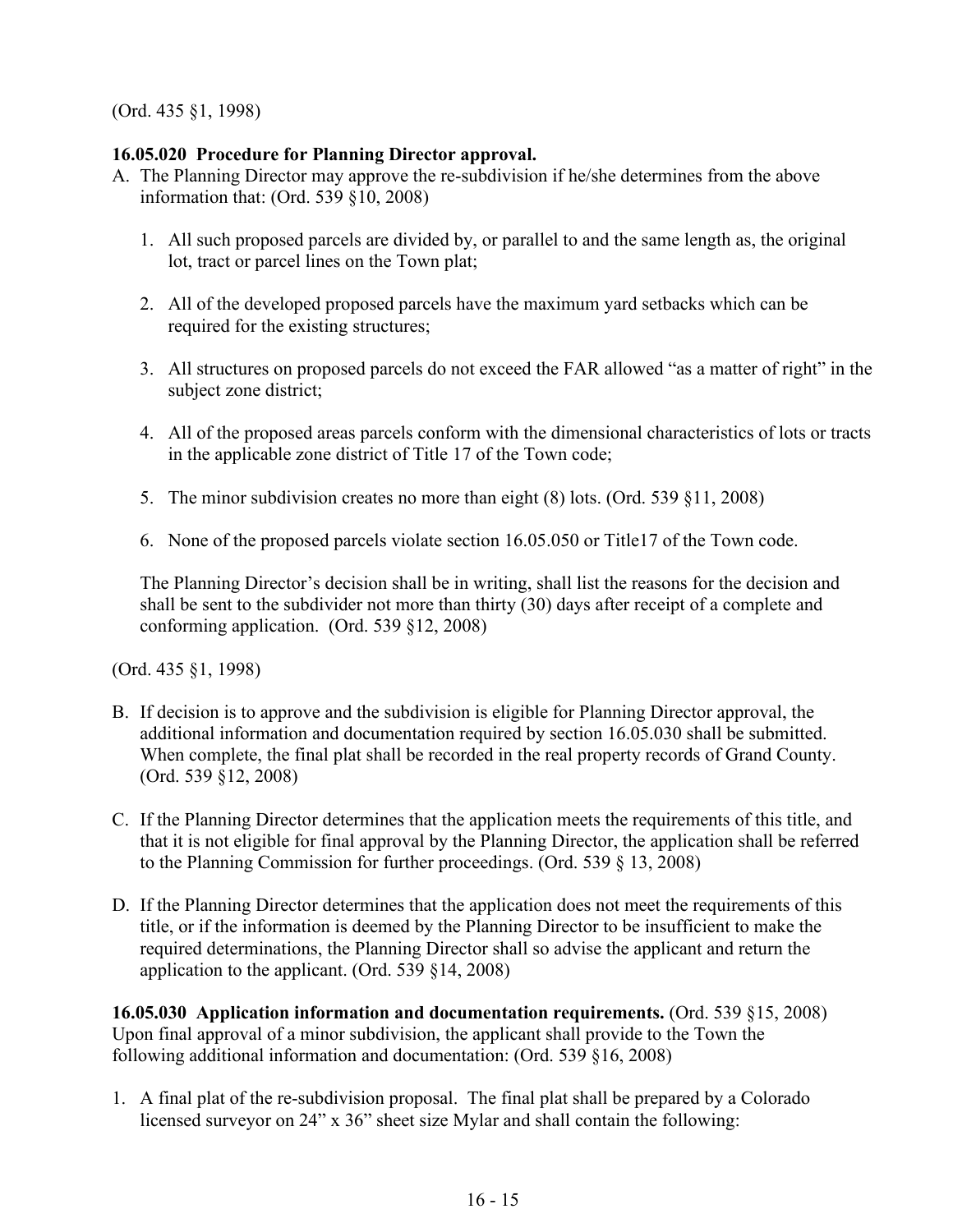- a. Scale no less than 1"to 30';
- b. A legal description of the existing  $\text{lot}(s)$  and proposed parcels within the re-subdivision, identifying the proposed lots as parts of lots on the Town plat; (Ord. 539 §17, 2008)
- c. All Town boundary (if applicable), lot, tract and parcel lines, easements, and rights-of-way;
- d. All such lines shall have exact lengths and land bearings, which shall close within the limits of 1 in 10,000;
- e. The location of any existing and proposed public rights-of-way, having their width, curves, radii, and other dimensions, clearly shown;
- f. The existing and proposed names of streets within the re-subdivision;
- g. The location of any existing and proposed snow storage areas;
- h. The proposed use(s) of the land within the subdivision; (Ord. 539  $§18, 2008)$
- i. The name of the subdivision, or the original Town plat, within which the property lies; and
- j. The statements and wording required by 16.10.030, except that the Planning Commission Certificate set forth in 16.10.030.6 is not to appear on subdivision exemption plats. (Ord. 539 §19, 2008)

#### **16.05.040 Procedure for Planning Commission review.**

- 1. Referral to the Planning Commission: Upon a determination by the Planning Director that an application is complete, the Planning Director will refer the proposal to the Planning Commission for determination and cause the required notice to be published.
- 2. Public hearing: The Planning Commission shall hold a public hearing on the proposed resubdivision to receive written or oral comment. Notice of the time, place, and purpose of the public hearing shall be published in the official Town newspaper at least ten (10) days prior to the date set for the public hearing. The notice shall describe the re-subdivision location by lots or tracts and blocks, and street address, if possible. The Planning Director shall cause notices of the proposed re-subdivision to be posted on the subject property for the same ten (10) day period.
- 3. Approval by the Planning Commission: No minor subdivision shall be approved unless the Planning Commission finds that it complies with all of the criteria in section 16.05.050. If the re-subdivision does not comply with all of the above referenced criteria, it shall either be approved with conditions which assure compliance with all such criteria, continued to a date certain, or it shall be denied.
- 4. Filing the final plat: All finally approved re-subdivision plats must be certified by the Planning Commission as being in compliance with the requirements hereof and must be recorded in the real property records of Grand County.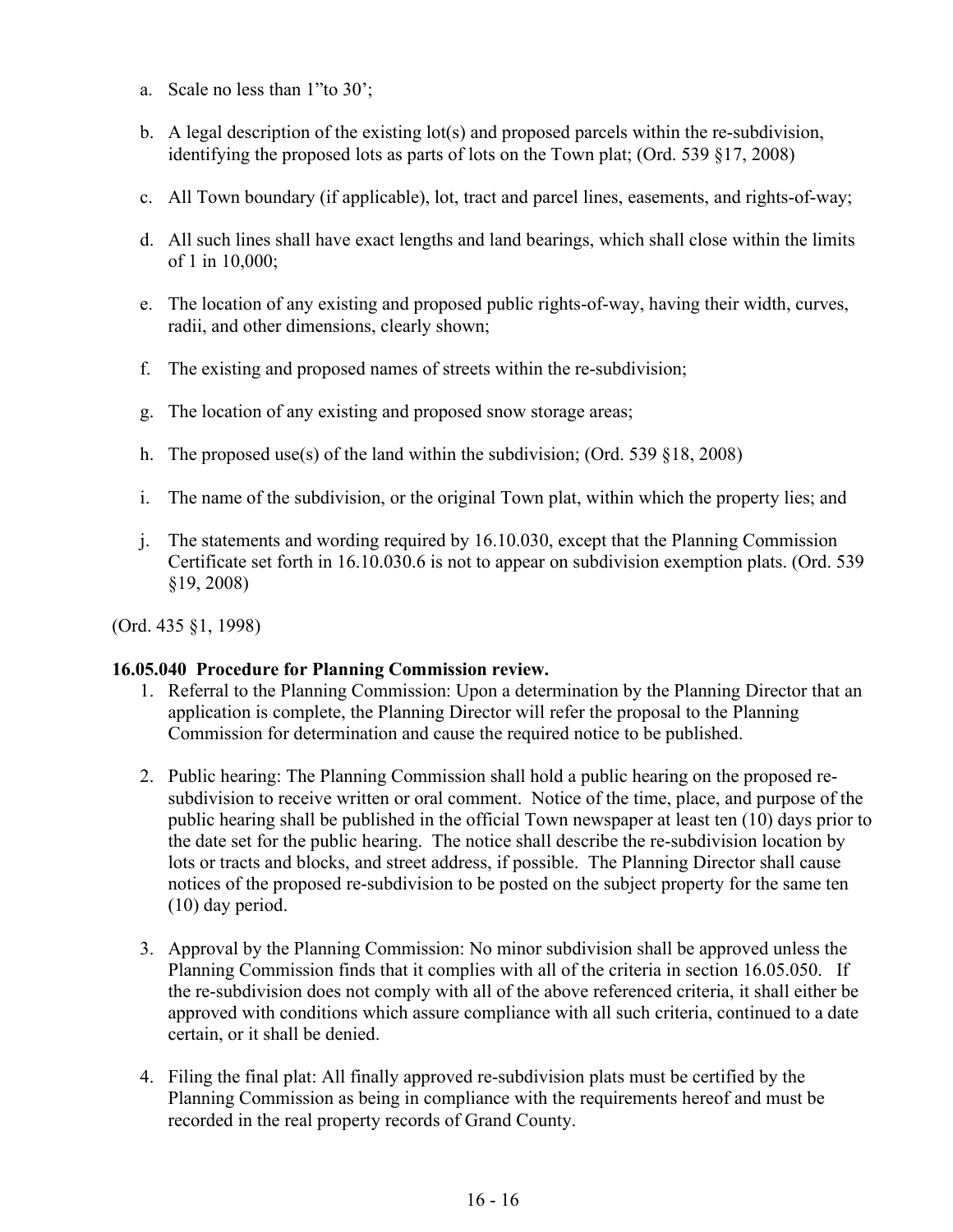## **16.05.050 Criteria for review and approval of a minor subdivision.**

No minor subdivision shall be approved unless the Planning Commission finds it complies with all the following criteria. The re-subdivision must:

- 1. Comply with all applicable zoning requirements of the zone district in which the resubdivision is located;
- 2. Have a front parcel line on a street only, and such parcel access shall have the following characteristics:
	- a. Said front parcel line must be at least twenty-five (25) feet long or the minimum lot width for the applicable zone district, whichever is shorter;
	- b. The vehicular access and parking to any primary structure on a parcel shall be from a street, and no extraordinary measures shall be utilized to provide said access;
	- c. Any such access must be from a street, must be a minimum of twenty-five (25) feet wide along its entire length, and must be owned in fee simple by the owner of the parcel being accessed;
	- d. Blank;
	- e. Blank;
	- f. Vehicular access to a primary structure from an alley, including the access required pursuant to this subsection, may be approved by the Planning Commission only if either one of the following conditions exist:
		- i. The primary vehicular access existed from an alley prior to the adoption date of these regulations.
- 3. Provide for underground utilities to each building site;
- 4. Provide for adequate fire and flood protection, and emergency access;
- 5. Not increase the potential for breach of the public safety, or damage to public or private property by fire, flood, or erosion;
- 6. Not create congestion, automotive or pedestrian safety problems or other traffic hazards;
- 7. Not use easements across another lot, tract or parcel for private primary vehicular access;
- 8. Be designed in a manner that directs the placement of roads, utilities and structures away from any unstable soils, or mitigates the effect of unstable soils, geologic hazards, and other site conditions so as to minimize the potential for breach of the public safety, or damage to public or private property;
- 9. Not create significant adverse effects to public facilities, rights-of-way or utilities;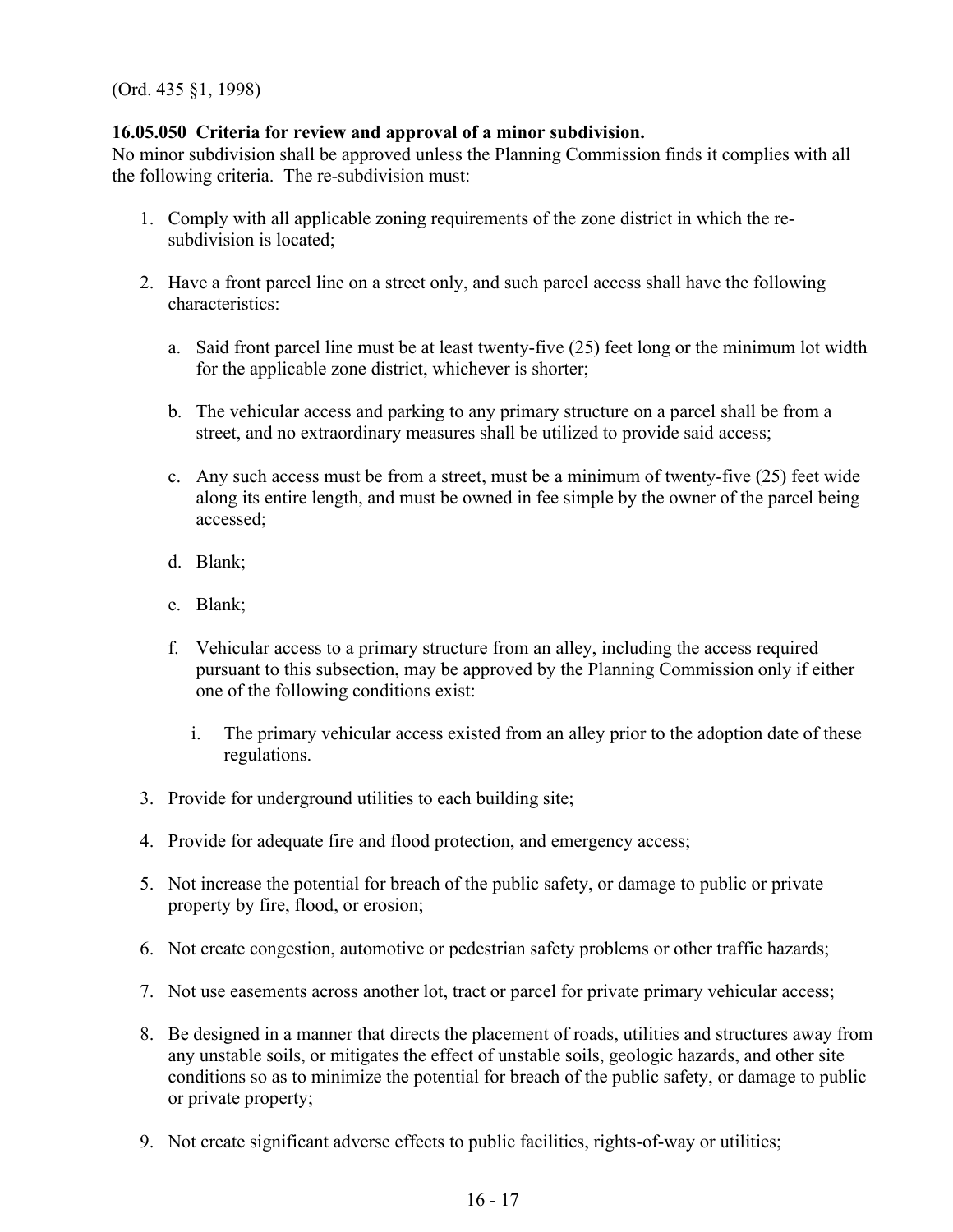- 10. Not create significant adverse impacts on the use of adjacent property;
- 11. Blank;
- 12. Otherwise be consistent and comply with the objectives, purposes, conditions and requirements of these subdivision regulations and Title 17 of the Town Code; and
- 13. Execute a subdivision improvements agreement memorializing the subdivider's/owner's obligation and agreement to construct, at the subdivider's/owner's cost and expense, all public and private utility and street improvements in accordance with the Town's utility and street standards. The subdivision improvement agreement shall be in substantial conformance with the generic agreement attached in section 16.10.040 and shall be approved as to form by the Town Attorney.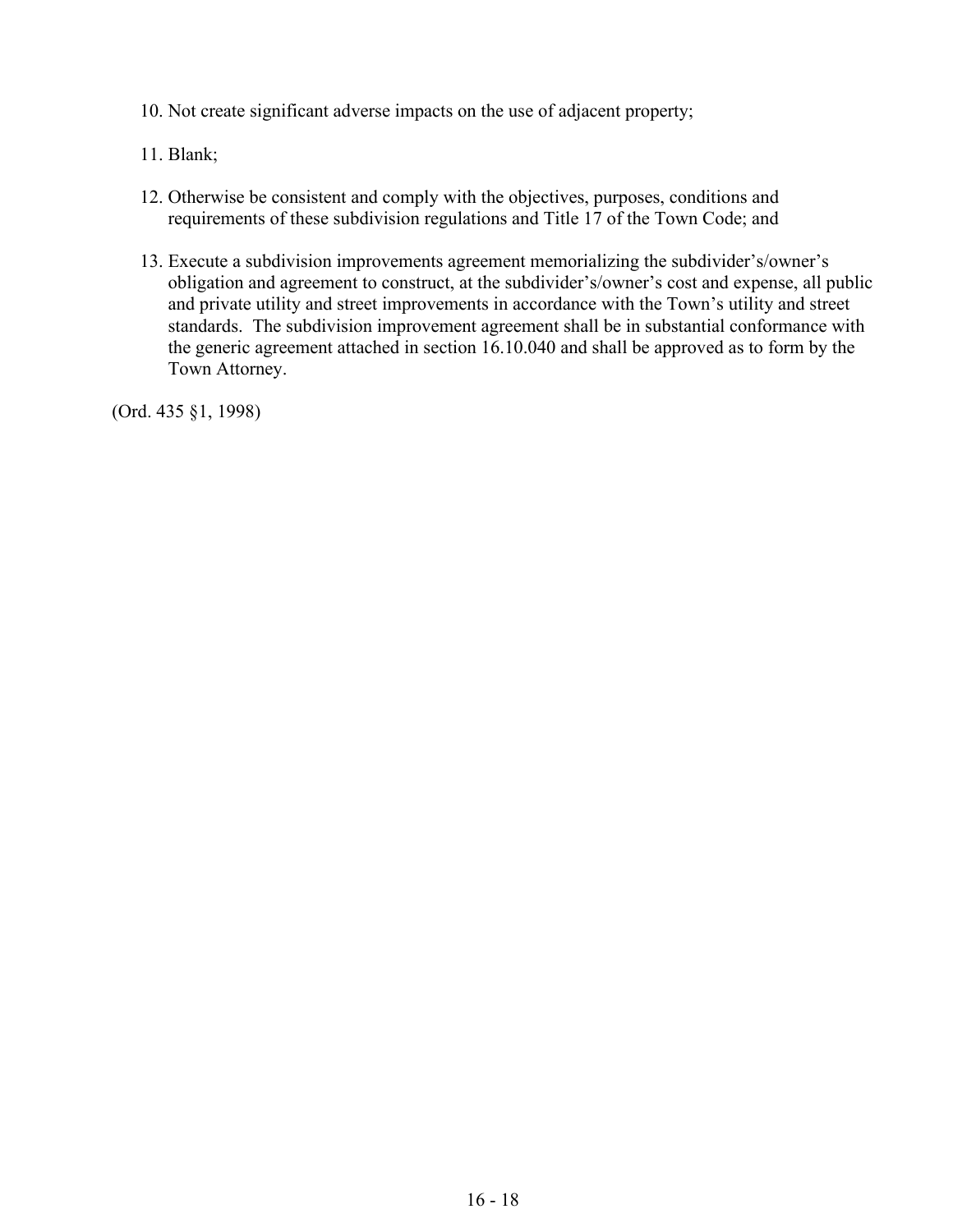# **16.06 - Major Subdivisions**

## <span id="page-18-0"></span>**Sections**

## **16.06.010 Pre-application conference procedure.**

- 1. Pre-application conference: A conference between the subdivider and the Planning Director and appropriate department heads shall take place prior to the submission of any application for subdivision review. The purpose of the conference is to acquaint the Town with the subdivider's intentions concerning the proposed subdivision, to acquaint the subdivider with the substantive and procedural requirements of these subdivision regulations and to identify policies which create opportunities or pose constraints for the proposed subdivision.
- 2. Pre-application submittals: The subdivider shall provide a scale drawing of the property indicating the following for review at the pre-application conference:
	- a. Proposed lot, tract or parcel and block configurations;
	- b. The proposed density, number of units and population;
	- c. On and off site traffic circulation;
	- d. Proposed land uses;
	- e. The one hundred (100) year flood plain, if applicable;
	- f. Any wetlands on the property;
	- g. Known, potential or suspected hazardous conditions;
	- h. Other information pertinent to the issues under consideration.
- 3. Second pre-application conference: Following the initial pre-application conference, and at the discretion of the Planning Director, a second pre-application conference may be held where referral agencies as described in section 16.06.040 are asked by the Planning Director to attend to discuss issues that may be substantial during review of the subdivision proposal.
- 4. Comments are preliminary: Any comments made by any member of the staff during the pre-application conference(s) are only preliminary in nature. Formal comments will not be made by the Town until after the sketch plan application is submitted and abutting property owners and referral agencies have had an opportunity to formally respond.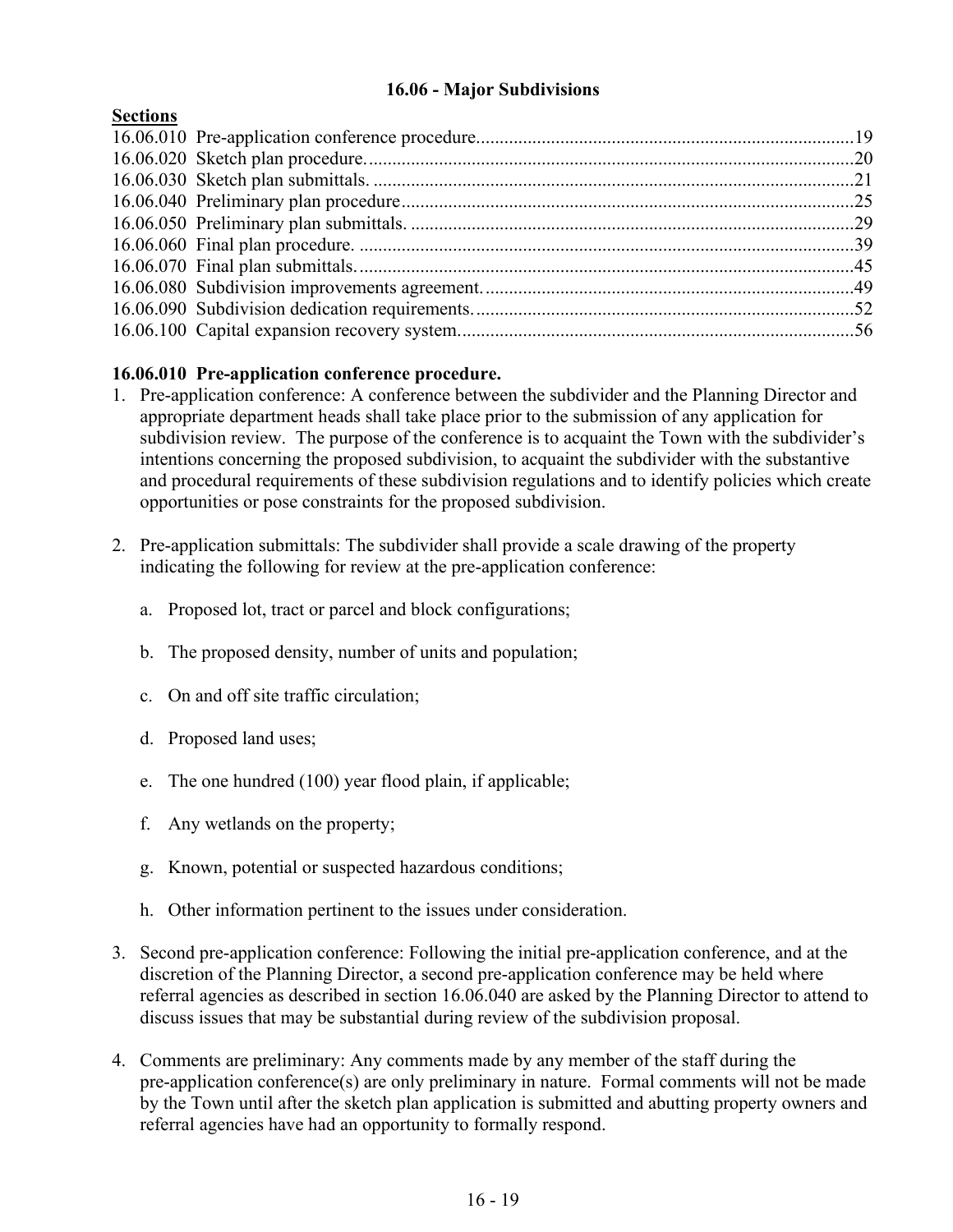## **16.06.020 Sketch plan procedure.**

A subdivider seeking approval of a sketch plan shall follow the steps outlined below.

- 1. Submit sketch plan: The subdivider shall submit a complete sketch plan application to the Planning Director containing those materials listed in section 16.06.030.
- 2. Staff review and referral: The Planning Director shall review the application to determine whether it is complete and complies with the requirements of the existing or proposed underlying zone district(s), these subdivision regulations, and the Town's Comprehensive Plan.
	- a. If the Planning Director finds the application is complete and so complies, the application shall be assigned an agenda date for the Planning Commission and referred to other appropriate departments for their comment.
	- b. If the application is incomplete or does not comply, it shall be returned to the subdivider, shall not be assigned an agenda date, and no further action taken until its defects are remedied. The Planning Director shall provide written comments to the subdivider detailing the reasons why the application is incomplete.
- 3. Public notice: Unless otherwise provided by this section, public notice shall be provided prior to all public hearings required by this section as defined in the definitions section 16.02.
- 4. Staff report: Prior to the public hearing to consider the application, the Planning Director shall prepare and forward a report to the Planning Commission summarizing whether the plan is in general conformance with these subdivision regulation, the existing or proposed underlying zone district(s), and the Town's Comprehensive Plan.
- 5. Public action by Planning Commission:
	- a. The sketch plan public hearing will be reasonably scheduled with the Planning Commission so as to allow adequate time for the staff to prepare and distribute the staff report as determined by the Planning Director.
	- b. Information concerning any aspect of the proposed subdivision may be discussed at the sketch plan review.
	- c. Prior to any comments by the Planning Commission, or as a result of discussions with the subdivider, the Planning Commission may, at its discretion, request that the sketch plan be reviewed by various Town, district, county, state, or federal agencies for specific recommendations.
	- d. The Planning Commission shall conduct a public hearing to review the conformance of the sketch plan with all applicable general and specific design and improvement standards set forth in section 16.07 of these subdivision regulations, the existing or proposed underlying zone district(s), and the Town's Comprehensive Plan. The Planning Commission is authorized to take action on the sketch plan and may either approve,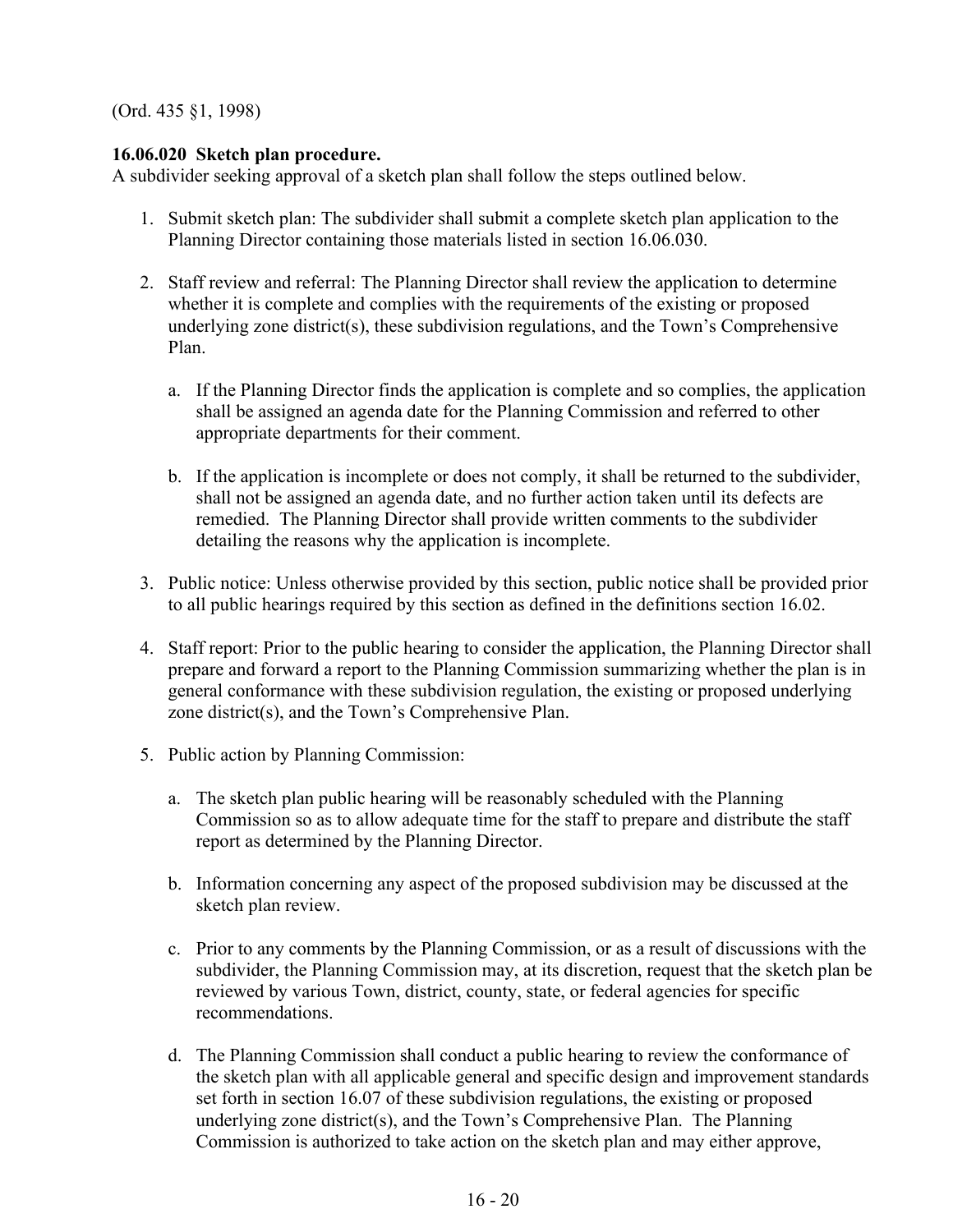approve with conditions, or deny the sketch plan, based on specific findings of fact concerning substantial compliance of the proposed subdivision with this subdivision regulation. The Planning Commission is also authorized, at its discretion or upon request by the subdivider, to table the proposed sketch plan to a date certain, so that the subdivider may make modifications or provide additional information before the Planning Commission takes action. If modifications or additional information are to be submitted for approval, the Town shall have at least twenty-one (21) days to complete the review of this material before assigning an agenda date for further consideration by the Planning Commission.

6. The effect of sketch plan approval: Approval of the sketch plan, with or without conditions, shall constitute authorization for the subdivider to prepare and submit a preliminary plan in accordance with any conditions included in the sketch plan approval. Sketch plan approval shall be effective for a maximum of twelve (12) months unless, upon application for good cause, the Planning Commission grants an extension of time. Submittal of a complete preliminary plan application, even if for less than the entire area covered by the sketch plan, shall extend the duration of the sketch plan approval to a date six (6) months following the date of submittal of the preliminary plan. Approval of the sketch plan shall not be deemed to provide the subdivider with the right to begin conveying real property interests or to begin any subdivision improvements.

(Ord. 435 §1, 1998)

## **16.06.030 Sketch plan submittals.**

- 1. Application and fee: An application, in a form provided by the Planning Director, and the Major Subdivision application fee. (Ord. 613 §4, 2011)
- 2. Legal description: The legal description of the property and the legal description of the proposed subdivision.
- 3. Site plan: The sketch plan site plan shall consist of the following:
	- a. The name of the proposed subdivision (the subdivision name shall be followed by the term "sketch plan");
		- i. The name shall consist of alphabetic characters only,
		- ii. If the land to be subdivided is part of an existing subdivision, the name shall include the name of the existing subdivision,
		- iii. The name of the proposed subdivision shall not be the same or similar to any name used in a recorded plat in Grand County, unless the subdivision is part of an existing subdivision;
	- b. Date of preparation, written and graphic scale, and north arrow, designated as true north (each revised drawing shall have a new date);
	- c. Contour lines related to an established benchmark or other datum approved by the Town's Engineer and having contour intervals as follows:
		- i. For slopes less than ten (10) percent one foot contours,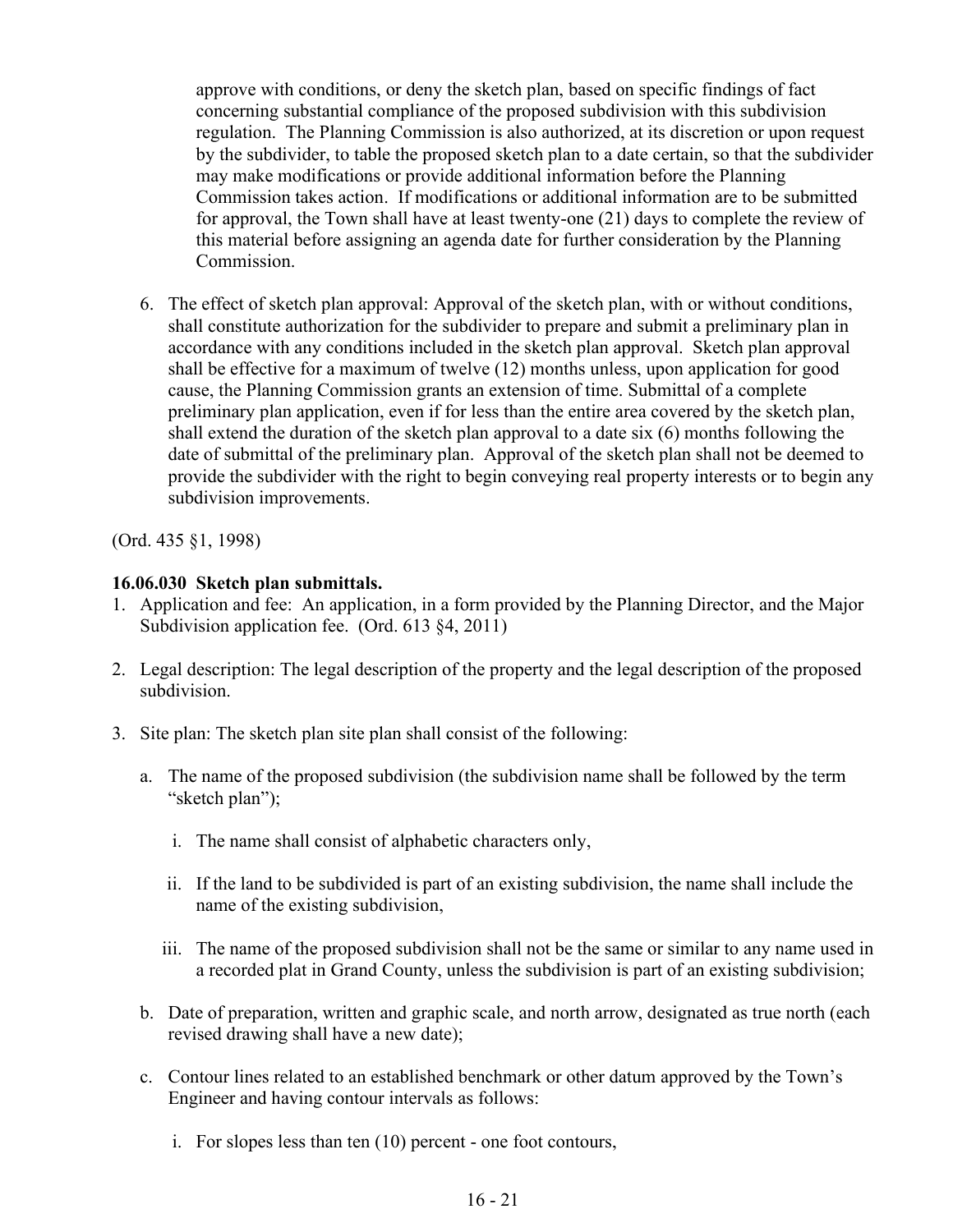- ii. For slopes ten (10) percent or greater five foot contours;
- d. Schematic representation of the proposed subdivision including:
	- i. General location and type of all units,
	- ii. Existing or proposed zoning,
	- iii. Location, shape and size of all lots, tracts, or parcels, recreation areas, open lands, off street parking, and snow storage areas, and
	- iv. Proposed landscaping and lighting;
- e. The proposed internal vehicular and pedestrian access scheme and the surrounding public road and pedestrian systems which provide access to the property;
- f. All recorded easements and rights-of-way which are within the proposed subdivision, within one hundred (100) feet of the proposed subdivision or which could affect the proposed subdivision;
- g. All existing structures, utilities and other physical features which could affect the proposed subdivision; and
- h. Significant natural, human made, and topographic features including but not limited to:
	- i. Rock outcroppings or other prominent geologic features,
	- ii. Drainage ways and ditches,
	- iii. Agricultural ditches,
	- iv. Bodies of water,
	- v. The location and direction of all water courses and the location of all areas subject to the one hundred (100) year flood plain within the property or within one hundred (100) feet of the property, and the estimated flow rate used in determining the one hundred (100) year flood plain location, based on an independent engineer's calculations,
	- vi. Natural hazards,
	- vii. Hazardous or toxic deposits,
	- viii. Wildlife habitat areas,
		- ix. The location, size, and type of existing vegetation, including the location of willows and shrubs at least two (2) feet in diameter and trees with a trunk diameter of six (6) inches or more as measured four and one-half (4 1/2) feet above the ground, and an indication of which trees are proposed to be removed (where large groves are to remain undisturbed,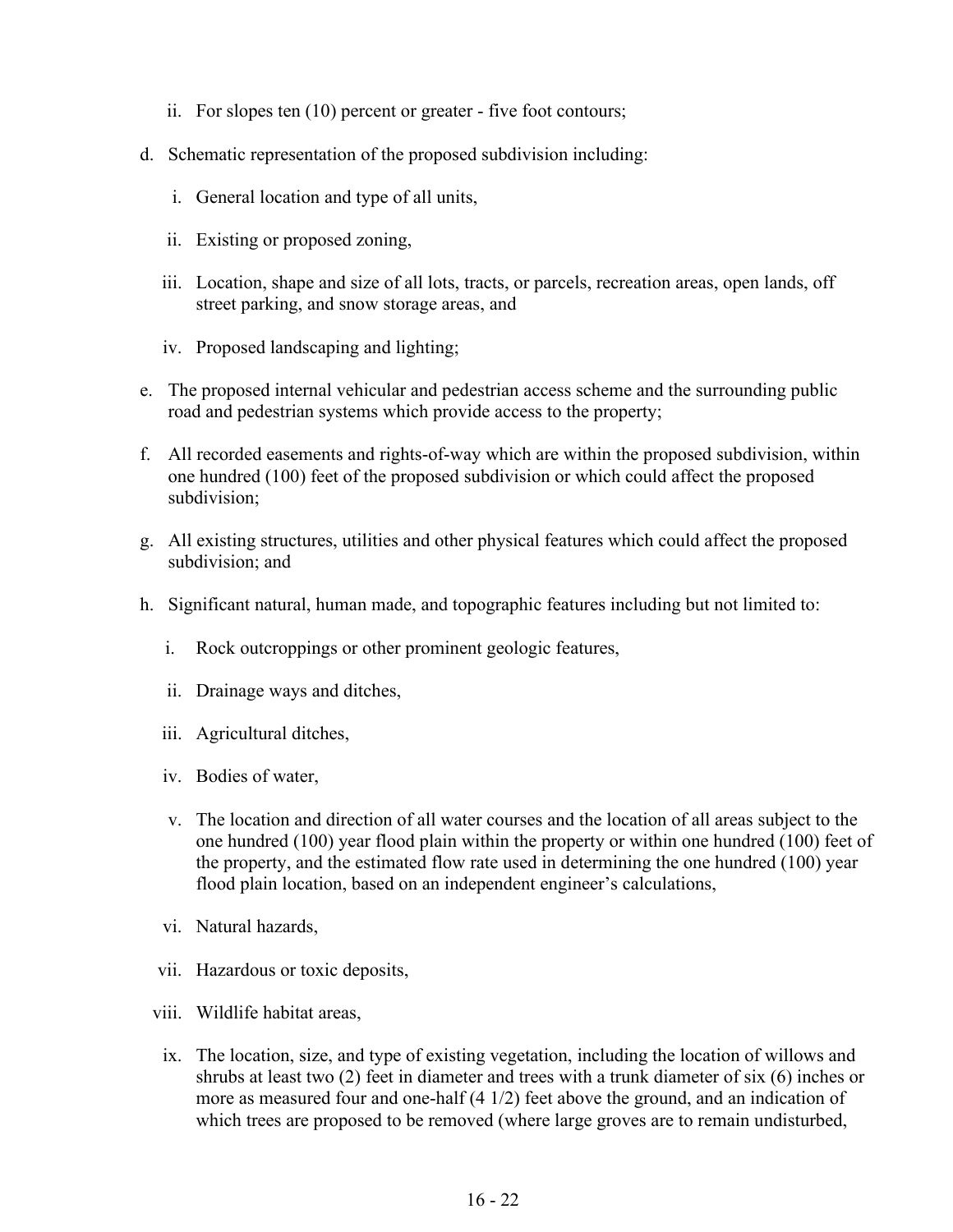single willow, shrubs or trees need not be located); and the proposed limits of any excavation or regarding in the proposed subdivision, and

- x. Wetlands within the proposed subdivision and wetlands within at least one hundred (100) feet of the proposed subdivision. The function and value of any wetlands in the proposed subdivision and a one hundred (100) foot buffer between any high quality wetlands and the development shall be identified. For this submittal, high quality wetlands include wetlands that were naturally occurring high quality wetlands, as demonstrated by areas where native wetland vegetation still persists, that could be restored to high quality wetlands. If wetlands are located in areas that have been grazed or irrigated for more than one (1) year, within the past five (5) years, the following methodology shall be used to determine the true location of wetlands:
	- 1. All areas where the water table is within sixteen (16) inches of the ground surface shall be determined by a hydrologist, or other person familiar with hydrologic investigations, who has installed ground water monitoring wells sufficient to understand the water levels and direction of flow of ground water,
	- 2. The wells shall be monitored at least once per week after the snow melts and throughout May, June, July and August; during the period of monitoring, there shall be no irrigation of the proposed subdivision,
	- 3. This information shall be used together with the U.S. Army Corps of Engineers Wetland Delineation Manual, 1987, (or more recent version) to determine areas that have wetlands hydrology.
- 4. Sketch plan facility plan: The sketch plan facility plan shall show the general location of the following:
	- a. Water supply lines and treatment facilities;
	- b. Sewage disposal lines and treatment facilities;
	- c. Irrigation ditch system;
	- d. Utilities:
		- i. Electrical,
		- ii. CATV,
		- iii. Telephone,
		- iv. Fiber optic,
		- v. Gas,
	- e. Drainage;
	- f. Fire protection facilities;
	- g. School facilities;
	- h. Other public facilities; and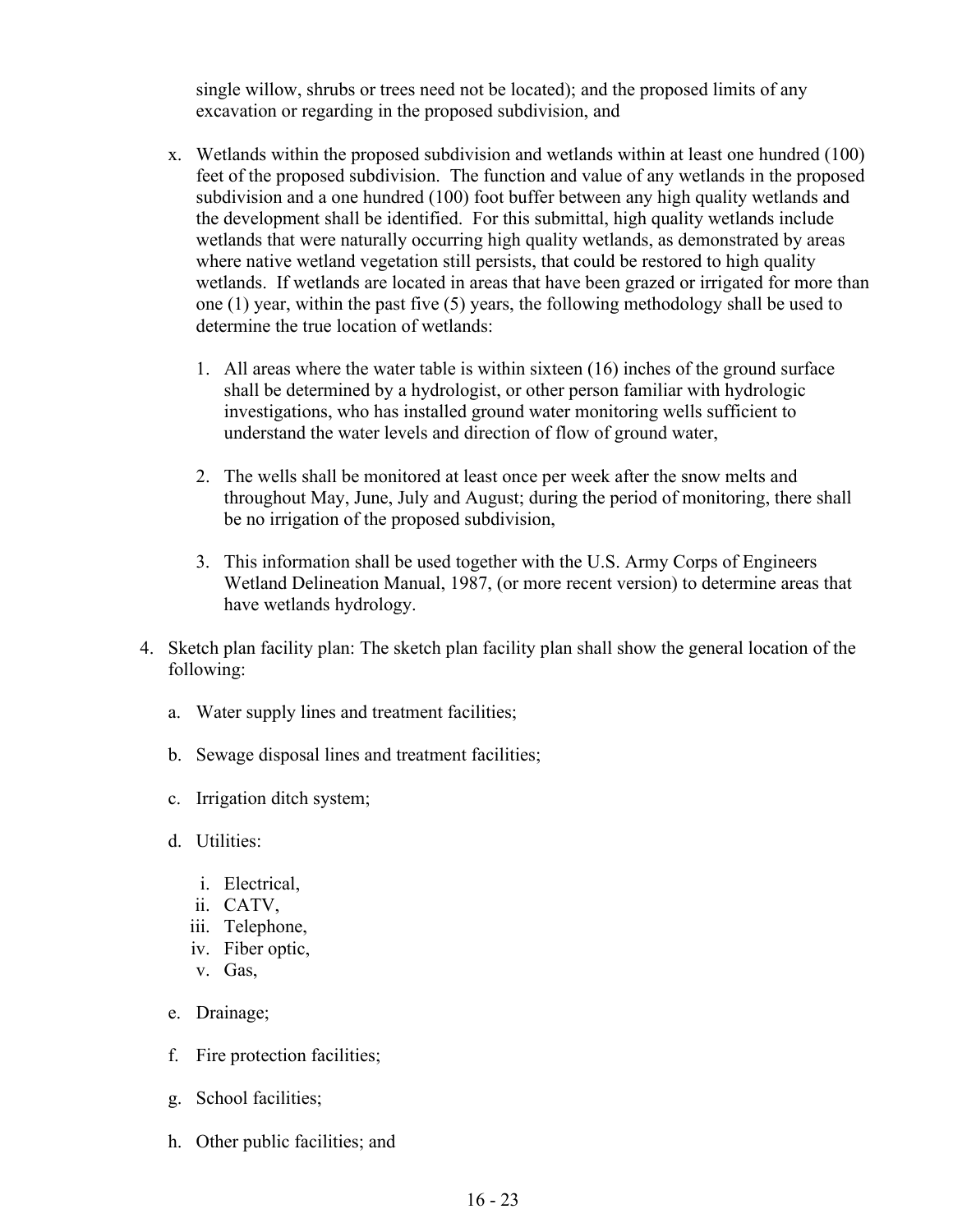- i. The subdivider shall estimate the number of gallons per day required of the water system (*See* section 16.07.120.)
- 5. Soils Report: Evidence establishing soil suitability, in the form of a report prepared by a registered professional engineer specializing in geotechnical engineering, in accordance with the "Soil Survey of Grand Area, Colorado" by the United States Department of Agriculture, Soil Conservation Service, "Soil Survey," which shall minimally include a description of the subdivision site soil:
	- a. Types;
	- b. Locations; and
	- c. Characteristics with supporting
	- d. Soil maps;
	- e. Soil logs;
	- f. Data from the "Soil Survey" and other information needed to determine:
	- g. Soils suitability for proposed development;
	- h. Constraints on development based on the findings;
	- i. Analysis and evaluation of such descriptive information; and
	- j. The structural characteristics of the soil as they relate to the proposed uses and development. Test borings should be sufficient in number to identify the different soil types within the proposed subdivision. The soils information should establish in reasonable detail the stratigraphy, together with a basic knowledge of the engineering properties of the overburden and bedrock formations which will be affected by or will have an effect upon the new structures, roads, utilities and other facilities in the proposed subdivision. A non-technical discussion shall be provided to describe what to do about the identified soils that may pose problems during construction of the subdivision infrastructure or private structures.
- 6. Vicinity map: A vicinity map indicating the location of:
	- a. The property and the proposed subdivision within it;
	- b. Commonly known landmarks;
	- c. Roads;
	- d. Abutting land uses; and
	- e. Existing zone districts in which the proposed subdivision and adjacent properties are located.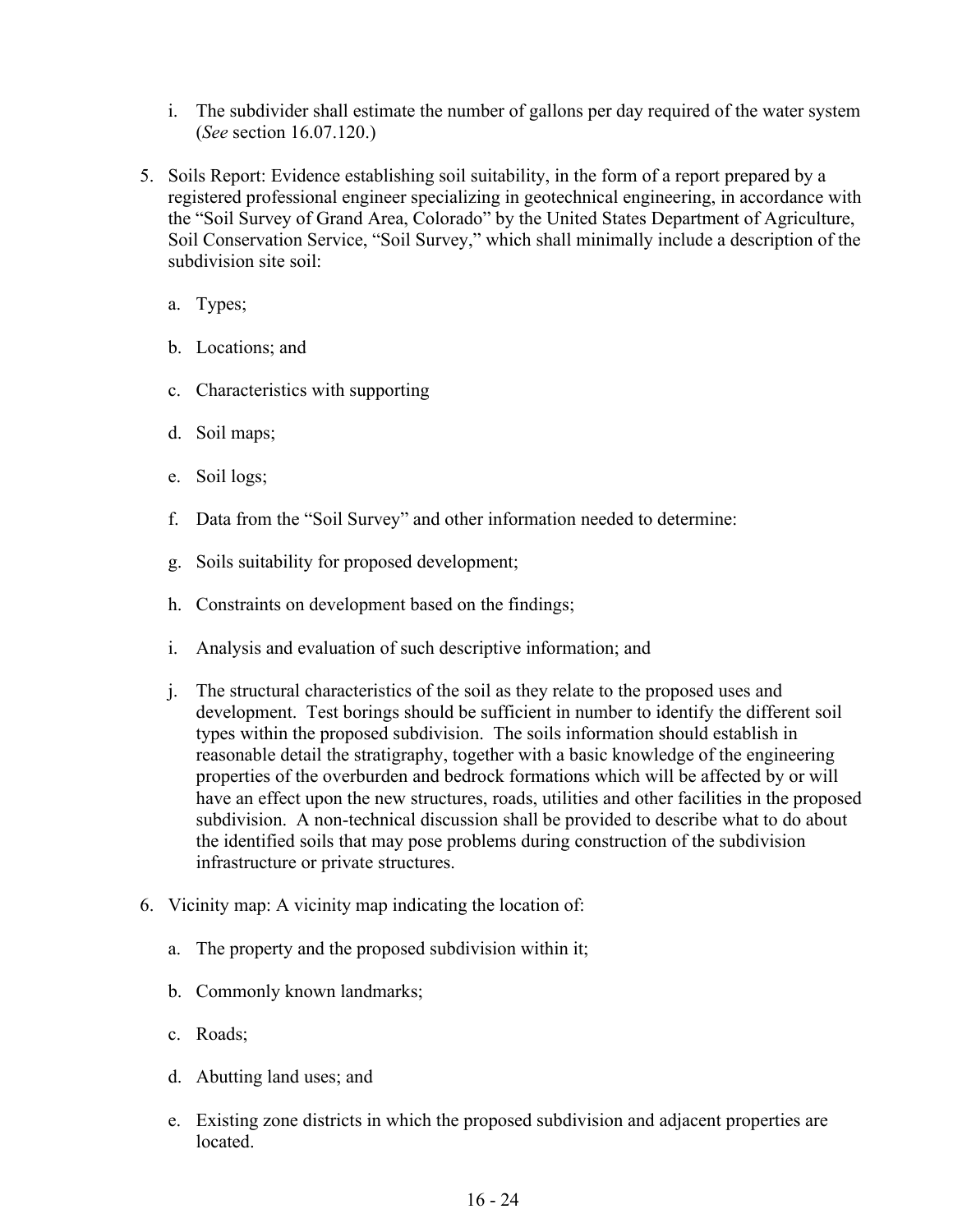- 7. Narrative: A narrative description which provides:
	- a. A conceptual description of the proposed land uses and densities for the property;
	- b. A conceptual description of the proposed number of residential and commercial units on each proposed tract or parcel;
	- c. A conceptual description of the proposed zoning, landscaping, and road and utility plans for the proposed subdivision;
	- d. A written report setting forth the findings of the flood plain study and the wetlands study, if either is applicable;
	- e. The name and address of the owner of any mineral estates, including mineral leases, if any, underlying the proposed subdivision; and
	- f. The names and addresses of all property owners within three hundred (300) feet of the proposed subdivision.
- 8. Number of copies: Four (4) copies of the above maps, plans and narrative information shall be submitted to the Town. Additional copies shall be provided by the subdivider, as determined by the Planning Director. The subdivider shall provide at least seven (7) copies for the Planning Commission and the public at all public meetings. All copies are to be provided by the subdivider.

## **16.06.040 Preliminary plan procedure.**

- 1. Pre-submittal meeting: The subdivider may request a pre-submittal conference with the Planning Director, prior to submission of a preliminary subdivision plan. The purpose of the meeting is to acquaint the subdivider with the substantive and procedural requirements of these subdivision regulations for the preliminary plan procedure and to make recommendations to the subdivider concerning issues deemed important by the Planning Director at this stage including identification of significant views and natural vistas.
- 2. Submit preliminary plan: The subdivider shall submit a complete preliminary plan application to the Planning Department containing those materials listed in section 16.06.050.
- 3. Staff review and referral:
	- a. If the Planning Director finds that the application is complete, the application shall be assigned a Planning Commission agenda date and shall be referred to the following departments and agencies for their review, comments, and recommendations unless the Planning Director finds that the proposed subdivision is not related to the issues addressed by a particular referral agency listed (the subdivider will be required to provide one copy of the preliminary plan application for each referral):
		- i. Public Works Department,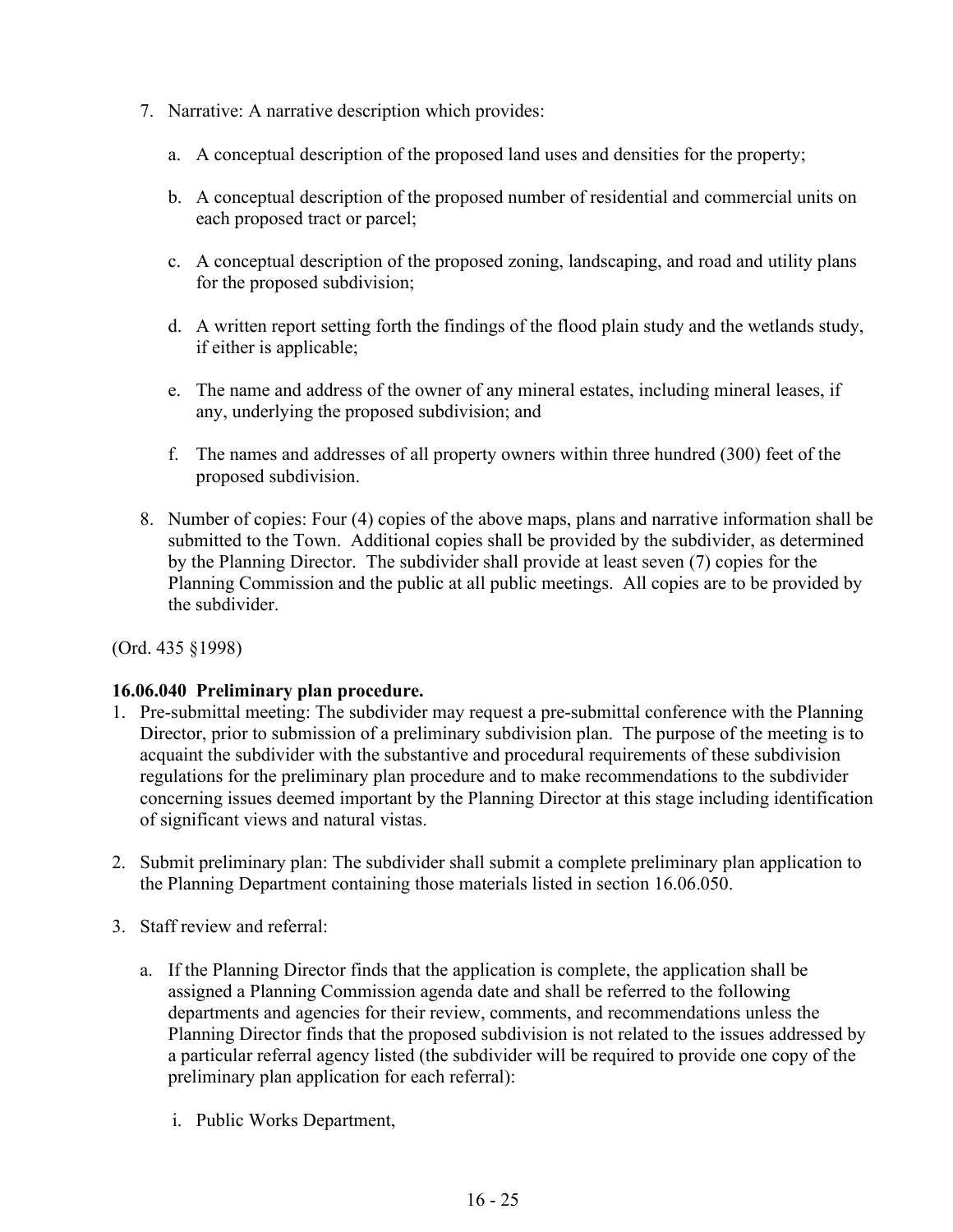- ii. Utilities Department,
- iii. Sanitation District,
- iv. Blank,
- v. Colorado Division of Wildlife,
- vi. Grand Trails Commission,
- vii. School District,
- viii. Kremmling Fire Protection District,
- ix. Grand County Planning Commission,
- x. Blank,
- xi. U.S. Army Corps of Engineers, if wetlands and/or floodplains are involved.
- b. The Planning Director may, as appropriate, also distribute copies of the submittals to the following agencies that may be concerned with a matter or area of local interest which could be affected by the subdivision, for comment:
	- i. Colorado Department of Transportation, when the proposed subdivision is adjacent to or m sufficient proximity to affect or may require a State right-of-way, accel/decel lane or other state approval or highway facility;
	- ii. United States Forest Service,
	- iii. Colorado State Forest Service,
	- iv. Bureau of Land Management,
	- v. Soil Conservation District,
	- vi. Colorado Water Conservation Planning Commission for designation and approval of any one hundred (100) year flood plain, or
	- vii. the appropriate housing authority.
- c. The Planning Director shall instruct each of the departments and agencies, to which the preliminary plans are distributed, that all of their comments and recommendations must be submitted to the Planning Department within thirty (30) days after receipt of such referral materials, or the plan will be deemed to have been approved by the referral department or agency as proposed by the subdivider.
- 4. Meeting with review departments and/or agencies: If the Planning Director determines that the impacts of a proposed subdivision are of such magnitude as to require a meeting of the subdivider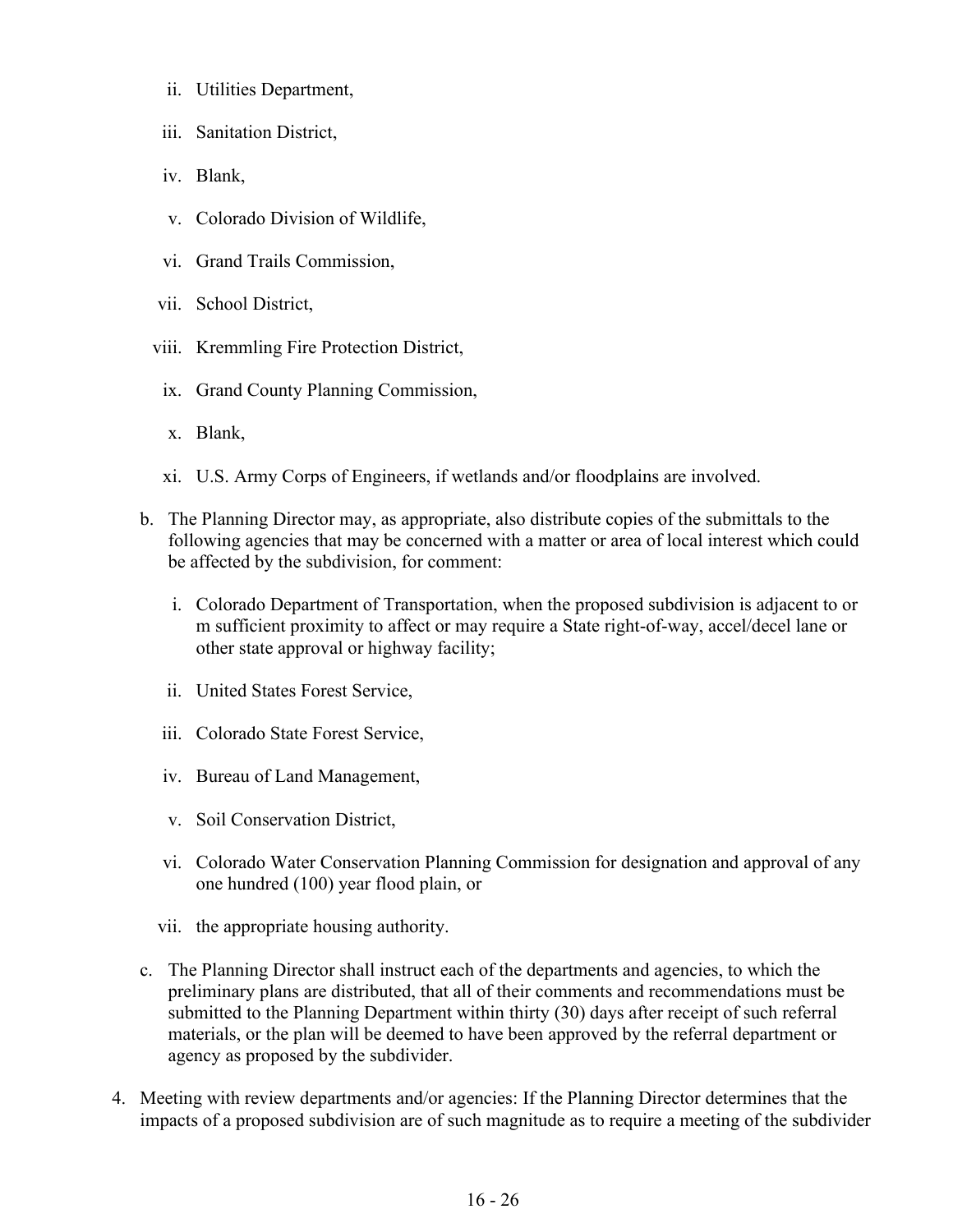with any of the referral departments or agencies, the Planning Director shall call a meeting to discuss the proposed subdivision with the affected parties.

- 5. Incomplete application: If the application is incomplete, and therefore does not comply with the requirements of these subdivision regulations, it shall be returned to the subdivider, shall not be assigned an agenda date, and no further action taken until its defects are remedied.
- 6. Engineering review: If the Planning Director refers the submittals to the Public Works Department, and/or the Utilities Department, the Departments shall provide a written report to the Planning Commission assessing substantial compliance of the preliminary plan with the appropriate street and utility standards, making recommendations for compliance and reporting on any other areas of engineering concern. The Public Works and Utilities Departments, and the Planning Director, at their discretion and as deemed necessary, may solicit additional engineering services to be performed by the Town's Engineer.
	- a. At the time the preliminary plan is submitted to the Town for review, the Public Works and Utilities Departments, and/or the Planning Director will estimate the costs of additional engineering review. The subdivider shall pay these costs in accordance with section 16.03.020. No preliminary plan shall be placed on an agenda for consideration by the Planning Commission until such estimated costs are paid.
	- b. If the actual costs of engineering review are less than the estimated costs, any excess funds paid to the Town account shall be returned to the subdivider. If the actual costs exceed the estimated costs, the subdivider shall pay the additional costs within thirty (30) days of submission of a bill for costs by the Town.
- 7. Staff Report: Prior to the public hearing to consider the preliminary plan application, the Planning Director shall prepare and forward a written report to the Planning Commission summarizing any review agency comments received and evaluating the proposed preliminary plan's compliance with the standards contained in these subdivision regulations, the existing or proposed underlying zone district(s), and the policies of the Town's Comprehensive Plan.
- 8. Public Notice: Unless otherwise provided by this section, public notice shall be provided prior to all public hearings required by this section as defined in the definitions section 16.02.
- 9. Review Period: The Planning Commission hearing will be scheduled by the Planning Director no sooner than forty-five (45) days after preliminary plan submittal by the subdivider to allow for department and agency review and comment, for planning staff review of those comments and the preliminary plan, and for adequate preparation of staff reports for the Planning Commission and review of such reports by the Planning Commission.
- 10. Planning Commission Review and Public Action:
	- a. The Planning Commission shall evaluate all of the following in its deliberations:
		- i. Conformance of the preliminary plan with all applicable provisions of these subdivision regulations, the existing or proposed underlying zone district, and the Town's Comprehensive Plan,
		- ii. Whether the proposed plan represents good planning practices, and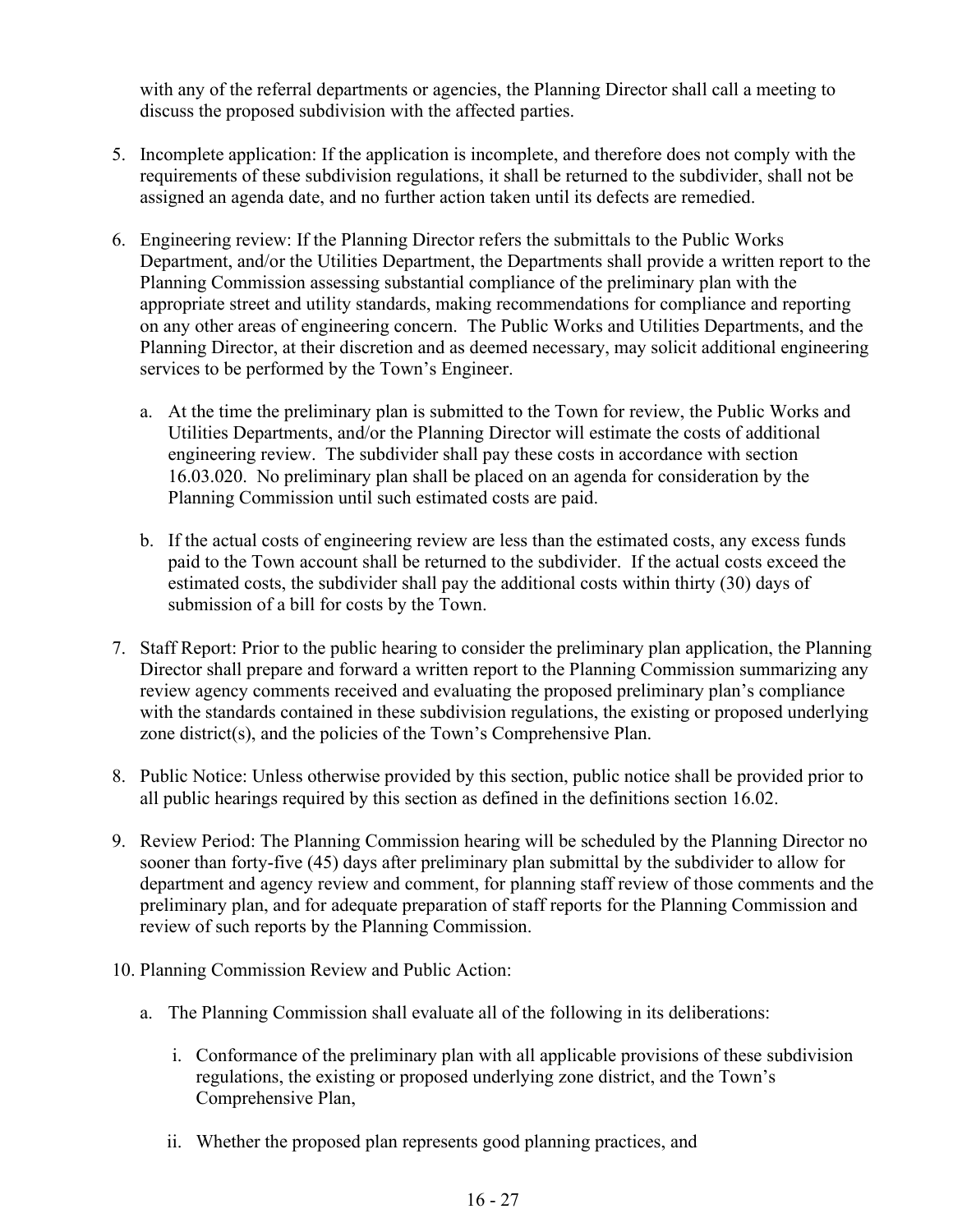- iii. Whether the proposed plan adequately safeguards against known and suspected hazards and adequately protects known resources. In its deliberations the Planning Commission shall review reports on file, and others available, pertaining to geologic, toxic waste, wildfire, and flood hazards, mineral resource areas, significant wildlife areas, wetlands, and visual resources, and shall consider the guidelines and recommendations as prepared by the appropriate referral agency to mitigate hazards and to protect resources (if the Planning Commission finds the reports on file to be inadequate, or none exist, it may have such reports prepared addressing specific issues and the subdivider shall pay the costs for such reports).
- b. Blank.
- c. The Planning Commission shall conduct a public hearing to review the conformance of the preliminary plan with the requirements of these subdivision regulations.
	- i. The Planning Commission is authorized to take action on the preliminary plan and may either approve, approve with conditions, or deny the preliminary plan, based on specific findings of fact concerning substantial compliance of the proposed subdivision with the provisions of these subdivision regulations including the following major topics:
		- 1) Conformance with the Town's Comprehensive Plan;
		- 2) Payment of fees due at this time;
		- 3) The standards in these subdivision regulations, section 16.07;
		- 4) The applicable provisions of the existing or proposed underlying zone district;
		- 5) The subdivision improvements agreement;
		- 6) The publication requirements; and
		- 7) All other requirements of these subdivision regulations.
	- ii. The Planning Commission is also authorized, at its discretion or upon request by the subdivider, to continue the public hearing to a information before the Planning Commission takes final action. If new material or revisions are to be submitted for approval, the Town and the referral agencies shall have at least twenty-one (21) days to complete the review of this material, before assigning an agenda date for further consideration by the Planning Commission.
- 11. Actions following approval:
	- a. Effect of preliminary plan approval. Preliminary plan approval shall constitute only authorization to proceed with application for final plan and final plat approval in accordance with the representations made by the subdivider and conditions imposed on the proposed subdivision. Approval of a preliminary plan shall not constitute final approval of the subdivision or permission for development to occur.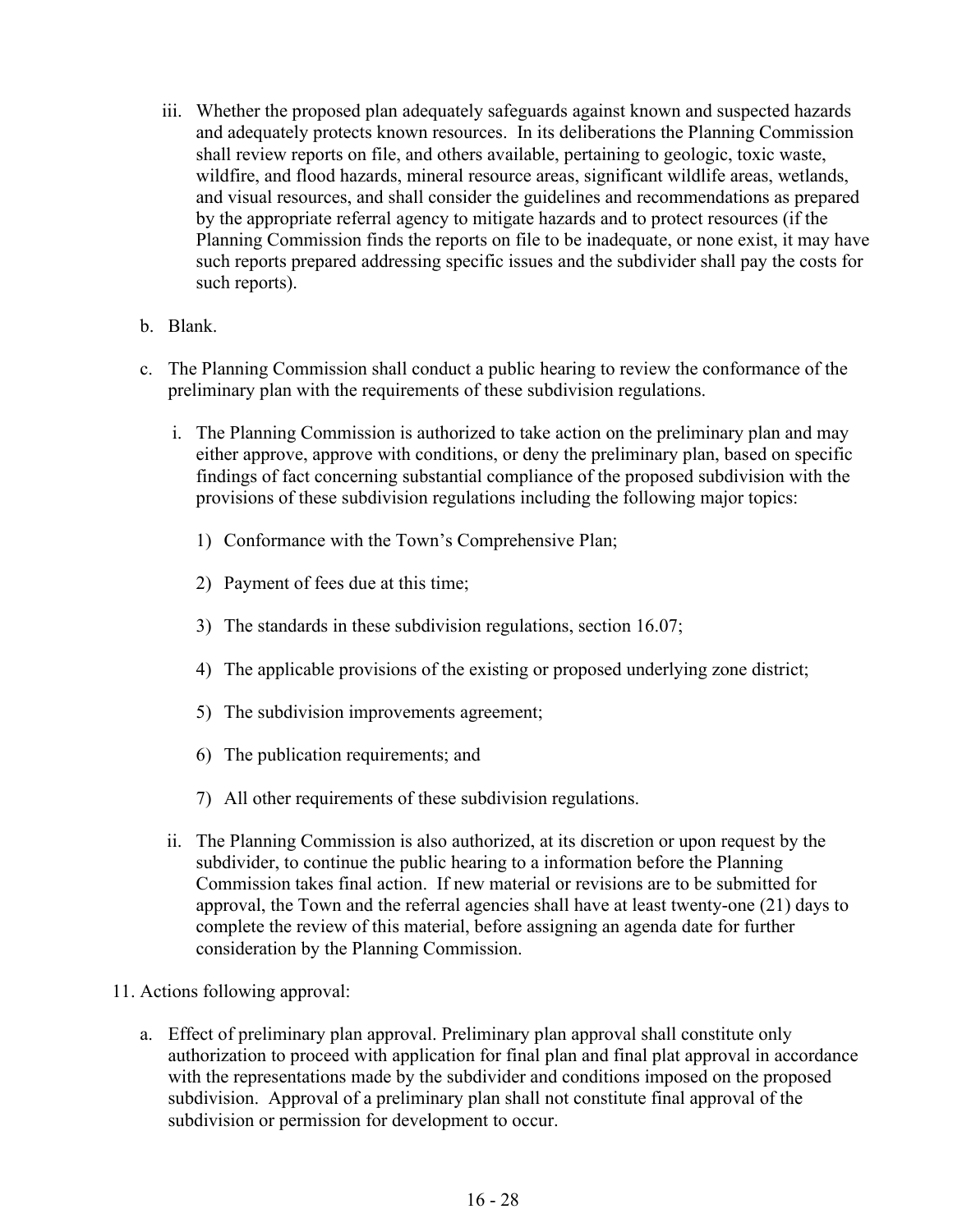- b. Expiration: If an application for final plat approval is not submitted to the Town within one (1) year of the date of approval of the preliminary plan, the preliminary plan approval shall expire.
- c. Extension:
	- i. A subdivider may request one automatic extension of the submission deadline for the final plat of up to ninety (90) days by submitting a written request to the Planning Director prior to the expiration date. The Planning Director shall be authorized to extend the approval for a period of up to ninety (90) days.
	- ii. A subdivider may request an additional extension of the submission deadline for the final plat by submitting a written request to the Planning Director prior to the expiration date, for consideration by the Planning Commission, which request shall demonstrate good cause for granting the extension. The approval shall be deemed extended until the Planning Commission has acted on the request for extension. The Planning Commission shall be authorized to extend the approval for a period of up to one (1) year and to impose additional conditions if necessary.

#### **16.06.050 Preliminary plan submittals.**

A preliminary subdivision plan shall contain, at a minimum, the following:

- 1. Subdivision name: The name of the proposed subdivision (The subdivision name shall be followed by the term "preliminary plan" and shall comply with the requirements of sections 16.06.030.3.a.i., ii., and iii.)
- 2. Ownership and encumbrances: A statement of ownership and encumbrance of the proposed subdivision listing the names of all owners of the property, and all mortgages, judgments, liens, easements, contracts, agreements and other encumbrances affecting the property. The statement of ownership and encumbrance may be in the form of the following:
	- a. A commitment from a title insurance company, that is not older than thirty (30) days;
	- b. Ownership and encumbrance report prepared by a title insurance company; or
	- c. Other documentation acceptable to the Town Attorney.

The statement of ownership and encumbrance, with the required power of attorney, if applicable, shall demonstrate to the satisfaction of the Town Attorney that the subdivider has the right to submit the development application.

3. Legal description: The subdivider shall submit the legal description of the proposed subdivision and of the proposed open land which will be permanently preserved in compliance with section 16.07.040. Open land shall be adequate to comply with section 16.07.040 for all units approved in the preliminary plan and a conceptual plan will also be presented for any remaining required open lands for units in the approved sketch plan that are not included in the preliminary plan.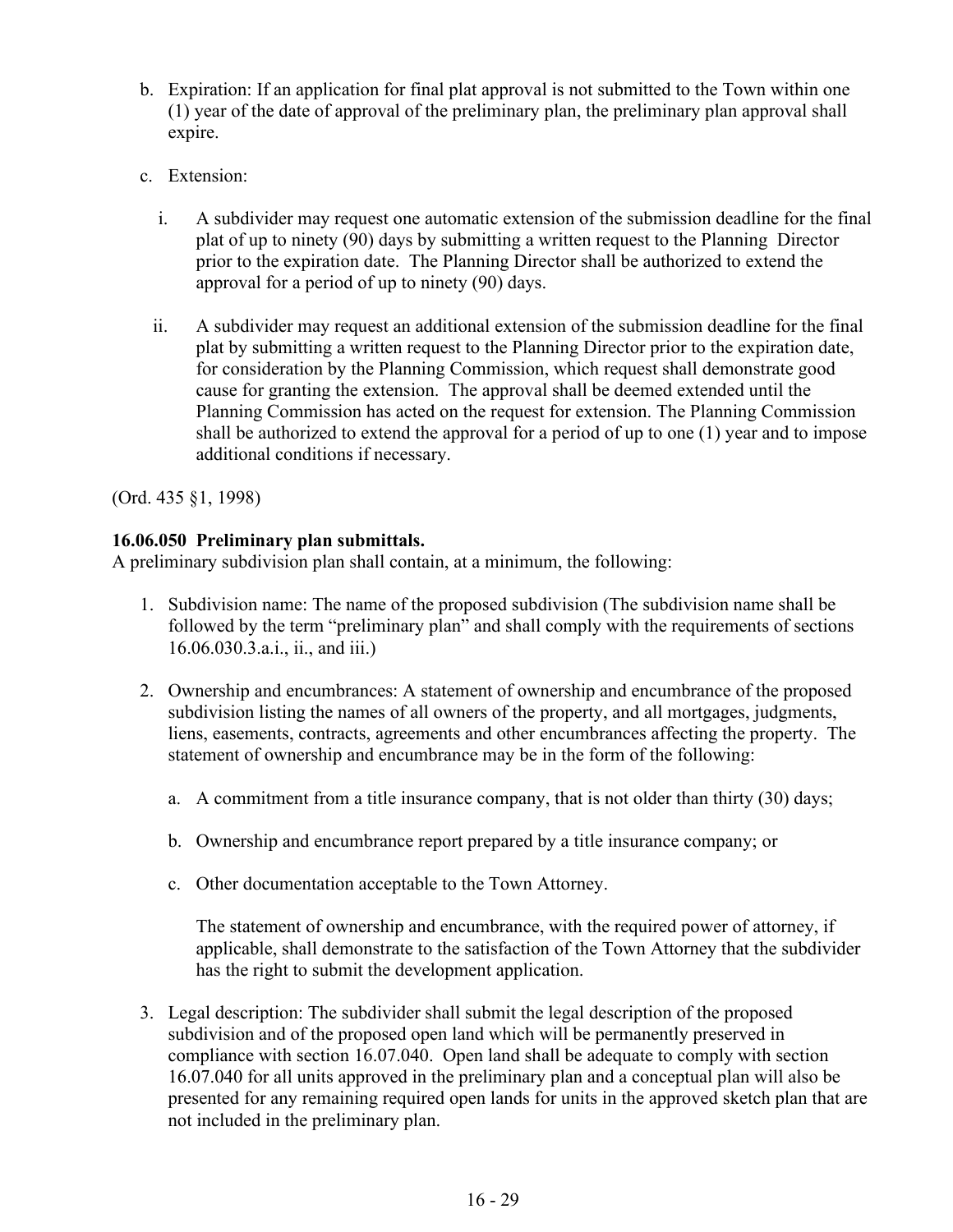- 4. Names of preparers: The names, addresses, and telephone numbers of the surveyor, engineer, land planner, and/or designer, and the hydrologist, when applicable (all of whom must be licensed in the state of Colorado when applicable).
- 5. Vicinity map: A vicinity map at a scale of one (1) inch equals two thousand (2,000) feet, or other appropriate scale, indicating the location of the Town and showing the location of the property and the proposed subdivision within it, commonly known landmarks, streets, paths, and utilities and the zone district of the proposed subdivision and adjacent properties. This map, or accompanying map at an appropriate scale should include a sketch of the general layout of the proposed subdivision.
- 6. Site analysis information: Site analysis information must include:
	- a. A boundary survey indicating the location and dimensions of: the exterior boundary of the proposed subdivision, all existing public rights-of-way, streets and alleys, all existing easements, all public and private utilities, above and below the surface of the ground, section lines, property corners, Town boundary lines, monuments and other significant manmade, ground level features within or adjacent to the proposed subdivision;
	- b. Existing uses on the property, including the location of all existing structures;
	- c. The location of all existing or historical pedestrian and bicycle paths on site, and any easements relating to these facilities;
	- d. Contour lines related to an established benchmark or other datum approved by the Town's Engineer and having contour intervals as follows:
		- i. For slopes less than ten (10) percent one foot contours,
		- ii. For slopes ten (10) percent or greater five foot contours;
	- e. The location and direction of all water courses and the location, within the property and within one hundred (100) feet of the property, of all areas subject to the twenty-five (25) year flood plain and the one hundred (100) year flood plain and the estimated flow rate used in determining the locations, based on an independent engineer's calculations (the location of the one hundred (100) year flood plain shall be certified by an engineer licensed to practice in the state of Colorado);
	- f. Significant natural features including but not limited to:
		- i. Rock outcroppings or other prominent geologic features,
		- ii. Drainage ways,
	- iii. Agricultural or drainage ditches,
	- iv. Bodies of water, and
	- v. Wetlands. If the wetlands study is unchanged since the sketch plan stage, no new study will be needed for the preliminary plan submittals. If it has been revised since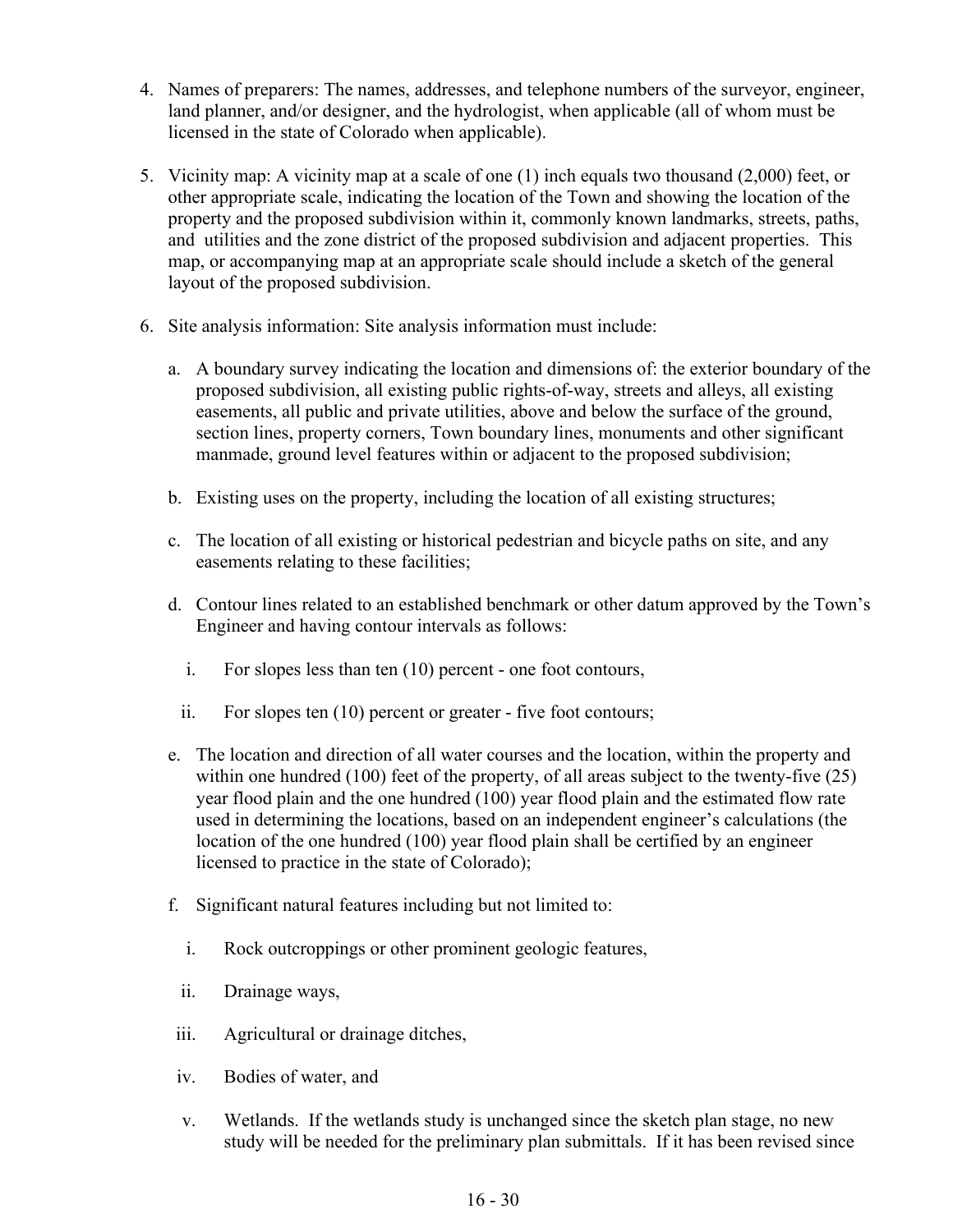submittal for the sketch plan stage, a revised wetlands study shall be submitted at the preliminary plan stage addressing the following within the proposed subdivision and within at least one hundred (100) feet of the proposed subdivision.

- 1) The function and value of any wetlands in the proposed subdivision and a one hundred (100) foot buffer between any high quality wetlands and the development shall be identified.
- 2) For this submittal, high quality wetlands shall include wetlands that were naturally occurring high quality wetlands, as demonstrated by areas where native wetland vegetation still persists, that could be restored to high quality wetlands.
- 3) If wetlands are located in areas that have been grazed or irrigated for more than one (1) year, within the past five (5) years, the following methodology shall be used to determine the true location of wetlands:

\*Areas where the water table is within sixteen (16) inches of the ground surface the wetland location shall be determined by a hydrologist, or other person familiar with hydrologic investigations, who has installed ground water monitoring wells sufficient to understand the water levels and direction of flow of ground water,

\*The wells shall be monitored at least once per week after the snow melts and throughout May, June, July and August (during the period of monitoring, there shall be no irrigation of the property),

\*This information shall be used together with the U.S. Army Corps of Engineers Wetland Delineation Manual, 1987, to determine areas that have wetlands hydrology);

- g. The location, size, and type of existing vegetation, including the location of willows and shrubs at least two (2) feet in diameter and trees with a trunk diameter of six (6) inches or more measured four and one-half (4 1/2) feet above the ground, and an indication of which trees are proposed to be removed (where large groves are to remain undisturbed, single willows, shrubs or trees need not be located); and the proposed limits of any excavation or re-grading in the proposed subdivision;
- h. The designation of all areas that constitute natural hazard areas including but not limited, mudslide, rockslide, and wildfire;
- i. The location of all existing or historical wildlife movement corridors, strutting grounds or other wildlife habitat;
- j. Ghosting in the existing lot or tract lines, streets or other subdivision features which are proposed to be changed or removed;
- k. Ghosting in structures existing or approved by the Town or county located within the proposed subdivision, and within three hundred (300) feet of the proposed subdivision;
- l. The names of adjacent subdivisions and the zoning, if applicable;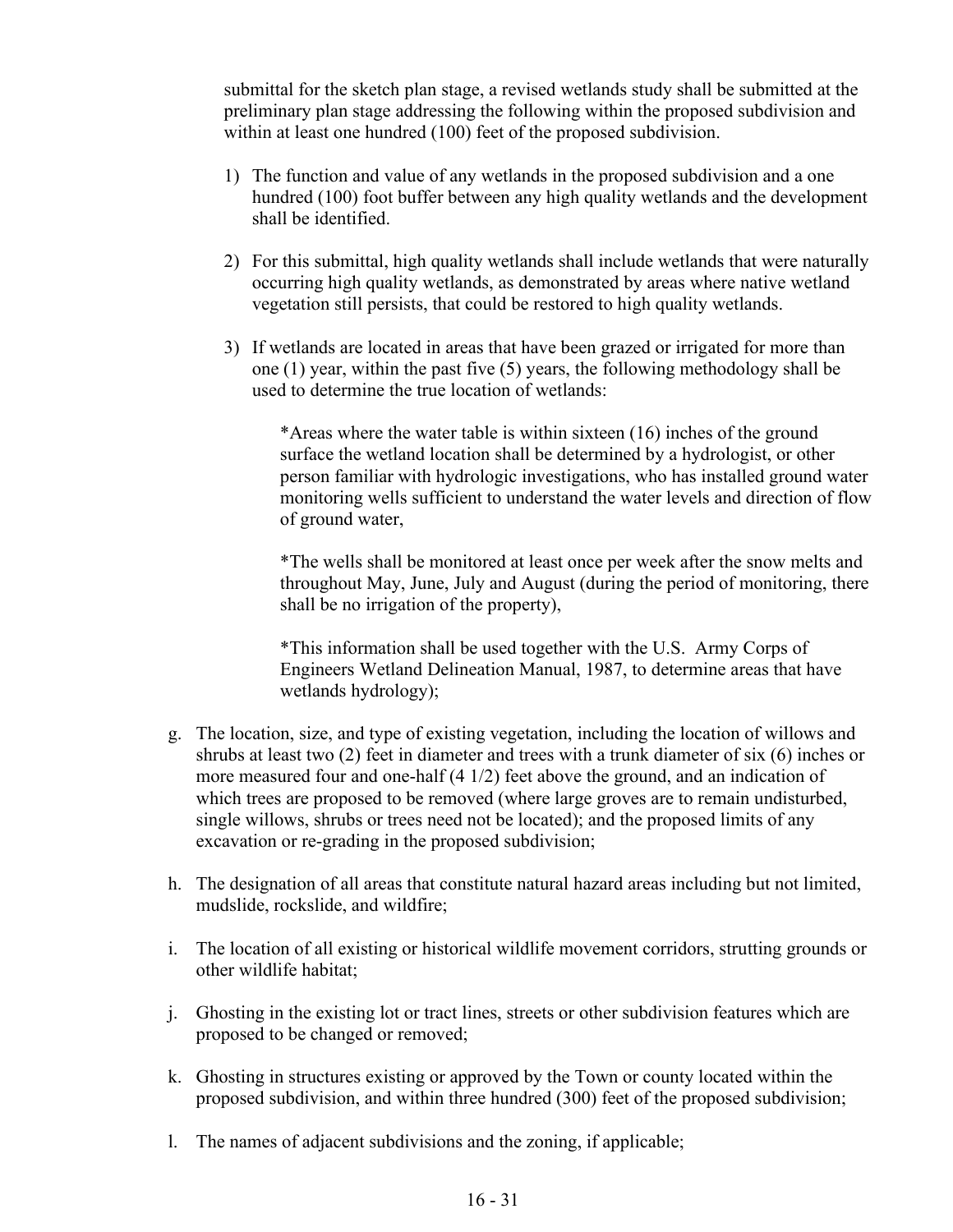- m. A map indicating the ridgelines lying on the proposed subdivision and highlighting the highest forty (40) feet, as measured vertically, below the top of each ridgeline;
- n. A preliminary analysis of the site concerning any existing or potential hazardous conditions including, but not limited to, soils, mine tailings, mine drainages, petroleum residue, etc.
- o. Evidence establishing soil suitability in the form of a report prepared by a registered professional engineer, specializing in geotechnical engineering, in accordance with the "Soil Survey of Grand County, Colorado" by the United States Department of Agriculture, Soil Conservation Service, which shall minimally include a description of site soil:
	- i. Types,
	- ii. Locations, and
- iii. Characteristics, with supporting
- iv. Soil maps,
- v. Soil logs,
- vi. Data from the "soil survey," and other information needed to determine:
- vii. Soils suitability for proposed development,
- viii. Constraints on development based on the findings, and
- ix. Analysis and evaluation of such descriptive information, together with sufficient soils engineering data, with recommendations regarding:
- x. Structural and facility constraints,
- xi. Foundation design considerations,
- xii. Erosion control, and
- xiii. The adequacy of the structural characteristics of the soil as they relate to the proposed uses and development.

The soils information should establish, in reasonable detail, the stratigraphy, together with a basic knowledge of the engineering properties of the overburden and bedrock formations which will be affected by or will have an effect upon the new structures, roads, and utilities.

Because this information will be used to design the roads and utilities, the road soils test holes for investigation shall be a minimum of four (4) feet deep and the spacing shall be no more than four hundred (400) feet or one (1) test hole for each soil type, whichever is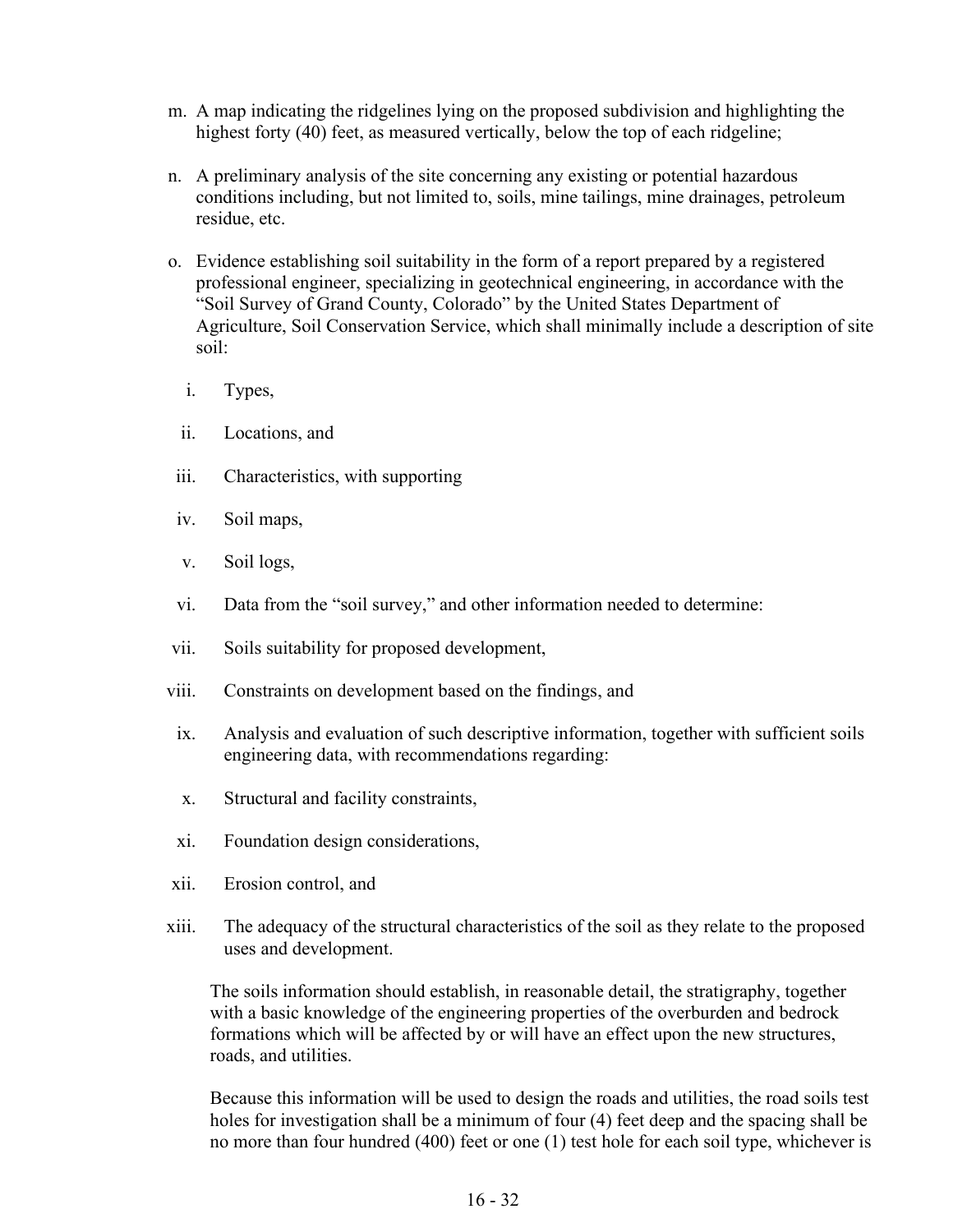closer. Test holes for utilities shall be sufficiently deep to identify the soil conditions that may influence the performance of the utility. The spacing of test holes for structures such as buildings shall be a minimum of one (1) per two (2) single family residential, mobile home, or commercial tracts or parcels and one (1) per ten thousand (10,000) square feet of mufti-family residential development, but no more than one (1) per one hundred (100) feet, provided that additional test holes may be required as determined by the engineer. Test holes for structures shall be sufficiently deep to identify the soil conditions that may influence the performance of foundations.

- 7. Preliminary site plan scale: A graphic conceptual site plan of the proposed development and surrounding area shall be legibly drawn on a sheet of paper that is 24 x 36 inches in size, using a map scale large enough for effective public presentations, but generally no smaller than one inch equals one hundred feet  $(1" = 100)$ . The scale may be increased or decreased if necessary to fit the paper, but in all cases the scale used shall be in multiples often (10). Sheets for presentations may be larger for effective public presentations.
- 8. Preliminary site plan labeling information: The preliminary site plan shall be labeled as follows:
	- a. The proposed name of the subdivision;
	- b. The date of preparation (each revised drawing shall have a new date);
	- c. A true north arrow;
	- d. Written and graphic scale of drawing; and
	- e. The location of the subdivision by section, township and range sufficient to define the location and boundaries of the proposed subdivision.
- 9. Preliminary site plan map: The preliminary site plan shall include the following information relating to the proposed subdivision:
	- a. Existing and proposed zoning districts;
	- b. A road plan showing the location, width, name and approximate grade and radii of new streets and street curves and the relationship of proposed subdivision streets to any existing streets, or proposed streets as shown in map or written form in the Town Comprehensive Plan, and drawn with the following information:
		- i. Centerline profiles of streets and roads shall be plotted with sufficient accuracy to insure that street designs will conform with the prescribed standards of the Town's Engineer, and
		- ii. All centerline profiles shall be drawn to a scale often (10) feet vertical and fifty (50) feet horizontal to the inch, or five (5) feet vertical and fifty (50) feet horizontal to the inch, as required by the Town;
	- c. The location, width and approximate grades of all proposed pedestrian and bicycle paths, and their relationship to any existing paths or proposed trails as shown in map or written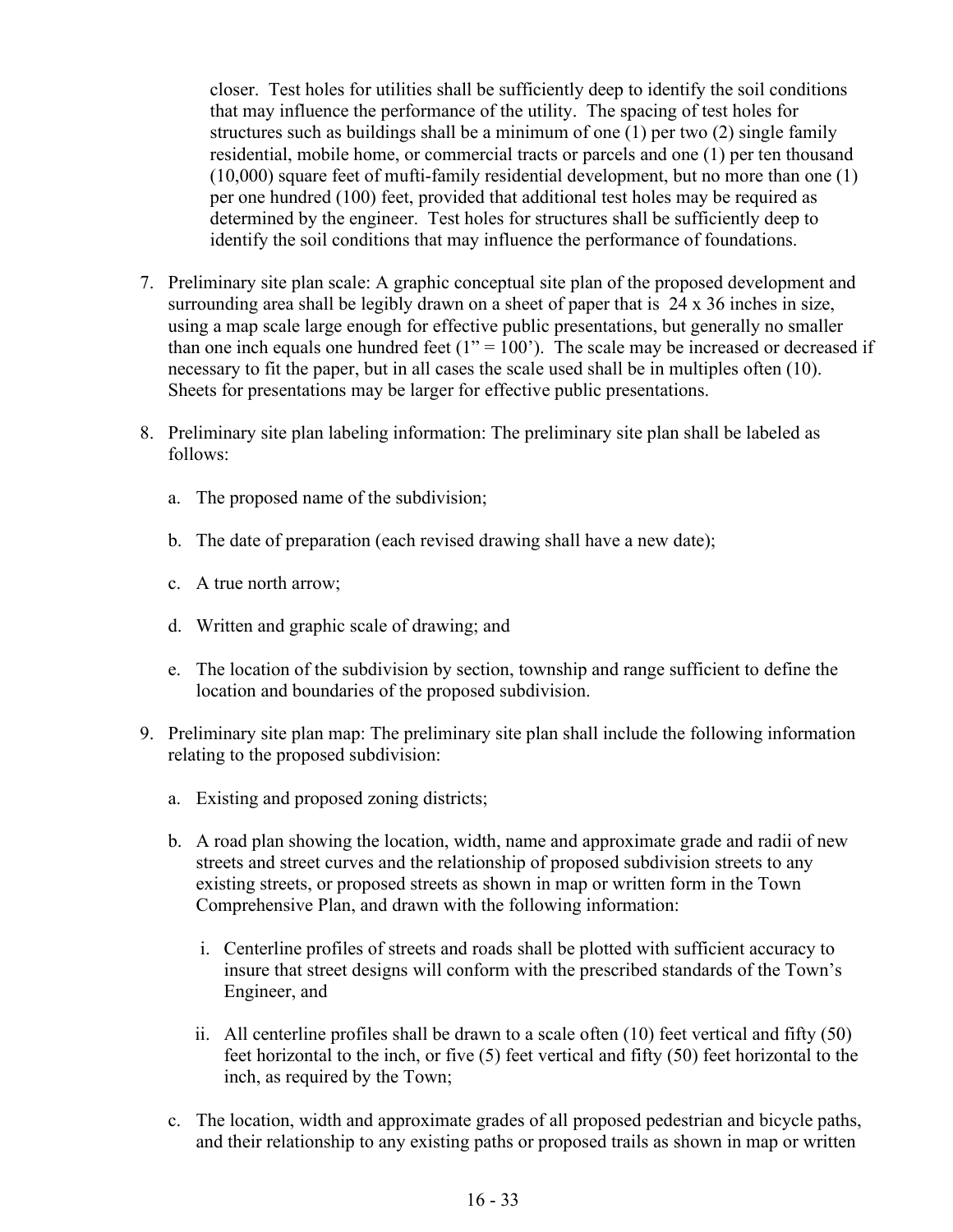form in the Town Comprehensive Plan or the planning documents of the Grand County Trails Commission;

- d. The location, width and purpose of any proposed easements;
- e. The location, approximate dimensions and acreage of each:
	- i. Single family residential tract or parcel,
	- ii. Multifamily residential tract or parcel,
	- iii. Business or commercial tract or parcel,
	- iv. Mobile home tract or parcel,
	- v. Separate area of land to be reserved or dedicated for public use as a park, drainage detention ponds, etc., together with the purpose and conditions of such reservations or dedications,
	- vi. Separate area of land to be preserved as open lands;
- f. The location of all off-street parking areas and off-street snow storage areas;
- g. An outline of the areas proposed for phased development, if applicable;
- h. A utility plan, prepared by a registered professional engineer, licensed in the state of Colorado, which shall include the following at a minimum:
	- i. The location of all existing utilities and all existing easements on the proposed subdivision;
	- ii. The proposed location of water supply lines and related water service facilities and where any proposed system will connect with existing systems,
	- iii. The proposed location of sewage disposal lines and water service facilities and where any proposed system will connect with existing systems,
	- iv. Culverts, storm water drainage and water quality measures, including profiles where appropriate,
	- v. Utility upgrades required to serve the subdivision if required by the Town's Engineer,
	- vi. The proposed location of all other applicable utilities, including without limitation, telephone, electrical service, television cable and gas and the location of the proposed connections with existing systems, and
	- vii. Statements of approval signed by a representative of each utility provider for the electric, gas, telecommunications, cable television and telephone companies, as appropriate, which shall be in a manner as found on Form 2 in section 16.10.020 (a similar letter shall also be provided from the Kremmling Fire Protection District and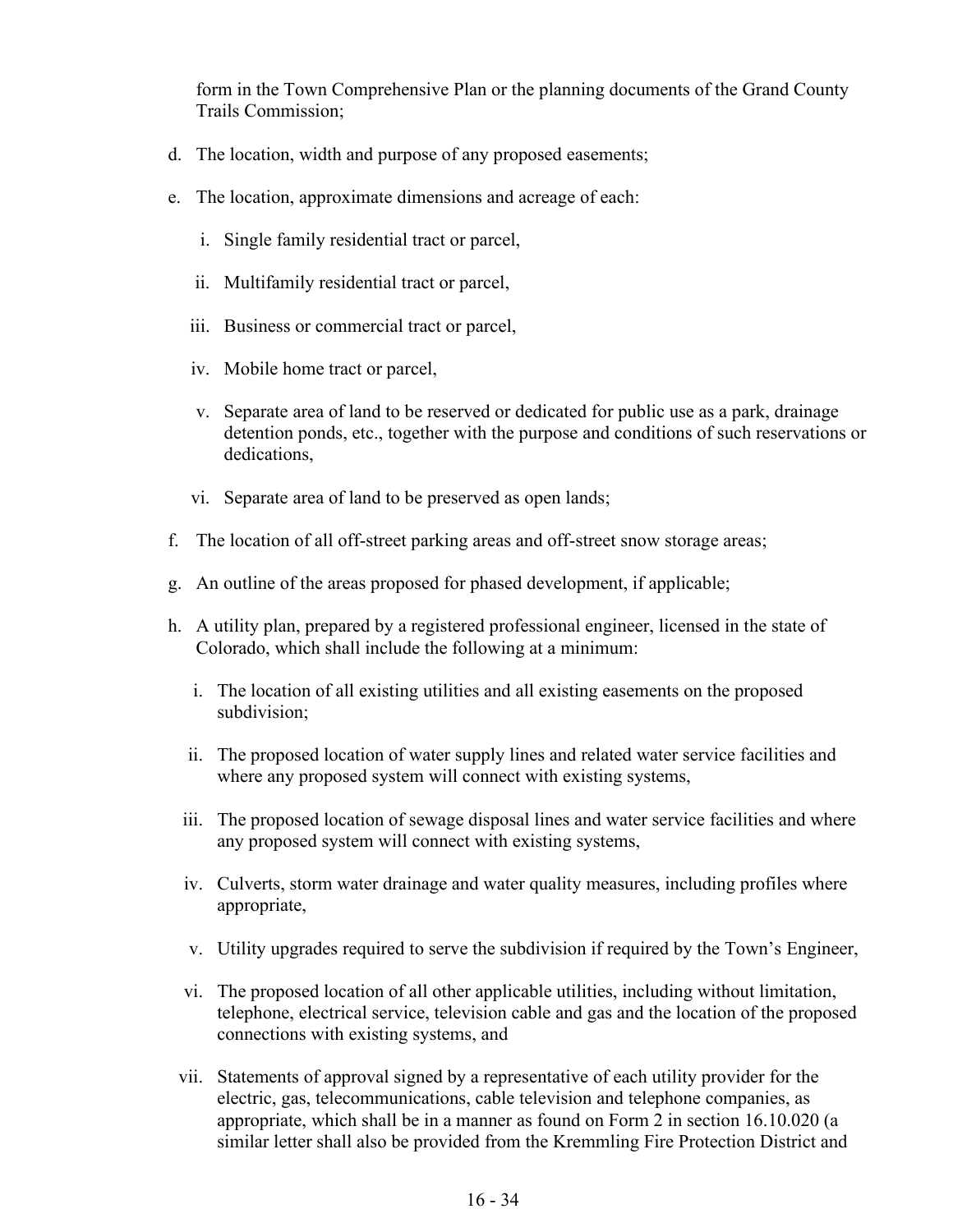the School District indicating that adequate facilities exist or that the subdivider has agreed to mitigate the impacts of the new subdivision on the district);

Report evaluating the relationship between the available capacity of existing utility systems, including water and sewer treatment facilities, and the projected demand of the subdivided property at full build-out. The evaluation of available utility capacity shall consider and include projected demand by all properties that have previously paid either a System Development Fee or Availability of Service Fee regardless of whether or not such properties currently require water or sewer services. In the event that the report identifies that service to the subdivision shall result in exceeding eighty percent (80%) of the total available capacity, of either the water distribution or treatment system or sewer collection or treatment system, then the report shall identify and recommend alternatives to address and mitigate the shortage of service capacity resulting from the proposed subdivision.

- i. Any revised contour lines related to an established benchmark or other datum approved by the Town's Engineer and having contour intervals as follows:
	- i. For slopes less than ten (10) percent one foot contours,
	- ii. for slopes ten (10) percent or greater five foot contours;
- j. Where the proposed subdivision covers only a part of the property, a conceptual plan for the entire property shall be submitted, and the proposed streets, utilities, easements, and other improvements of the proposed subdivision shall be considered with reference to proposed development of the other portions of the property (the Planning Commission will reasonably decide the level of detail needed on the conceptual plan to judge the proposed subdivision in light of the maximum number and type of units on the property and the surrounding areas);
- k. Subdivisions adjacent to lands used for agriculture shall submit the following information:
	- i. The location, size, and decreed capacity of any agricultural ditch crossing or adjoining the proposed subdivision,
	- ii. The location of historical easements utilized for any purpose including gaining access to head gates, ditches and fences for maintenance or operation purposes,
- iii. The location of any established stock drive crossing or adjoining the proposed subdivision and the location of any new fences or other obstacles proposed to be built across such stock drive(s),
- iv. The location of any proposed or existing fences which will continue to exist after subdivision of the property;
- l. Such other information as may be required by the Planning Commission or other reviewing agency to aid in the evaluation of the proposed subdivision and to assure that the subdivision is capable of construction without undue adverse effect upon the surrounding area.
- 10. Landscaping plan: A landscaping plan containing the following information shall be provided: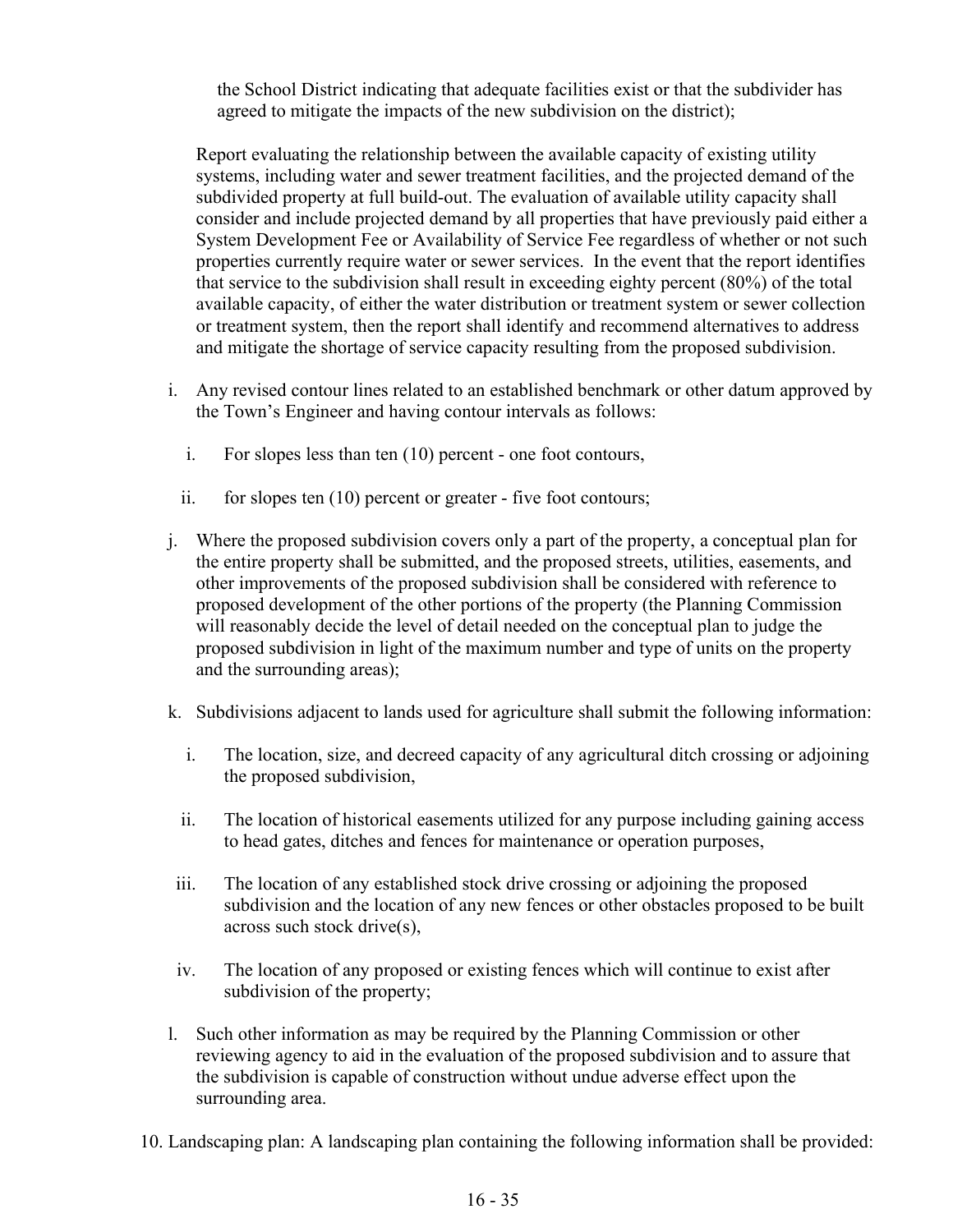- a. The landscaping plan shall be overprinted on the preliminary plan, prepared by an architect or a landscape architect familiar with the vegetation and ecology of Middle Park, and shall show:
	- i. Location,
	- ii. Size,
- iii. Type of proposed landscape features accompanied by a written statement setting forth the types of vegetation,
- iv. Other landscaping improvements, including steps which will be taken to revegetate all exposed land surfaces, and
- v. The estimated cost to accomplish the plan;
- b. To ensure the preservation of existing vegetation in the developed area, an existing vegetation map shall be provided, locating all existing trees and willows and all shrubbery meeting the minimum sizes described in section l6.06.050.7.g., vegetation to be removed, and vegetation to be added to the developed area;
- c. A description of the proposed program to maintain the landscaping after it has been installed;
- d. A snow storage plan; and
- e. All landscaping proposed to be completed by the subdivider for proposed developed parks, trails, and all public areas.
- 11. Soil erosion control plan: A soil erosion control plan, including re-vegetation and water quality monitoring, meeting the standards set forth in applicable provisions of section 16.07.210 shall be provided:
	- a. A description and location of all soil erosion control features shall be provided;
	- b. Pollution avoidance plan which proposes measures to avoid degradation of water ways, water bodies or wetlands.
- 12. Grading plan: At the request of the Planning Director, the subdivider shall submit a grading plan illustrating the extent and limits of the land disturbance which is to occur on the proposed subdivision. The grading plan shall illustrate existing site features, estimated amounts of cut and fill and shall depict existing and proposed contours, using a contour interval of one (1) foot.
- 13. Drainage study: A drainage study for the proposed subdivision shall be prepared and the site's drainage system shall be designed by a registered professional engineer according to generally accepted storm drainage practices. The drainage study shall describe how the expected maximum water flows from any twenty-five (25) year flood event, and any one hundred (100) year flood event, shall be directed away from all buildings, other developed areas of the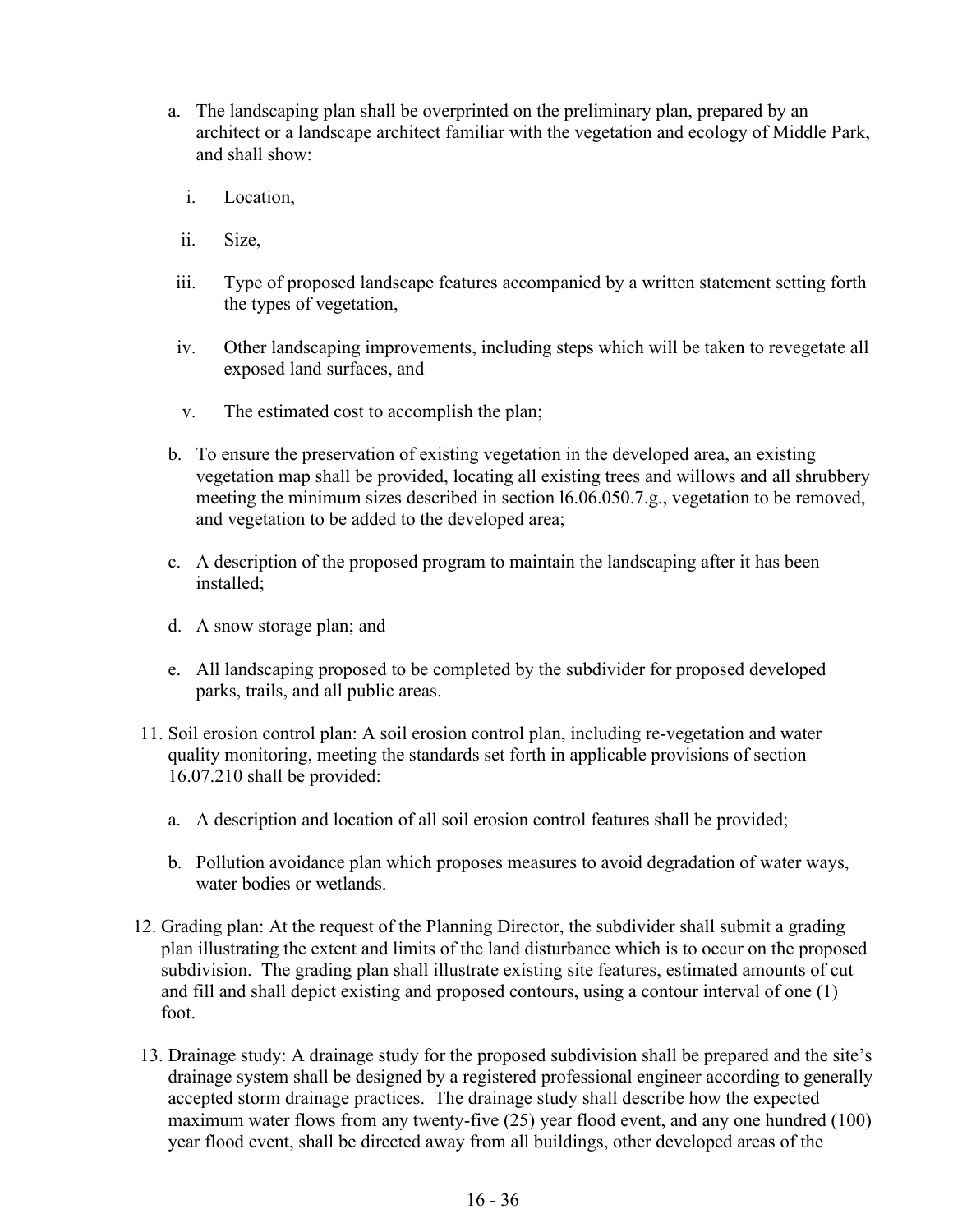proposed subdivision and adjacent lands. The drainage study should anticipate flows from existing developed property, the proposed subdivision, other likely, future potential development. The drainage study shall show all existing lakes, water courses, and limits of tributary flows, and where practical, computation of expected tributary flows and the results indicated. The limits of the one hundred (100) year flood plain shall be studied and plotted. Location and sizes of all culverts and other drainage structures shall be provided, and all bridges, drainage ditches, channels and easements shall be shown. A description of how runoff will avoid polluting existing lakes and water courses shall be included.

- 14. Narrative: The preliminary plan shall be accompanied by written statements containing the following information:
	- a. A tabular summary of the development proposal which identifies the total proposed subdivision in acres, and the number of acres and percentages devoted to the following:
		- i. Residential development with subtotals for:
			- 1) Single family dwellings,
			- 2) Duplexes;
			- 3) Multifamily dwellings, and
			- 4) Mobile homes,
	- ii. Commercial and business development with subtotals for:
		- 1) Commercial, and
		- 2) Business development,
	- iii. Developed parks dedicated to the Town,
	- iv. Other municipal land to be dedicated to the Town,
	- v. Open lands,
	- vi. Roads, streets and trails, and
	- vii. Land for schools;
	- b. The total number of proposed residential dwelling units and their type including single family, multifamily, duplex and mobile homes units;
	- c. A tabular summary of the development proposal which demonstrates that the preliminary plan conforms with all applicable off-street parking and snow storage requirements for the following land uses:
		- i. Multifamily dwellings,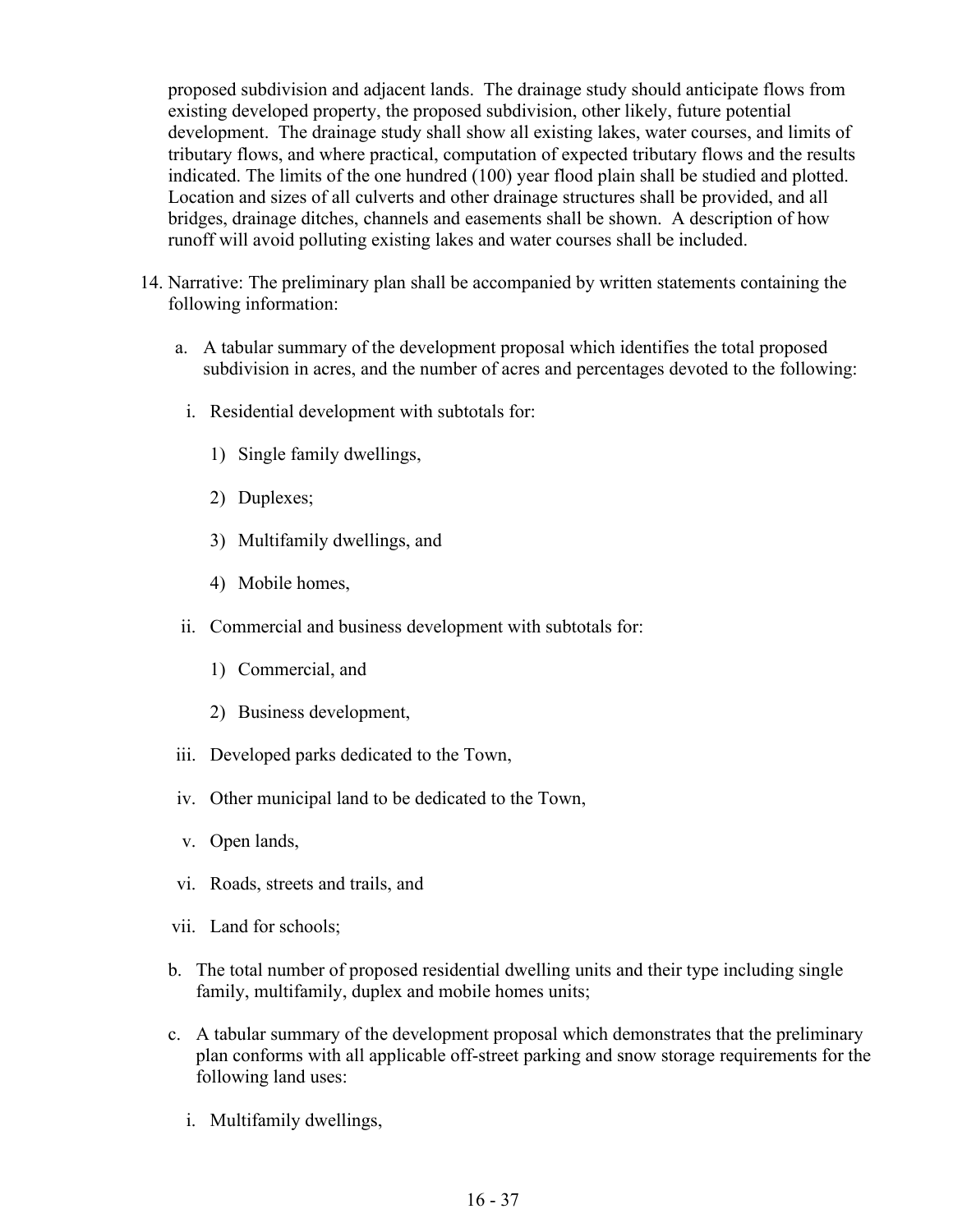- ii. Commercial and business development, and
- iii. Mid-block street snow storage;
- d. A preliminary estimate of the cost of all required public improvements and a description of proposed method(s) of financing, the tentative development schedule for public improvements, with development phases identified, and proposed performance guarantees;
- e. Any agreements with agricultural ditch owners, when appropriate;
- f. A preliminary draft of any protective covenants or deed restrictions desired by the applicant or these subdivision regulations;
- g. A description of the function, ownership and manner of maintenance of public parks and other facilities, and open land areas to be reserved by the subdivider;
- h. A preliminary draft of any conservation easement, or other document acceptable to the Town, permanently preserving open land as required in section 16.07.040;
- i. A traffic analysis, prepared by a person engaged / employed in the field of traffic engineering, together with maps and diagrams where appropriate, addressing the following:
	- i. The estimated traffic flow on existing streets, roads or highways that will serve or convey traffic to and from the proposed subdivision,
	- ii. The estimated increase in traffic flow on existing streets resulting from the proposed subdivision,
	- iii. Visibility at existing and proposed intersections,
	- iv. The total number of proposed off-street parking spaces excluding parking associated with single family, duplex, or mobile home residential tracts or parcels,
	- v. A description of the alternate transportation facilities proposed to be a part of the subdivision, and
	- vi. An evaluation of the need for road improvements to be made to existing streets based on the impacts of the proposed subdivision;
- j. If any natural hazards or hazardous conditions as described in section 16.06.040.7.n. are identified on the land to be subdivided, a report shall be submitted by a professional, as described below, providing evidence to show that all areas of the proposed subdivision which involve natural hazard areas, hazardous conditions or require special precaution, treatment or development have been identified by the subdivider and that the proposed uses of these areas are compatible with such conditions (the following hazards shall be addressed in reports by the following types of expert:
	- i. Blank,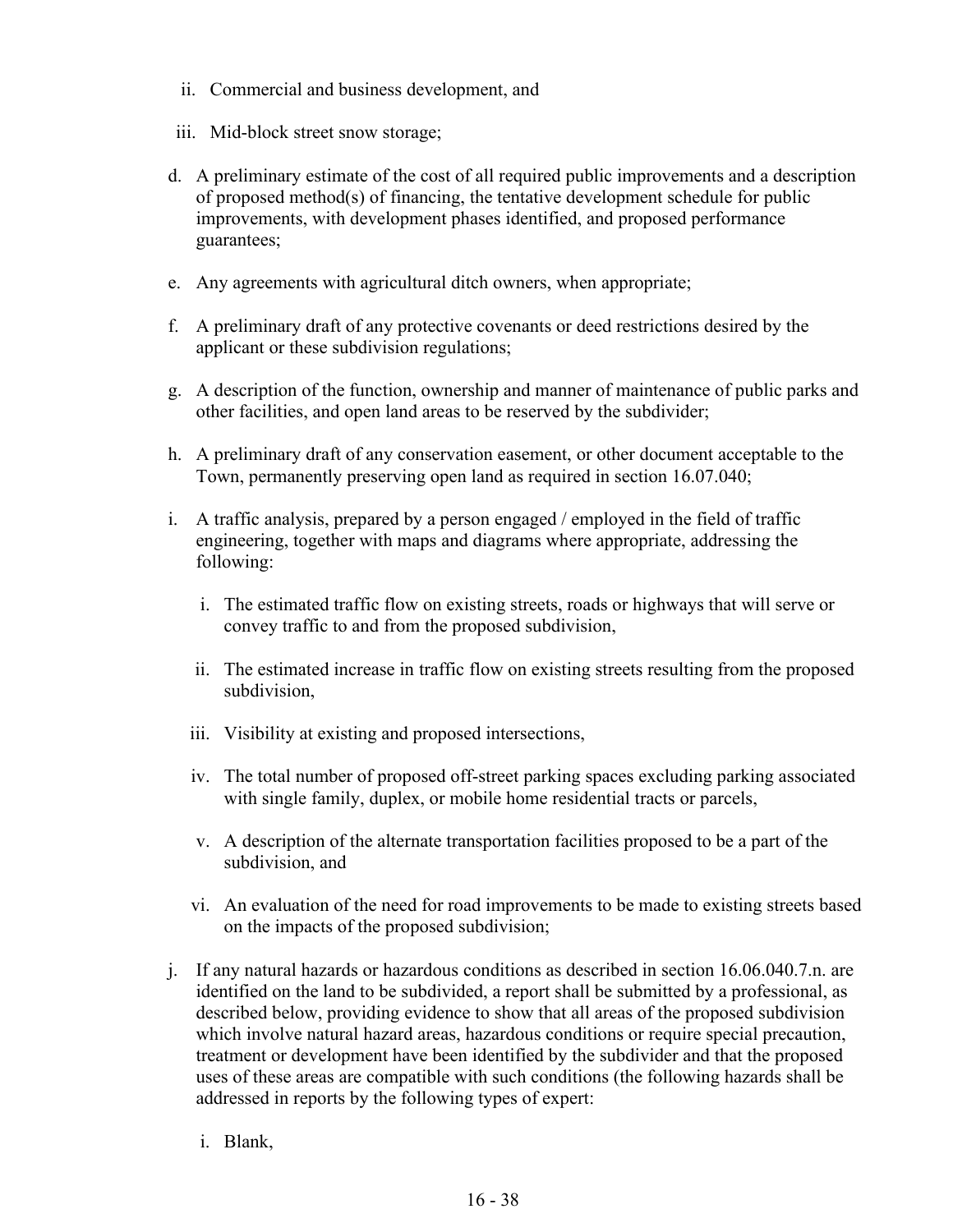- ii. Mudslide, rockslide or other geologic hazard by a professional engineering geologist,
- iii. Wildfire, by a professional range scientist or graduate forester,
- iv. Flood plain, by a licensed professional engineer; and
- v. Hazardous soils, former or active dump sites, petroleum residual, by a professional engineer and water quality expert;
- k. A plan for re-vegetation and a reclamation plan for disturbed areas describing the native species and weed prevention measures which will be implemented;
- l. A plan for dust abatement during and, as applicable, after construction;
- m. A description of the steps that have been taken to protect and enhance the use of solar energy in the proposed subdivision; and
- n. Documentation of the subdivision's water requirements per day.
- 15. Subdivision Improvement Agreement: The proposed subdivision improvement agreement, in the form set forth in section 16.10.040 shall be submitted to the Town. If the subdivider objects to any provisions of the form, those objections shall be set forth in a statement to the Town.
	- a. Number of copies. A minimum of twelve (12) copies of all of the above maps, plans and information shall be submitted to the Town. Additional copies may be required if submittal to other agencies is required by the Planning Director or if additional copies are needed for the Planning Commission. All copies are to be provided by the subdivider.

(Ord. 613 §5, 2011; Ord. 435 §1, 1998)

#### **16.06.060 Final plan procedure.**

A subdivider seeking approval of a final subdivision plan shall follow the steps outlined below:

- 1. Pre-Application conference: The subdivider may request a pre-application conference with the Planning Director, prior to submission of a final plan for final subdivision approval.
- 2. Submit final plan: The subdivider shall make a complete final plan submittal to the Planning Director, containing those materials listed in section 16.06.070 of these subdivision regulations.
- 3. Final plan distribution:
	- a. The Planning Director may transmit copies of the final plan application to those persons and agencies to whom distribution of the preliminary plan was made, if additional comment is deemed necessary due to the greater detail being provided or substantial modifications to the plan. Recommendations or conditions required by other departments or review agencies may be made conditions of the final plan and final plat approval. The agencies to whom referrals are made shall make recommendations within thirty (30) days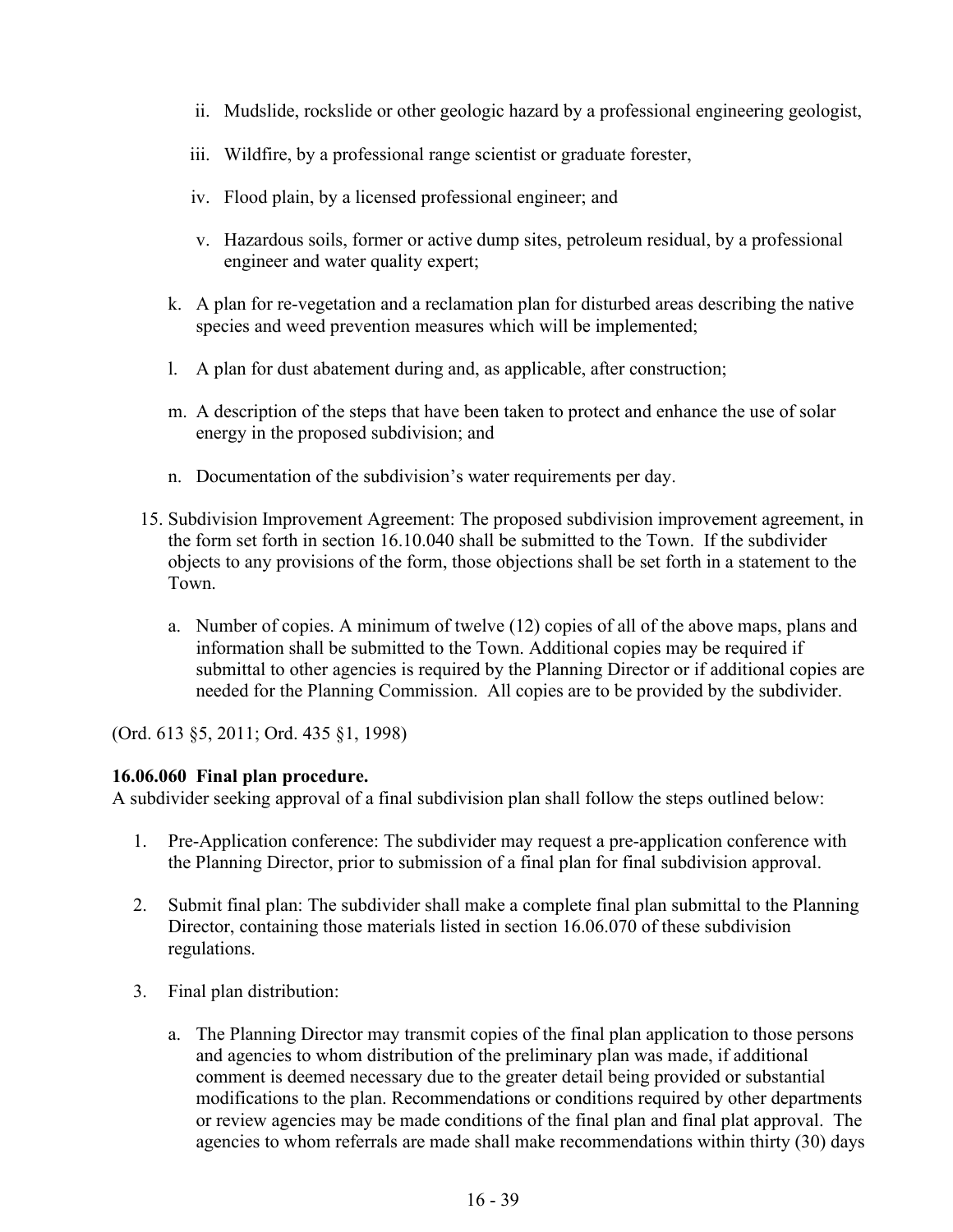after mailing by the Town of such plans, unless a necessary extension of not more than thirty (30) days has been consented to by the subdivider and the Town.

- b. The subdivider shall respond in writing to all issues raised during the referral process within thirty (30) days after receiving the final department and/or agency comments. Such responses shall be made part of the application and will be used in conjunction with the original submittal as a basis for final Planning Director recommendations to the Planning Commission.
- c. If the subdivider is unable to supply responses within the thirty (30) days allowed, then the subdivider, in writing, may request a delay of up to ninety (90) days stating the reason for the request. The Planning Director may grant an extension of no more than ninety (90) days. If the subdivider fails to supply responses within the specified time, then the Planning Director shall base the recommendations on the material in the file as it exists and proceed toward a Planning Commission public hearing.
- d. If in the reasonable judgment of the Planning Director, the responses from the subdivider result in a substantial change in the proposal, then the Planning Director may refer the amended application and supporting materials to those referral departments and agencies to whom distribution of the preliminary plan was made and the processing schedule will be amended to conform to this section.
- e. The Planning Director may forego the requirements of sections 16.06.060. a., b., and c. if he/she finds that further materials from the subdivider and further comments by the referral departments and agencies are not necessary to fully evaluate the final plan.
- 4. Staff review and agenda date: The Planning Director shall review the final plan to determine whether it is complete.
	- a. If the Planning Director finds the final plan is complete, then a Town Board of Trustees meeting date shall be set to consider the subdivision improvements agreement and any required land dedications. The date shall be set to allow sufficient time for the referrals to occur and comments to be received, as described in section l6.06.060, if appropriate.
	- b. If the application is incomplete or does not comply, it shall be returned to the subdivider, shall not be assigned a meeting date, the Planning Director shall list, in writing, the deficiencies and provide that list to the subdivider and no further action will be taken until its defects are remedied.
- 5. Review by Town Board of Trustees: The subdivision improvements agreement and any required land dedications shall be reviewed by the Town Board of Trustees. The Town Board of Trustees review shall occur at a properly noticed public hearing.

Public notice shall be provided as defined in the definitions section, 16.02. The Board may approve, approve with conditions, or reject the subdivision improvements agreement. The Board may accept, accept with conditions, or reject the land dedication(s). Any approval of the subdivision improvements agreement and acceptance of land dedications shall be contingent upon final plat approval by the Planning Commission.

6. Approval and Execution of the final plan and final plat: After the subdivision improvements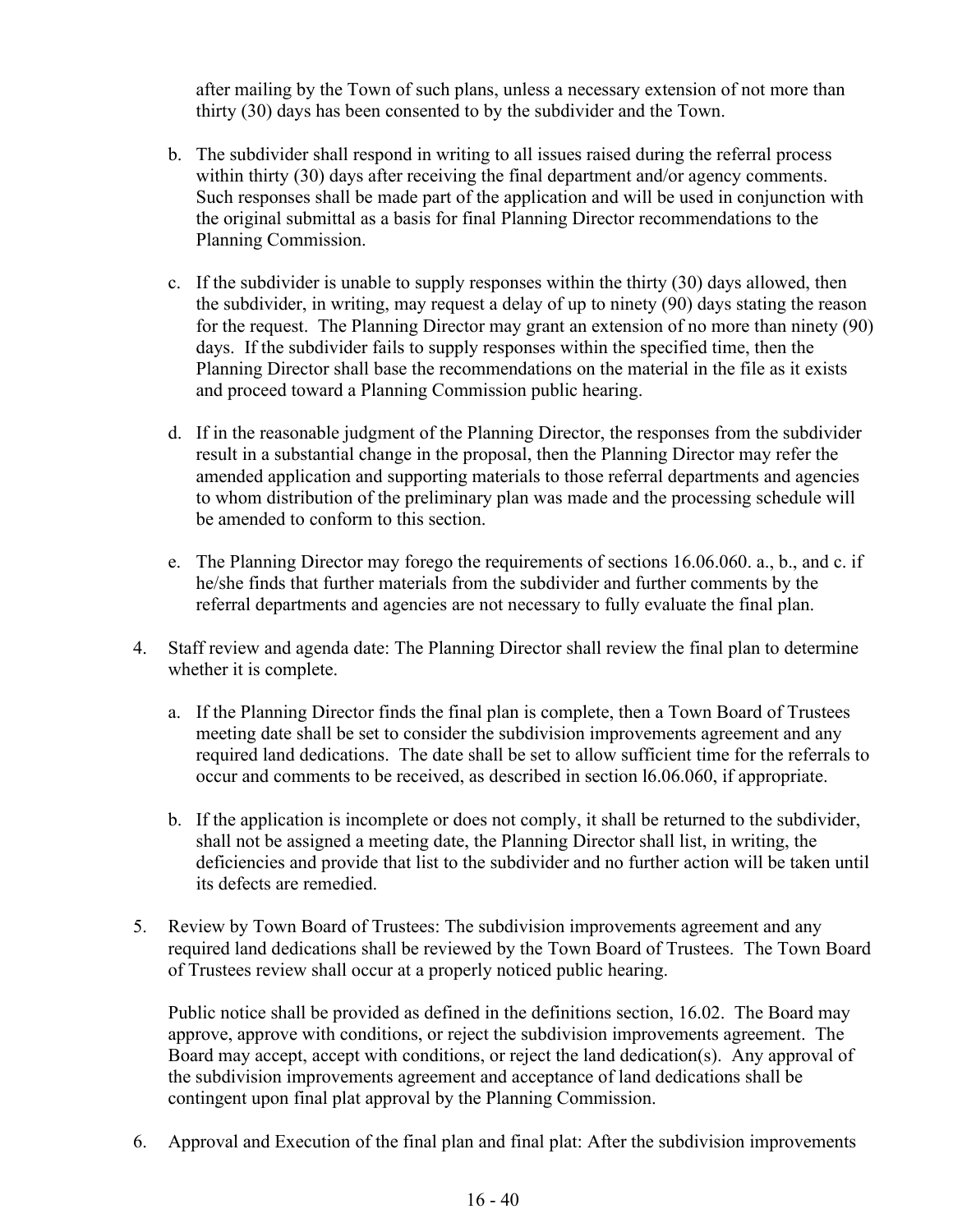agreement has been accepted by the Town Board of Trustees, the Planning Commission shall meet to review the final plan and final plat. The Planning Commission review shall occur at a properly noticed public hearing. Unless otherwise provided by this section, public notice shall be provided prior to all public hearings required by this section as defined in the definitions section 16.02.

- a. The Planning Commission shall approve or approve with conditions, the final plan and final plat upon a finding by the Planning Commission that:
	- i. The following have been submitted:
		- 1) The final plat,
		- 2) All required documents as described in section 16.06.070,
		- 3) The subdivision improvements agreement approved by the Town Board of Trustees, and that
	- ii. The final plat complies with the following:
		- 1) The approved preliminary plan, and fulfillment of all the conditions of preliminary plan approval,
		- 2) The subdivision improvements agreement, approved by the Town Board of Trustees,
		- 3) Any land dedication accepted by the Town Board of Trustees,
		- 4) The requirements of these subdivision regulations, and
	- iii. The final plat is consistent with the final plan documents submitted to comply with section 16.06.070.
	- b. The Planning Commission shall deny the final plan and final plat unless new technical or other information has been made available upon a finding by the Planning Commission that:
		- i. Any of the following has not been submitted:
			- 1) The final plat,
			- 2) All required documents as described in section 16.06.070,
			- 3) The subdivision improvements agreement, approved by the Town Board of Trustees, or that:
		- ii. The final plat does not comply with the one or more of the following:
			- 1) The approved preliminary plan, and fulfillment of all the conditions of preliminary plan approval,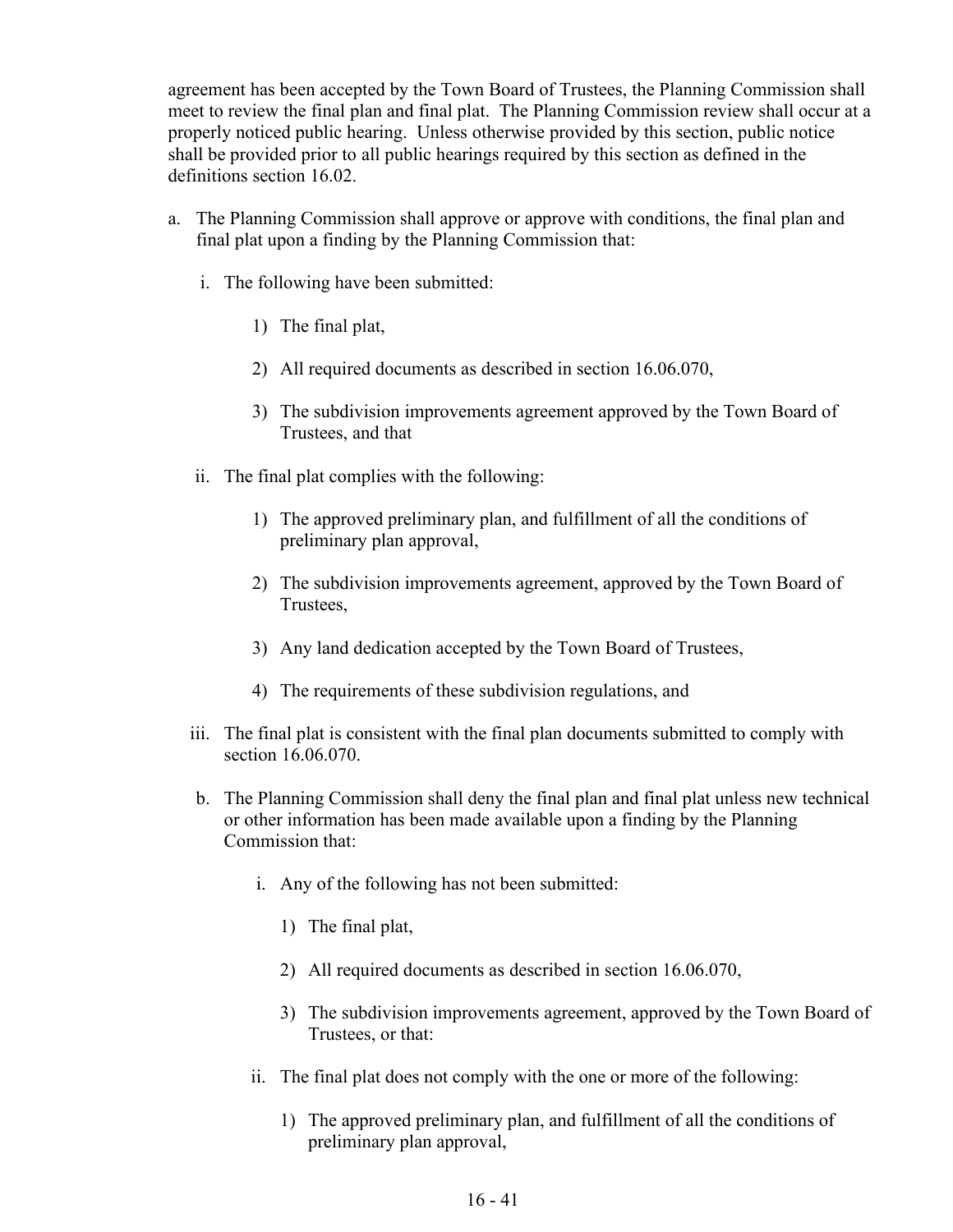- 2) The subdivision improvements agreement approved by the Town Board of Trustees,
- 3) Any land dedication accepted by the Town Board of Trustees,
- 4) The requirements of these subdivision regulations, or that
- iii. The final plan is not consistent with the final plan documents submitted to comply with section 16.06.070,

A Planning Commission denial shall contain a listing of the reasons for such action.

- c. If new technical or other information has been made available, the Planning Commission may approve, or approve with conditions, the final plan and final plat if it finds that:
	- i. The new information alters previous findings of the Planning Commission concerning the preliminary plan approval;
	- ii. The final plat conforms with the requirements of these subdivision regulations;
	- iii. The final plan submittals conform with the requirements of these subdivision
	- iv. regulations; and
	- v. The subdivision improvements agreement as approved, and dedications as accepted, by the Town Board of Trustees still apply to the final plat.

The Planning Commission is also authorized, at its discretion or upon request by the subdivider, to reasonably continue consideration of the proposed final plan and final plat review for ninety (90) days or less, to a date certain, to provide the Planning Commission, subdivider or staff more time to review new technical or other information that has been made available at the final plat public hearing, or so the subdivider may make modifications or provide additional information before the Planning Commission takes final action.

- d. After the Planning Commission has reviewed and approved the final plan and final plat, the owner $(s)$ , notary public, owner's attorney, land surveyor, and any lender if applicable, shall sign one Mylar copy of the approved final plat. After the owner(s) and the above listed representatives of the owner(s) have signed the final plat, the Planning Commission Chairperson shall sign the same Mylar copy of the approved final plat indicating approval by the Planning Commission. After the Planning Commission Chairperson signs the final plat the Mayor shall sign the same Mylar copy of the approved final plat indicating approval by the Town Board of Trustees of the subdivision improvements agreement and acceptance of the dedications and the Town Clerk shall attest the Mayor's signature.
- 7. Filing: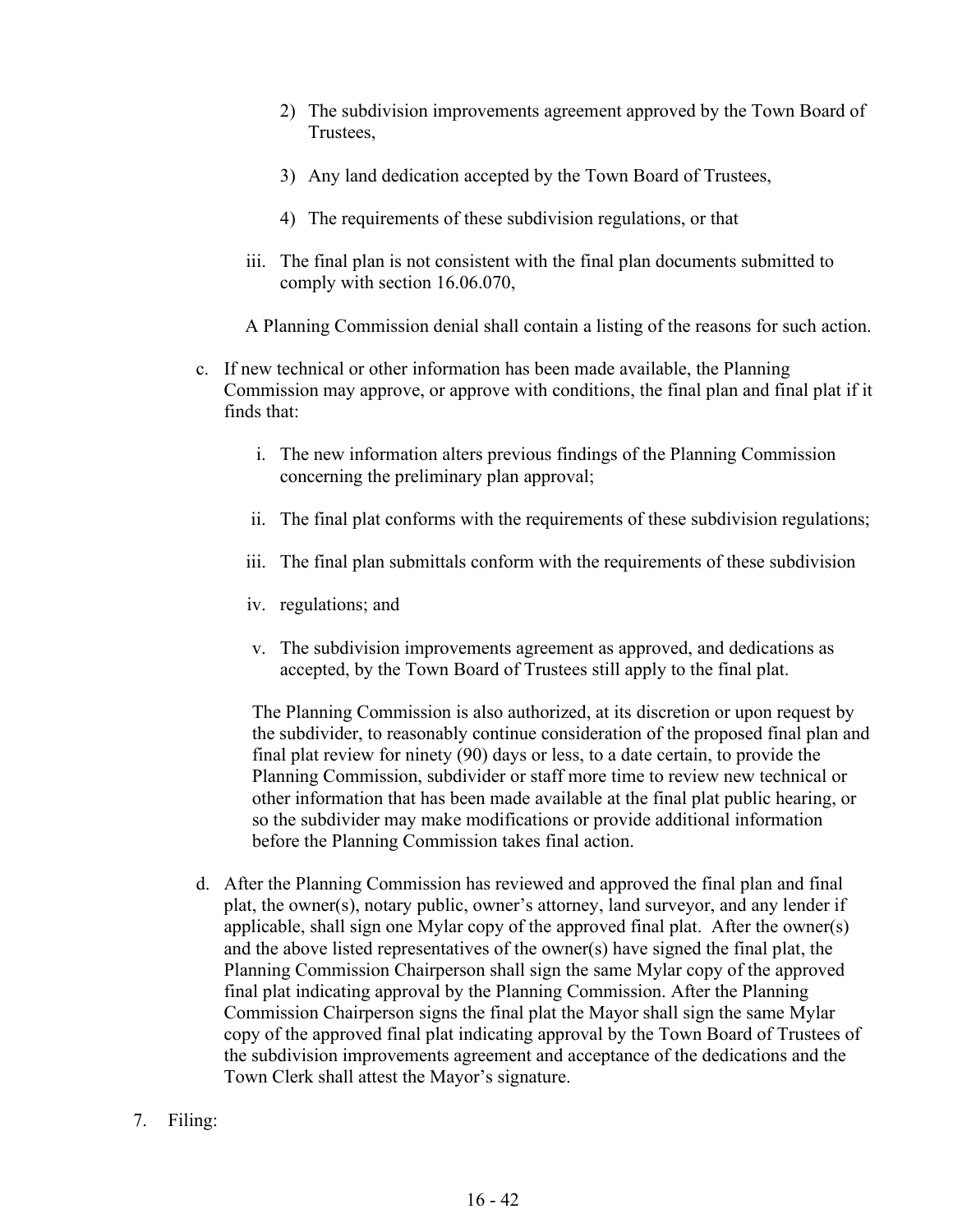- a. The following actions shall occur after approval of the final plan and final plat by the Planning Commission and prior to recording the final plat and associated documents.
	- i. The subdivider shall provide the Planning Director with all of the original documents and fees required below:
		- 1) Corrected, modified and amended final plat in accordance with the approval and no other changes,
		- 2) All signatures necessary for execution of the appropriate documents;
		- 3) Final itemized estimates for the cost of required improvements that reflect the final plan and final plat as approved or conditionally approved;
		- 4) The fully executed subdivision improvement agreement approved by the Town Board of Trustees;
		- 5) A final letter of credit or other financial guarantee for the construction of all public subdivision improvements satisfactory to the Town Board of Trustees from the lending institution in accordance with the subdivision improvements agreement;
		- 6) A certification from the County Treasurer's Office that all ad valorem taxes on the proposed subdivision, for the years prior to the year in which recording of the plat is to occur, have been paid;
		- 7) One computer copy of all approved drawings (the computer copy of all approved drawings shall be compatible with the information set forth in section 16.06.080.e.);
		- 8) Payment of all required fees in lieu of land dedications if appropriate;
		- 9) A signed and acknowledged conservation easement or other document acceptable to the Town permanently preserving the required open land;
		- 10) Final protective covenants, if applicable;
		- 11) Payment of any required Capital Expansion Recovery System Fees; and
		- 12) Prepayment to the Town of all of the County Clerk's recording fees.
	- ii. The Planning Director shall sign the face of the final plat authorizing the final plat to be filed for recording upon a finding that:
		- 1) All approved corrections have been made to the final plat and other documents;
		- 2) The subdivision improvements agreement has been finalized;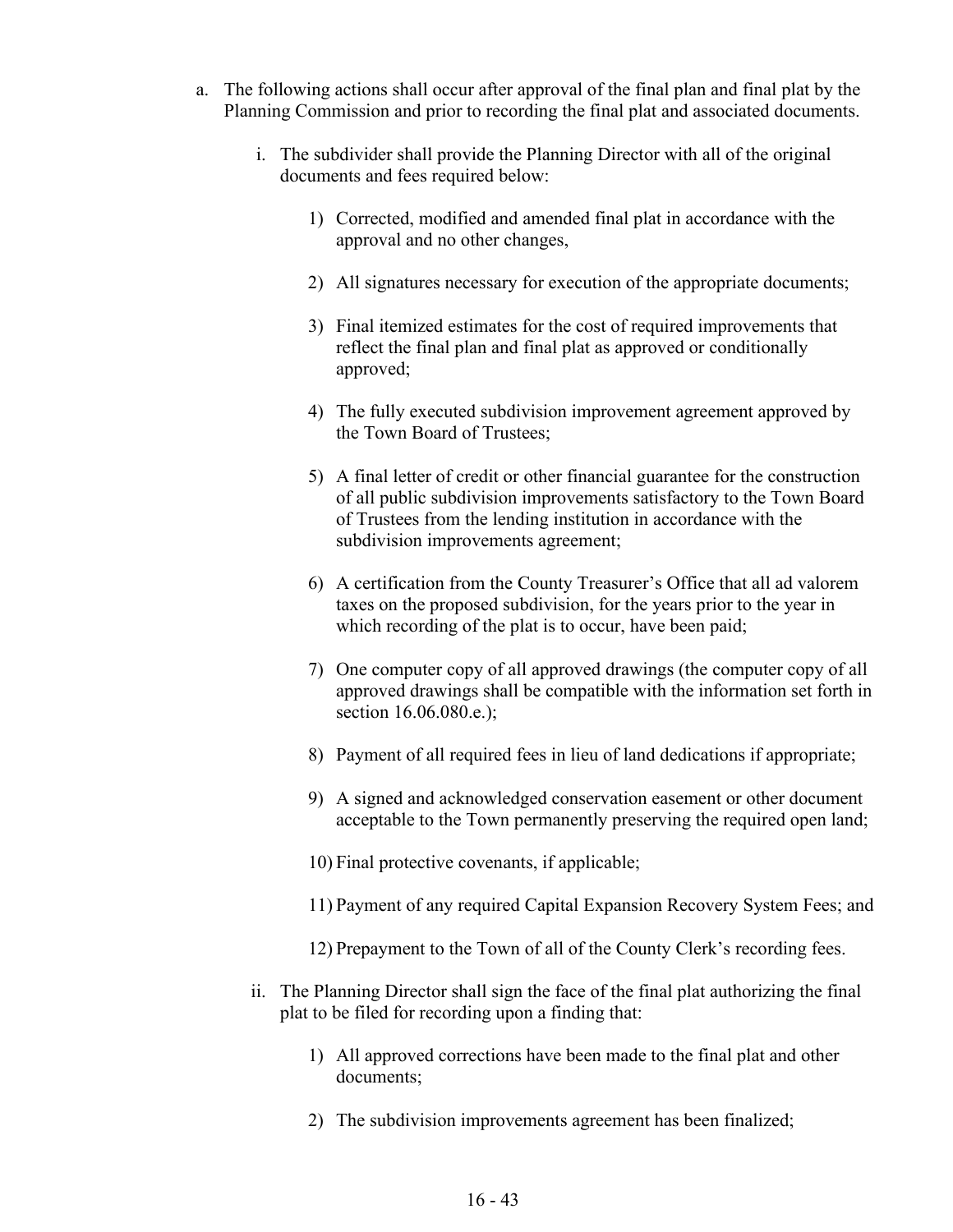- 3) The final plat and subdivision improvements agreement have been properly executed by all other appropriate persons;
- 4) All payments and improvements guarantees have been received, and equal 125% of the estimated improvement costs;
- 5) All *ad valorem* taxes on the proposed subdivision, for the years prior to the year in which recordation of the plat is to occur, have been paid;
- 6) All appropriate subdivision improvements have been dedicated to the Town;
- 7) All appropriate subdivision land dedications have been dedicated to the Town, or fees in lieu of dedications have been paid;
- 8) All conservation easements and other approved documents have been received for recording or have been recorded which permanently preserve at least the required open land for the number of approved units in accordance with section 16.07.040;
- 9) All the documents are in the proper order, executed and ready for recordation; and
- 10) The subdivider has paid the Town all appropriate fees, and prepaid the Town all of the County Clerk's recording fee.
- b. The Planning Director shall cause to be recorded the executed final plat, together with any required subdivision improvements agreement, conservation easements and other documents, in the office of the Grand County Clerk and Recorder.
- c. The subdivider shall cause to be recorded any protective covenants associated with the subdivision.
- d. Otherwise, the final approving action of the Town is deemed withdrawn.
- 8. Enforcement: Failure by the subdivider to meet any applicable condition of the subdivision approval, or the stipulations of the approved subdivision improvements agreement including but not limited to, completing construction of improvements within the time agreed to in the subdivision improvements agreement shall be grounds for the Town to issue a stop work order. (See also section 16.03.040.)
- 9. Time for completion and extension: Part of the final plat approval proceedings shall include a determination by the Town Board of Trustees of a reasonable time by which the subdivision improvements should be completed. Extensions of such time limits may be obtained from the Town Board of Trustees for good cause shown, upon request by the subdivider, if made before vacation proceedings are instituted.
- 10. Notation of completion date on final plat: All final plats given approval by the Town shall contain a notation indicating the above time by which subdivision improvements are to be completed. This notation shall be prima facie evidence of a reasonable time by which the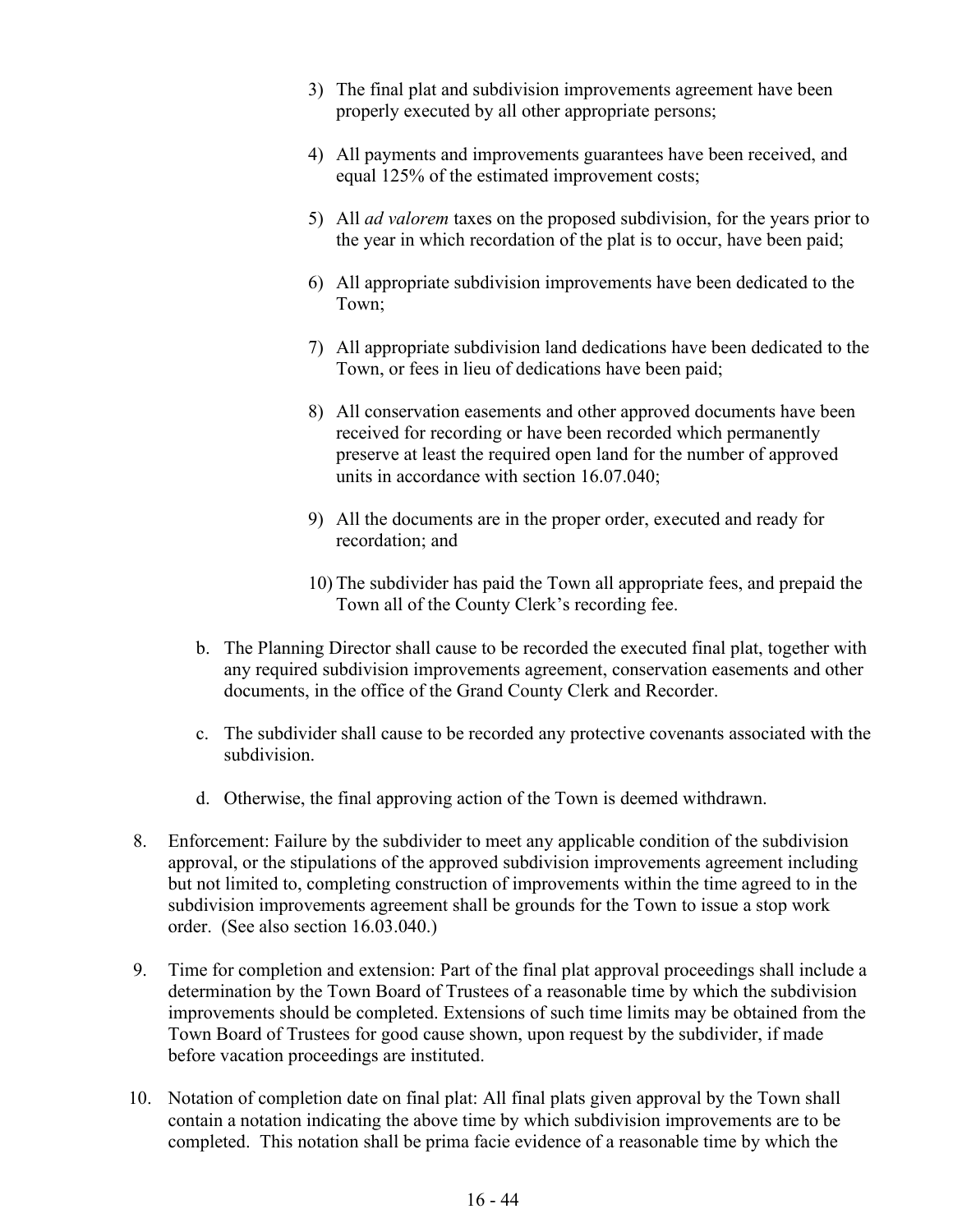subdivision improvements should have been completed.

- 11. Obtaining a building permit and sale of tracts or parcels: The subdivider may construct the subdivision improvements after the final plat, improvements agreement, and other documents to be recorded have been approved, duly executed and filed of record. No tract or parcel or any interest in them shall be transferred, conveyed, sold to or accepted by, another party and no building permit shall be issued until all applicable conditions of the subdivision improvements agreement are met, the Final Plat, subdivision improvements agreement and other documents are recorded, and the subdivision improvements are constructed and the Town has preliminarily accepted then in accordance with Section 16.06.080.7.
- 12. Amendments subsequent to approval: A Final Plat, including any provision, stipulation, restriction or covenant which is subject to Town regulation, filed and recorded as part of the Final Plat shall not be altered subsequent to Final Plat approval by the Town, unless said change is first referred to and approved by the Planning Commission. Such changes may be referred to the Planning Commission by the Planning Commission for recommendations to the Planning Commission. Any proposed changes, other than corrections of errors, to the final plat or final plan shall be considered for approval as a re-subdivision request under these subdivision regulations and shall follow the process described in the Minor Subdivision process unless the number of tracts or parcels affected exceeds the number of tracts or parcels for a minor subdivision, or unless the proposed changes would otherwise be a major subdivision as described in section 16.04.020. In such a case, the re-subdivision and review by the Planning Commission shall begin with the sketch plan stage of the major subdivision process.

(Ord. 435 §1, 1998)

### **16.06.070 Final plan submittals.**

Unless otherwise specified, the application for approval of a final plan shall contain four (4) copies of the following information. If referrals are to be made, the subdivider shall provide the additional number of final plan submittals, adequate for all referrals.

- 1. Title report: A title report prepared by a licensed title or abstract company containing the legal description of the proposed subdivision and identifying, listing and certifying the following:
	- a. A listing of all owners of record of the proposed subdivision;
	- b. A list of all liens and encumbrances against the proposed property together with the book and page and reception number of each encumbrance as recorded in the office of the Grand County Clerk and Recorder; and
	- c. All owners of any surface, subsurface or above surface estates, rights or interests in the proposed subdivision, the nature of and description of such estate, right or interests; and the addresses of all such owners.

If the above information is contained in the submittal required in section 16.06.050.3, an endorsement or certificate that no changes in ownership, encumbrances or liens has occurred may be submitted.

2. Final plat: The final plat shall: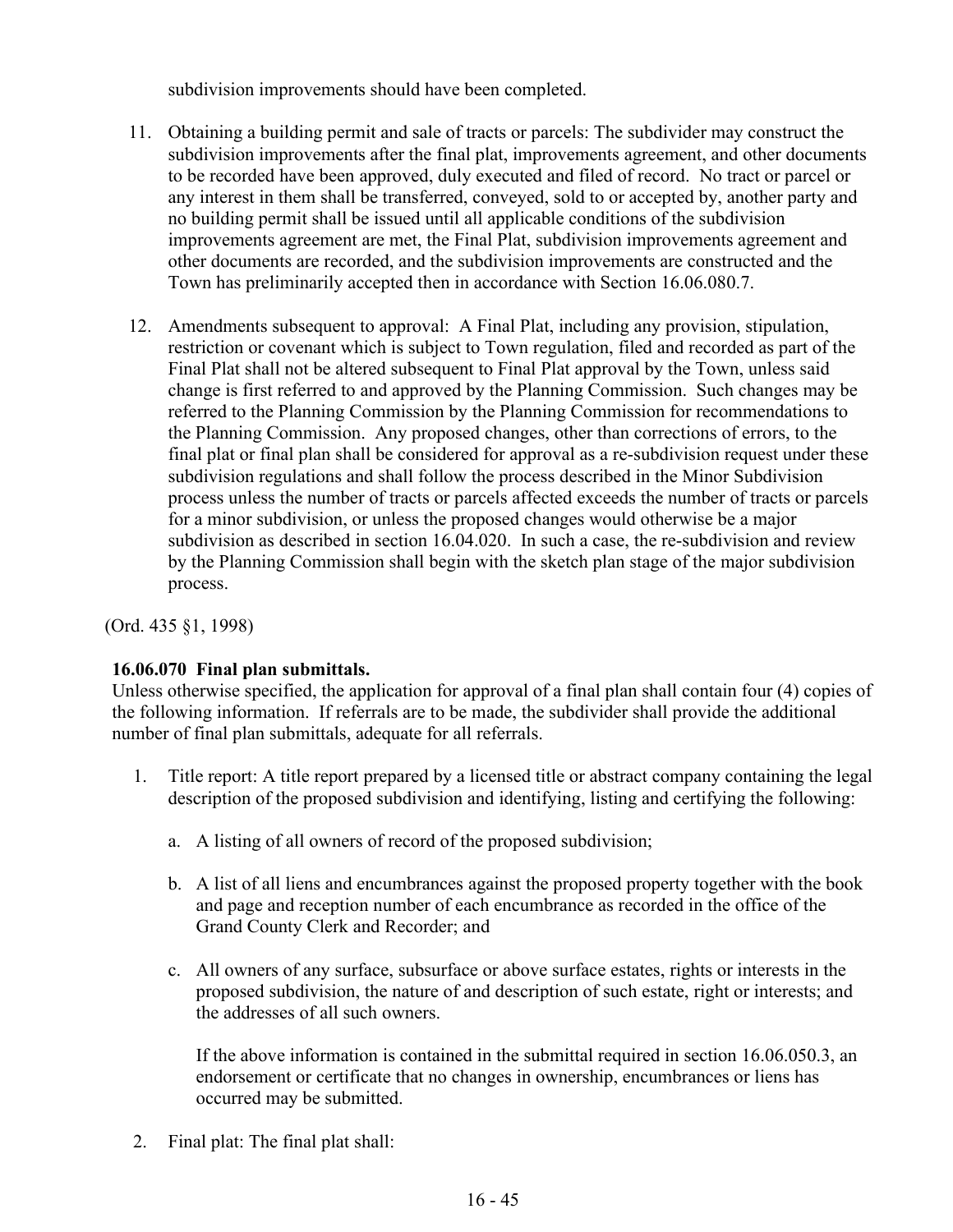- a. Provide a permanent and accurate record of the exact size, shape, location and authorized use of the tracts or parcels, blocks, streets, easements, improvements, monuments, common areas and other parcels of land within the proposed subdivision;
- b. Provide adequate space for construction of public improvements;
- c. Dedicate public lands and space for improvements, parks, and any other land to be dedicated to the Town or other appropriate public entity including without limitation the School District, and the Kremmling Fire Protection District in a manner that complies with the language in section 16.10.030; and
- d. Be prepared by, or under the supervision of, a registered land surveyor licensed within the state of Colorado.
- 3. The final plat shall contain the following information and conform to the following specifications:
	- a. One original, drawn with indelible ink on reproducible Mylar, and four (4) prints of the final plat;
	- b. Sheet size shall be twenty-four inches by thirty-six inches  $(24" \times 36")$  with a one-half inch (1/2") border on the top, bottom and right-hand side and a one-and-one-half inch (1  $\frac{1}{2}$ ") border on the left side. As many sheets as necessary may be submitted;
	- c. All final plat map titles, road names, statements, certificates, notes, and sheet numbers shall be oriented, to the greatest extent practicable, to the bottom (36 inch dimension) of each sheet;
	- d. Each sheet of the final plat shall display the particular number of the sheet and the total number of sheets, and shall clearly show the location relationship of land areas depicted on the overlay sheet by use of a small key sketch;
	- e. The final plat map scale shall be drafted in a scale that best conveys the detailed survey, engineering, and design of the proposed subdivision and confines drafting error to less than one percent  $(1\%)$ . Acceptable scales are one  $(1)$  inch equals fifty  $(50)$  feet to one  $(1)$ inch equals one hundred (100) feet but the scale shall be such as to clearly convey the necessary information listed in this section. The scale may be increased or decreased if necessary to fit the paper, but in all cases the scale used shall be in multiples of ten (10);
	- f. Each sheet of the final plat shall display, in a prominent location and with prominent lettering, the subdivision name, generalized legal description and total acreage of the land to be subdivided. An example of the acceptable form is as follows:

## FINAL PLAT of SUBDIVISION NAME A SUBDIVISION OF A PART OF THE N1/2 OF THE NE1/4 OF SECTION 7, T1N, R8OW OF THE 6<sup>TH</sup> P.M. KREMMLING, GRAND COUNTY, COLORADO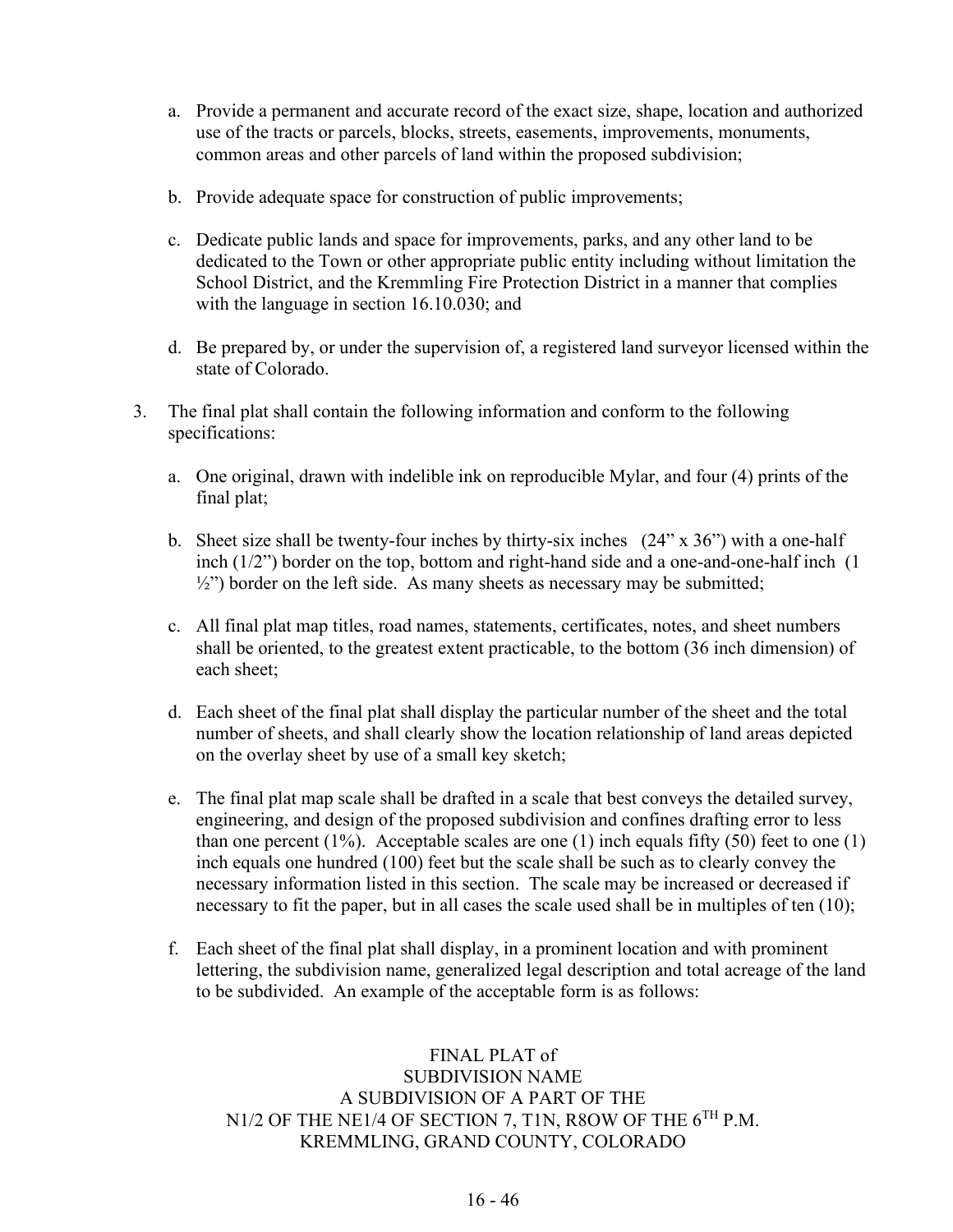#### AREA = 78.183 ACRES

- g. Each sheet shall show a written and graphic scale, north point (designated true north), and the date of the survey;
- h. The locations and exact dimensions of all easements, including those shown on the preliminary plan, and a grant thereof to the public use or the specific entity which will use the easement whether dedicated to a specific agency, individual or body, and the purpose(s) of each easement;
- i. Location of the proposed subdivision by reference to permanent survey monuments, with a tie to a section corner or a one-quarter  $(1/4)$  section corner;
- j. Bearings and dimensions to the nearest hundredth of a foot  $(1/100')$  of tract or parcel lines and street centerlines;
- k. All tracts or parcels and blocks shall be numbered in consecutive order for ease of identification (when blocks and tracts or parcels continue the Town grid, blocks shall be numbered beginning with the number next to the last block and tract or parcel numbers shall begin in the northeast corner of the block and end in the southeast corner of the block);
- l. The area of each tract or parcel in acres or in square feet shall be indicated;
- m. Proposed ownership and use of open land shall be indicated;
- n. All thoroughfares shall be named as follows:
	- i. North/south streets shall be numbered,
	- ii. Blank,
- iii. Streets and avenues in alignment with existing streets and avenues shall be named according to the streets or avenues with which they correspond;
- o. The names of abutting subdivisions shall be indicated with dotted lines for abutting lots, tracts or parcels, and if adjacent land is unplatted, it shall be shown as such;
- p. All section, range and Township lines shall be shown and must close within the limits of one in ten thousand (1/10,000); all tract or parcel lines must close within the limits of one in ten thousand  $(1/10,000)$ ;
- q. All curve data shall be shown in chart form on the face of the plat;
- r. Radii, angles, points of curvature and length of all arcs shall be indicated;
- s. Information and measurements complying with all monumentation, plat and survey requirements of titles 50 and 51 of Title 68, C.R.S.;
- t. An identification of the streets, alleys, parks, trails and other public areas or facilities as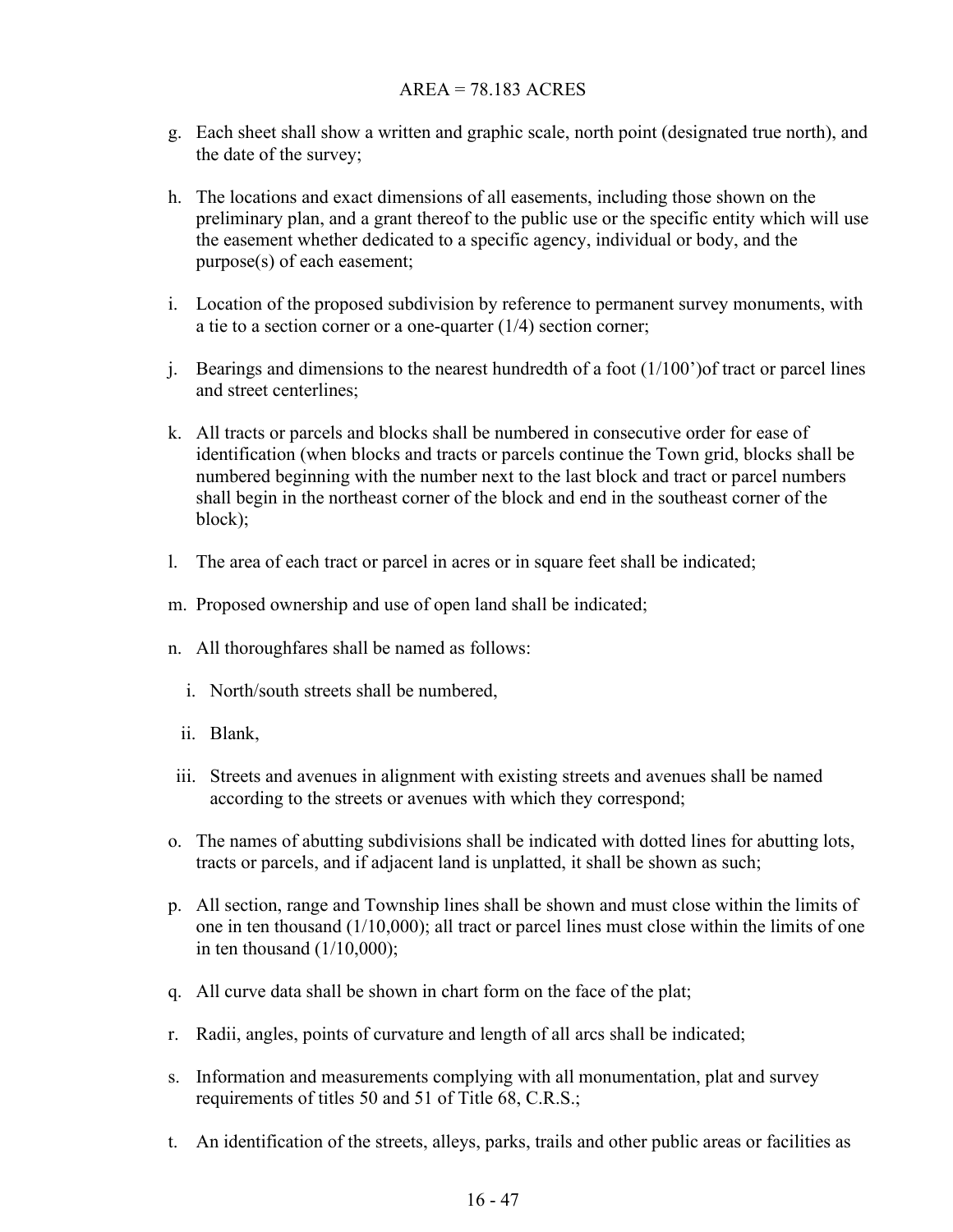shown on the preliminary plan, a dedication thereof to public use, and identification of areas reserved for future public use;

- u. A written legal description of the proposed subdivision, including the total acreage to the nearest one thousandth (.001) of an acre;
- v. A statement by the land surveyor explaining how bearings, if used, were determined;
- w. Approved certificate language as set forth in section 16.10.C.;
- x. The following certificates are required on the final plat:
	- i. A certificate by the registered land surveyor as to the accuracy of the survey and plat and that the survey was performed by him or her,
	- ii. A certificate of a title guarantor title insurance company that the person dedicating to the public the public rights-of-way, areas or facilities as shown thereon are the owners thereof in fee simple, free and clear of all liens and encumbrances except those listed,
- iii. A certificate showing approval of the plat by the Planning Commission and the Planning Director;
- iv. A certificate stating that the plat and the dedications are accepted by the Board of Trustees, and bearing the signature of the Mayor and attestation by the Town Clerk, (Ord. 539 §20, 2008; Ord. 435 §1 1998)
- v. A certificate of ownership and dedication,
- vi. A certificate of mortgage and approval by mortgagee, if applicable,
- vii. A certificate of recordation for the County Clerk and Recorder including the date and time, a space for the reception number and the recorder's signature, but no book and page numbers; and
- y. Any other information reasonably required by the Planning Commission.
- 4. Complete engineering plans and specifications and estimated costs for all improvements to be installed in the subdivision, including but not limited to water, sewer, and all other utilities, streets and related improvements, trails, bridges, excavations, landscaping and storm drainage.
- 5. A landscape plan showing location, size and type of proposed landscape features, where such features are located on common or dedicated areas.
- 6. Copies of any monument records required of the land surveyor in accordance with Colorado Revised Statutes.
- 7. A certified statement by the subdivider stating that all supplemental information furnished with the preliminary plan is embodied in the final plan and final plat or, if this is not the case, revised supplemental data of the same scope and format as required for the preliminary plan shall be furnished with the final plan and final plat.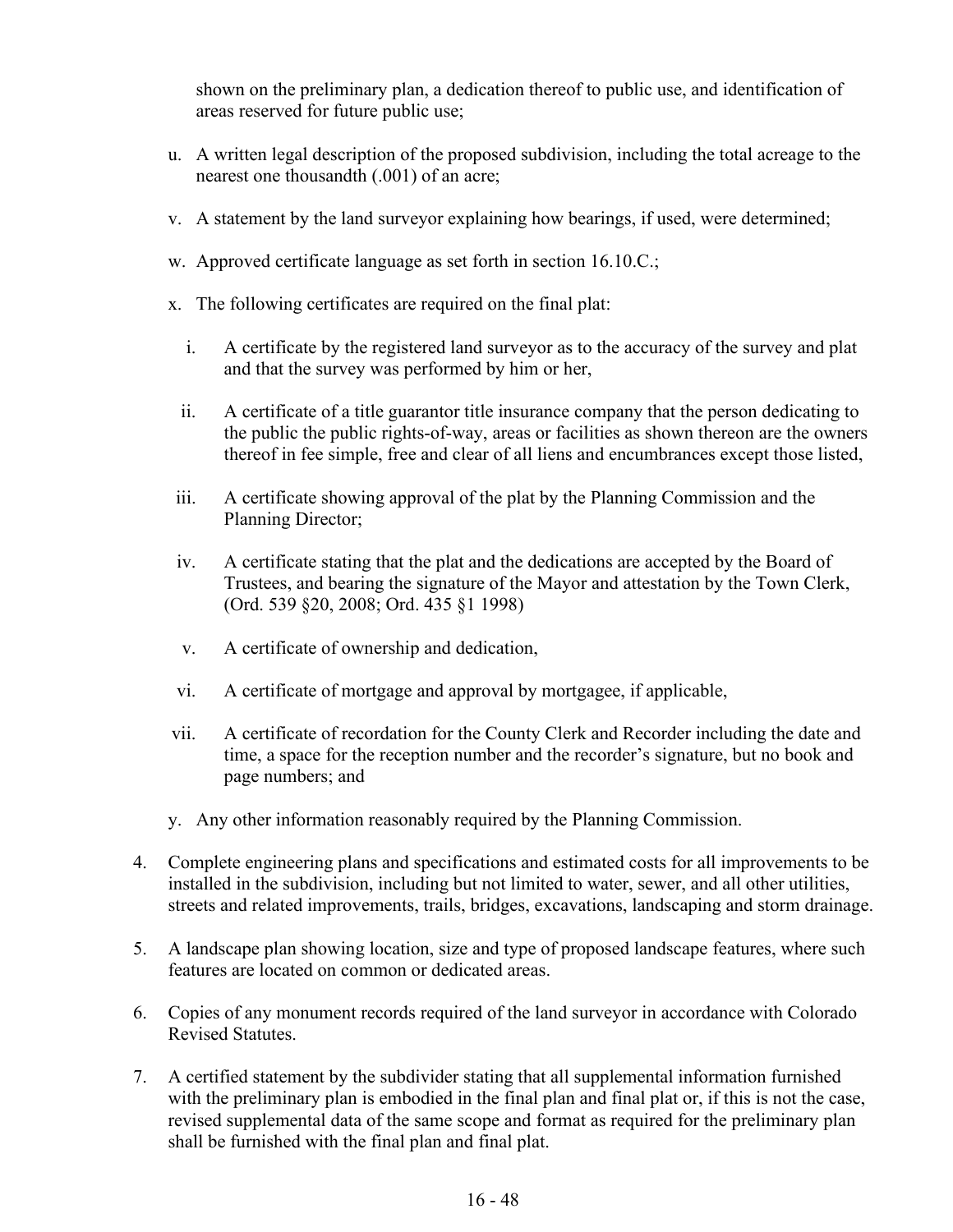- 8. Three (3) copies of all draft protective covenants or restrictions placed on the proposed subdivision, one of which shall be properly executed and acknowledged and filed with the final plat, following consultation with the Town and insertion of any amendments reasonably required. Such covenants shall not conflict with the existing or proposed zone district minimum or maximum dimensional or use standards, or the "Kremmling Design Guidelines."
- 9. Two (2) copies of the draft conservation easement(s) or other document(s) acceptable to the Town, permanently preserving open land for the proposed number of units as set forth in section 16.07.040.
- 10. Upon request of the Town, the final plan application shall include an unexecuted warranty deed conveying to the Town all lands dedicated to the Town, other than streets, alleys and rights-of-way as shown on the final plat.
- 11. A subdivision improvements agreement in the form substantially as set forth in section 16.10.040 "Subdivision Improvements Agreement."
- 12. Financial security for public improvements to be built by the subdivider as required in section 16.06.080.3.
- 13. A statement that the subdivider covenants that all information presented for the final plan is accurate and acknowledging that the Town is being asked to make a decision to approve or disapprove the proposed subdivision based on the information presented to it by the subdivider.
- 14. A 14" x 18" black line Mylar for 911 address purposes.
- 15. Any other documents, certificates or information reasonably deemed necessary by the Planning Commission.

(Ord. 613 §6, 2011; Ord. 435 §1, 1998)

### **16.06.080 Subdivision improvements agreement.**

- 1. Purpose: The subdivision improvements agreement is a contract between the Town and the owner of the proposed subdivision. It describes the improvements to be constructed by the subdivider and sets forth directly, or by reference, the construction specifications for these improvements. It provides a date for completion of the improvements and sets forth other terms and conditions including without limitation, warranties, remedies for default by the owner, and acceptance of the improvements by the Town.
- 2. Agreement required: No final plat shall be executed by the Mayor, Town Clerk, Planning Commission Chairperson or Planning Director until the subdivider has submitted, and the Town Board of Trustees has approved, a subdivision improvements agreement (only if improvements are required), committing to timely construct those improvements which have been required pursuant to these subdivision regulations and according to specification. The subdivision improvements agreement shall be in a form substantially as set forth in section 16.10.040.
- 3. Collateral required: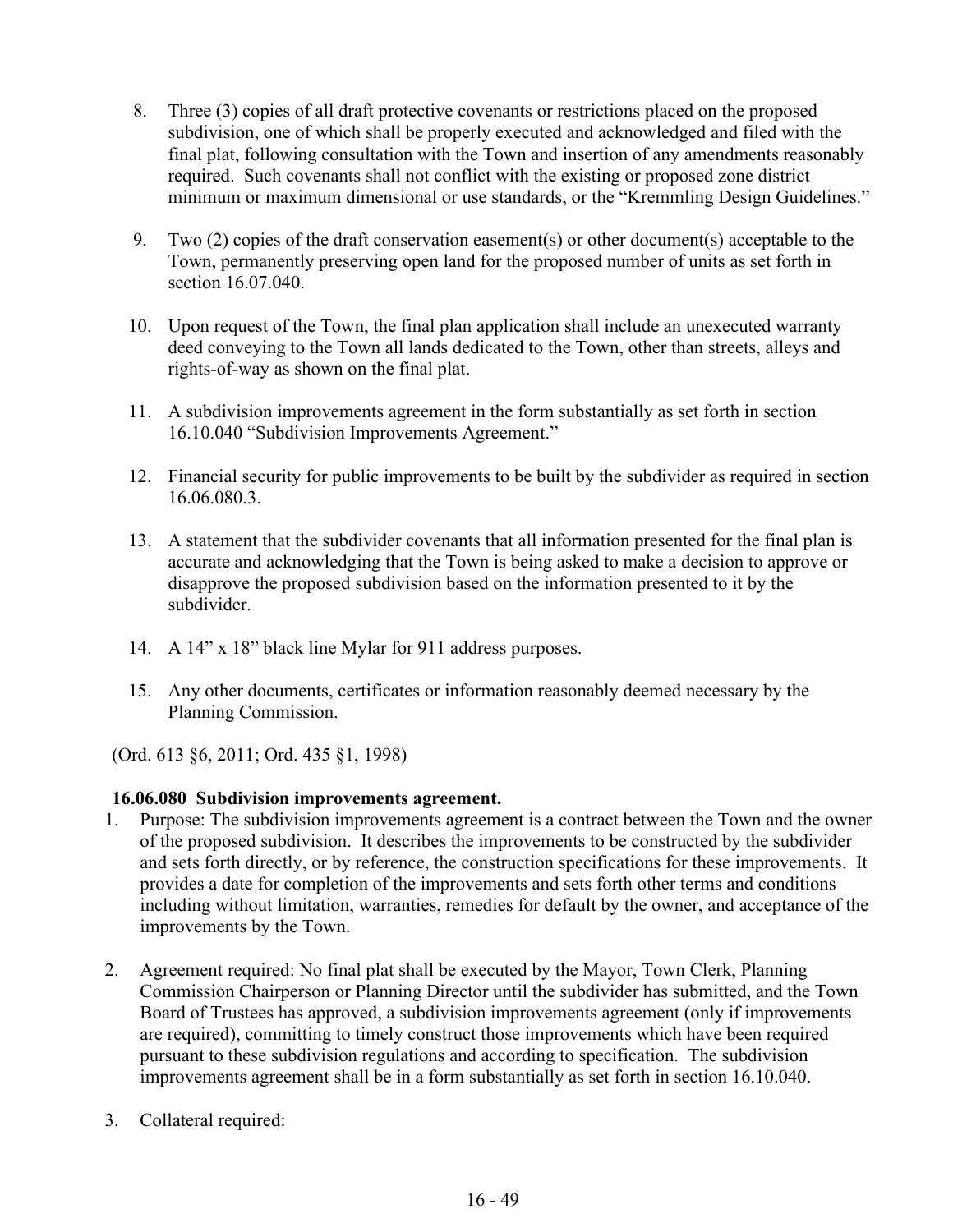- a. Suitable collateral to ensure completion of the public improvements according to design and time specifications in an amount stipulated in the subdivision improvements agreement, but no less than 125% of the estimated costs, including landscaping, as agreed upon by the subdivider and the Town, shall accompany the signed final plat submission for filing. The collateral shall be in the form of a certificate of deposit, letter of credit or other such legal assurance as may be deemed appropriate by the Town Board of Trustees.
- b. Should a subdivider not provide collateral to ensure completion of the required public improvements, work on the improvements shall not be commenced, and the final plat shall not be executed by the Mayor, Town Clerk, Planning Commission Chairperson or Planning Director.
- 4. Release of collateral: The subdivider may apply in writing to the Town Board of Trustees for a partial or full release of collateral as the required public improvements in a subdivision are completed.
	- a. Upon receipt of such applications, the Town Manager shall cause the public improvements which have been completed to be inspected.
	- b. If the Town Manager determines from such inspection that the improvements have been made in accordance with the final plan, the final plat and the subdivision improvements agreement, a portion of the collateral may be released upon authorizing resolution by the Board; however, collateral sufficient to cover at least one hundred twenty-five percent (125%) of the estimated cost of any incomplete improvements shall be retained.
	- c. No partial releases of collateral will be granted in amounts less than twenty percent (20%) of the total original collateral.
	- d. The last twenty percent (20%) of the original collateral will not be released until all the improvements have been accepted and any applicable warranty periods have expired.
	- 5. Use of collateral by Town: If the Town Manager determines that reasonable grounds for insecurity exist with respect to the performance of the subdivider, the Manager shall so notify the subdivider in writing, stating that the Town intends to withdraw funds from the collateral for the purpose of correcting, repairing or completing the improvements, giving the reasons therefor and informing the subdivider of his/her right to be heard before the Town Board of Trustees within thirty (30) days from the date of notification. After the earlier of a hearing thereon or said thirty (30) days, if the Board determines that the subdivider will not or cannot construct the public improvements in accordance with the subdivision improvements agreement, the Town may withdraw funds from the collateral and expend such funds as may be necessary to correct, repair or construct the agreed upon public improvements, to include covering such costs, including reasonable attorneys' fees, as are necessary for the Town to administer the construction and correct, repair or complete the improvements.
	- 6. Phased inspections and correction of defects:
		- a. Upon completion of each phase of public improvements construction, as set forth in the subdivision improvements agreement, the subdivider shall notify the Town Manager and request inspection. The Town Manager shall cause the completed public improvements to be inspected and shall within five (5) days notify the subdivider, in writing, whether or not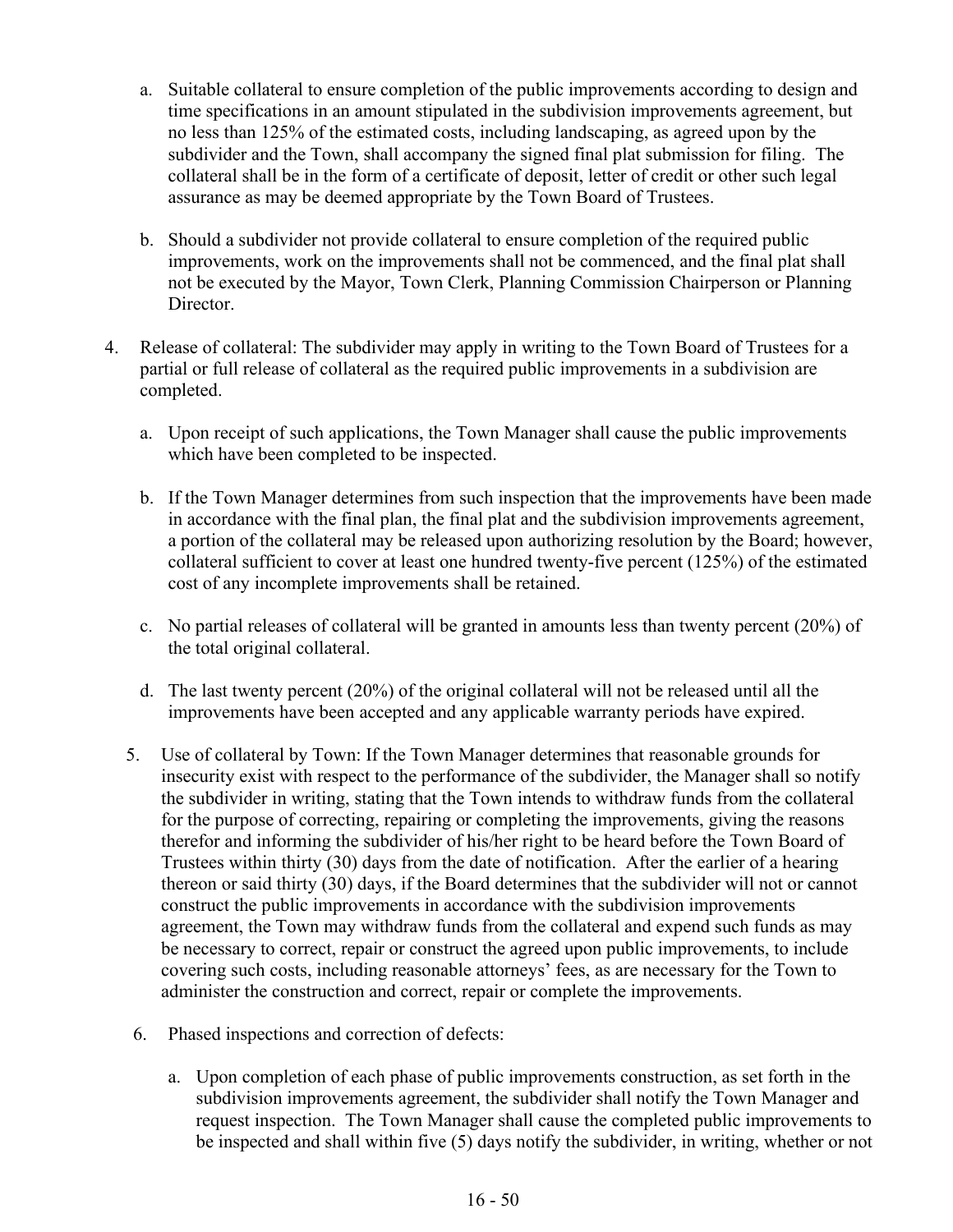any unsatisfactory conditions were found.

- b. Upon notification of unsatisfactory conditions, the subdivider shall take necessary corrective measures and shall again request inspection. Such process shall continue until the subdivider receives notification that no unsatisfactory conditions exist.
- c. If the Town Manager determines that the subdivider is not constructing any or all of the improvements in accordance with the subdivision improvements agreement and specifications, the Town Manager shall notify the subdivider of noncompliance, and shall have the power to stop construction work on the subdivision improvements until a schedule and agreement on compliance has been reached.
- d. If it is necessary for the Town, as determined by the Town, to hire an engineer for inspections of the improvements, the subdivider shall reimburse the Town for expenses incurred by the Town for an engineering consultant prior to final acceptance by the Town.
- 7. Preliminary acceptance:
	- a. Upon completion of public improvements construction, the subdivider shall notify the Town Manager and request inspection. The Town Manager shall cause all public improvements to be inspected and shall notify the subdivider within five (5) days in writing of non-acceptance or preliminary acceptance. If the public improvements are not acceptable, the reasons for non-acceptance shall be stated, and corrective measures shall be outlined.
	- b. Upon preliminary acceptance, the Town will assume responsibility for snow removal and other normal routine maintenance, but the subdivider shall remain responsible for all other maintenance and repairs pending final acceptance. After preliminary acceptance of the improvements, the Town may issue building permits for structures on the lots or tracts in the subdivision. Upon application, the Town may then release up to eighty percent (80%) of the collateral required for all public improvements. At the Town's option, it may elect not to plow the streets until there is development on individual lots or tracts that warrant access.
	- c. The Town shall not be required to make inspections during any period when climatic conditions interfere with making a thorough inspection, as determined by the inspecting person.
	- d. Prior to Town acceptance of any public improvement located within an irrigation ditch easement, the subdivider shall provide the Town with an affidavit confirming that the ditch is presently located in compliance with Colorado law and that the placement and use of the improvements within the ditch easement do not violate C.R.S. 37-86-104, *et. seq.*, as amended, or other applicable Colorado law.
	- e. As a condition for preliminary acceptance of the improvements, the subdivider shall submit one computer copy of all "as-built" drawings for all improvements, including private utility lines, to the Town on any of the following devices;
	- f. A 3 1/2 inch computer disk, which shall be readable by the Town computer system. Data submitted becomes the property of the Town of Kremmling. A brief summary of the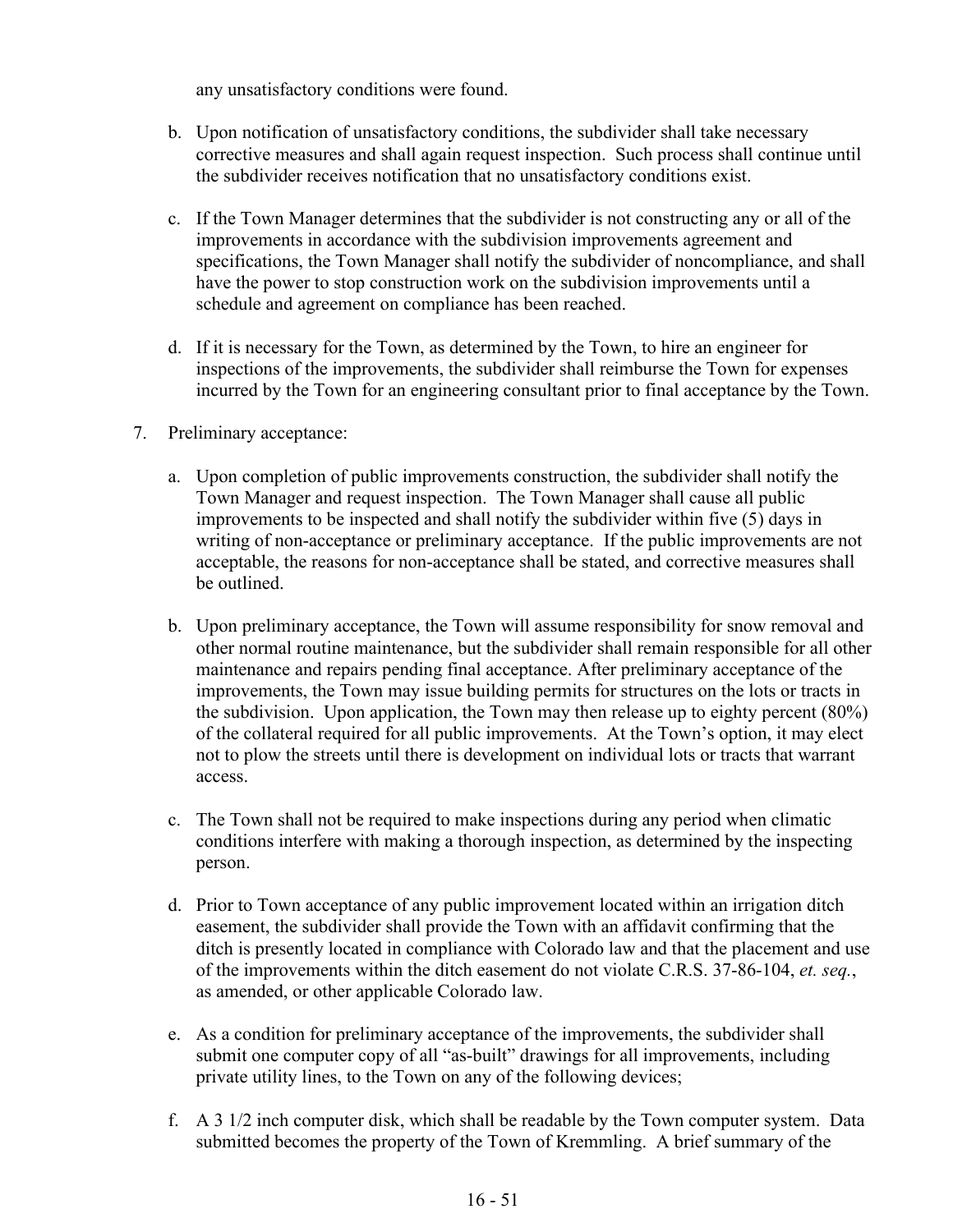source of the data, including but not limited to company name, and address, date, map number, date of last revision, scale and any applicable source data used in compiling or obtaining the data shall be included.

- g. Upon preliminary acceptance of all the subdivision improvements by the Town, the subdivision may begin closing sales of the tracts or parcels, and building permits may be issued by the Town.
- 8. Final acceptance and release of collateral:
	- a. Twenty-four (24) months following preliminary acceptance, the Town shall inspect all public improvements for final acceptance, except that landscaping shall be inspected only in the months of July and August and at least twenty-four (24) months after preliminary acceptance. The Town Manager shall notify the subdivider in writing of non-acceptance or final acceptance. If the improvements are not acceptable, the reason for nonacceptance shall be stated in writing, and corrective measures shall be agreed upon by the Town and subdivider, and timely completed by the subdivider.
	- b. Upon final acceptance, by a resolution of the Town Board of Trustees, the Town shall release the remaining collateral and assume all future maintenance and repair responsibilities for the public improvements.

(Ord. 435 §1, 1998)

#### **16.06.090 Subdivision dedication requirements.**

- 1. Purpose: New subdivisions require services provided through municipal facilities which are provided, in part, through the dedication of land necessary to construct the facilities. If there is no land dedication by new subdivisions, sufficient land may not be made available at the time of subdivision to provide necessary services to new residents. In order to provide public services, the Town requires certain dedications of land, or in the appropriate circumstances, payment of fees in lieu of dedication. It is the intent of section 16.06.090 and these subdivision regulations that new developments pays its proportionate or pro-rata share of the costs attributable to the new growth, thereby relieving the public generally from subsidizing the cost of improvements and facilities attributable to new development. It is the further intent of this section that the system be understandable and easy to apply, and that policies and fees be subject to revision as conditions change.
- 2. Applicability and time of dedication: Each major subdivision of land within the Town of Kremmling shall dedicate land, or where appropriate pay a fee in lieu of dedication for parks, streets, municipal land, schools, fire services, and trails in accordance with this section. Unless another means of dedication or conveyance is approved by the Town, each required dedication shall be made on the final plat. Where a payment in lieu of dedication is permitted and approved by the Town, such payment shall be made a condition of subdivision approval and shall be made prior to the recordation of the final plat. All property held by a governmental entity for public use shall be exempted from the dedication requirements imposed by this section.
- 3. Interest in land to be dedicated: Unless otherwise provided by this section, or approved by the Town Attorney, all dedications shall be made in fee simple and lands dedicated shall be free and clear of liens and encumbrances.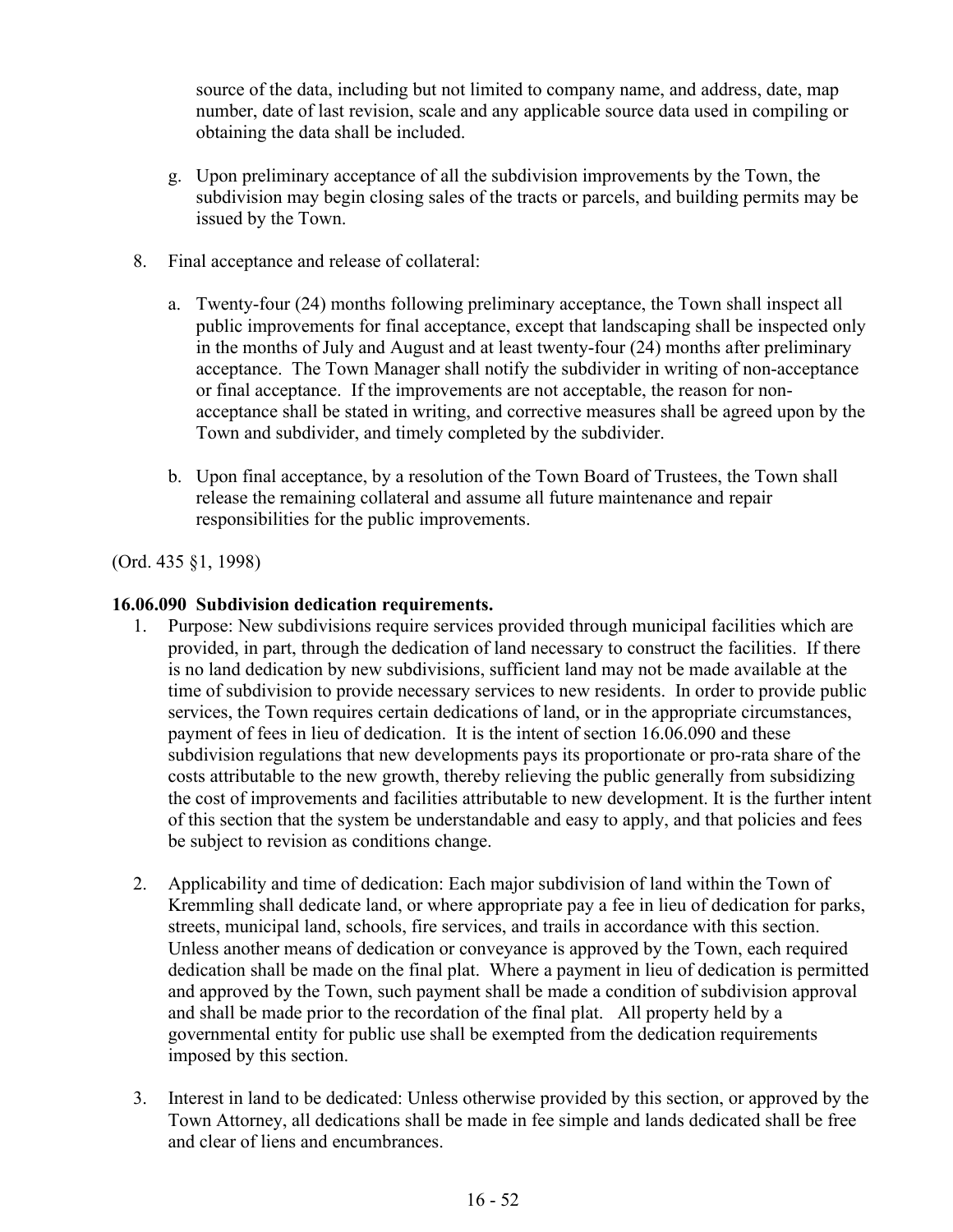- 4. Street dedication requirement: All roads, streets, alleys, or other public traffic ways located within the proposed subdivision and those that are necessary to serve the proposed subdivision shall be dedicated as public rights-of-way on the final plat for the subdivision.
- 5. Park dedication requirement:
	- a. The following minimum land acreage shall be dedicated to the Town for public park purposes:
		- i. For each single family dwelling unit or mobile home unit, .027 acres,
		- ii. For each multifamily dwelling unit, .033 acres;
	- b. Land dedicated for public park use for a subdivision may include historic or natural features and shall:
		- i. Lend itself to utilization for active recreational use such as play areas, picnic areas, trails, ball fields, or recreational structures (to achieve these uses, park sites shall, at a minimum, not be located in any type of wetland, be dry, accessible from a street, or trail if approved by the Town, and shall include a minimum of ninety percent (90%) of the land with a slope of five percent (5%) or less),
		- ii. Include the dedication of water rights adequate to irrigate all land dedicated for park use,
	- iii. Not include land dedicated for school use where such dedication would not permit uninterrupted and continuous public use of the park,
	- iv. Not include steep slopes, hazardous geologic formations, hazardous waste sites, adverse topography, or other features that may be harmful to the health, safety, or welfare of the public or may restrict the reasonable pubic use thereof,
	- v. Not be less than three thousand (3,000) square feet in size unless approved by the Town,
	- vi. Be located to create large public spaces rather than many small public spaces at the minimum size, unless approved by the Town,
	- vii. Be located so as to preserve air quality, the natural environment, and community integrity in the most practicable, attractive manner possible,
	- viii. Be designed to link open lands, trails, and other major components of the Town's recreational system,
	- ix. Not include land developed for storm water control unless the design of any recreational amenities is clearly safe from hazards caused by use of the land as a storm water control area, and
	- x. Be located within or in the vicinity of the proposed subdivision so that the park land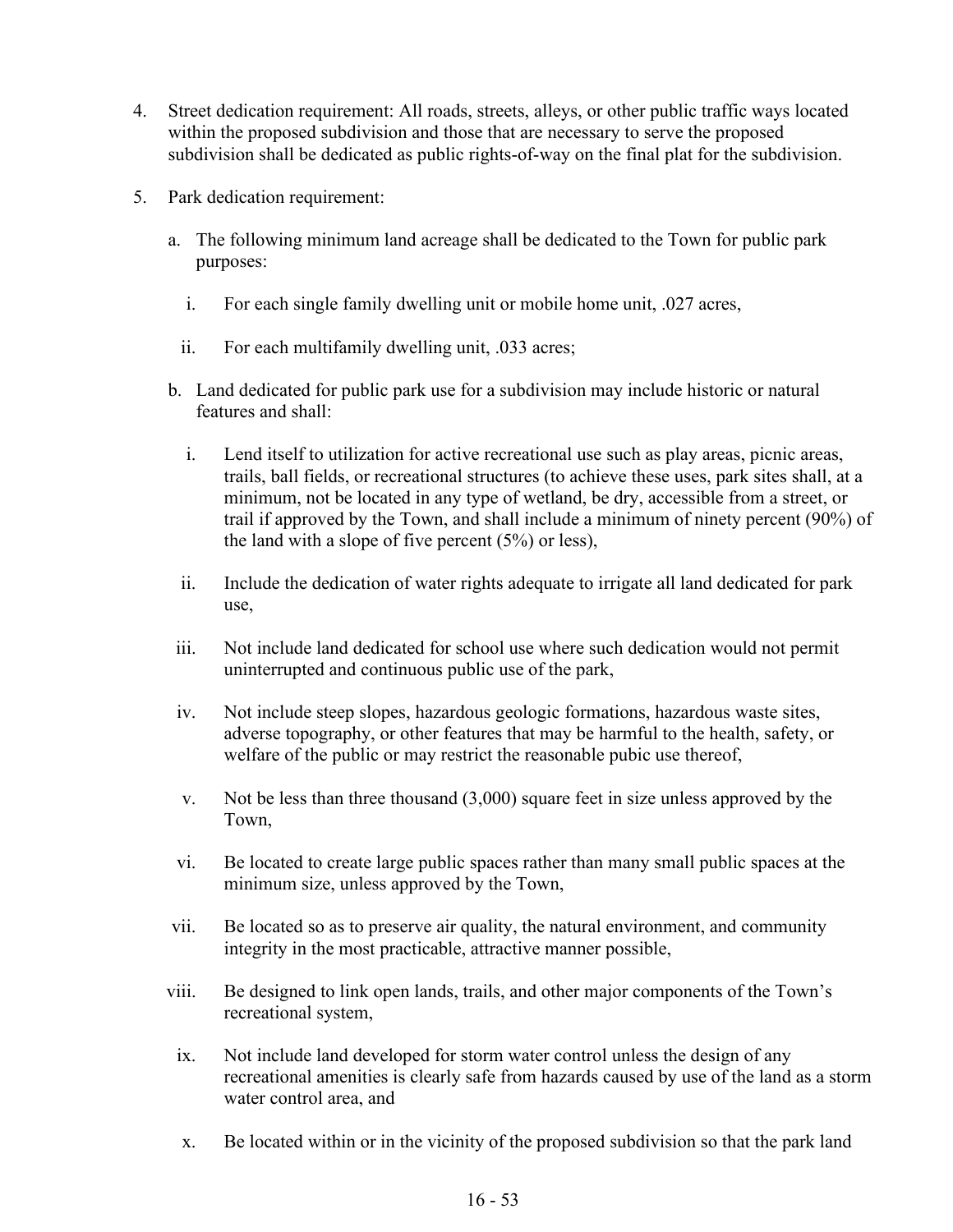benefits residents of the subdivision.

- c. Where the required park land dedication per unit within a proposed subdivision would not meet or exceed the minimum park size defined in section 16.06.090.5.b. above because of the small size of the proposed subdivision, the subdivider shall make a payment of a fee in lieu equivalent to the cost of dedicating the required acreage of park land.
- 6. Trail Dedication: Reserved
- 7. Fire Protection Facility Site Dedication: Reserved
- 8. School site dedication:
	- a. All major subdivisions as defined by the Kremmling Subdivision Regulations shall provide for public school sites to serve the proposed subdivision and the future residents thereof in accordance with these provisions.
	- b. Provisions of land areas for schools shall be at the rate of .027 acres per single family dwelling unit and .0054 acres for multi-family dwelling unit allowable within the subdivision. Such provision may include, subject to Board of Trustee approval:
		- i. Dedication of such sites and land areas shall be made at the time of the final platting in one(1) or any combination of the following ways:
			- a. By dedicating to the West Grand School District in fee simple on the final plat,
			- b. By granting the land in fee simple by General Warranty Deed to the West Grand School District;
	- c. Land areas not acceptable in determining the fulfillment of the requirements for the provisions of land areas for public school sites shall include the following:
		- i. Natural drainage ways, streams, gullies, and rivers including all lands within the one hundred (100) year floodplain,
		- ii. Right-of-way and/or easement for irrigation ditches and aqueducts,
	- iii. Steep or rugged land areas, hazardous geological land areas, hazardous wildfire land areas, and such other areas as are not conducive for use as school lands.

(Ord. 440 §1, 1999; Ord. 435 §1, 1998)

9. Substitute land dedication: As an alternative means of satisfying the required dedication of land within a proposed subdivision as provided by this subsection, a subdivider may offer to the Town a substitute dedication of land of equivalent size owned by the subdivider that is located outside of the proposed subdivision; provided, however, that nothing herein shall obligate the Town to accept such substitute dedication. The Town shall not accept any substitute dedication located more than three miles from the Town boundary existing at the time of subdivision.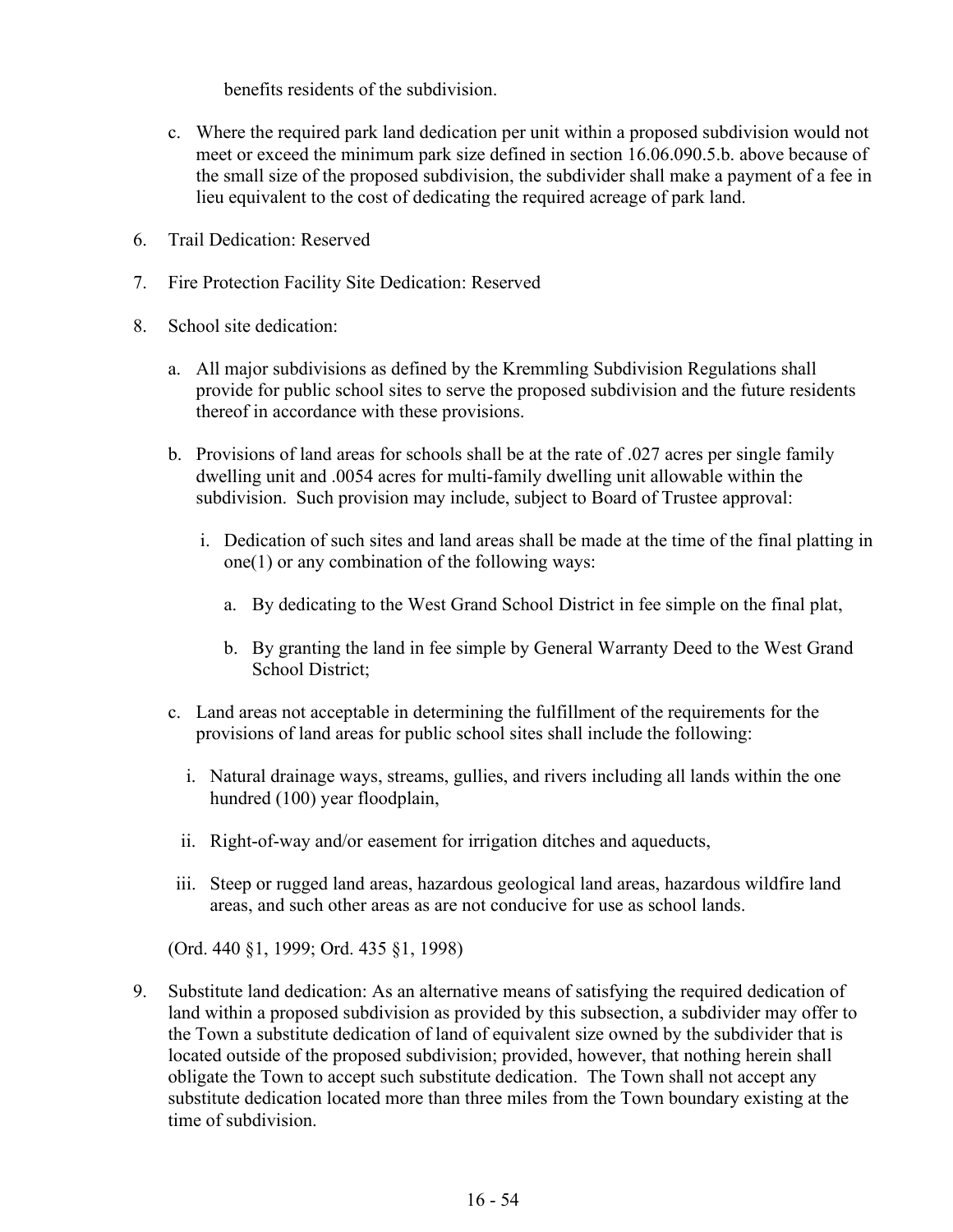- 10. Payment in lieu of dedication: In lieu of dedication of land areas for public school sites, the Town of Kremmling may require a payment of a sum of money not to exceed the full market value of such sites and land areas at the time of final plat submittal. The land classification used by the County Assessor for the most current assessment period of such sites and land areas will be the basis for determining full market value.
	- a. Full market value shall be determined by mutual agreement between the subdivider and the Board of Trustees. In the event of inability of the above parties to agree on the full market value of the sites, an independent party, being a qualified appraiser in the County of Grand, Colorado, shall be selected by mutual agreement of the parties. Said independent party's findings on full market value of the site shall be binding on all parties. A qualified appraiser shall be a member of the Appraisal Institute (MAI) or a member of the Society of Real Estate Appraisers. The subdivider shall pay the costs of said appraisal.
	- b. Payments made under the requirements of this section shall be made payable to the Town of Kremmling. The Board of Trustees shall receive such fund at the time of the final plat approval and deposit them with the Town Treasurer who may in turn deposit such funds in any Town approved and designed financial institution.
		- i. Such funds shall be deposited to a special interest-bearing account for the West Grand School District. Each deposit shall be credited to the name of the subdivision for such the payment is made. The status of this account shall be reported annually to the Board of Trustees and shall be made available to the school district and the general public.
		- ii. Funds may be withdrawn from the special escrow account as provided by statute.
	- c. The Board of Trustees shall from time to time adopt a resolution setting forth the formula to be used to determine the sums of money to be paid in lieu of dedication of land areas.

(Ord. 440 §2, 1999; Ord. 435 §1, 1998)

- 11. Payment in lieu of water rights for public park requirements: Where payment in lieu of public park land is made in accordance with this section, the subdivider shall also either dedicate sufficient water to irrigate park land in the Town equivalent in size to the land that otherwise would have been required for dedication, or shall make an additional payment in lieu of water rights sufficient to irrigate land equivalent in size to the land that otherwise would have been required for dedication including any costs necessary to deliver the water to the public park land. In determining the amount of payment in lieu of such water rights, the Town shall obtain an appraisal from a qualified person or company acceptable to the Town and the subdivider, at the subdivider's cost.
- 12. Waiver of Requirements: The Town may waive a required dedication of land or the payment in lieu of dedication required by this section in the following cases:
	- a. When the project has already been fully developed and the subdivision of land is necessary to bring the land into conformance with the as-built or as-constructed development;
	- b. When the development does not result in any increase in demand for park, trail, fire, or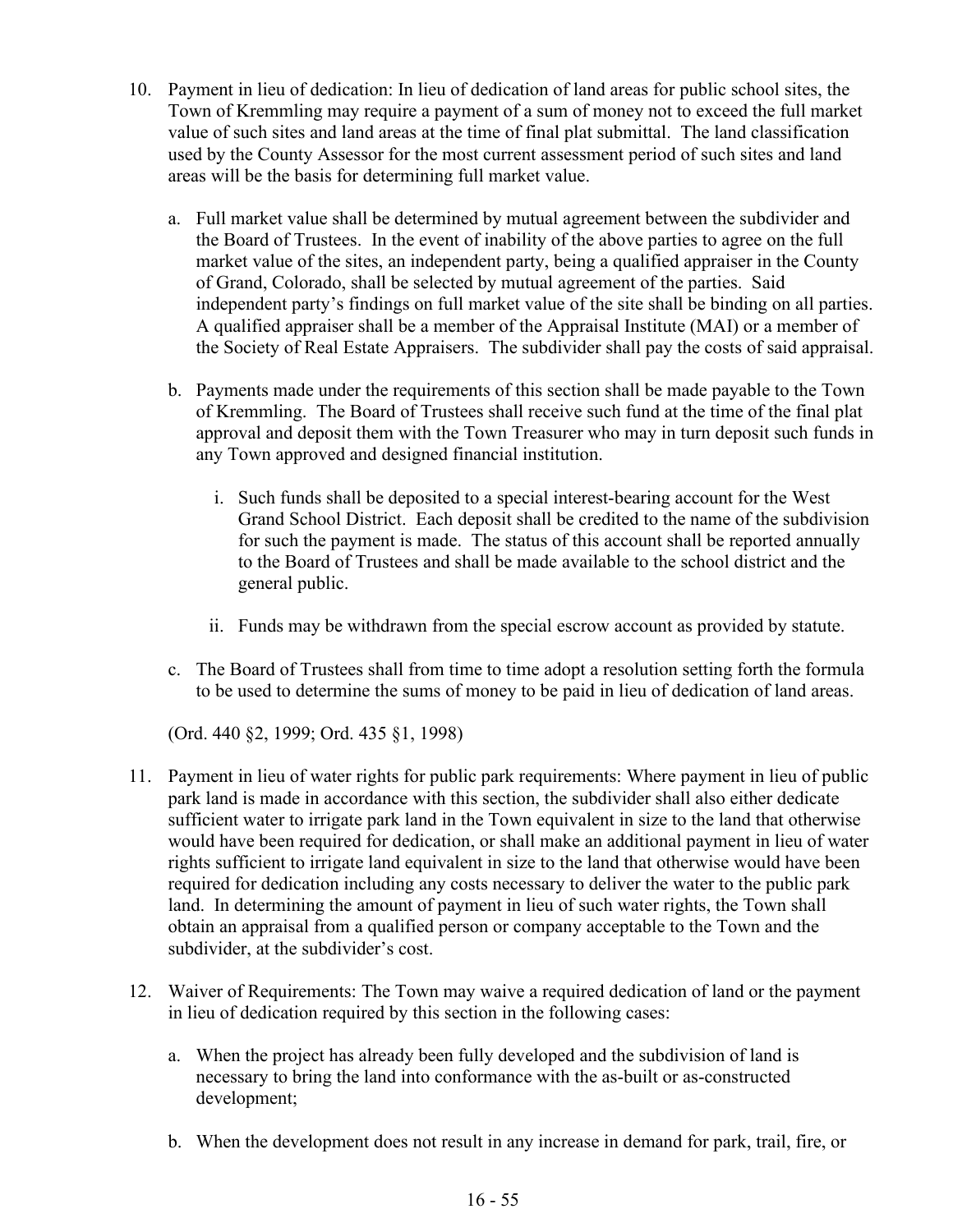school facilities; or

c. When the subdivider has provided more dedications than required for other purpose(s) or other contributions and the Town Board of Trustees finds it to be in the best interests of the, health, safety and welfare of the Town to waive such requirements.

(Ord. 435 §1, 1998)

#### **16.06.100 Capital expansion recovery system.**

1. Intent. It is the intent of this section to adopt a rational system for identifying growth related costs incurred by the Town in providing for new and expanded capital facilities made necessary by expanded population levels, to develop a fee structure therefor directly related to such costs, and to provide a method for collection of such fees.

It is the further intent of this subsection that such fees accurately reflect actual growth related capital costs, that once such costs are paid, ongoing operating charges will be similar to charges imposed in other areas of Town prior to such development, that the system be understandable and easy to apply, and that policies and fees be subject to revision as conditions change.

- 2. Fees imposed:
	- a. There are hereby imposed capital expansion fees upon every additional unit in new subdivisions as set forth in table A entitled capital expansion fees per unit.

| Function                     | Each             | Each             | Each                 |
|------------------------------|------------------|------------------|----------------------|
|                              | Single Family    | Multi-Family     | Business/Commercial/ |
|                              | Residential Unit | Residential Unit | Tourist Unit         |
| Municipal Buildings Reserved |                  | Reserved         | Reserved             |
| Fire                         | Reserved         | Reserved         | Reserved             |
| Marshals                     | Reserved         | Reserved         | Reserved             |
| Library                      | Reserved         | Reserved         | Reserved             |
| Park Improvements            | Reserved         | Reserved         | Reserved             |
| Trails                       | Reserved         | Reserved         | Reserved             |
| Total                        | Reserved         | Reserved         | Reserved             |

### Table A Capital Expansion Recovery System Fees per Unit

b. There are hereby imposed capital expansion fees upon every additional square foot of street right of way in new subdivisions as set forth in table B entitled capital expansion fees per square foot of right-of-way.

| Table B |                                                                        |
|---------|------------------------------------------------------------------------|
|         | Capital Expansion Recovery System Fees per Square Foot of Right-of-Way |

| Function                | Single<br>Family | R <sub>2</sub> Zoned<br>Multi-Family | Business/Commercial/<br><b>Tourist Areas</b> |
|-------------------------|------------------|--------------------------------------|----------------------------------------------|
| Snow Plow Equipment:    |                  |                                      |                                              |
| If Real Estate Transfer |                  | S                                    |                                              |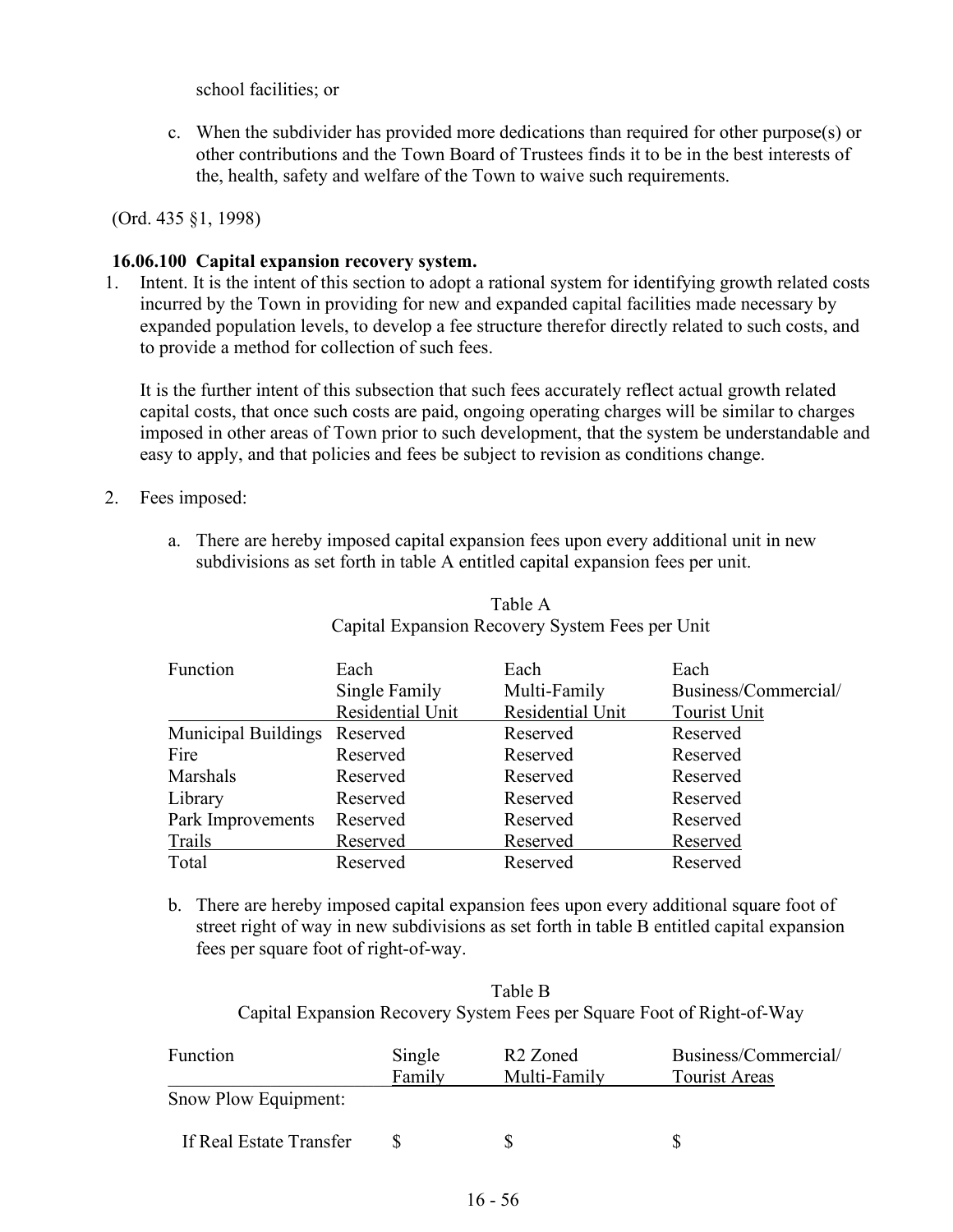Tax has been paid

If Real Estate Transfer \$ \$ \$ Tax has not been paid

The uses apply to the right-of-way in each zone district in which the right-of-way is located. Zone districts extend to the center of each right-of-way.

- c. Capital expansion recovery system fees shall be due and payable prior to recording the final plat. (See section 16.06.060.7.a.i.11).
- 3. Exemption from fee: The Town Board of Trustees, in its sole discretion, may by resolution grant an exemption for all or any part of the capital expansion recovery system fee imposed upon a new subdivision upon a finding that such waiver is in the best interests of the public by virtue of the fact that the subdivider will provide specific public facilities which directly enhance the recreational, social, economic, or cultural facilities of the community and that such subdivider provided public facilities are approximately equivalent in value to the otherwise required capital expansion recovery system fee.
- 4. Disposition of fees: All fees collected pursuant to this section, shall be deposited in an account identified for each Function in the capital expansion fees table above, to be created by resolution of the Town Board of Trustees, and to be used for the capital needs therein identified. Such resolution shall be adopted to comply with the provisions of section 31-1602(1)(f)(I), Colorado Revised Statutes.
- 5. Review: The fees imposed by this subsection and moneys expended from the accounts created as required, shall be reviewed annually. The Town Manager shall report to the Board, as part of the presentation of the annual proposed budget, the actual and proposed expenditures, and projects accomplished and to be accomplished from the accounts.
- 6. Refunds: Subdividers may request a refund of their fees if they are not spent within seven (7) years from the date they were paid. Fees are deemed to be spent in the order in which they are collected. If it is determined that the fees or a part thereof have not been spent within the above seven (7) year period, the fees shall be refunded to the owner(s) of the subdivision.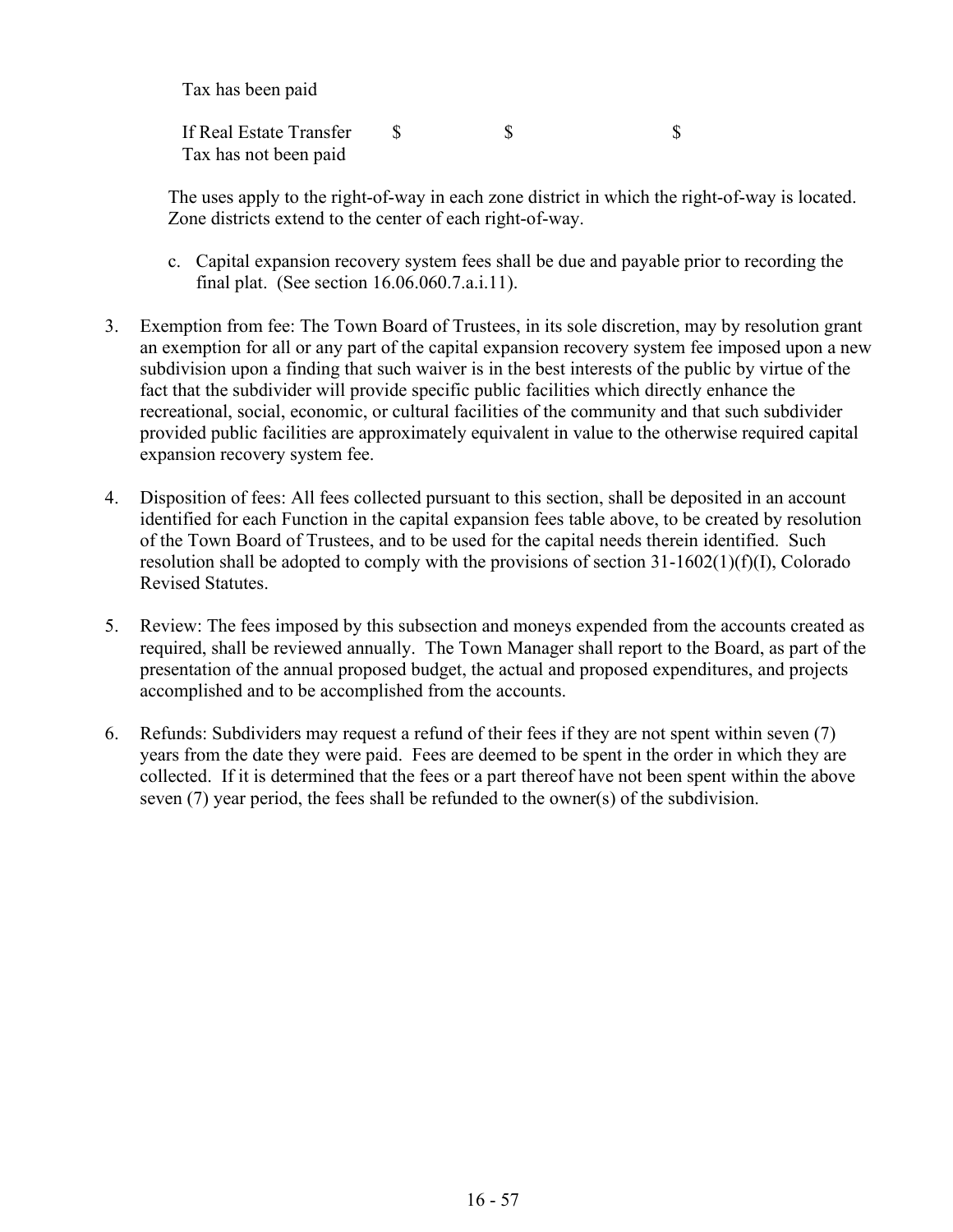### **16.07 - Subdivision Design and Improvement Standards**

| рссиона |  |
|---------|--|
|         |  |
|         |  |
|         |  |
|         |  |
|         |  |
|         |  |
|         |  |
|         |  |
|         |  |
|         |  |
|         |  |
|         |  |
|         |  |
|         |  |
|         |  |
|         |  |
|         |  |
|         |  |
|         |  |
|         |  |
|         |  |
|         |  |
|         |  |
|         |  |

### **16.07.010 General requirements.**

**Sections**

- 1. Criteria for Review of Subdivision: No proposed subdivision shall be approved unless the Planning Commission finds that it complies with the applicable general and specific design and improvement standards set forth below. If the proposed subdivision does not comply with the design and improvement standards, it shall either be approved with conditions which assure compliance with all such standards, continued to a date certain, or it shall be denied.
- 2. All subdivisions in the Town of Kremmling shall comply with the following general requirements. They shall:
	- a. Conform to these subdivision regulations, the existing or proposed underlying zone district(s) and the Kremmling Comprehensive Plan;
	- b. Provide an overall public benefit to the Town;
	- c. Provide adequate access for fire protection and emergencies;
	- d. Result in no significant unmitigated adverse impacts on public facilities, rights-of-way, or utilities;
	- e. Result in no significant unmitigated adverse effects on the use of adjacent property, or adversely affect the future development of surrounding areas;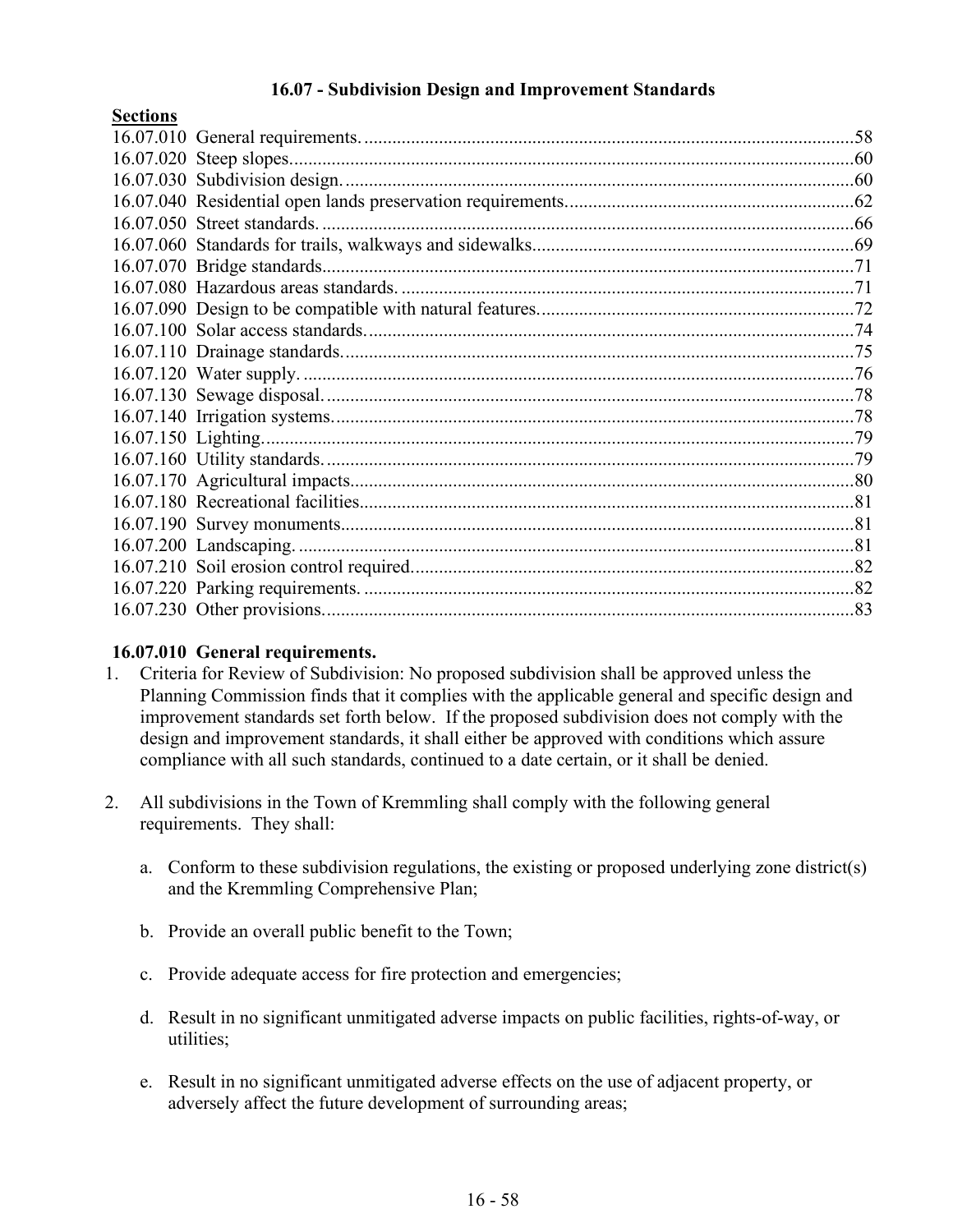- f. Result in leaving existing lots or the creation of tracts or parcels which are capable of being built upon in conformance with these subdivision regulations, the final plat conditions, existing zone districts, the currently adapted edition of the Uniform Building Code and other adopted plans and regulations; and
- g. Take into account the character of the land to be subdivided, the surrounding area, and the climate.
- 3. Subdivisions to be based on the site analysis:
	- a. To the maximum extent practicable, subdivision development shall be located to preserve the natural features of the property, to avoid areas of environmental sensitivity, and to minimize negative impacts and alteration of natural features. The subdivision design shall preserve sensitive natural features, even if at the expense of maintaining the traditional Town grid pattern discussed in section 16.07.030.2.
	- b. Land subject to natural hazards such as flooding, falling rock, soil creep, wildfire, or other natural hazards or conditions shall not:
		- i. Be platted for any use which might endanger the health, safety or welfare of the inhabitants; or
		- ii. Contain public rights-of-way or utilities, unless the subject hazard cannot be adequately avoided as determined by the Town;
	- c. The design and development of subdivisions shall preserve, to the maximum extent possible, the natural terrain, bodies of water, marshes, wetlands, drainage, existing topsoil, and vegetation, including tree masses, large individual trees, willow masses and large individual willow bushes.
	- d. Subdivisions shall be designed to:
		- i. Avoid adverse impacts on ground water and aquifer recharge areas;
		- ii. Minimize cut and fill;
	- iii. Avoid unnecessary impervious cover;
	- iv. Avoid increasing the potential for damage due to flooding;
	- v. Avoid or mitigate adverse effects of noise, odor, and traffic; and
	- vi. Minimize development that would negatively affect sensitive natural features.
	- e. Subdivision design shall, to the maximum extent possible, preserve:
		- i. Existing and historical trails,
		- ii. Existing and historical wildlife movement corridors, strutting grounds or other wildlife habitat, and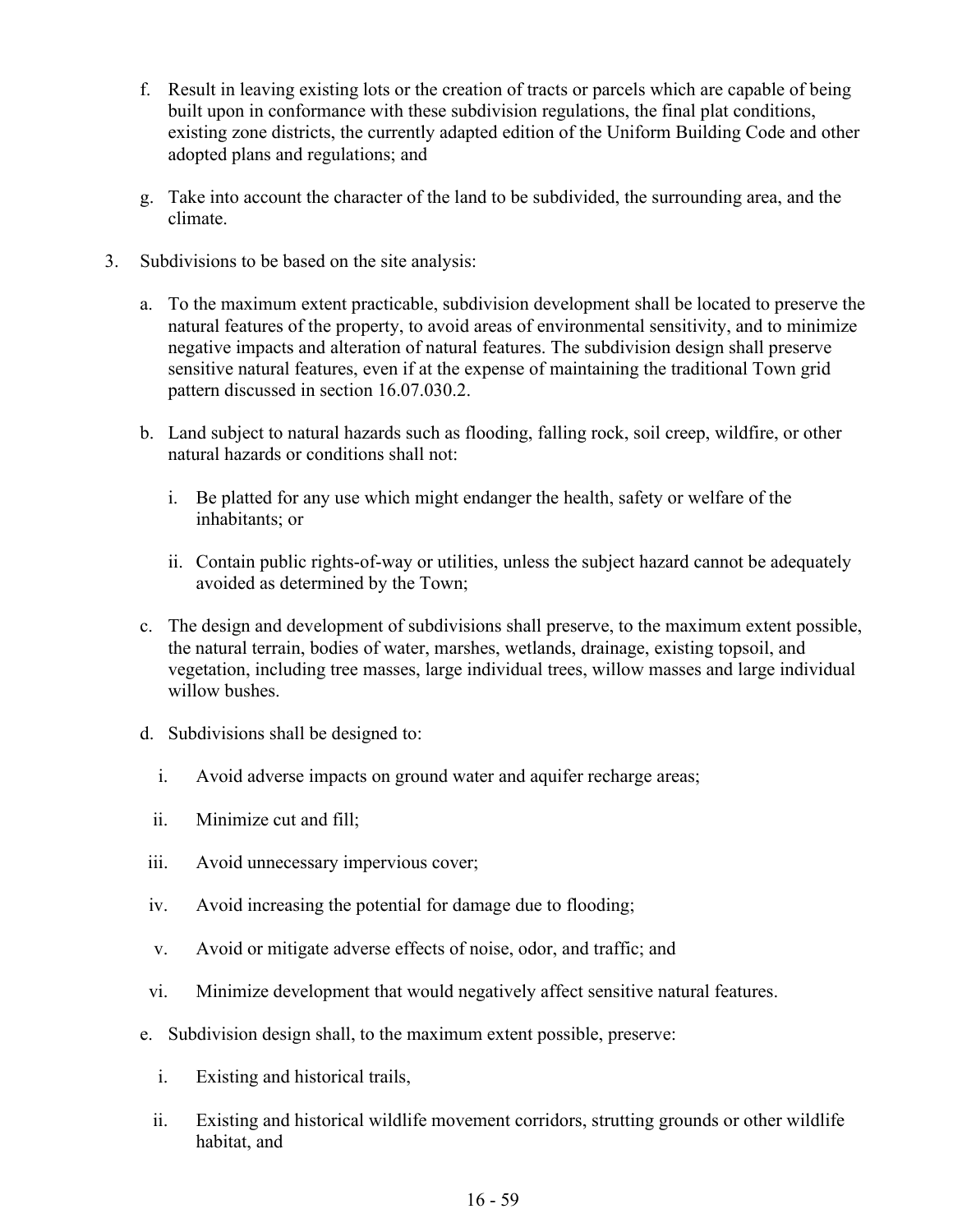- iii. Existing historic structures.
- 4. Improvements at subdivider's expense: Unless otherwise provided, all improvements shall be made at the subdivider's expense, according to the specifications described herein.
- 5. Efficiency: Subdivision design shall provide for efficiency in the installation and maintenance of all public and private facilities and services.
- 6. Patterns of development: The proposed subdivision shall not be designed to create development patterns that cause inefficiencies, duplication or premature extension of public facilities, or unnecessary public costs.
- 7. Unanticipated field conditions: Where field conditions require changed or additional construction techniques, such as the need for certain drains to intercept a previously unknown drainage problem which will interfere with a subdivision improvement, the Town may require reasonable additional measures to be taken. Failure to take required corrective action may result in the Town not accepting the improvements and therefore, not allowing sales of tracts or parcels, or issuing building permits or certificates of occupancy within the subdivision.

(Ord. 435 §1, 1998)

## **16.07.020 Steep slopes.**

Development shall not occur on slopes greater than thirty percent (30%). In general, such steep land, unstable land and land with inadequate drainage shall not be platted unless a part of each tract or parcel, sufficient to accommodate a building unit, is deemed buildable by a qualified engineer approved by the Town, without the use of precautions, such as cribbing or retaining walls, other than retaining walls less than four (4) feet high and less than twenty-five (25) feet long unless otherwise approved by the Town. In steep areas, particular attention must be paid to geologic and soil conditions, road grades, cut-and-fill slopes and revegetation.

**(**Ord. 435 §1, 1998)

# **16.07.030 Subdivision design.**

All subdivisions shall comply with the following site requirements:

- 1. Building site sizes: Remaining lots and new tracts or parcels (building sites) must comply with the minimum and maximum size, width, setback and frontage requirements, and all other applicable dimensional limitations of the proposed or existing zone district. The size of neighborhood parks and snow storage areas may vary from this requirement.
- 2. Block and building site patterns: Residential blocks and building sites shall be shaped to reflect the traditional grid pattern of the Town and where the topography requires different shapes, tracts or parcels (building sites) shall be shaped so as to accommodate a lawful dwelling unit within the setbacks required by the applicable zone district. When the topography suggests shapes other than the traditional grid pattern of the Town due to features such as hills or rivers, tracts or parcels shall utilize natural dividers as their boundaries.
- 3. Parking: Tracts or parcels shall be designed with off street parking adequate to accommodate the requirements of the existing or proposed underlying zone district(s) and proposed use for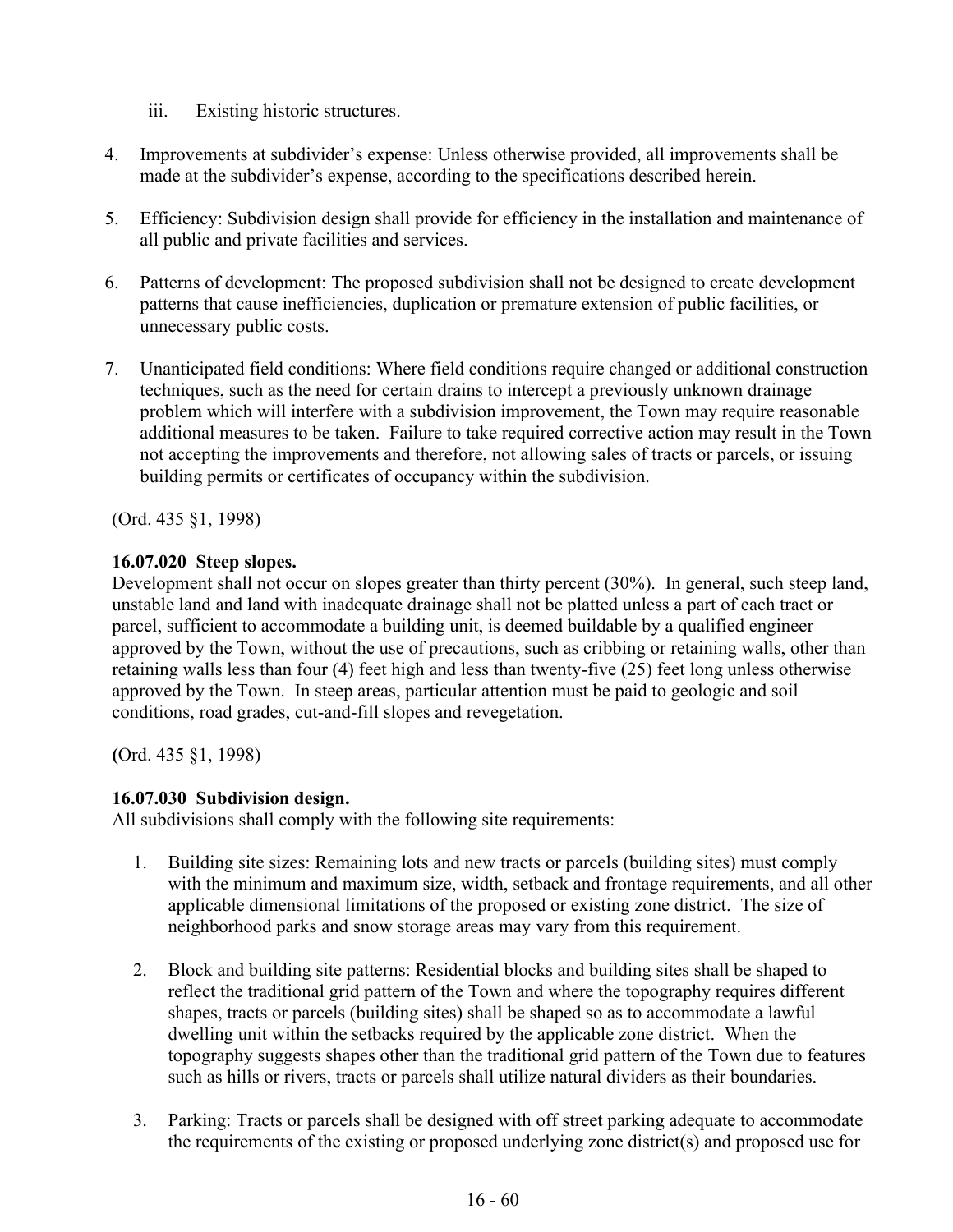each tract or parcel. Each residential unit shall have a minimum of two, surfaced, off street parking spaces measuring a minimum of 10' x 20' each.

- 4. Configuration of each building site:
	- a. The configuration of each lot, tract, or parcel (building site) shall be laid out generally to approximate a rectangular shape to allow for easy identification of boundaries by future owners and neighbors.
	- b. Side lot, tract, or parcel lines shall be substantially at right angles or arranged like radii, to street lines.
	- c. No lot, tract, or parcel shall be laid out so as to be located in two (2) governmental jurisdictions, including special districts, providing the same services.
	- d. Each lot, tract, or parcel shall have safe access to a public street. Driveways shall not exceed a seven percent (7%) grade. The preferred intersection angle is ninety (90) degrees; the minimum angle is forty-five (45) degrees. Primary vehicular access to tracts or parcels shall not use easements across adjacent lots, tracts or parcels. Access to lots, tracts and parcels shall not cross steep slopes or other areas of natural hazard or open land, unless no other access is reasonably available and such access is approved by the Town. Access and roadways through open lands is strongly discouraged unless no other access is available due to topographic or other natural features.
	- e. Each lot, tract, or parcel shall be provided with at least twenty-five (25) feet of frontage on an approved public street or avenue or the minimum lot width in the existing or proposed zone district, whichever is less.
	- f. Lots, tracts, or parcels with double frontage, except corner lots, tracts, or parcels, shall be avoided, except where necessary to provide separation from incompatible land uses or because of the slope of the site.
	- g. Lots, tracts, or parcels with unusual configurations, other than rectangles, will be discouraged, unless topography or other physical limitations of the property suggest otherwise.
	- h. The depth and width of lots, tracts, or parcels laid out for business or commercial purposes shall be adequate to provide for the off-street parking, loading facilities, snow storage and trash receptacles required or necessary for the type of use contemplated.
	- i. If alleys are constructed, they shall be a minimum of twenty (20) feet wide to allow minimal space for snow storage and utility equipment use in the alleys.
	- j. If lots, tracts, or parcels are in a grid pattern, it is recommended they be oriented so their longer dimension is on the north-south axis (with the blocks on an east-west axis).
- 5. Major highways: The Town may require screening or a buffer between tracts or parcels and arterial roads.
- 6. Snow storage Blank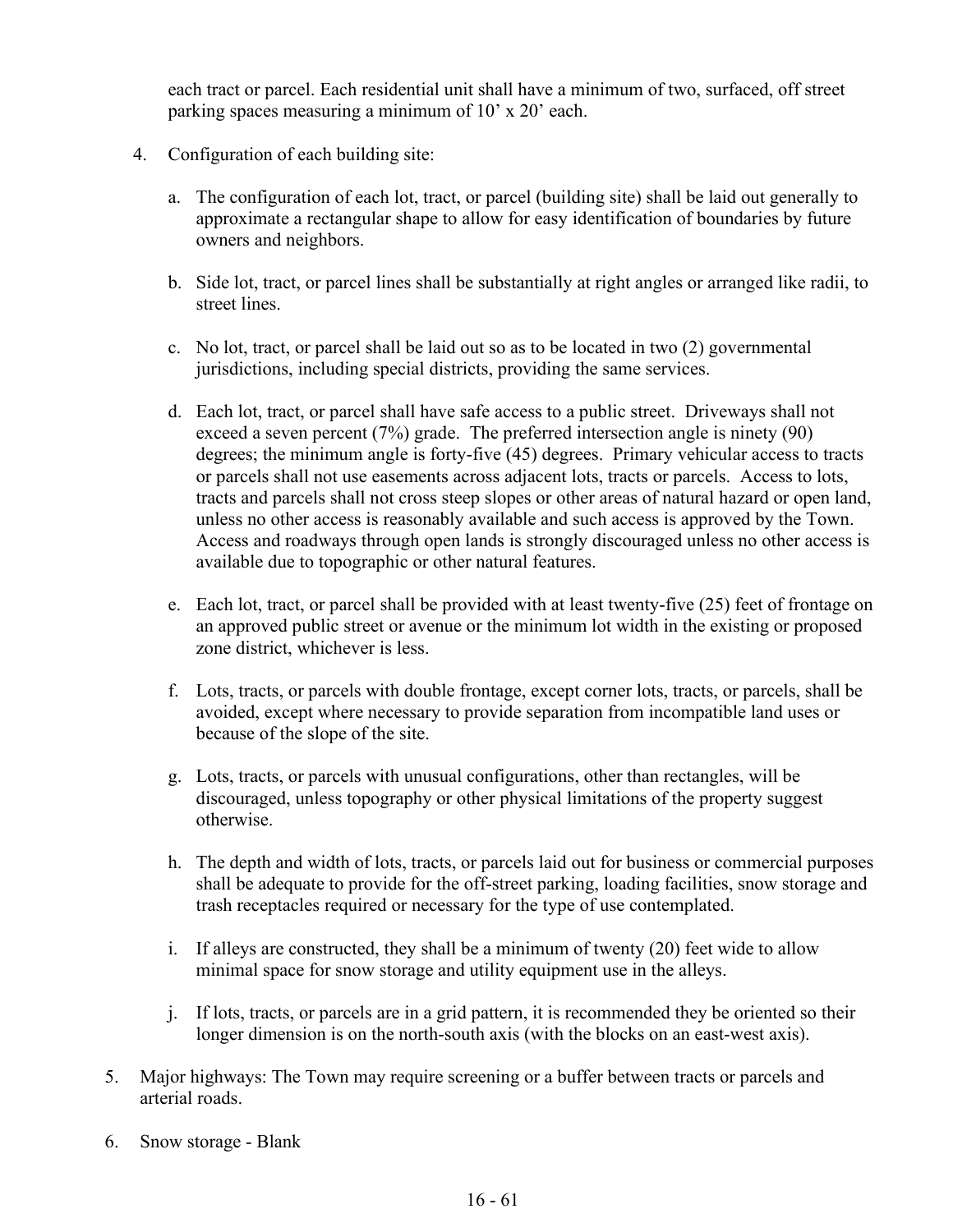- 7. Service access: Multi-family and business and commercial developments shall provide adequate garbage collection facilities, access to such facilities, suitable service access, and other facilities reasonably deemed desirable by the Town. Sites for above-ground utility installations should be provided outside of right-of-way dedications. Attempts should be made to service more than one tract or parcel from these locations.
- 8. Excavations and fills: Excavations and fills shall be minimized to the extent reasonably possible, designed in a manner compatible with adjacent properties, re-vegetated with native vegetation and maintained by the subdivider or his / her successors if necessary.
- 9. Existing structures: Existing structures shall be located on sites which comply with the applicable zone district requirements unless one or more of the dimensions of the existing structure exceeds the maximum building site width or length. In such cases, the subject lot shall be designed to conform to the established setback requirements of the existing or proposed aone district.
- 10. Block lengths: Block lengths shall conform to existing Town patterns unless another length is necessitated by topography or other physical limitations of the property.
- 11. Block widths: Block widths shall conform to existing Town patterns unless another width is necessitated by topography or other physical limitations of the property.
- 12. Pedestrian walkways Reserved
- 13. Buffers: A buffer shall be required where a subdivision is adjacent to an intensive use such as a highway or recreational facility from which the subdivision should be protected; or a natural feature, such as a lake, which should be protected from the impacts of the subdivision. If adverse impacts are suspected, or buffers or screening deemed appropriate, the Town may require plantings, berms, screening, the retention of existing vegetation, fencing or other reasonable measures to substantially reduce adverse impacts. Acceptable screening shall include trees, and berms and may include fences if approved by the Town. No improvements shall be constructed in a manner that would create adverse impacts to the buffered area.
- 14. Park size and access:
	- a. The minimum park size shall be three thousand (3,000) square feet.
	- b. Neighborhood pocket parks should be located occasionally throughout a subdivision, but most required park acreage should be combined to create areas large enough for ball fields and other organized sports.
	- c. Parks shall be easily accessible from rights-of-way or if approved by the Town, from trails.
	- d. Parks should be dispersed throughout the subdivision.
	- e. Sufficient parking shall be provided for anticipated park usage.

(Ord. 435 §1, 1998)

### **16.07.040 Residential open lands preservation requirements.**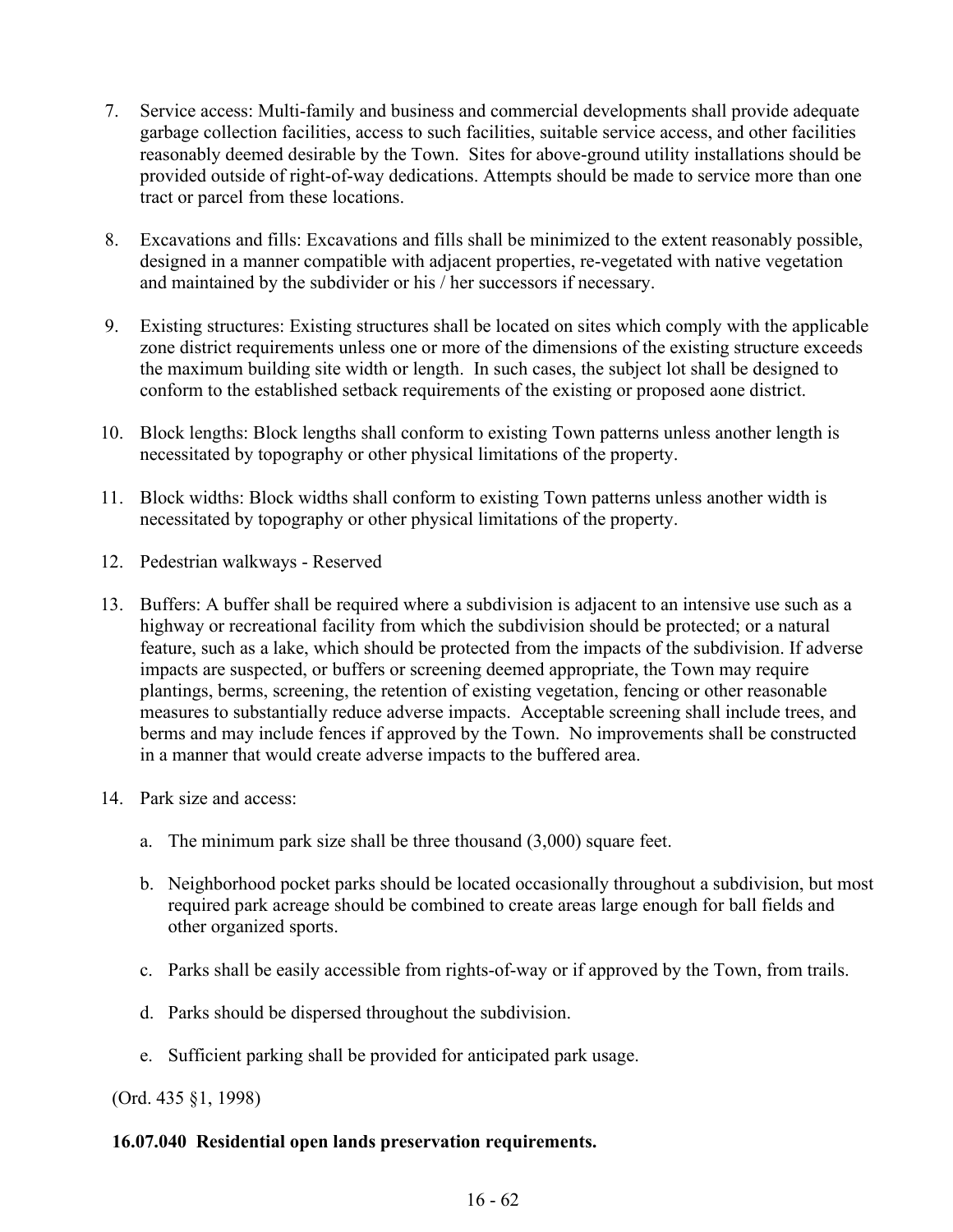Every subdivision shall satisfy the following open land preservation requirements:

- 1. Amount: The subdivider shall provide for the preservation of at least twenty percent (20%) of the subdivision as open lands, sixty percent (60%) for multi-family housing.
- 2. Eligible lands:
	- a. All lands within the proposed subdivision and adjacent to the proposed subdivision, as they exist at the time of final plat approval, shall be eligible for preservation as open lands under this subsection, provided, however that land with the following characteristics shall not be eligible:
		- i. Lands from which the subsurface mineral interests have been severed and are available for location and mining of minerals, and the mineral interests are not conveyed or appropriately restricted concurrently with the surface interests.
		- ii. Lands that are presently subdivided or platted under a recorded plat, unless such subdivision approval or plat is revoked or rescinded and such revocation or recision is placed on public record.
	- b. Blank.
	- c. As an alternative means of satisfying the required open lands adjacent to the Town or within a subdivision as provided by this subsection, a subdivider may offer to the Town a substitute parcel for open lands preservation of equivalent size that is located outside of the proposed subdivision or not adjacent to the Town; provided, however, that nothing herein shall obligate the Town to accept such substitute dedication. The Town shall not accept any substitute dedication located more than three miles from the Town boundary existing at the time of final subdivision approval, including lands annexed for the subdivision.
- 3. Methods of open lands preservation: Any or all of the following methods of open lands preservation, singly or in combination, may be employed to preserve open lands pursuant to the requirements of this section 16.07.040; subject to approval by the Town Board of Trustees:
	- a. Conveyance of a fee interest in the land to the Town
	- b. Conveyance of a fee interest in the land to an organization which is a "qualified conservation organization" as defined by the Internal Revenue Code, having in present force and effect an exemption from taxation under section  $501(c)(3)$  of the Internal Revenue Code, or any successor section on the same subject.
	- c. Conveyance of a conservation easement on the land conveyed either to the Town or to an organization described above.
	- d. Imposition and recordation of a restrictive covenant running with the land, which is enforceable by the Town, and which precludes its development for all uses in perpetuity, provided that non-residential agricultural, park land, or wildlife or wetland conservation or enhancement uses may be permitted. The allowance for non-residential agricultural uses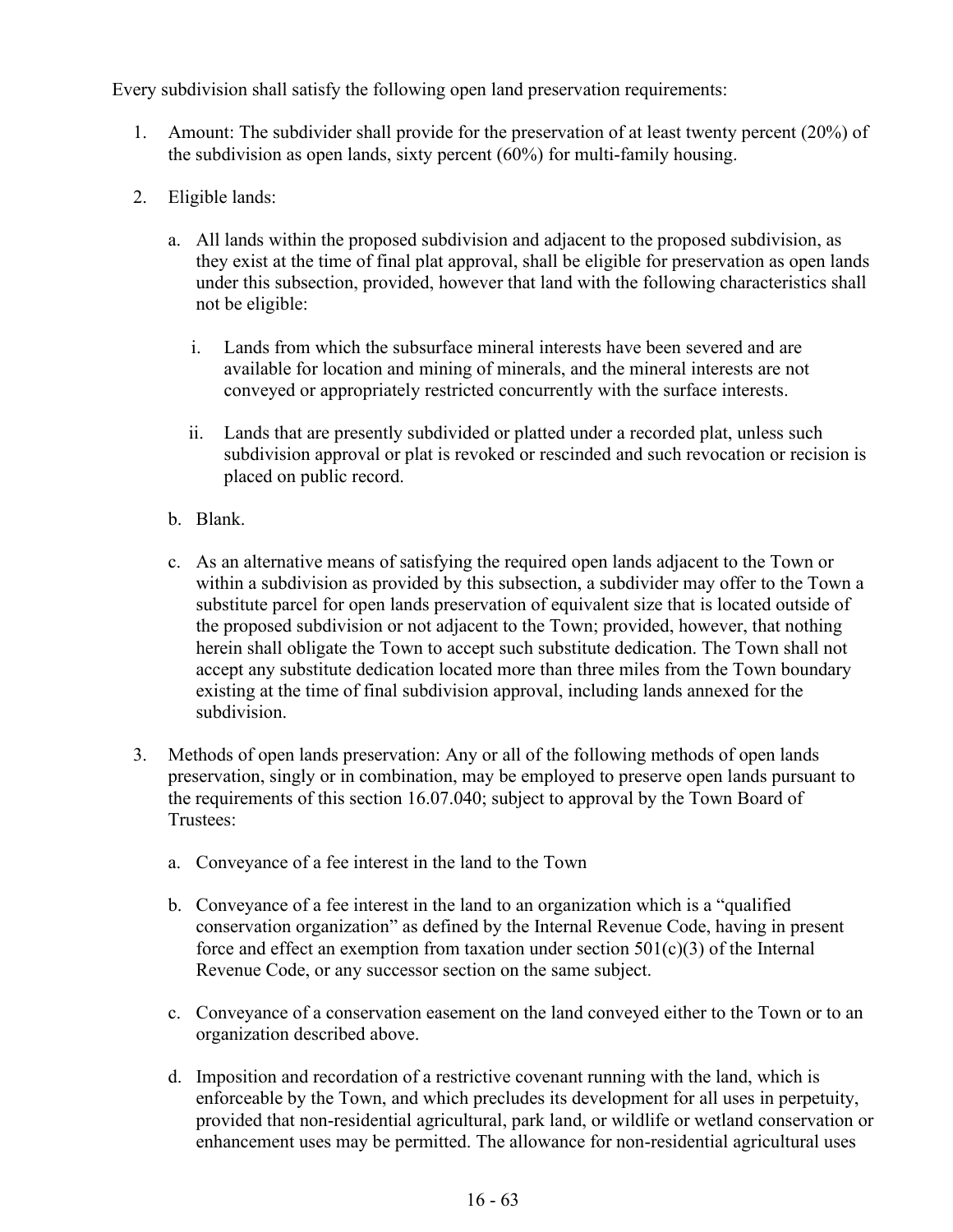shall not be interpreted to allow feed on open lands in the vicinity of the Town.

- e. Any other conveyance or restriction of the title to the land which has the effect of restricting, in perpetuity, the development of the land for other than non-residential agricultural, park land, or wildlife or wetland conservation purposes which includes adequate enforcement provisions to ensure such preservation as approved by the Town.
- 4. Procedure for preservation: Prior to the Town's acceptance of any lands as eligible and as qualifying for preservation under this subsection, the subdivider shall provide to the Town evidence of title to and encumbrances upon such lands, accompanied by the proposed means of conveyance or title restriction.
- 5. Priority open lands: The following areas are encouraged to be preserved as undeveloped open lands to avoid development in inappropriate areas and to preserve sensitive and unique lands:
	- a. Unique and/or fragile areas, including but not limited to geologic formations, forested areas, critical view sheds, ridgelines, bodies of water, streams and rivers (including one hundred (100) year floodplains), and wetlands and their one hundred (100) foot buffer as defined in these subdivision regulations and verified by field inspection;
	- b. Steep slopes in excess of thirty (30) percent as measured over a ten (10) foot interval;
	- c. Critical wildlife winter range and significant wildlife habitat as identified in section 16.07.090.6 and by the Colorado Division of Wildlife;
	- d. Historically significant structures and sites, as listed on federal or state lists of historical places, or reasonably determined by the Town; and
	- e. Areas which have historically provided, or are reasonably identified as desirable for, public access to public lands.
- 6. Uses of open lands:
	- a. Public open lands shall generally be accessible, subject to restrictions imposed by the Town such as allowing hunting or not.
	- b. Private open lands may be used for private purposes such as agriculture or wildlife habitat. At the option of the owner, access to such lands may be restricted such as to those involved in agricultural or wildlife preservation activities.
	- c. Road rights-of-way crossing open lands shall not be counted as open lands and open lands shall not be occupied by buildings or other structures unless approved by the Town, nor shall they be used as the yards of single family or multifamily dwellings, or for parking areas.
- 7. Size of open lands areas:
	- a. The size of each area of open lands which is designed to provide for recreational use as well as preservation shall be of such minimum dimensions as to be functionally usable for those purposes.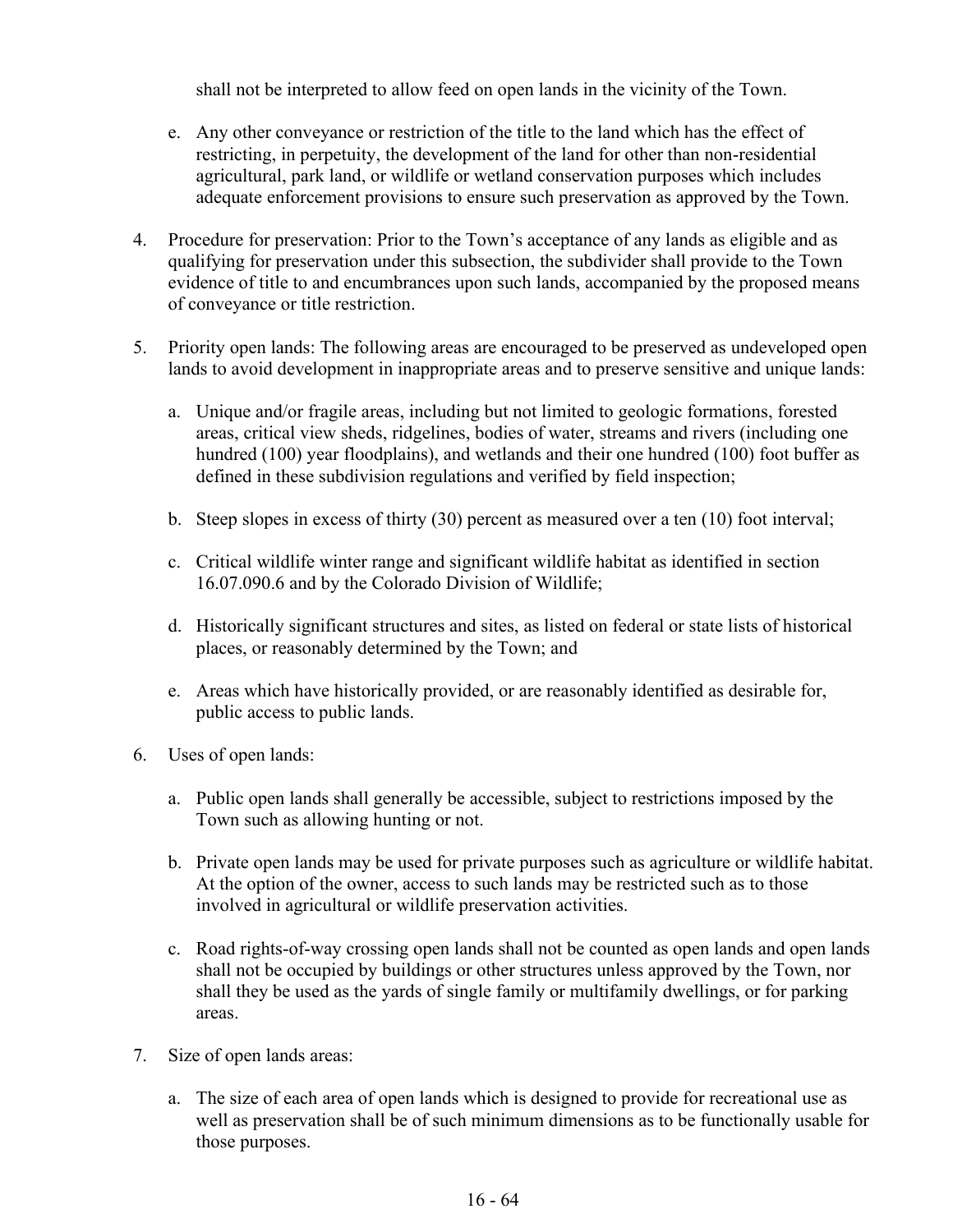- b. Open lands should be large areas that can be easily identified rather than many small pieces that may be difficult to identify.
- 8. Location of open lands areas: Open lands should be located to link designated open lands or open space areas and conservation easements to other open lands or open spaces, particularly when stream corridors, contiguous wetlands, and/or trails are incorporated within the open lands and open space.
- 9. Maintenance of open lands:
	- a. Any lands identified for use as open lands shall have conservation easements or deed restrictions ensuring that:
		- i. No residential, commercial or industrial buildings will be built on the open lands;
		- ii. The use of the land as open land shall continue in perpetuity; and
	- b. The subdivision improvements agreement shall include the necessary language stating that a stewardship fund, which can be used in the future to resolve boundary disputes or for other appropriate reasons, will be provided for all open lands and subdividers are encouraged to agree in the subdivision improvements agreement to maintain open lands in their natural state, including but not limited to:
		- i. Requirements for removal of litter,
		- ii. Maintenance of natural and artificial water courses as free-flowing and devoid of debris,
		- iii. Allowing adequate space for stream channels to change as they naturally do over time, and
		- iv. The use of the land as open land in perpetuity shall be defended by the grantee of the conservation easement or other appropriate instrument.

None of the above provisions shall be construed or enforced so as to prevent wetlands or wildlife habitat enhancement.

- 10. All property held by a governmental entity for public use shall be exempted from the dedication requirements imposed by this subsection.
- 11. Exemption from open lands requirement: The Town Board of Trustees, in its sole discretion, may by resolution grant an exemption for all or any part of the open lands preservation requirement when:
	- a. The subdivider has previously, permanently and irrevocably preserved property within three miles of the Town boundary for open space prior to subdivision,
	- b. The subdivider has donated or otherwise conveyed property to the Town for park use and public access, in excess of any park requirements in these subdivision regulations, or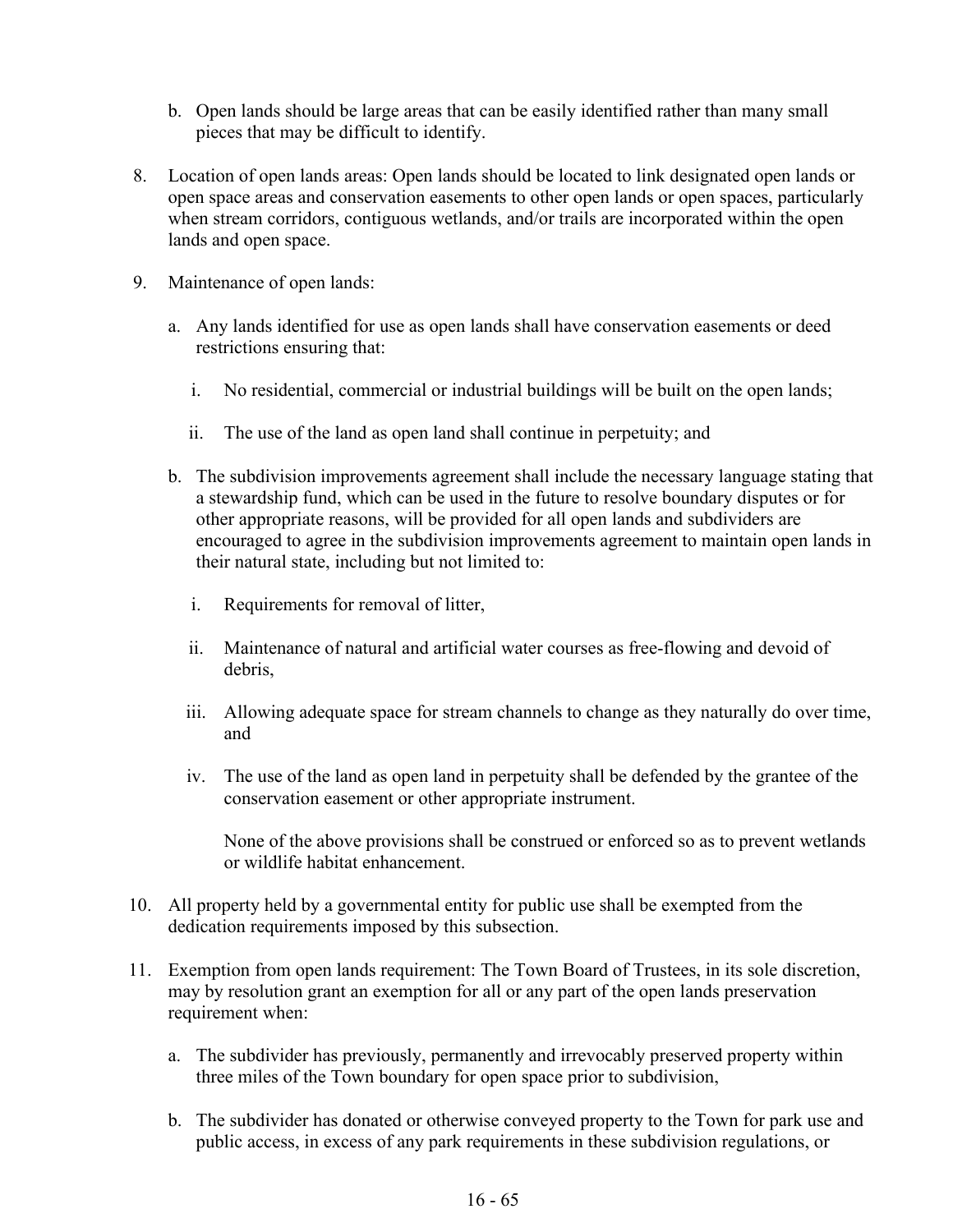c. The subdivider has provided more dedications than required for other purpose(s) or other contributions and the Town Board of Trustees finds it to be in the best interests of the, health, safety and welfare of the Town to waive such requirements.

### **16.07.050 Street standards.**

- 1. Street Patterns:
	- a. Roads shall be designed and located with regard for natural features such as topography, creeks, and wooded areas to enhance the natural features of the property and protect the existing natural resources.
	- b. The street pattern in the subdivision shall conform with the most appropriate development of adjoining areas.
	- c. Streets and avenues shall be continued at equal width and in similar alignment as existing or proposed streets and avenues in the Town or adjacent platted subdivisions unless the evaluation required in the preliminary plan submittals indicates that road improvements are needed to existing streets based on the impacts expected due to the proposed subdivision, in which case, both the proposed subdivision streets and the existing streets may be required by the Town to be enlarged to accommodate the identified impacts.
	- d. Intersections shall approximate right angles and have a minimum tangent length of fifty (50) feet on each leg. Intersections of more than two streets at the same location shall be avoided.
	- e. Where a street will eventually extend beyond the development, but is temporarily dead-ended, the Town may require an interim cul-de-sac to facilitate emergency vehicular movements.
	- f. Proposed streets shall be extended to the boundary lines of the land to be subdivided, unless prevented by topography or other physical conditions, or unless, in the opinion of the Planning Commission, such extension is not necessary for connection of the subdivision with the existing street layout or the probable future layout of adjacent tracts.
	- g. Dead-end streets, with or without cul-de-sacs, except for those temporary cul-de-sacs discussed above, shall be prohibited unless the Planning Commission determines that the topography or other physical constrain demands such a street pattern.
	- h. Permanent dead-end streets shall be provided with cul-de-sacs.
	- i. Right-turn lanes and left-turn lanes shall be required at the intersection of arterial streets or the intersection of an arterial street with a subdivision street if traffic conditions indicate they are needed. Sufficient right-of-way shall be dedicated to accommodate such lanes when they are needed. Generally such lanes are required when the trips per hour exceed the trips described in the Draft of Proposed Revisions to the 1985 Colorado State Highway Access Code, Colorado Code of Regulations, 2 CCR 601-1, including proposed revisions through July, 1995.

Acceleration and deceleration lanes shall comply with the applicable provisions of the Draft of Proposed Revisions to the 1985 Colorado State Highway Access Code, Colorado Code of Regulations, 2 CCR 601-1, including revisions through July, 1995. Applicable provisions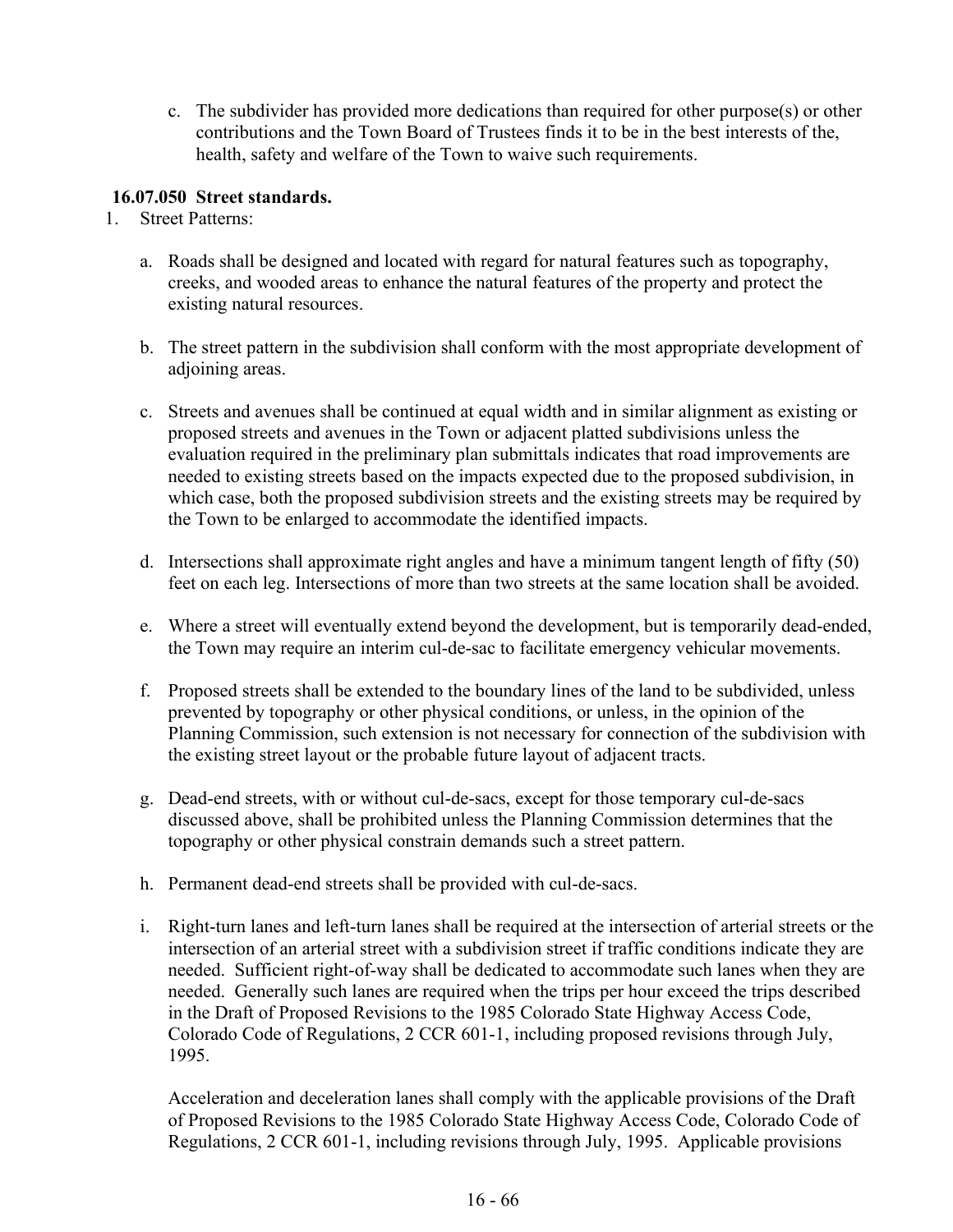include:

| 1.54               | Definitions,                         |
|--------------------|--------------------------------------|
| 1.7                | References, and                      |
| 4.1, <i>et al.</i> | Design Standards and Specifications. |

Due to the high amounts of snow and the limited sight distances throughout the winter at intersections, the lowest traffic volumes that trigger the need for extra lanes shall be used. Criteria 4.7(1)(d) shall receive special attention when subdivisions are reviewed in Kremmling. It states: "When public safety so requires, due to site specific conditions such as limited site distance, a turn lane may be required even though the criteria in subsection 4.7 are not met."

- j. The creation of new arterial streets to serve a subdivision or within a subdivision is strongly discouraged.
- k. Subdivisions shall be designed so as to provide two or more accesses for all parts of each subdivision.
- l. Private streets serving new subdivisions are prohibited, within the Town.
- m. No subdivision shall be approved unless all tracts and parcels have access to a public street. "Access to a public street" shall mean that all tracts and parcels within the subdivision:
	- i. Have frontage on an existing public street built to the standards required by this subsection; or
	- ii. Have frontage on a public street shown on a subdivision plat that meets all requirements of this subsection and which is offered for dedication, and is eligible for acceptance by the Town in accordance with this subsection.
- n. Based on the findings of the traffic analysis requirements in section 16.06.050.15.i. and its evaluation by the Planning Commission, the subdivider shall propose mitigating measures to make substantial reductions in the adverse effects of the subdivision.
- 2. Street conformance with Fire District standards: All streets shall conform to the Kremmling Fire Protection District guidelines, or with the following guidelines:
	- a. Grades of streets should conform as closely as possible to the original topography but in no case shall road grades exceed seven (7) percent, and combinations of steep grades and curves should be avoided;
	- b. Turn-arounds shall not be allowed;
	- c. Streets ending at cul-de-sacs shall not exceed four hundred (400) feet in length from the nearest intersection to the far side of the cul-de-sac;
	- d. The paved portion of a cul-de-sac shall not exceed sixty (60) feet in diameter if a fire hydrant is provided half-way between the nearest intersection and the end of the cul-de-sac, and if the right-of-way for the cul-de-sac is at least one hundred (100) feet in diameter;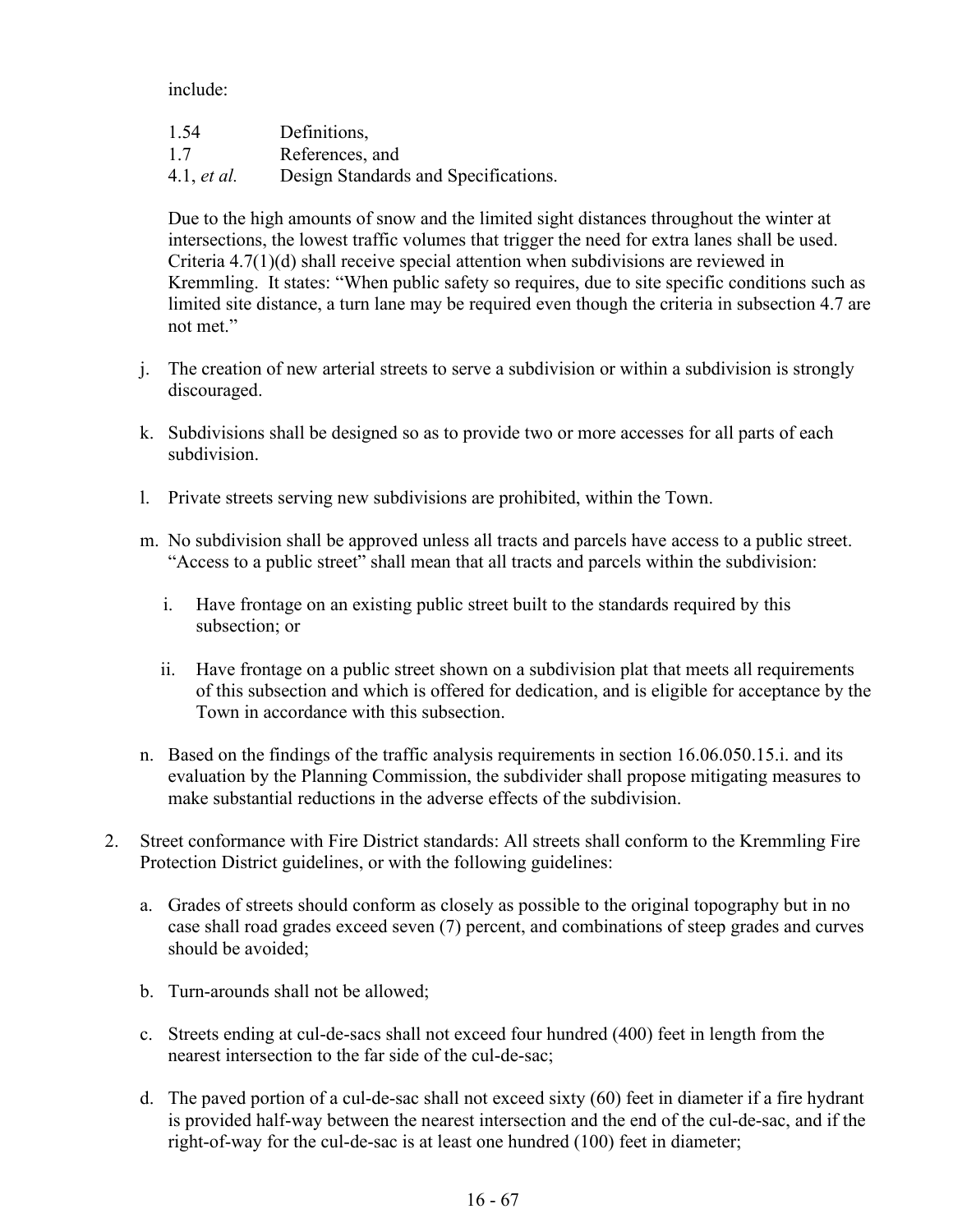- e. Private circulation drives, except those serving a condominium or apartment complex on one tract or parcel, shall not be used.
- 3. Relationship to existing Town bearings: Streets, avenues and alleys shall be laid out to be parallel with existing streets, avenues and alleys unless unusual planning considerations suggest otherwise.
- 4. Street construction: Streets shall be constructed by the subdivider to conform to the standards described in State Department of Highways, Division of Highways, State of Colorado, Standard Specifications for Road and Bridge Construction, 1991, (or the most recent version). When there are conflicts between the standards set forth herein and State Department of Highways, Division of Highways, State of Colorado, Standard Specifications for Road and Bridge Construction, 1991, the standards set forth herein shall prevail.
- 5. Street layout:
	- a. Street layout shall be designed to conform to the standards described in Residential Streets, Second Edition, published by the American Society of Civil Engineers, National Association of Home Builders and the Urban Land Institute in 1990. Copies are available in the Planning Department. When there are conflicts between the standards set forth herein and Residential Streets, the standards set forth herein shall prevail.
- 6. Safety: Streets shall be designed to avoid or minimize congestion, automotive or pedestrian safety problems, and other traffic hazards.
- 7. Coordination with transit: Street location and design shall be coordinated with the Town's and area's overall transportation systems.
- 8. Access across rivers: Vehicular or pedestrian access across rivers or creeks must be approved by the Town, shall conform to other governmental requirements regarding bridges across water ways, and shall be carefully limited.
- 9. Physically challenged access: Where sidewalks are proposed, a ramp for wheelchair and other physically challenged users shall be installed at the end of each block.
- 10. Alleys: Alleys, open at both ends, may be required in all blocks and shall be surfaced with road base at least 4 inches thick. Alleys shall be a minimum of twenty (20) feet wide.
- 11. Street signs, names and traffic control: Street and avenue names shall be shown on the final plat. The subdivider shall pay for and erect signs at each intersection of streets and avenues setting forth the names of streets, avenues, roads and highways. Such signs will be consistent in size and design with the existing street and avenue signs throughout the Town and shall utilize reflective materials. No street or avenue names shall be used which duplicate or may be confused with the names of existing streets or roads in the Town. The subdivider shall pay for and erect all traffic control and parking signs necessary to serve the proposed subdivision. The size, design, and materials of signs, shall be approved by the Town Board of Trustees. The Town Board of Trustees may accept recommended names for streets from the subdivider or choose other names it finds more appropriate.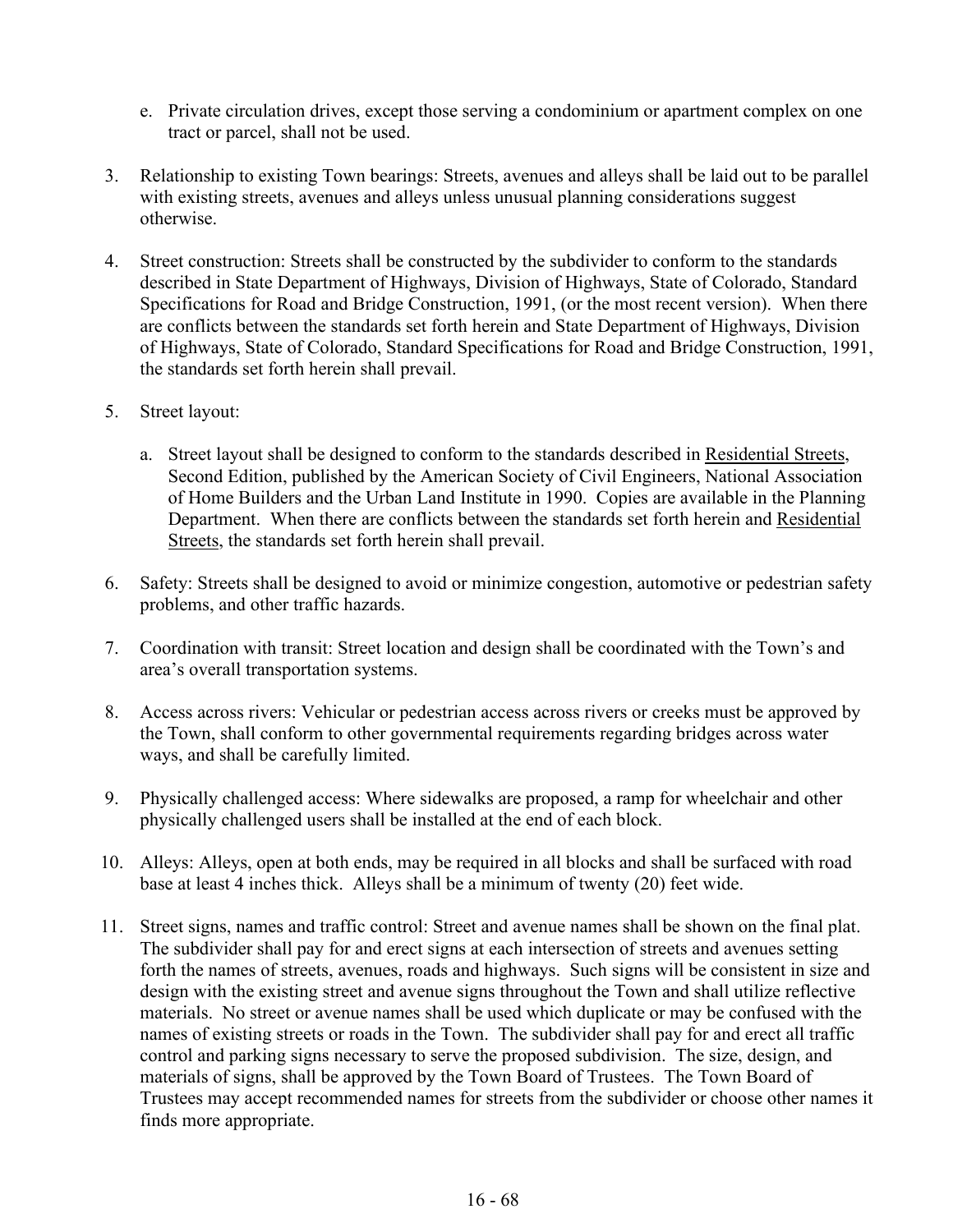12. Right-of-Way widths: Rights-of-way shall be provided at the following minimum widths:

Street Type R.O.W. Width General streets 60 feet. When, due to topography, hazards or other design constraints, additional road width is necessary to provide for the public safety, then dedication of right-of-way in excess of the minimum standards set forth above shall be required.

- 13. Pavement width: Hard surfacing in accordance with Town requirements is required for all streets. The minimum pavement width is thirty-eight (38) feet.
- 14. Curbs and gutters: Mountable curbs and gutters shall be provided for all streets.
- 15. Half-street dedications: Half-street dedications shall be prohibited unless they are for the purpose of increasing the width of an inadequate existing right-of-way. No perimeter half- streets shall be permitted in new subdivisions.
- 16. Curves: Reverse curves on collector and bypass streets shall be joined by a tangent of at least one hundred (100) feet in length.
- 17. Street parking. Parking on streets will be inside the curbs.

| Sidewalk curb parking |                   | Parking curb sidewalk |  |
|-----------------------|-------------------|-----------------------|--|
| 4 feet 38 feet        |                   | 4 feet                |  |
|                       | Sidewalk Pavement | Sidewalk              |  |

- 18. Transit: Whenever a proposed subdivision embraces any part of an existing or planned street or transit alignment designated on an adopted plan, easements shall be provided to accommodate the plan within the subdivision.
- 19. Street dedication and acceptance requirements: Prior to and as a condition of the Town's acceptance of any street or other right-of-way for public use, the following conditions shall be satisfied by the dedicator of such street or right-of-way:
	- a. All of the above street standards shall be met as applicable;
	- b. The property served by the street or right-of-way shall have received land development approval by the Town pursuant to this chapter 16 for the ultimate intended use of the property so served;
	- c. The property served by the street or right-of-way to be dedicated shall have received subdivision approval from the Town pursuant to these subdivision regulations;
	- d. The street or right-of-way shall have been constructed in accordance with required specifications, and approved by the Town's Engineer.

(Ord. 613 5, 2011)

### **16.07.060 Standards for trails, walkways and sidewalks.**

1. Trail requirements: It is the policy of the Town to require bicycle and pedestrian trails to be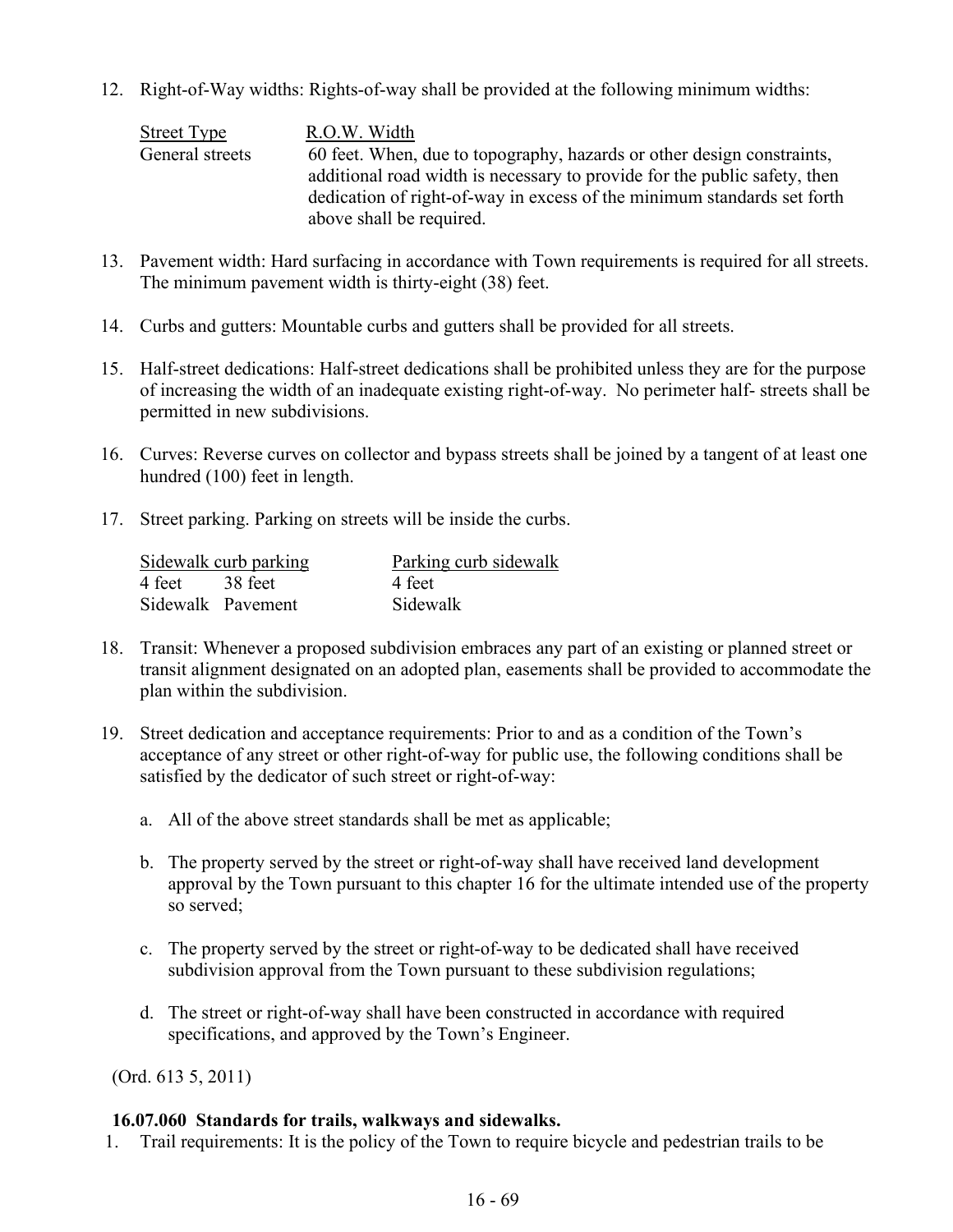dedicated to the Town as a component of the Town's alternative transportation network and to provide recreational opportunities. Subdivision proposals shall include, as a component of the required public improvements, a pedestrian and bicycle trail system designed to integrate with existing trails within three miles of Town limits, integrate with existing improvements, and provide service appropriate to the character of trails within three miles of the Town limits.

- 2. Compliance with trails plans: The subdivider shall dedicate to the Town those portions of the trails, if any, which traverses the subdivision, the Town may accept reasonable alternative trail alignments and dedications proposed by the subdivider which will implement the trail plans and policies.
- 3. Relationship to other land dedication requirements: Land dedicated for a trail shall apply towards the subdividers municipal land dedication requirements under section 16.06.090 Trails shall be dedicated to the Town unless they traverse open lands that will remain in private ownership. In such cases, permanent easements shall be provided for the trails in the name of the Town. Land area for sidewalks adjacent to streets and for internal pedestrian circulation shall not be credited toward the open land requirement.
- 4. Location requirements: In fulfillment of the trail requirements of section 16.06.090, the subdivider shall dedicate trails to the Town which are reasonably necessary or convenient to the subdivision including the following:
	- a. Trails identified on the Kremmling Trail Plan;
	- b. Trail or walkway systems or links for reasonable access to schools, shopping areas, parks, trails, open land, and other public areas;
	- c. Trails and walkways through open land areas are encouraged to take advantage of the visual qualities of the area and should be designed to be an alternative to vehicular traffic;
	- d. Trails that link residential areas;
	- e. Access to public roads;
	- f. Trails parallel to internal or abutting streams and lake shores; and
	- g. Trails that create unsafe road crossings are to be avoided. Special structures and/or traffic control devices may be required at road crossings for safety.
- 5. Design requirements sidewalks, (trails & walkways reserved):
	- a. Separation between vehicular traffic ways and trails is required unless topography or other physical constraints necessitate a trail parallel to and near a traffic way. The minimum distance between vehicular rights-of-way and trails shall be twenty (20) feet.
	- b. The type of construction for sidewalks shall be compatible with the anticipated use.
	- c. Sidewalks shall be a minimum of four (4) feet wide and shall be required in all residential, commercial, and business zone districts on each side of the street.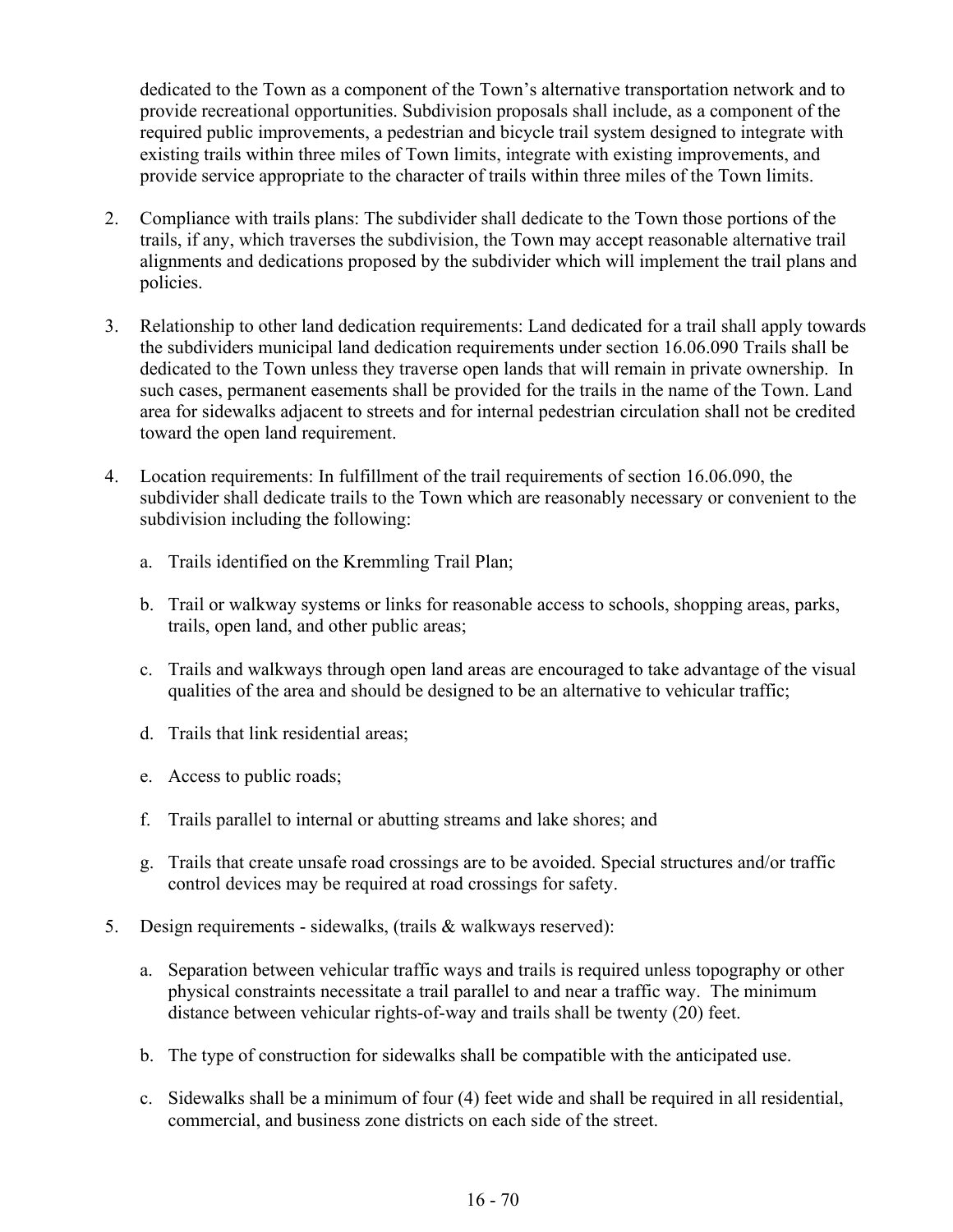- d. Improved, hard surfaced trail surfaces shall be a minimum of six (6) feet wide unless terrain necessitates more width for safety purposes then no more than eight feet wide.
- e. Easements for trails shall be dedicated to the Town and shall be at least fifteen (15) feet wide when they are located outside otherwise dedicated public land.
- f. Grades should be kept below five (5) percent wherever possible, and should not exceed ten (10) percent for sections exceeding fifty (50) feet in length. The absolute maximum shall be twelve (12) percent for sections less than fifty (50) feet long, subject to approval of the Planning Commission.
- g. Trails shall avoid all willows and shrubs larger than two feet in diameter and shall avoid or go around all trees with a trunk diameter of six (6) inches or more measured four and one-half feet  $(4\frac{1}{2})$  above the ground. Trails shall avoid rocks larger than four (4) feet in diameter and other natural features. Trails shall go around such vegetation and natural features to create interesting, winding ways. Where necessary, trails shall be built by hand to preserve such vegetation and other natural features.

(Ord. 435 §1, 1998)

## **16.07.070 Bridge standards.**

- 1. Bridges shall be designed by a registered engineer, be constructed to prevent obstruction to a one hundred (100) year flood, and shall be subject to approval by the Town's Engineer. The required federal and state permits shall be obtained for all bridges prior to construction.
- 2. Vehicular bridges shall be provided with pedestrian facilities including trail walkway/bikeway and handrails.
- 3. Bridges shall include adequate channeling, drainage and wingwalls to protect approach roadway fill.
- 4. Bridges shall be designed so that the river bottom under the bridge does not step down at the bridge, thereby creating unnecessary erosion as the river bottom is eaten by the river trying to even out the step. Bridges shall not unnecessarily constrict flows and thereby create dams or change stream or flood characteristics.

(Ord. 435 §1, 1998)

### **16.07.080 Hazardous areas standards.**

- 1. Development in hazardous areas shall be prohibited unless a subdivider can demonstrate, using an appropriate professional in the field, that the areas proposed for development are not in a hazardous area. If all of the land owned by a person is in a hazardous area, then the density transfers described in section 16.07.230 may be applicable to allow some economic beneficial use of the property in addition to grazing.
- 2. Development in the one hundred (100) year floodplain, as defined by the regulating government body, shall be prohibited except for arterial streets, or trails approved by the Town.
- 3. A twenty (20) foot strip of land measured horizontally from the one hundred (100) year floodplain designation on each side of any stream located within the boundaries of the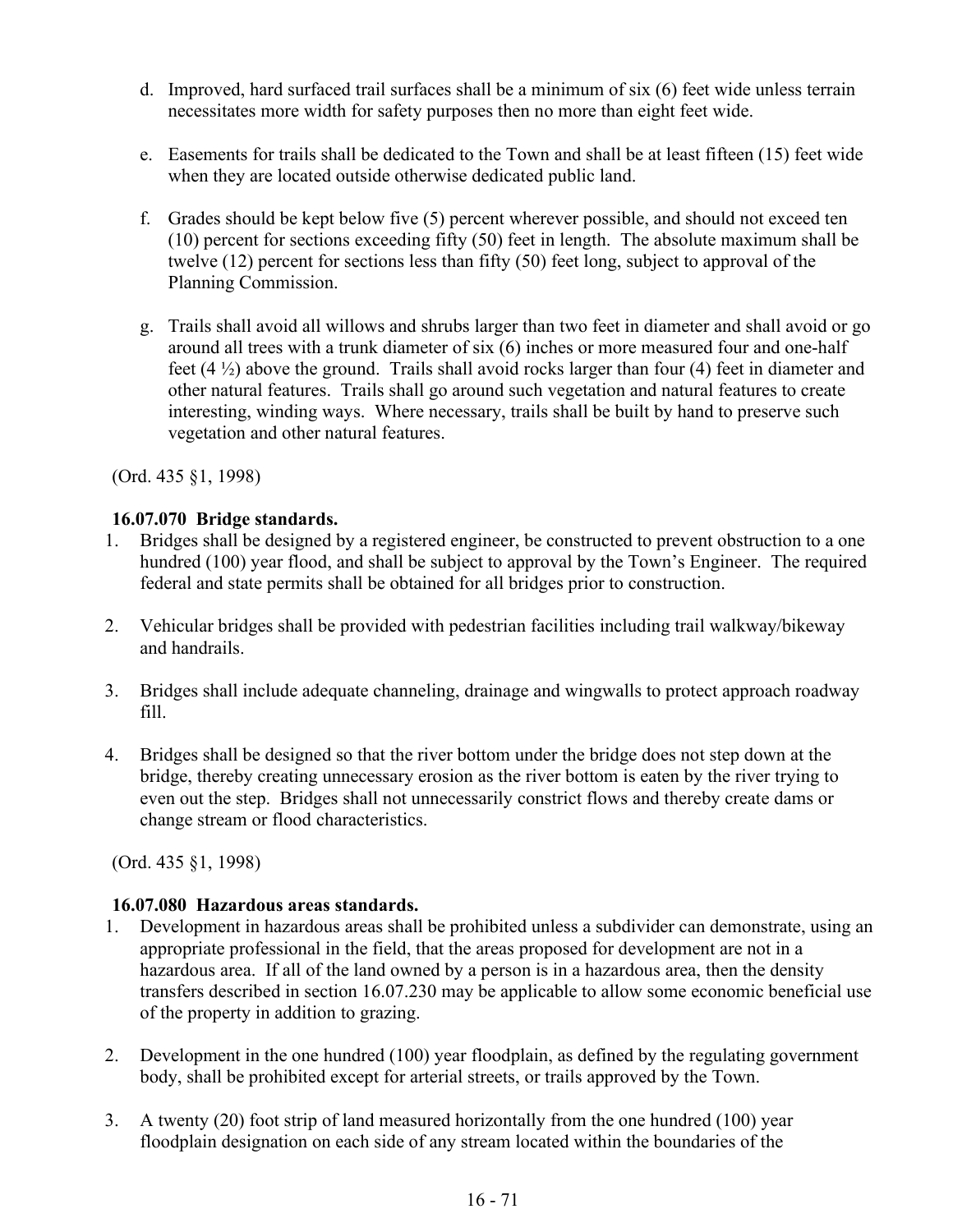subdivision, and of any stream located on land adjacent to the subdivision property, shall be protected in its natural state and shall be available for emergency access during periods of high water flow, with the exception that footpaths, bridges, irrigation structures, flood control and erosion protection devices may be constructed thereon. Underground utilities may be located in such protected areas, provided that there is no practical alternative location for such utilities, the plans are approved by the Planning Commission, and that all construction scars are re-vegetated and the natural flow of water is not constricted.

4. Proposed cut and fill slopes for roads, building excavations, and other earthwork must be based upon evaluations by a qualified soils engineer or engineering geologist.

(Ord. 435 §1, 1998)

## **16.07.090 Design to be compatible with natural features.**

- 1. Preserve Resource Areas: Subdividers shall preserve resource areas, including the following:
	- a. Existing waterways;
	- b. Wetlands as described in subsection 16.07.090.5.;
	- c. Where practical, mature tree cover (all trees six (6) inches or more in diameter measured four and one-half (4 1/2) feet above the ground);
	- d. Willows and shrubs two (2) feet in diameter or larger;
	- e. Wildlife movement corridors, strutting grounds and other wildlife habitat;
	- f. Rock formations;
	- g. Significant existing views and natural vistas reasonably designated by the Planning Commission across the proposed subdivision from adjacent properties and public areas, and out of the proposed subdivision; and
	- h. Other environmentally sensitive resources identified by the Planning Commission.
- 2. Design compatible with the natural character of the land subdivisions shall be designed to preserve the natural character of the land. The design of every subdivision shall be compatible with the existing topography, drainage patterns and other natural features of the property. Deep or extensive excavations and fills scar the landscape and shall be avoided. The practice of terracing hillsides in order to provide additional or larger building sites shall not be allowed.
- 3. Clustering:
	- a. All subdivisions shall be designed so the developed area is limited to a small portion of the site and avoids sensitive areas. Open lands or other open spaces shall be separate from the developed area and shall occupy the remainder of the property or other lands as approved by the Town. Clustered design is best defined by what it is not. It is not dispersed.
	- b. Subdivisions shall be clustered on the flatter, less fragile portions of the property when development is not designed as typical blocks and lots.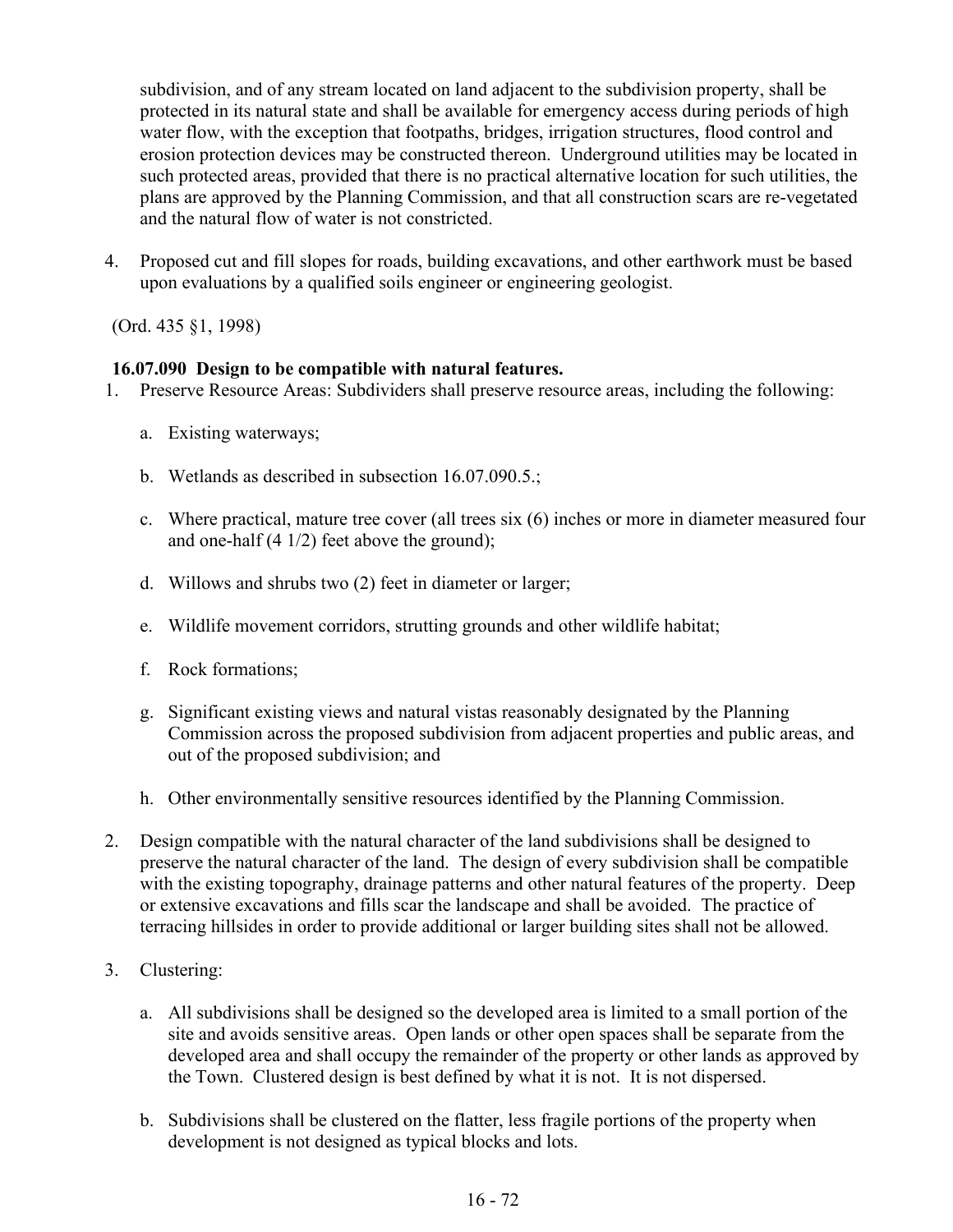- c. Clustered development should be designed to protect the most scenic and less stable portions of the site by avoiding them,
- d. Pockets of visual density, or clustered development, on hillsides which are related to the natural contours of the land are preferable to even dispersal of development.

Note: The density for residential units shall not exceed the maximum density of the zone district. Higher density zones districts for parts of the property may be appropriate for those areas where development is proposed if the sensitive areas described above will not be developed.

- 4. Long term maintenance costs: The design of the subdivision should, wherever reasonably possible, lower all infrastructure maintenance costs and conserve materials, land, and environmental values.
- 5. Wetlands:
	- a. No development, including without limitation, platting of tracts or parcels, streets, sewer lines or other utilities, developed parks or dredging or filling, shall occur within high quality wetlands, lower quality wetlands that could be restored to high quality wetlands, or within a buffer zone of at least one hundred (100) feet from the boundary of any high quality wetlands, or lower quality wetlands that could be restored to high quality wetlands. High quality wetlands include wetlands that were once naturally occurring high quality wetlands, as demonstrated by areas where native wetland vegetation still persists, that could be restored to high quality wetlands.
	- b. For purposes of these subdivision regulations, the procedures used to identify a wetland are as described in the 1987 Army Corps of Engineers Wetland Delineation Manual (or the most recent manual version). In addition to the Town standards, no dredging or filling of any wetlands shall occur without the required federal and other permits, and said dredging or filling shall occur in such a manner as to minimize the impacts to the wetlands.
- 6. Wildlife Habitat: Subdivision design shall avoid development in or near significant wildlife habitat.
	- a. Areas of particular concern include:
		- i. Nesting areas for ducks, teal and geese,
		- ii. Blank,
		- iii. Migration corridors, calving grounds and winter range for elk,
		- iv. Migration corridors and fawning areas for deer,
		- v. Streams for trout production,
		- vi. Nesting sites for raptors such as red tailed hawks, eagles, owls and northern goshawks,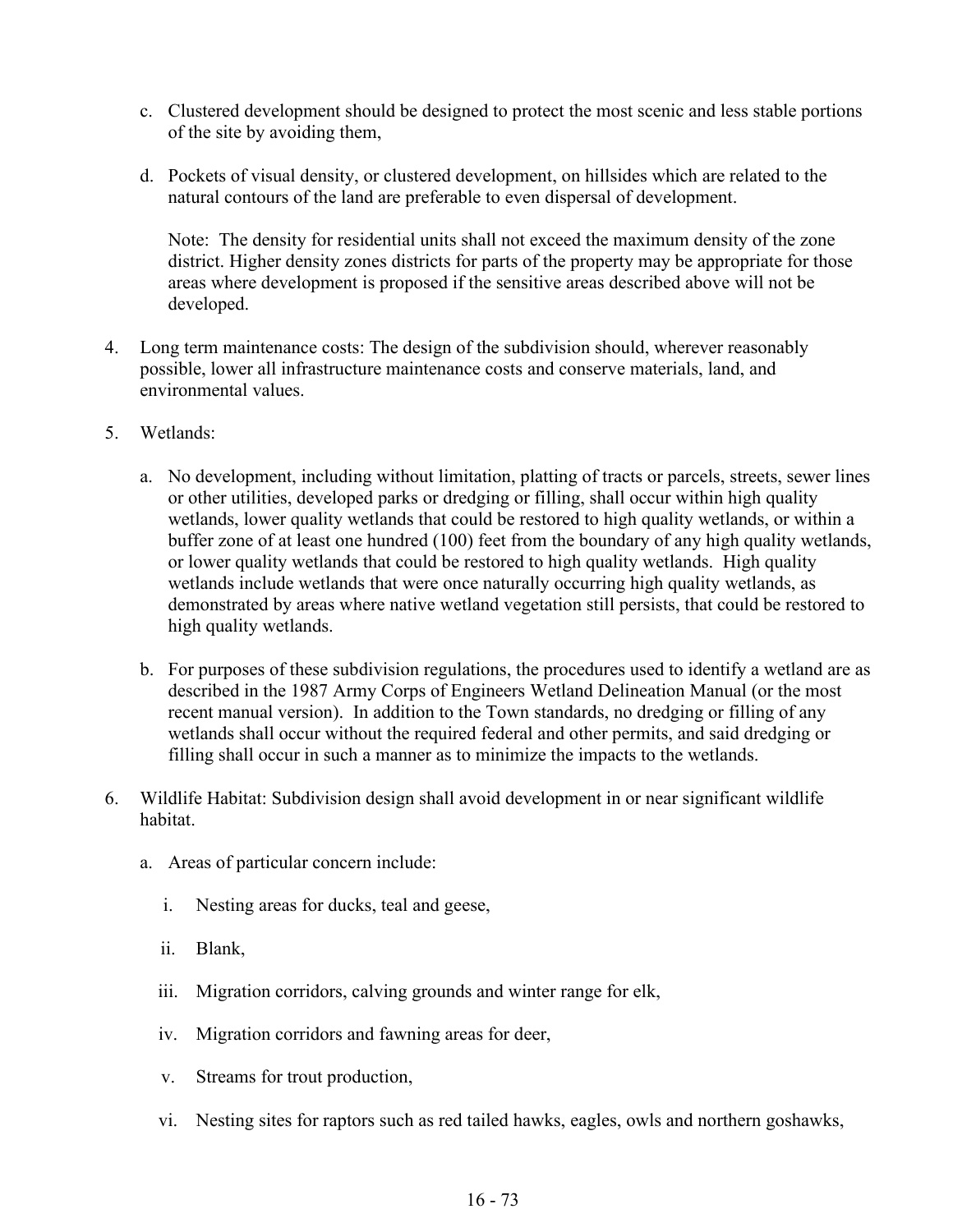- vii. Habitat for boreal toads and other threatened or endangered species,
- viii. Tiger salamander habitat,
- ix. Denning sites for fox and black bears,
- x. Sage grouse staging areas, and
- xi. Any high quality wetlands.
- b. Buffer zones similar to wetland buffers shall be provided and maintained between wildlife habitat areas and developed areas
- c. Dogs shall be prohibited within significant wildlife habitat areas and buffer zones.
- d. Removal of vegetation shall be prohibited within identified wildlife habitat areas and buffer zones.
- e. Historic access for managing wildlife shall be maintained.
- 7. Ridgelines: The top or roof line of any structures shall not break the plain of the top of the ridgeline.
- 8. Soils: The location of all tracts and parcels, and the construction of all infrastructure improvements shall be based on geotechnical investigations of the soils in the area, and within practicable limits, the stratigraphy and physical properties of the soils underlying the site. The strength of and deformation characteristics of the soil strata shall particularly, be the basis of improvements designs, so that an appropriate soil and foundation relationship is established for the proposed construction, as determined by registered engineers practicing geotechnical engineering and structural engineering in the state of Colorado.

(Ord. 435 §1, 1998)

## **16.07.100 Solar access standards.**

Because subdivision layouts can affect the future orientation of buildings and consequently determine the natural access to sunlight, and because solar access is important, subdivision plans shall comply with the following solar access issues.

- 1. Avenue orientation: Avenues should be oriented in the east-west direction, and tracts or parcels on a north-south axis, to minimize the risk of solar shading.
- 2. Setbacks: Where appropriate, the subdivider shall establish setbacks, easements or building envelopes which protect solar access to adjacent tracts or parcels.
- 3. Buffers: Space may be required to create a buffer between zone districts which permit buildings with different heights, to protect a small building from the shadow cast by an adjacent higher building of another zone district.
- 4. Solar easements: Protection of both existing solar easements and dedication of new solar easements may be required by the Town. Solar easements shall be described and enforced as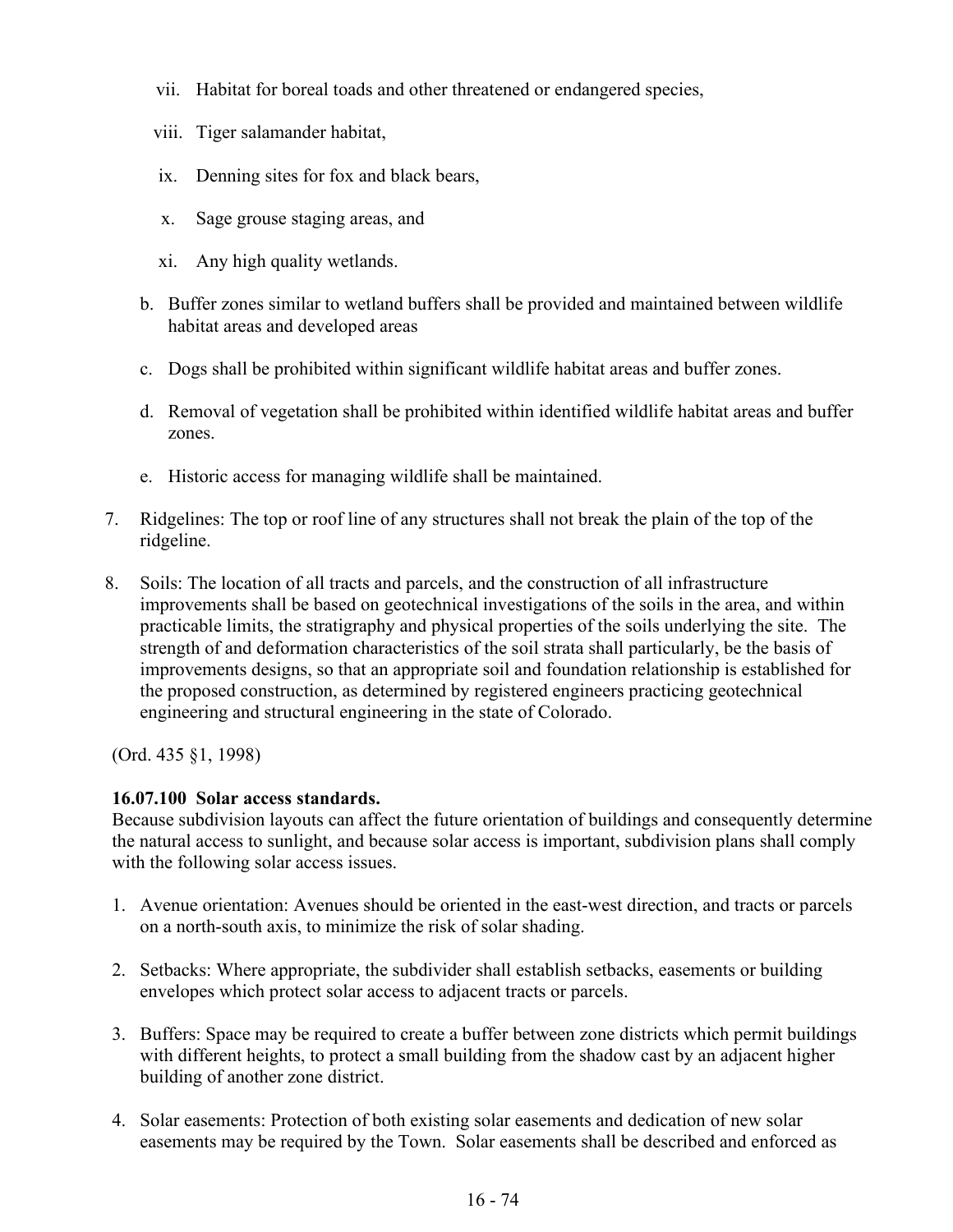provided by Title 32.5 of Title 68, Colorado Revised Statutes, as amended.

(Ord. 435 §1, 1998)

# **16.07.110 Drainage standards.**

- 1. Drainage study: The drainage study shall be reviewed and approved by the Town's Engineer to ensure that the information presented is accurate and uses standard engineering practices to solve expected drainage issues. The drainage plan shall describe how the expected maximum water flows from any twenty-five (25) year flood event, and any one hundred (100) year flood event, shall be directed away from all buildings and other developed areas.
- 2. Adjacent lands: The drainage system shall be designed to accommodate not only runoff from the subdivision, but also, the historic runoff for those areas adjacent to and upstream from the proposed subdivision, as well as its effects on lands downstream.
- 3. Storm drainage separate from sanitary sewage storm drainage systems shall be separate and independent of any sanitary sewer system.
- 4. Historic runoff and drainage design: The drainage system shall be designed and constructed by the subdivider so that only historic runoff, not including historic irrigation, shall be released from the site. Drainage flows in excess of this amount shall be retained, detained in on-site detention ponds to maintain the historical rate of runoff for the one hundred (100) year flood from the undeveloped site, or handled in a storm sewer system which takes into account the low winter temperatures of the area, drainage shall not be directed to any other property without the written permission, in perpetuity, of the owner(s) of said other property. All capital costs associated with handling runoff generated by a subdivision shall be paid by the subdivider and all ongoing maintenance and operations costs of structures on public property or easements shall be paid by the Town unless it is agreed that the subdivider or his or her successors will maintain the drainage facilities.
- 5. Drainage facilities: The subdivider shall provide culverts, drainage pipes, storm sewers, bridges and other flood and runoff control structures which shall be sized as required by the drainage study to protect all roadways and adjacent lots, tracts or parcels, and property that is not a part of the subdivision. Particular attention will be given to items which will prevent over-topping, erosion or silting up of drainage facilities. Culverts and pipes shall be galvanized, corrugated steel or the approved equivalent. The minimum accepted culvert size shall be eighteen (18) inches in diameter. Open channels shall be a trapezoidal in shape with a minimum side slope of two (2) horizontal to one (1) vertical. They shall be sized to retain the anticipated flows at the design velocities.
- 6. Drainage easements: Where a subdivision is traversed by a watercourse, drainage way, channel, stream, water supply ditch or canal (existing drainage way), there shall be provided in the subdivision a storm water or drainage easement or right-of-way conforming substantially to the lines of such existing drainage way. Such easements and existing drainage ways shall be of a width and constructed in a manner adequate to convey expected flows in a one hundred (100) year flood. They shall also exclude improvements that would interfere with runoff drainage easements shall be shown on the final plat and shall provide a minimum access area on each side of the top of bank of fifteen (15) feet for maintenance and access during flood events and shall be in accordance with the approved drainage study and drainage plan.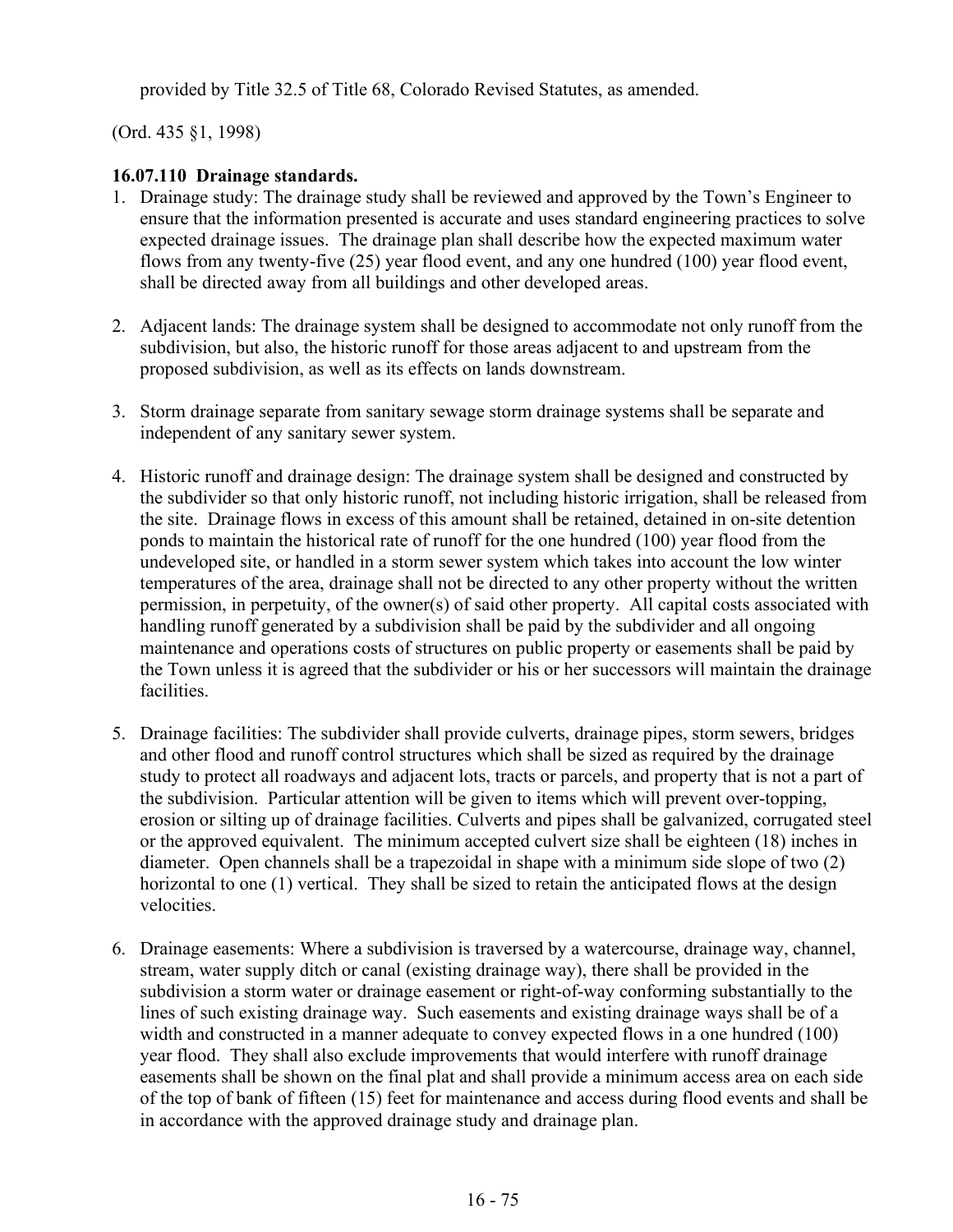- 7. Floodplain designated as open space: Where a subdivision is located adjacent to a gulch, creek, or river, the subdivider should designate all land located within the one hundred (100) year floodplain of the river, creek or gulch as open space, open land, or non-buildable zone. In any event, no structures shall be placed within the one hundred (100) year floodplain unless approved by the Town. One hundred (100) year flood plain land designated for open space may apply toward the subdivider's open land requirements under section 16.07.040.
- 8. Pollution from drainage: The subdivision shall not result in reasonably avoidable degradation of waterways, other water bodies or wetlands. This standard shall apply to both the construction activities and the ultimate use of the land. Features such as settling ponds, filtration galleries, and sand traps, and the maintenance of these items, shall be addressed and resolved prior to preliminary plan approval.
- 9. Curbs: Concrete curbs shall be required on both sides of streets and shall be designed to direct water so it will flow into the overall storm drainage system for the subdivision and the Town. Concrete curbs shall be located between the pavement edge of the street and sidewalk where sidewalks are proposed. Drainage shall be handled by surface drainage between curbs for a lineal distance of no more than nine hundred (900) feet or until the estimated flows exceed the capacity of the curbs, whichever is shorter. When the curbs can no longer handle the estimated flows, other drainage structures shall be used to direct water.
- 10. Dips and swales: Concrete dips, pans or swales are required at street intersections to direct water flowing along curbs through intersections.
- 11. Phased development drainage plans: A general drainage plan for the entire subdivision shall be presented as part of the first phase of a phased development, and appropriate development stages for the drainage system for each phase shall be indicated and constructed.

(Ord. 435 §1, 1998)

## **16.07.120 Water supply.**

- 1. Connection required: Each building site within a subdivision shall be connected to the Town's public water supply facilities. Water supply service lines shall be required to serve all tracts or parcels.
- 2. Design: The internal water distribution system of each subdivision shall be designed and sized hydraulically to meet the initial and future demands of the subdivision and shall be approved by the Town's Water Department or the Town's Engineer.
- 3. Upgrading the existing system: In the event the Town's Engineer determines that the existing water treatment plant, water distribution lines, or water storage facilities are insufficient to meet the then current demand, including demand of lots, tracts or parcels paying availability of service charges, and the demand of the proposed subdivision, then the subdivider shall be required to provide and pay for the upgrades necessary to supply the proposed subdivision with adequate water for lawn irrigation and for firefighting capabilities, and adequate potable water for household and any approved business or commercial uses, as required as defined in paragraphs 6 and 8 below.
- 4. Oversizing for extensions:. Oversizing for likely extensions may be required to serve future phases. Mains should be sized to serve the total number of established and anticipated units in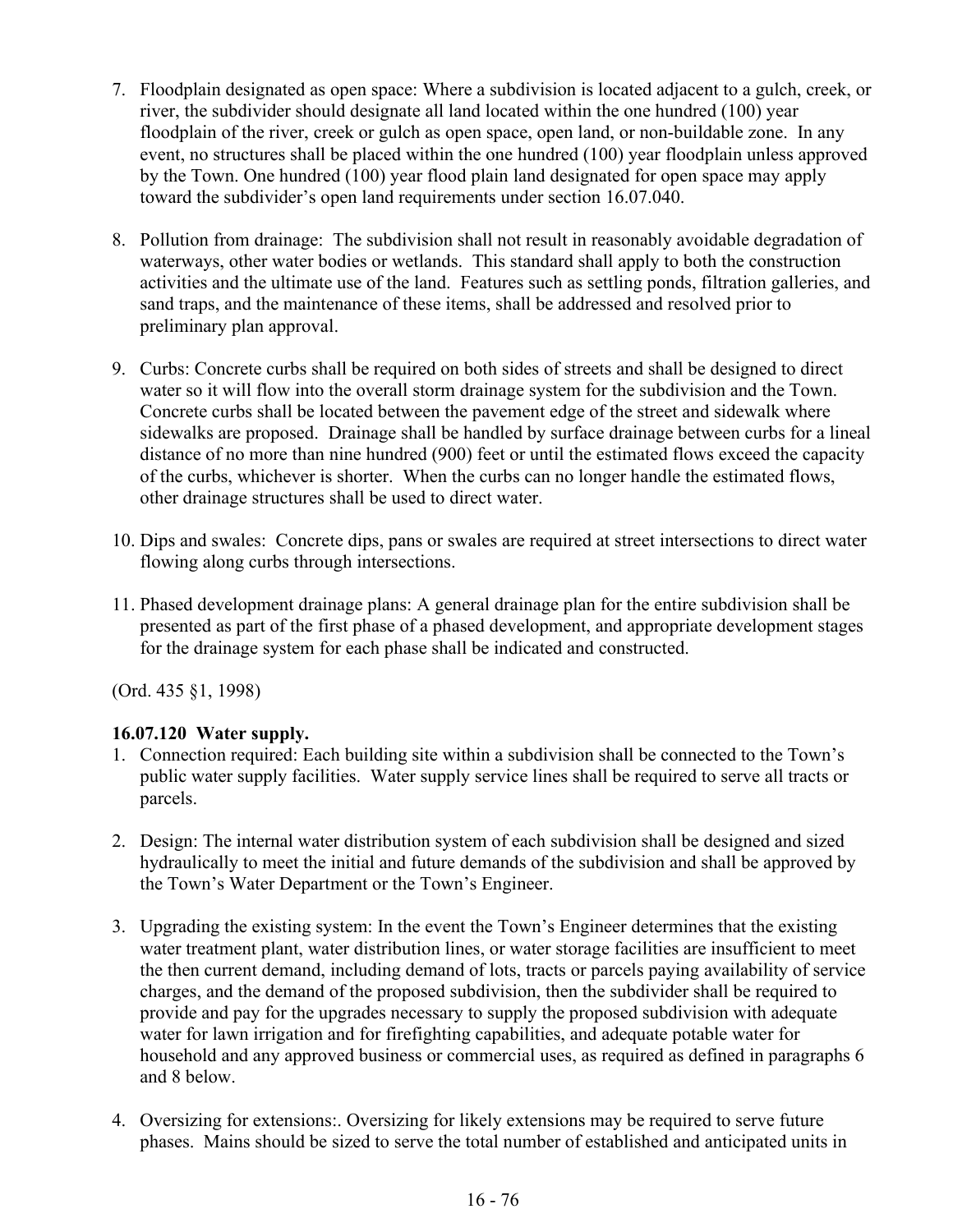the subdivision. Oversizing may also be required to serve adjacent properties.

- 5. Sizing for fire demands: All subdivisions shall be served by the Town's central treated water system. Water distribution systems shall be designed for fire flows as required by the Kremmling Fire Protection District. The system shall be sized hydraulically for maximum day demand plus fire flow demand or for peak hour, demand, whichever is greater.
	- a. Maximum day demand, in gallons per minute, shall be three (3) times average day demand, and peak hour demand shall be assumed to be six (6) times the average day demand, unless calculations indicate otherwise and the design is approved by Town.
	- b. Minimum residual pressures shall be forty (40) pounds per square inch (psi) under peak hour demands and twenty (20) psi if direct flow is used. The actual pressure in the supply system under the conditions specified shall be used in designing the distribution system
- 6. Materials specifications: The quality and materials specifications for all water systems must be submitted for review and are subject to approval by the Town's Water Department. Proposed specifications should include the following:
	- a. The strength rating for distribution piping and fittings with fire flow demand shall have a minimum safety factor of four times the anticipated internal operating pressure;
	- b. The system is to be designed for a minimum service life of fifty (50) years;
	- c. Water lined shall be buried a minimum of seven (7) feet below the finished ground surface, or as approved by the Town's Water Department, and they shall be insulated under street crossings and driveway crossings to avoid freezing;
	- d. Dead-end mains are to be avoided, but if unavoidable, are to be provided with suitable means for flushing.
- 7. Average daily demand: Sufficient supply for the average daily demand of a subdivision is based upon three hundred (300) gpd (gallons per day) per residential unit or one hundred (100) gpd per capita, whichever is greater. For business and commercial uses the quantity will be reviewed and established based on the anticipated demand of the uses. Appropriate multipliers may be utilized in calculating this amount. Minimum water for irrigation uses should be supplied from sources other than the central treated water system and quantities will be based on eight hundred sixty (860) cubic feet per day per acre. Required irrigation quantities may be higher if for ball fields in a park or school yard and other areas receiving high usage. If a separate irrigation system will not be used, then the average daily demand should be increased for each unit based on the eight hundred sixty (860) cubic feet per day per acre figure and the proposed tract or parcel sizes.
- 8. Stubbing water service lines: Water service lines shall be stubbed at least ten (10) feet into each tract or parcel created in the subdivision by the subdivider prior to acceptance of improvements by the Town. Such stubbed service lines shall be provided with curb shut off valves at the end of the service line.
- 9. Fire hydrants: Fire hydrants shall be required in all subdivisions and will be located in conformity with the Uniform Fire Code. No fire hydrant shall be acceptable unless the outlet threads correspond with the hose threads used by the Kremmling Fire Protection District. Each fire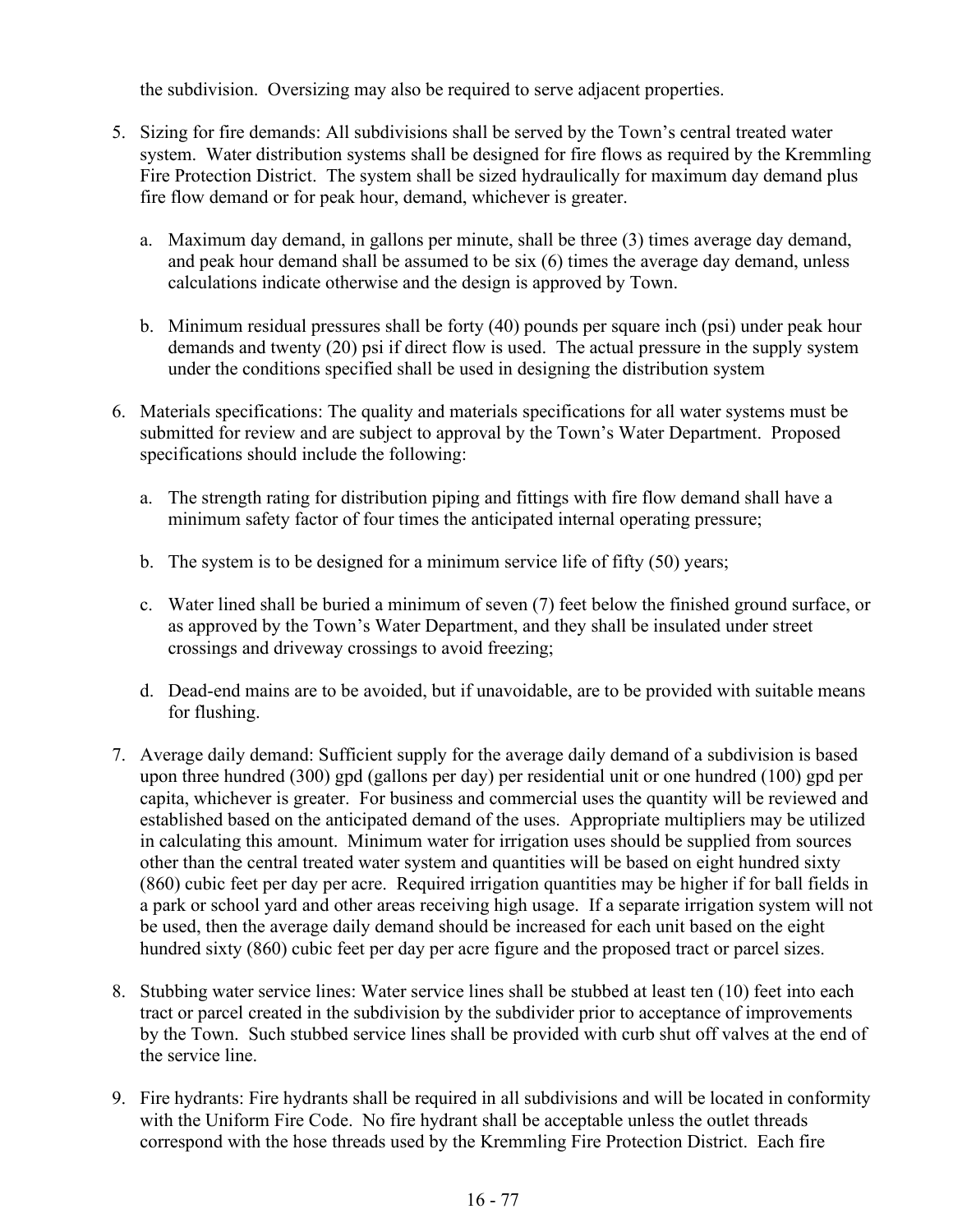hydrant shall allow a minimum flow of one thousand five hundred (1,500) gpm. Fire hydrants may be required to allow larger flows depending upon the proposed nearby land uses.

- 10. Conformance with Fire District standards: All water supply infrastructures shall conform to the Kremmling Fire Protection District Guidelines and Standards adopted March 15, 1989, as amended, with the exception that subdivisions without central (treated) water supply shall not be allowed.
- 11. Unless otherwise provided by these subdivision regulations, all design and construction shall be performed in a manner which, at a minimum, meets the commonly accepted engineering and construction standards for the Kremmling area and other communities located in mountainous settings with similar conditions and climate.

(Ord. 435 §1, 1998)

### **16.07.130 Sewage disposal.**

- 1. Connection Required: Each subdivision shall be connected to the public sanitary sewage disposal facilities of the Sanitation District. Sanitary sewage disposal service lines shall be required to serve all tracts or parcels.
- 2. Design: Collection systems shall be designed to meet the demands of the proposed subdivision and shall be approved by the Sanitation District's engineer.
- 3. Upgrading the existing system: In the event the Sanitation District's engineer determines that the existing waste water treatment plant or sanitary mains are insufficient to serve the then current demand, the future demand of tracts or parcels paying availability of service charges, and the subdivision, the subdivider shall be required to provide and pay for the waste water treatment plant and sanitary main upgrades necessary to meet the sewage treatment, sewage collection, and sludge treatment demands of the proposed subdivision.
- 4. Oversizing for extensions: Oversizing for likely extensions may be required to serve future phases. Mains should be sized to serve the total number of established and anticipated units in the subdivision. Oversizing may also be required to serve adjacent properties.
- 5. Building permit limits: Building permits may be reasonably limited by Sanitation District according to the capacity of the system. Any such limitation shall be included in the subdivision improvement agreement.
- 6. Infiltration: The constructed system shall not permit infiltration in excess of two hundred (200) gallons per inch of diameter per mile of pipe per day, unless otherwise specified by the Sanitation District.
- 7. Stubbing sanitary sewer service lines: Sanitary sewer service lines shall be stubbed at least ten (10) feet into each tract or parcel with cleanouts provided at the end of the service line stubs by the subdivider prior to acceptance of improvements by the Sanitation District.

(Ord. 435 §1, 1998)

# **16.07.140 Irrigation systems.**

Blank.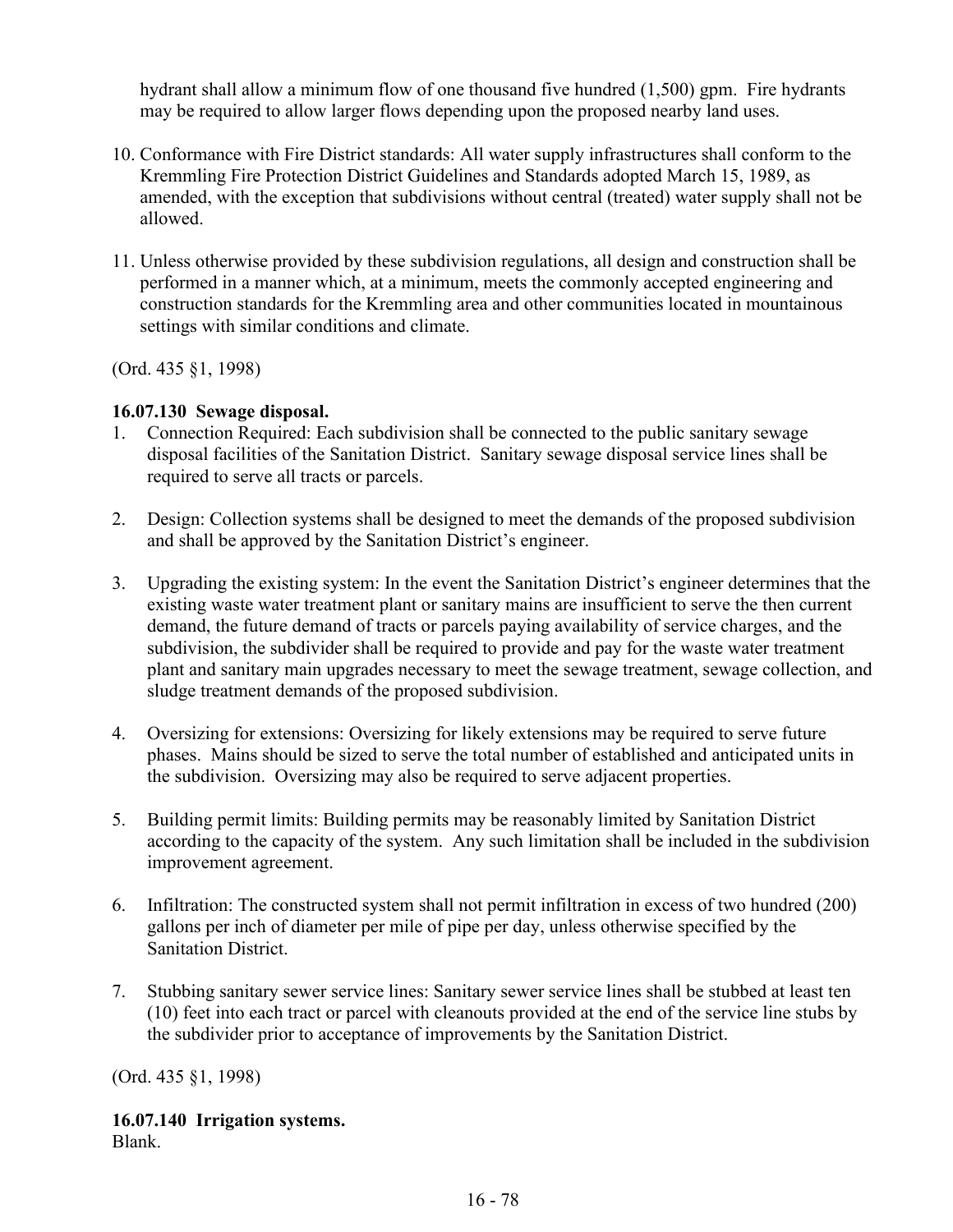(Ord. 435 §1, 1998)

# **16.07.150 Lighting.**

- 1. Street lighting: Street lighting shall be provided only in locations as required by the Town for safety purposes and poles and fixtures shall be compatible with those used in Town as determined by the Town.
- 2. Light pollution: All exterior lighting or illumination shall be designed, located, placed, and shielded to be architecturally and aesthetically in keeping with the buildings and surroundings, should create minimum visual pollution or impact on any other lot, tract or parcel in the Town, and shall not directly illuminate adjoining, lots, tracts or parcels, or rights-of-way, including alleys.
- 3. Parking area lighting: All parking areas intended for night use which are illuminated shall be illuminated by lighting that is directed inward and downward, onto the site and away from adjoining property, so as to avoid illumination or glare upon adjoining properties or rights of way including alleys.
- 4. Types of lights: Only incandescent lights shall be used unless other types of lighting are approved by the Town.

(Ord. 435 §1, 1998)

# **16.07.160 Utility standards.**

- 1. Utilities shall be placed underground: The subdivider shall install service lines for local utilities underground, including those for electricity, natural gas, telephone, cable television and any other proposed utilities. If such lines are placed in a street or alley, they shall be in place prior to surfacing.
- 2. Location of above ground utilities: Transformers, switching boxes, terminal compressor stations, pedestals or other similar facilities necessarily appurtenant and normally placed above ground, may be placed within the subdivision easements or rights-of-way provided for the particular facilities in accordance with the approved utility service plan, but shall not be placed in any street or alley right-of-way to avoid conflicts with snow plowing. The location of each utility line shall be indicated on the utility plan.
- 3. Oversizing for extensions: Oversizing for likely extensions may be required to serve future phases. Utility lines, water and sewer lines, storm drainage facilities, and irrigation ditches shall be sized to serve the total number of established and anticipated units in the subdivision and shall extend the full length of the subdivision.
- 4. Easement location and design: Public utility easements shall be placed so as to be free from conflicting legal encumbrances, to avoid unnecessary removal of trees or excessive excavations, to be reasonably free from physical obstructions, and shall be dedicated at the time of final plat approval. Utility easements shall be at least twenty (20) feet wide, however easements on two adjoining tracts or parcels shall be a total of twenty (20) feet wide. In all cases, the subdivider shall work with the utility companies to provide reasonably sized easements a minimum of twenty (20) feet wide in appropriate locations.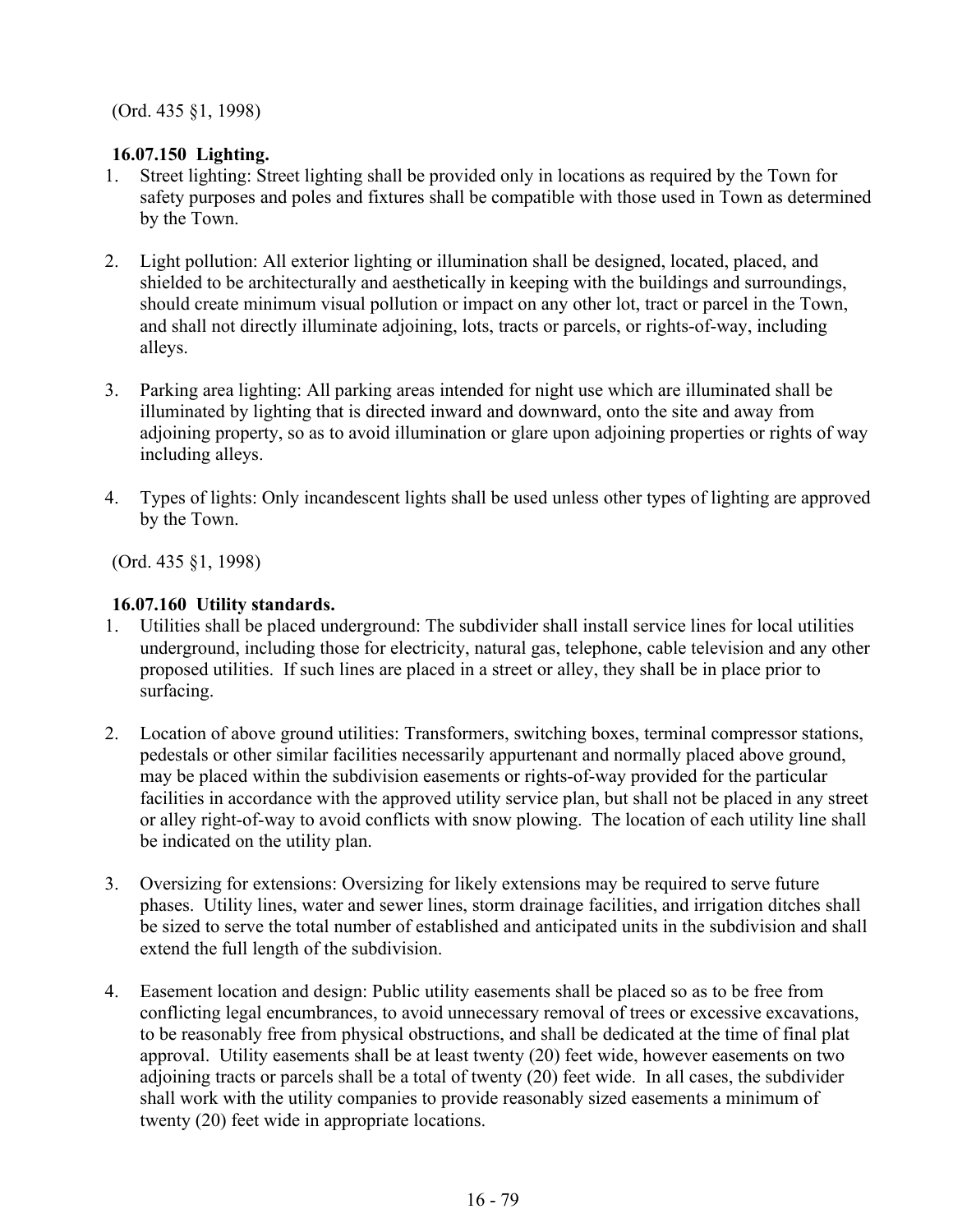- 5. Soil compaction: Soil compaction shall be required for fill of all utility lines, including service connections, within any public right-of-way. The compaction shall be ninety-five (95) percent standard proctor.
- 6. Blank

(Ord. 435 §1, 1998)

# **16.07.170 Agricultural impacts.**

- 1. Fences: When a subdivision adjoins property classified by the Grand County Assessor as agricultural and when the adjoining property is used for grazing, the subdivider shall construct a four-foot wire or wood fence along the subdivision boundary line adjacent to the agricultural use which shall be capable of preventing livestock from passing through. After acceptance of the public improvements, it shall be the responsibility of the abutting property owner within the subdivision to properly maintain the fence unless the agricultural user agrees in writing to do so. Existing historical easements utilized to gain access to fences for maintenance or operational purposes shall be preserved, or replaced with alternate easements suitable for such purposes.
- 2. Irrigation ditch access: Where actively utilized irrigation ditches cross or adjoin the subdivision, adequate provisions shall be made to insure that water can be conveyed across the subdivision, including maintenance thereof ditch rights-of-way shall not be interfered with unless in compliance with C.R.S. 37-86-104 *et. seq*., as amended, and a maintenance easement of at least twenty (20) feet from the edge of each ditch bank shall be preserved unless the subdivider can prove conclusively that the ditch has been legally abandoned. Existing historical easements utilized to gain access to ditches and head gates for maintenance or operational purposes shall be preserved, or replaced with alternate easements suitable for such purposes.
	- a. Conflicts between recorded and unrecorded irrigation ditch rights-of-way or easements shall be resolved by the subdivider and the ditch owner prior to final plat approval.
- 3. Irrigation ditch lining: Reasonable conditions may be imposed by the Town to protect subdivision residents from hazards caused by the existence of irrigation ditches in the subdivision and to ensure that irrigation water arrives at the irrigator's point of use. Reasonable protection may include lining and culverting of ditches.
- 4. Irrigation ditches not for drainage: Unless approved by the Town and the ditch owner, ditches shall not be used as drainage facilities.
- 5. Stock drive routes: Recorded easements for stock drive routes crossing the subdivision shall be maintained, or an alternate location may be established upon the prior written approval of the holder of the easement. The Town encourages subdividers to work with agriculture stock drivers to provide stock drives for moving stock where legal stock drive routes do not exist but where historic or traditional routes do exist.
- 6. Roads and boundary fences: Roads will be located a sufficient distance back from subdivision boundaries, fences so that normal maintenance of such roads, including snow removal, will not damage the fences.

(Ord. 435 §1, 1998)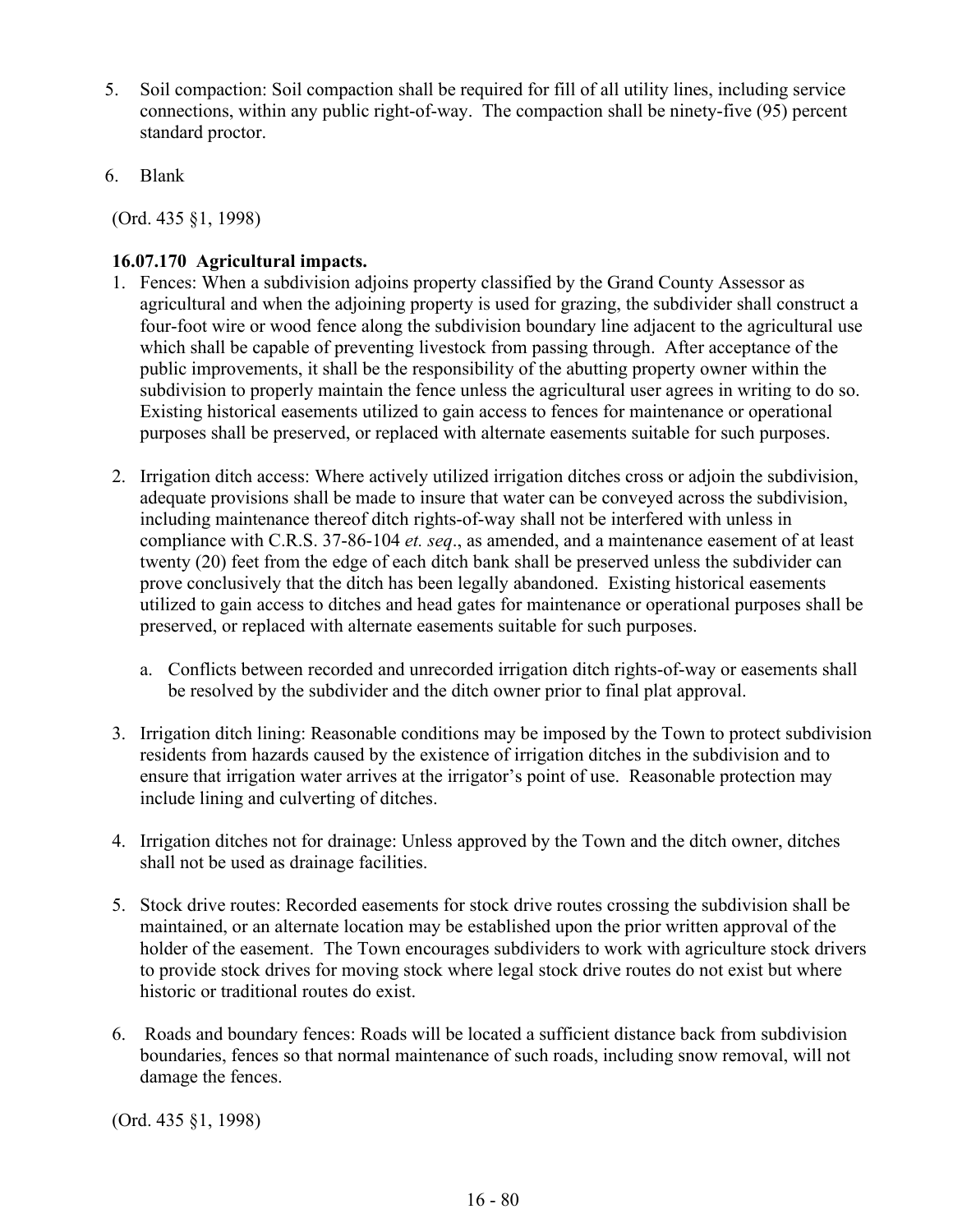### **16.07.180 Recreational facilities.**

1. Recreational Facilities to be included in Subdivision Improvements Agreement

Any recreational facility proposed for dedication to the Town, or other appropriate entity, shall be included in the subdivision improvements agreement.

(Ord. 435 §1, 1998)

### **16.07.190 Survey monuments.**

All surveying data shall be tied to primary control points, the location and description of which shall be recorded with the Grand County Clerk and Recorder. Prior to acceptance of any public improvements by the Town, permanent purvey monuments shall be set at all subdivision boundary corners, at points within the subdivision where there is a change of direction, at all tract or parcel corners and at the intersections of street and avenue centerlines. The monuments shall not be more than one thousand three hundred twenty (1,320) feet apart. All monuments and surveys shall be set and performed in accordance with Titles 50 and 51 of Title 68, Colorado Revised Statutes.

(Ord. 435 §1, 1998)

## **16.07.200 Landscaping.**

- 1. Landscaping is subject to regulation: Because landscaping on public and private lands is essential to the aesthetic values, ecology and soil conservation of the Town, it is hereby declared to be a benefit to the general public. As such, landscaping shall be subject to regulation, be fully described in the subdivision improvements agreement and the landscape plan, and ensured by a guarantee of completion as provided in these subdivision regulations. The "Town of Kremmling Comprehensive Plan" shall guide the subdivider on all topics that are not discussed in this section.
- 2. Preserve existing trees and shrubs: The landscaping plan shall demonstrate that a reasonable effort has been made to preserve all existing healthy trees and shrubs.
- 3. Appropriate vegetation: The landscaping plan shall provide for planting of indigenous vegetation or such other vegetation as may be recommended by the Natural Resource Conservation Service. Cut and fill slopes shall be no steeper than a ratio of two (2) horizontal to one (1) vertical. All exposed ground surfaces shall be re-vegetated. Native grasses are strongly encouraged for open space areas and disturbed area reclamation.
- 4. Obstruction of signs and fire hydrants: No vegetation shall be located so as to interfere with the ability of motor vehicle operators to have unobstructed vision of traffic signs, street signs and intersecting streets. Fire hydrants shall not be obstructed by landscaping.
- 5. Protect vegetation: Installation of vegetation protection devices shall be required during any construction.
- 6. Landscaping guaranteed for two years: All landscaping planted in accordance with this subsection shall live for at least two (2) years after the applicable landscaping subdivision improvements have been made in compliance with section l6.06.080.8.a. It shall be properly maintained by the owner of the tract or parcel on which it is planted. Landscaping that dies within the two-year period shall be replaced and shall be required to live for at least two years from the time it is replanted.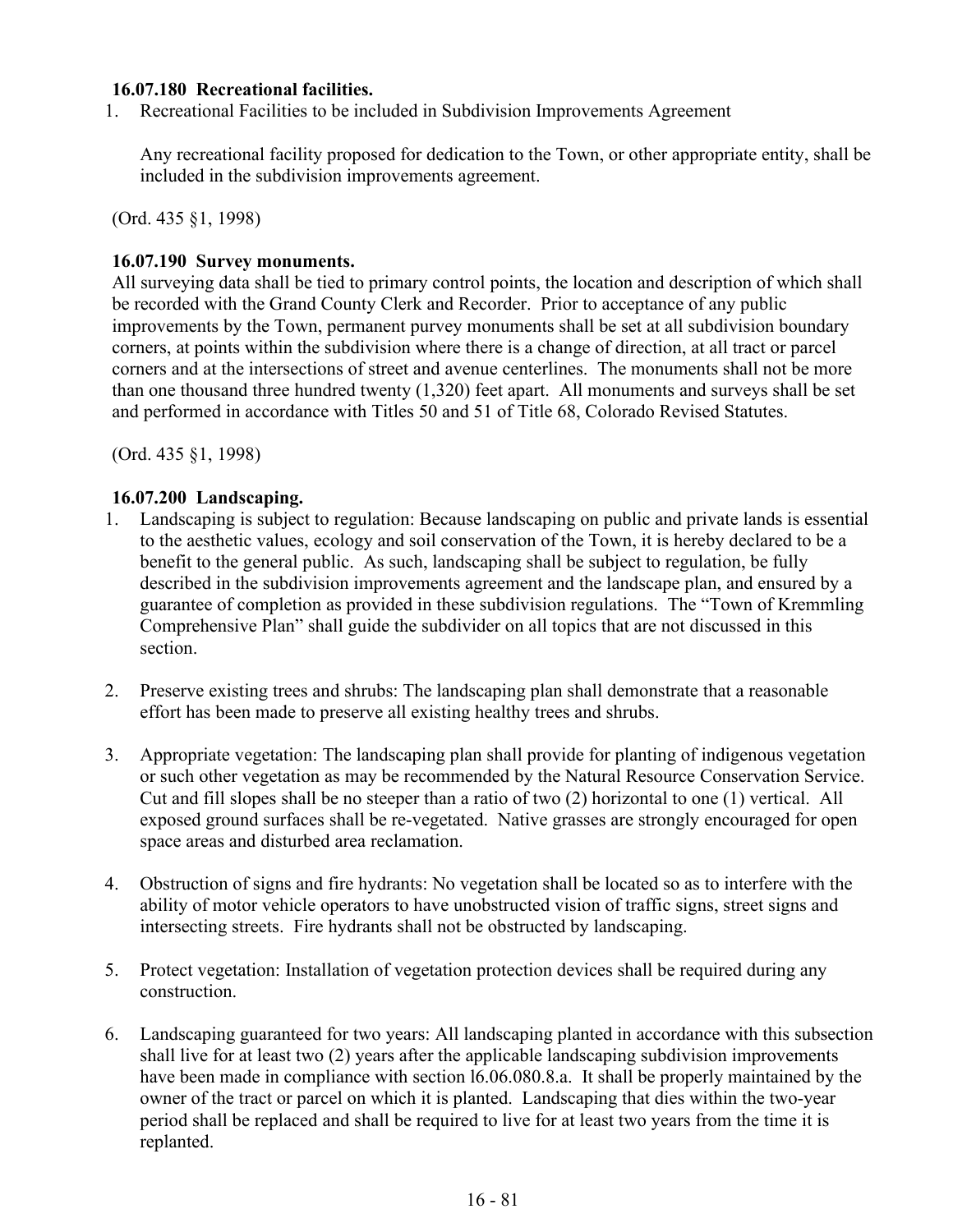7. Debris, junk and equipment: No cut trees, timber, debris, junk, rubbish or other waste materials of any kind shall be buried, left or deposited on any tract or parcel, street, or other area within the subdivision for more than ninety (90) days during construction of subdivision improvements. All such materials shall be kept within the subdivision. No construction equipment which is not being regularly used on the subdivision shall be left outside on the property or within the Town for more than thirty (30) days.

(Ord. 435 §1, 1998)

# **16.07.210 Soil erosion control required.**

Permanent erosion and sediment control measures shall be installed and maintained during all stages of construction. At a minimum, soil erosion control shall meet the following criteria:

- 1. All erosion control features shall be consistent with the drainage standards set forth in section 16.07.110.
- 2. Erosion control features such as berms and ditches shall be implemented prior to initiating construction activities for the subdivision, and dust suppression techniques shall be implemented during construction.
- 3. Cut and fill shall be kept to a minimum.
- 4. Graded or filled slopes shall be kept to a 3:1 slope or less and all slopes in excess of thirty (30) percent shall be left undisturbed. Slope stabilization techniques shall be implemented where soil conditions warrant and approved by the Town's Engineer.
- 5. Berms and ditches shall be constructed around graded areas to contain sediment-laden runoff.
- 6. Grading and earth moving activities shall be carried out in July or late fall to avoid runoff periods, and the rainy season when large amounts of sediment could be transported off the site by the runoff
- 7. All natural vegetation shrubbery in excess of two feet in diameter and all trees with a trunk diameter of six (6) inches or more measured four and one-half (4 1/2) feet above the ground, shall be preserved unless the Town allows individual plants to be removed.
- 8. Impervious surfaces shall be as small as possible and runoff for impervious surfaces shall be collected in ditches or trenches in conformance with the drainage plan.
- 9. Runoff velocity shall not exceed pre-subdivision levels.
- 10. Degradation of water quality by the subdivision in waterways, water bodies and wetlands shall not occur.

(Ord. 435 §1, 1998)

## **16.07.220 Parking requirements.**

1. Sufficient off street parking shall be required, planned for, and constructed to eliminate the need for routine on street parking. At a minimum, each residential unit shall have two, 10' x 20' paved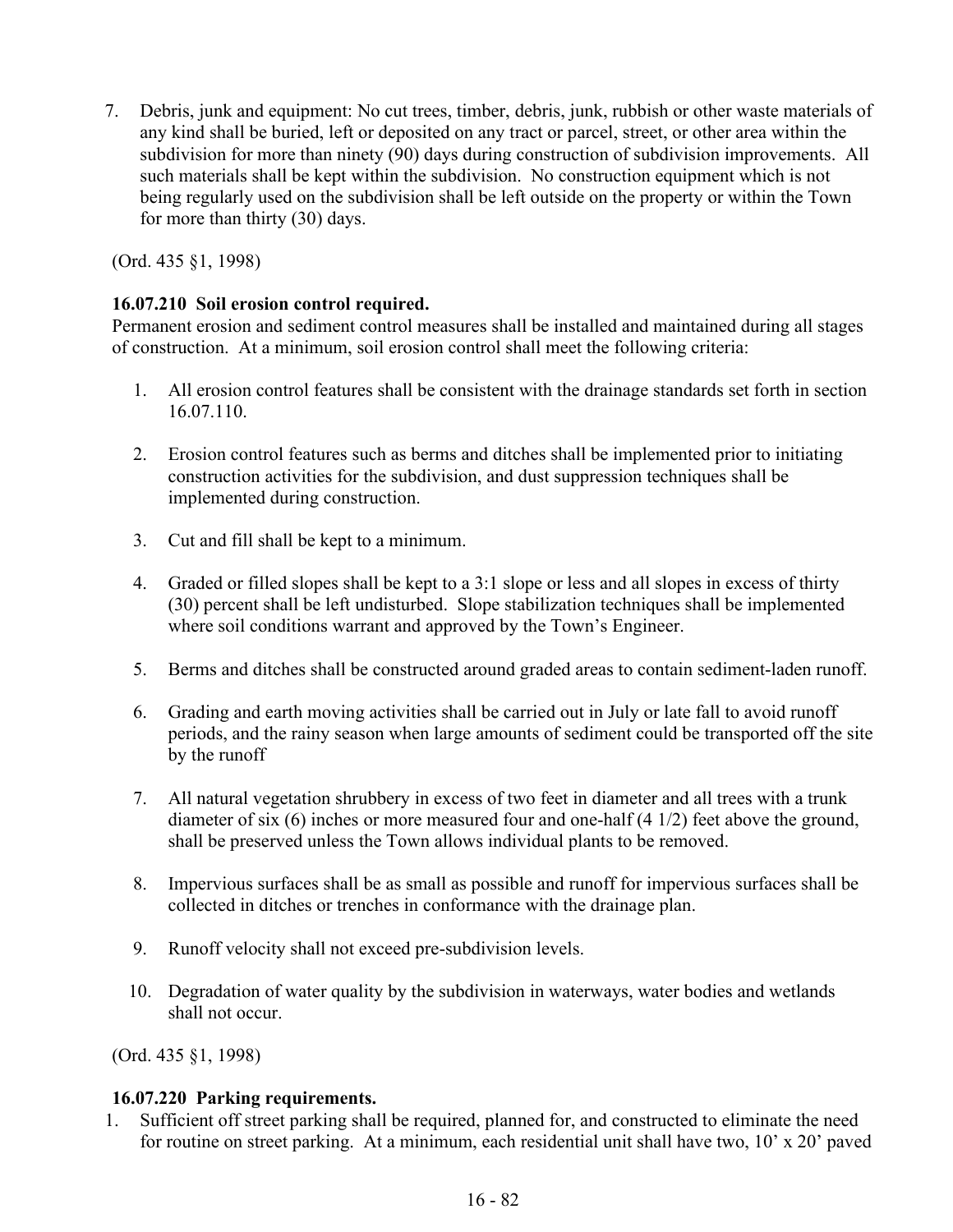or concrete, dedicated, off street parking spaces.

# **16.07.230 Other provisions.**

- 1. The Town may require as a condition of subdivision approval, the construction of improvements not otherwise required by these subdivision regulations where such improvements are reasonably necessary to protect the health, safety, or welfare of the Town and are made necessary as a result of the impacts created by the proposed subdivision. The Town shall provide written documentation for such necessity and the obligation on the part of the subdivider for any required improvement shall be roughly proportional to the impacts of the proposed subdivision.
- 2. The final plat shall evidence conformance with any applicable requirements of the federal Americans with Disabilities Act (ADA) and any similar state requirements for accessibility of the subdivision and improvements to handicapped persons. Such conformance may be made a condition of subdivision approval; provided, however, that subdivision approval shall not constitute the Town's certification that the subdivision meets any applicable federal or state requirement. Conformance with such requirements shall remain an obligation of the subdivider and the property owner. Where an applicable requirement of these subdivision regulations is more stringent than a federal or state requirement, the more stringent requirement shall control.
- 3. The Town Board of Trustees may approve the transfer of all or any portion of residential density allowable under the zoning classification for any reasonably zoned property which is denied all reasonable economic use by operation of these subdivision regulations. Such transfer of density shall be permitted from such residentially zoned property to another identified residentially zoned property only. The Town Board of Trustees may impose reasonable conditions upon such transfer such as, but not limited to, the land owner's preservation of the property from which the density was transferred as open lands in accordance with section 16-7.D.3. Any transfer shall be approved by ordinance in the same manner as applicable to the rezoning of property and shall be evidenced by either a recorded written agreement between the property owner and the Town or the recording of the ordinance approving the transfer of residential density.
- 4. In the event that the subdivider disagrees with any dedication of land required by any provision of these subdivision regulations, the subdivider may provide to the Town studies and documentation identifying, through generally accepted techniques and models, the projected impact of the proposed subdivision upon the pertinent public facilities and amenities. Such study and documentation shall also include the subdivider's recommendation regarding a land dedication for fee which is proportional to the projected impact of the subdivision. Such evidence shall be considered by the Town in its final determination regarding land dedication requirements for the subdivision.

(Ord. 435 §1, 1998)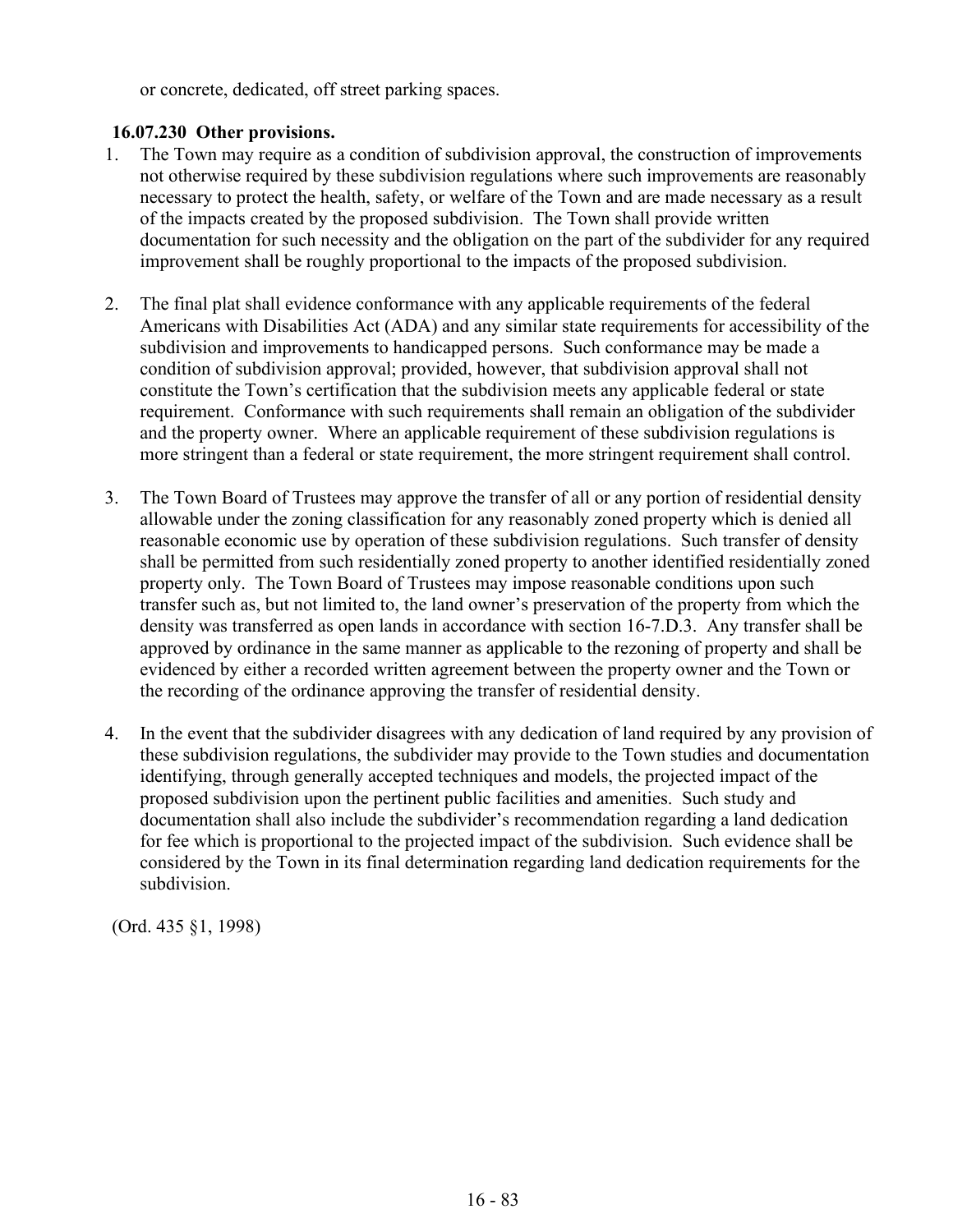### **16.08 - Enforcement and Penalty**

# **Sections**

# **16.08.010 Enforcement.**

It shall be the duty of the Town Board of Trustees, or its designee, to enforce the provisions of these subdivision regulations. No final plat of a subdivision shall be approved by the Town, nor shall any subdivision improvements agreement be approved by the Town, unless it conforms to the provisions of these regulations.

## **16.08.020 Violation - Penalty.**

- 1. Violation: It is unlawful for any person, firm, corporation or other entity to violate any of the provisions of these subdivision regulations or to transfer, sell, lease or agree to sell or lease, any lot tract, parcel, site, separate interest (including a leasehold interest), condominium interest, time-share estate, or any other interest within a subdivision or re-subdivision within the Town which is subject to review and approval under these subdivision regulations unless and until the provisions of these subdivision regulations have been waived by the Planning Director for a condominiumization or creation of townhouses, or such subdivision or re-subdivision has been approved in writing by the Town and the final plat thereof recorded in the office of the Grand County Clerk and Recorder, and any improvements described in the subdivision improvements agreement and in the final plan have been constructed and preliminarily accepted by the Town.
- 2. Penalty: Any person, firm, corporation or entity who violates any provision of any section of this title, or fails to comply with any of its requirements, or who knowingly provides false information for the Town to use as the basis for its decision when considering the proposed subdivision, commits an offense, and upon conviction thereof, shall be punished as provided in Kremmling Municipal Code section 1.16.010, and be required to pay any expenses and costs incurred by the Town to successfully prosecute the violation, including reasonable attorneys' fees. Each day that a violation continues shall be a separate offense. (Ord. 535 §54, 2008)
- 3. Actions: The use of any land, building or structure; which activity or use is continued, operated or maintained contrary to any provision of these subdivision regulations shall be unlawful. Town may institute injunction, abatement or any other appropriate action to prevent, enjoin, abate or remove such violation. Such remedies may include without limitation, refusal to issue building permits, suspension of all building permits in the subdivision, and refusal to issue certificates of occupancy in the subdivision.
- 4. Remedies: The remedies herein provided shall be cumulative and not exclusive and shall be in addition to any other remedies provided by law.
- 5. Attorney's Fees: Any person who is found to be in violation of these subdivision regulations shall, in addition to any other penalties or remedies, pay the Town its reasonable attorneys' fees to ensure compliance with the subdivision regulations.

(Ord. 435 §1, 1998)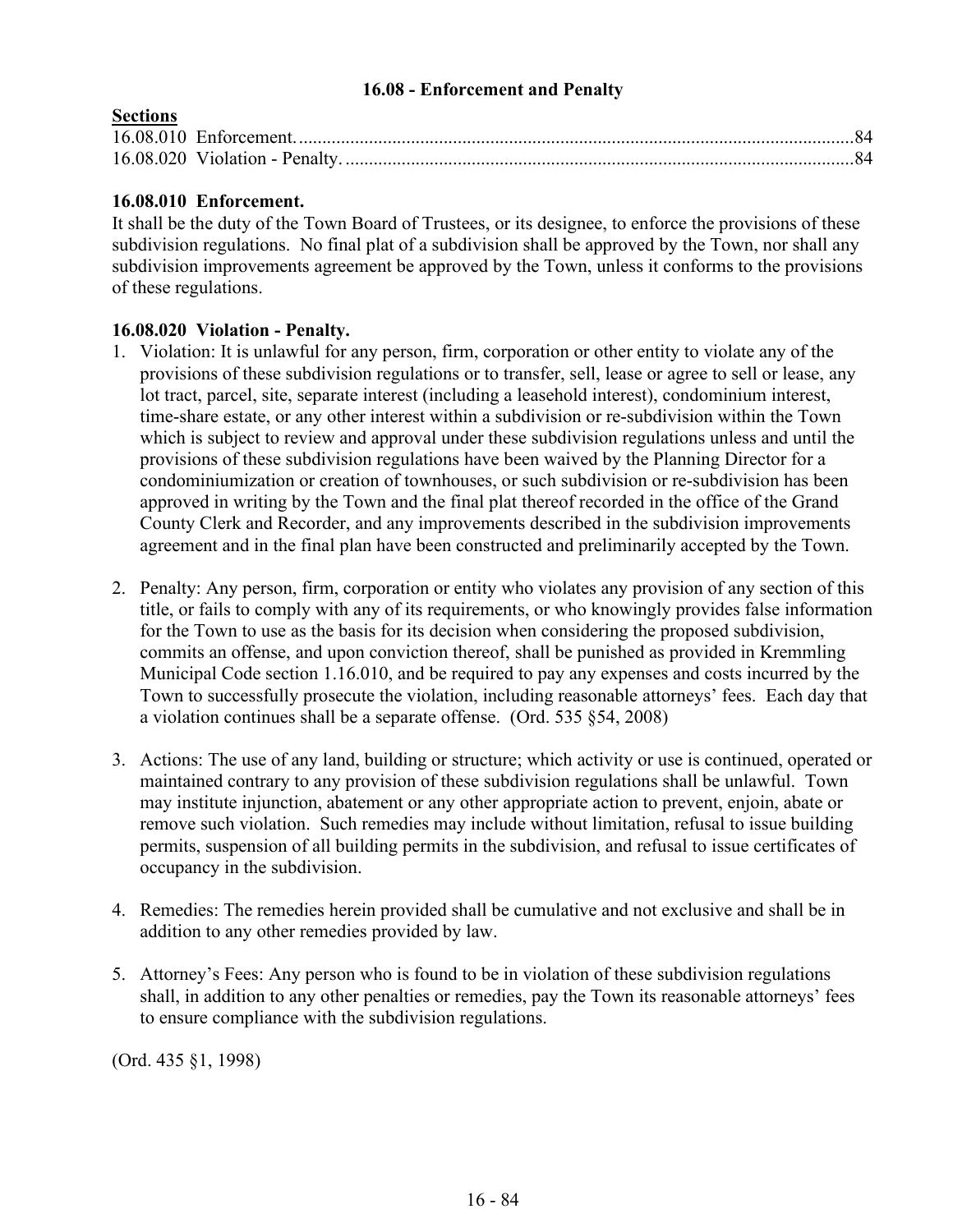# **16.09 - Appeals**

# **Sections**

# **16.09.010 Appeals of Planning Director or Planning Commission decisions.**

- 1. Perfecting the appeal: Any decision by the Planning Director or Planning Commission may be appealed by an aggrieved person to the Town Board within fourteen (14) days of the decision, provided that a written and signed request for such appeal is filed by the aggrieved party with the Town Clerk during said time period. This notice requirement is jurisdictional. The Town Board may also call a decision by the Planning Director or the Planning Commission up for review by causing the Town Clerk to provide written notice to the Planning Director or Planning Commission, and the subdivider.
- 2. Appeal hearing: The Town Board shall hear the appeal or call-up after giving at least five (5) days written notice to the Planning Director or Planning Commission and subdivider within twenty (20) days of the receipt by the Town Clerk or subdivider, as the case may be, of notice of appeal or call-up. The Town Board shall take evidence, make written findings of fact and render a written decision thereon. If necessary, the appeal hearing may be continued for good cause for a reasonable time period. The Town Board's decision shall be in writing and provided to the parties within five (5) after the decision is made.
- 3. Appeals decisions:
	- a. The Town Board may uphold or reverse the appealed decision, or remand it to the Planning Director or Planning Commission for further review and consideration. If new information including, but not limited to, substantial changes in the design or other aspects of a proposal is presented to the Town Board during the appeal that has not been reviewed by the Planning Director or Planning Commission, and in the opinion of the Town Board this new information has a substantial impact on the proposal, the Town Board shall remand the proposal along with the new information to the Planning Director or Planning Commission, as the case may be, for review and decision.
	- b. If a decision is remanded, the Planning Commission may place conditions on the approval of the appealed decision so that it meets the intent of these subdivision regulations, the existing or proposed underlying zone district(s) and the Town's Comprehensive Plan.

# (Ord. 435 §1, 1998)

# **16.09.020 Appeals of Town Board of Trustees decisions.**

1. Administrative remedies provision: Where any subdivider believes that any provision or application of these subdivision regulations violates a provision of any federal or state statute other than Rule 106, C.R.C.P., or are otherwise unlawful, such person shall request in writing a hearing before the Town Board of Trustees for the purpose of obtaining an administrative review by the Town Board of Trustees of such claim and the evidence to support such claim. The Town Board of Trustees shall hear the claim within fifteen (15) days following the Town's receipt of the request. Within five (5) days following the conclusions of such hearing, the Town Board of Trustees shall send or deliver to the aggrieved party a written finding regarding the claim which may include either a finding that the claim is denied or a finding that the Town Board of Trustees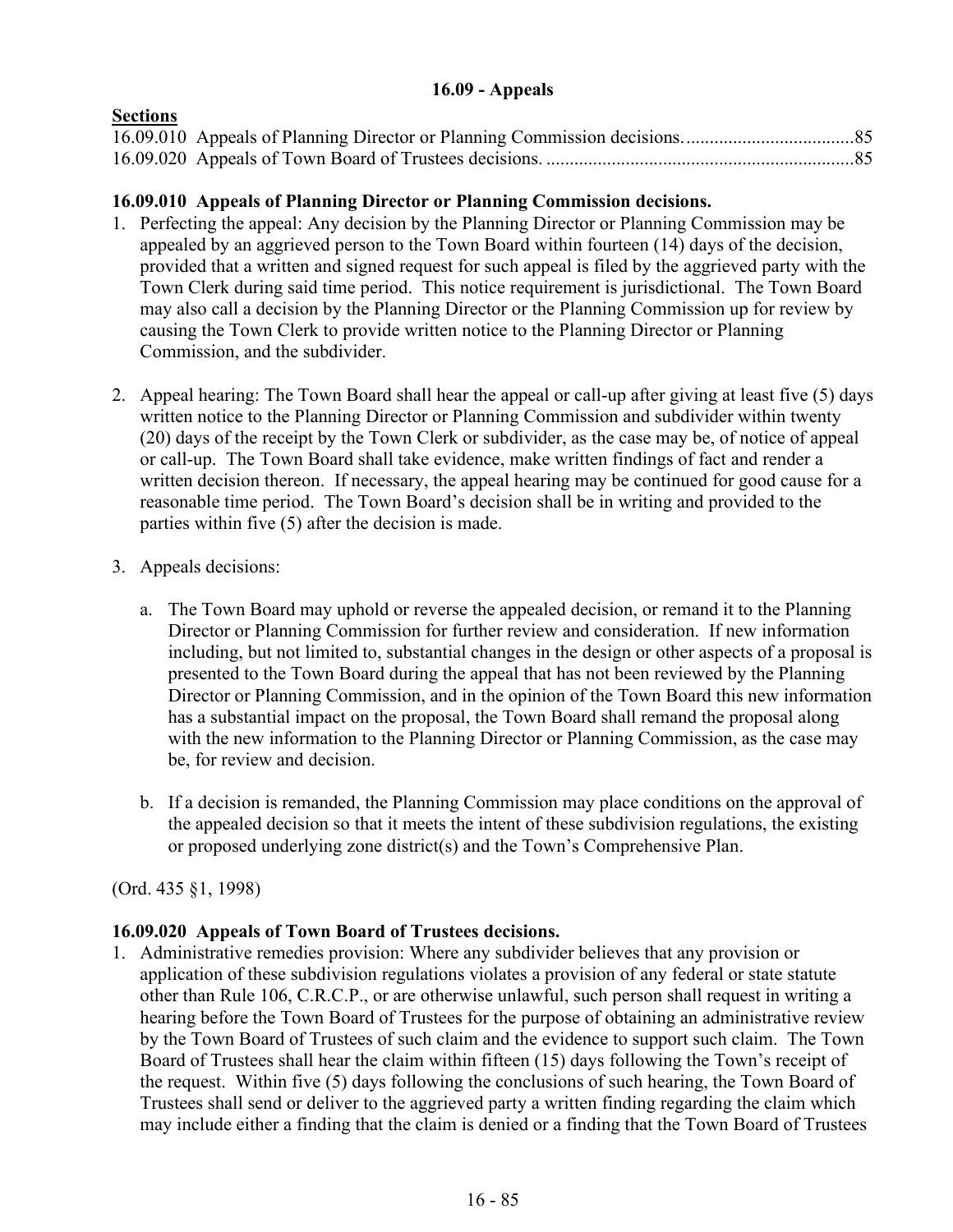concurs with all or any part of the claim and setting a time and date for the Town Board of Trustees' review of and possible amendment or repeal of the provision. Failure of the Town Board of Trustees to either set a hearing or reach a finding within the time required shall be deemed a denial of the claim. A request for such administrative proceeding and administrative remedy is a condition precedent to the filing of a complaint with a state or federal court challenging the subdivision regulations; provided, however, that nothing herein shall be deemed to apply to a claim brought pursuant to Rule 106, C.R.C.P.

- 2. Perfecting the appeal: All appeals of Town Board of Trustees decisions shall be made by any aggrieved person as provided by Colorado law provided that the appealing party has provided a written and signed notice of intent to appeal the decision to the Town Clerk within thirty (30) days after the decision is made. This notice requirement is jurisdictional.
- 3. Effect of decision: A decision by the courts to uphold a decision of the Town Board to deny a proposal shall result in closure of the file and shall void any previous Town approvals if no re-application for the appropriate step in the application process is received by the Planning Director within six (6) months of the final trial or appellate court order, decree, judgment, or mandate.
- 4. Decisions Which May Be Appealed:. For purposes of judicial review of these subdivision regulations or any decision made by the Town Board of Trustees pursuant to these regulations, no "final decision" under Rule 106(b) of the Colorado Rules of Civil Procedure shall be deemed to have been made until a written decision on a specific application for subdivision has been rendered by the Town Board of Trustees, as the case may be.

(Ord. 435 §1, 1998)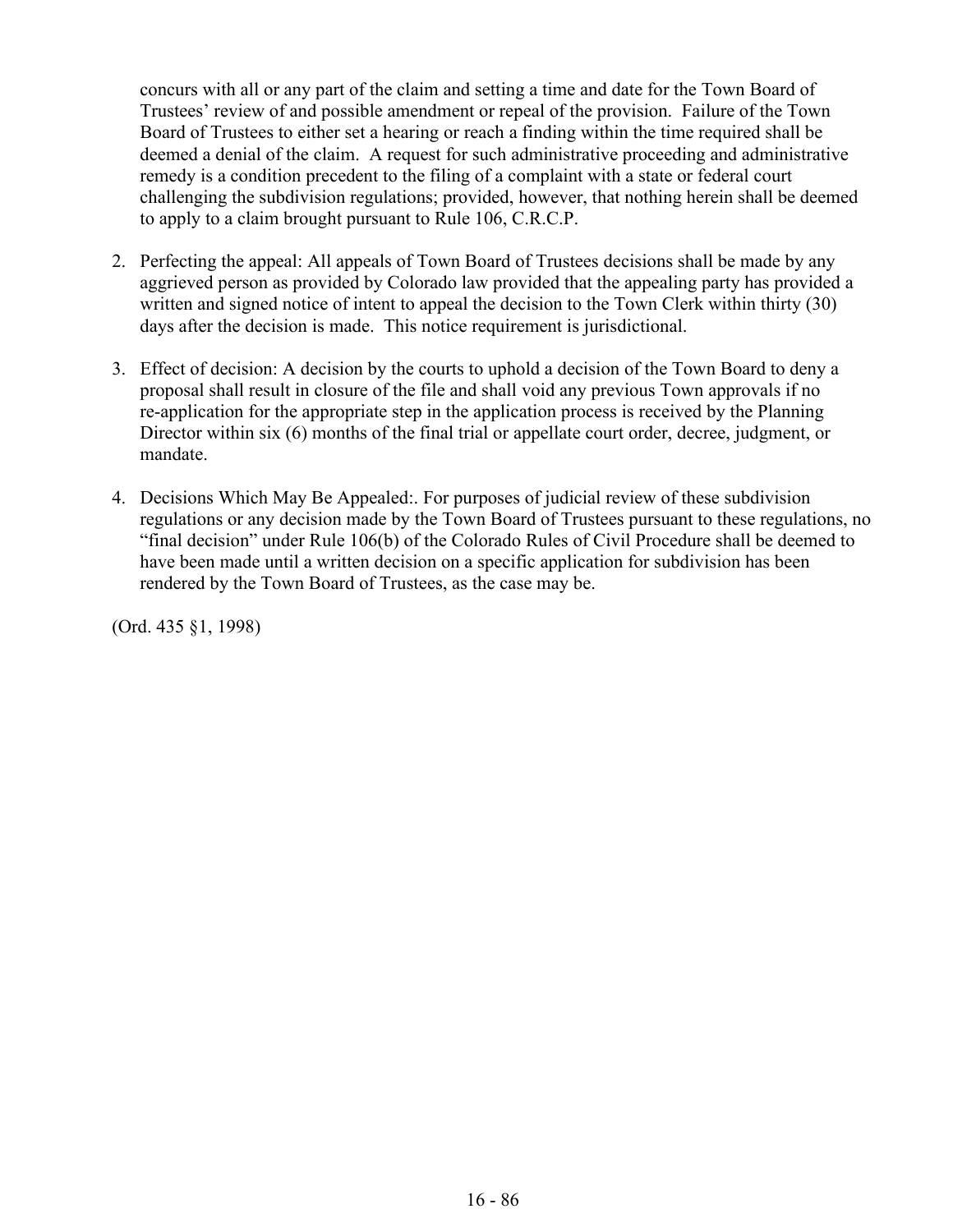# $16.10 - \text{Forms}$

| <b>Sections</b> |  |
|-----------------|--|
|                 |  |
|                 |  |
|                 |  |
|                 |  |

# 16.10.010 Kremmling Subdivision Regulations - Form 1

# Application

| Address:                                                              |                                                                                                                                                 |
|-----------------------------------------------------------------------|-------------------------------------------------------------------------------------------------------------------------------------------------|
|                                                                       |                                                                                                                                                 |
|                                                                       |                                                                                                                                                 |
| Legal Description of the Property:                                    |                                                                                                                                                 |
| Legal Description of the Proposed Subdivision:                        | ,我们也不能在这里的时候,我们也不能在这里的时候,我们也不能会不能会不能会不能会不能会不能会不能会不能会不能会不能会。<br>第2012章 我们的时候,我们的时候,我们的时候,我们的时候,我们的时候,我们的时候,我们的时候,我们的时候,我们的时候,我们的时候,我们的时候,我们的时候,我 |
| This is an application for Sketch Plan, Preliminary Plan, Final Plan. |                                                                                                                                                 |
|                                                                       | $\Box$ Date: $\Box$                                                                                                                             |
|                                                                       | $\frac{\text{Date:}}{\text{Date:}}$                                                                                                             |
|                                                                       | $\text{Date:}\_\_$                                                                                                                              |
| Signature of owner(s                                                  |                                                                                                                                                 |
| (Ord. 435 §1, 1998)                                                   |                                                                                                                                                 |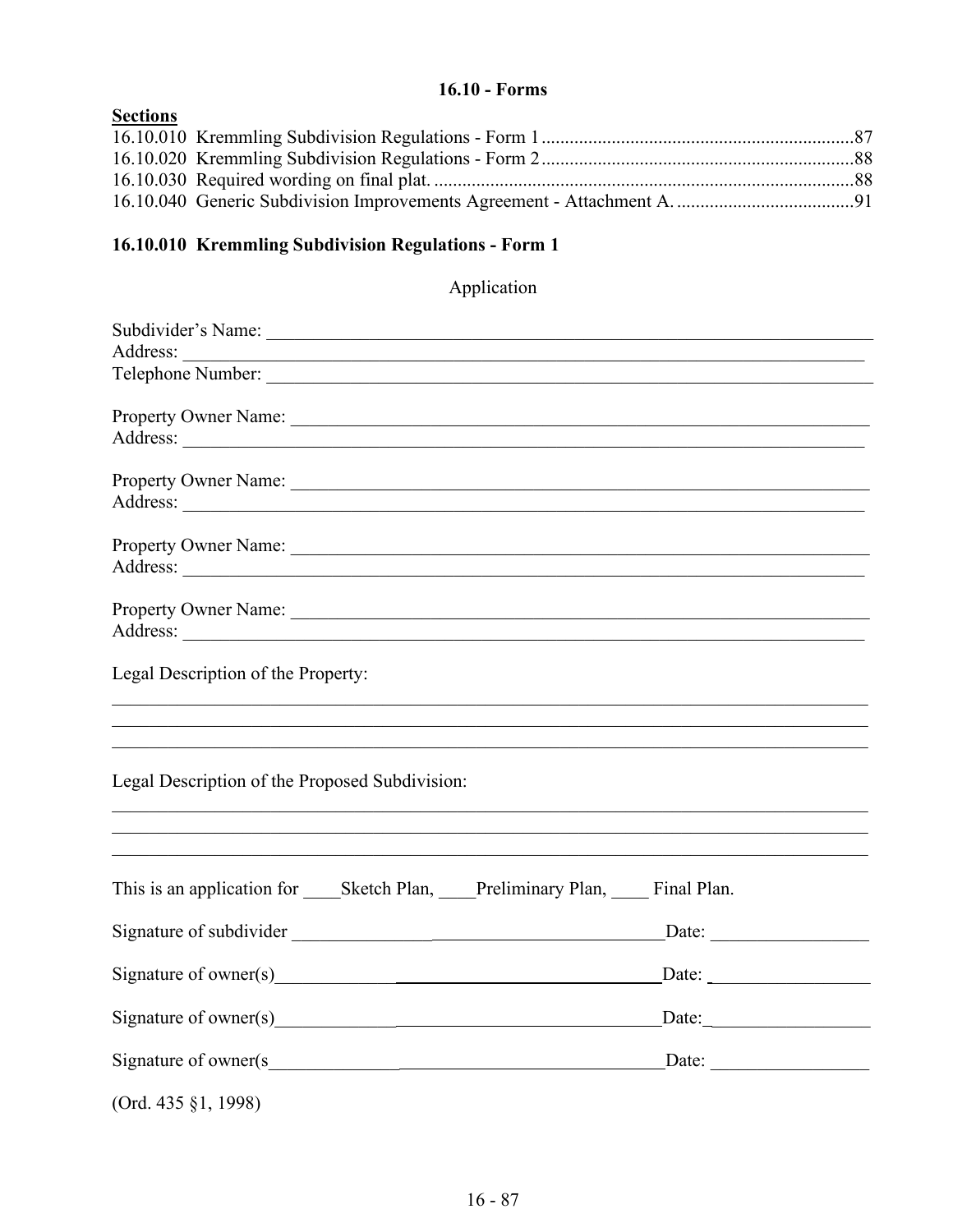# **16.10.020 Kremmling Subdivision Regulations - Form 2**

The utility location plan shall include statements of approval signed by an appropriate representative of each utility provider for the electric, gas, telecommunications and telephone companies, and such other utilities as are appropriate

The statements shall be worded substantially as follows:

I hereby certify that:

- 1. I have been authorized by my company or district to review and approve the attached utility location for:
- 2. Applicant
- 3. I have reviewed said utility location plan.
- 4. The facilities and improvements shown on the utility location plan are acceptable to and serviceable by my company or district.
- 5. I do not anticipate any conflicts with other utilities based on the location of utilities as proposed on the utility plan.
- 6. Adequate service capability exists for the pending development utilizing the utility location plan, which is qualified as follows:
- 7. The utility location plan conforms with the recommendations of the Town's Comprehensive Plan, the requirements other applicable ordinances, and any hazard and resource reports issued as part of the subject subdivision permitting process.

| Signature:        |  |
|-------------------|--|
| Title:            |  |
| Company/District: |  |
| Date:             |  |

(Ord. 435 §1, 1998)

### **16.10.030 Required wording on final plat.**

Wording of the following required statements shall be used on the final plat:

- 1. Heading: The heading of the final plat shall include the words "Final plat of "the complete name of the subdivision," and the land "Sections, Township, Range, Principal Meridian, Town of Kremmling, Grand County, Colorado" and the area of the subdivision.
- 2. Dedication: Know all people by these presents: That (printed name of owner), being the owner(s) of the land described as follows: (insert legal description of the land being subdivided and include acreage of area to two decimal places), has caused said land to be laid out, surveyed, subdivided and platted the same under the name of (name of subdivision, in upper case letters) Subdivision, as a part of the Town of Kremmling, County of Grand, State of Colorado, and that said Owner does hereby dedicate and set apart real property as shown and labeled on the accompanying plat as follows: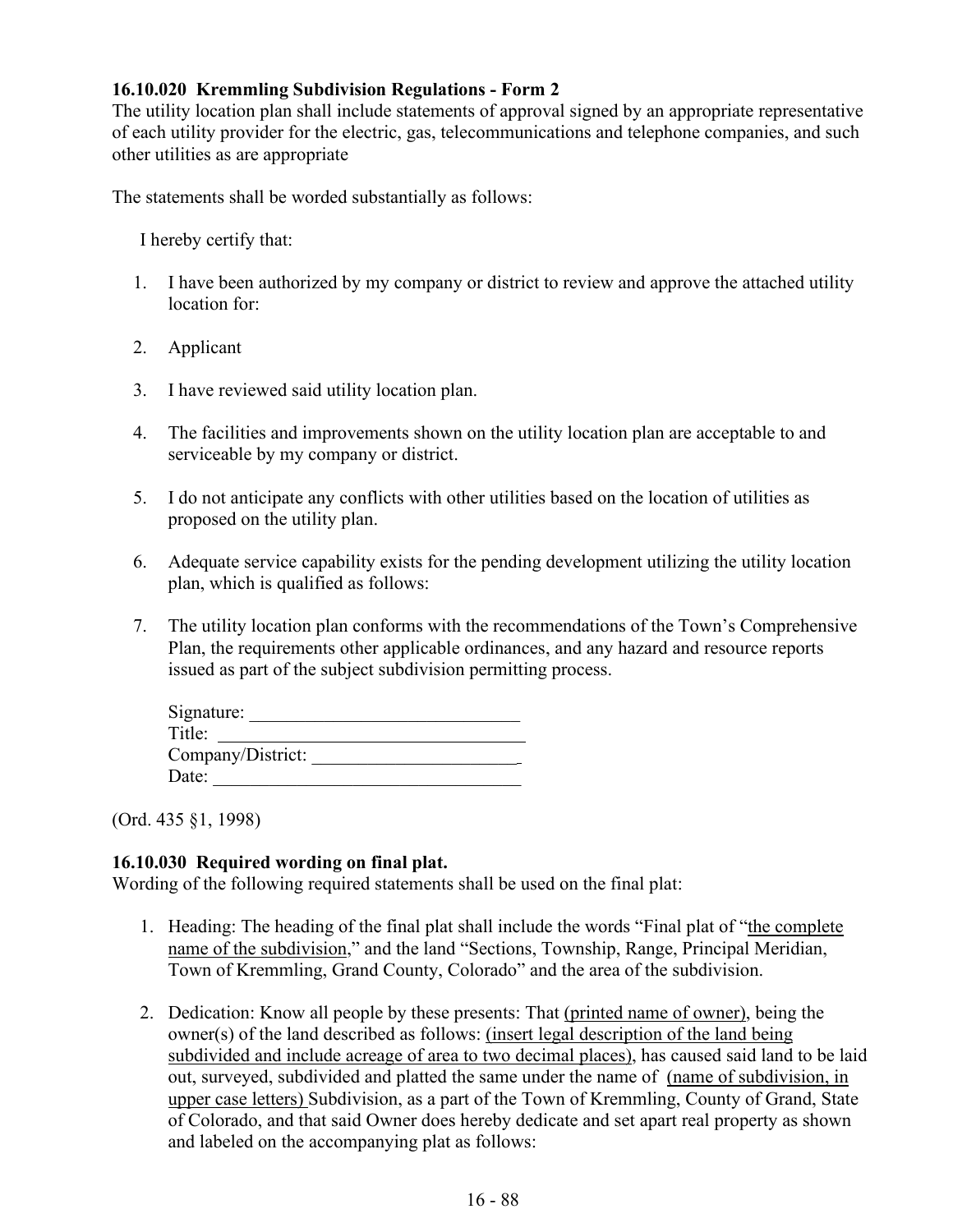- 1. All streets, roads and rights-of-way are dedicated to the Town of Kremmling for the use of the public forever; however, no street or road is accepted for maintenance by acceptance of the dedication. Acceptance for maintenance shall be made and evidenced by separate action by the Board of Trustees specifically accepting streets or roads for maintenance.
- 2. All utility easements which do not serve sanitation, sewer, and drainage purposes are dedicated to the Town of Kremmling for the use of Townapproved public utilities, as perpetual easements for the installation, operation, maintenance and repair of utilities and appurtenances including, but not limited to, electric lines, cable TV lines, natural gas pipelines, water lines, telephone lines, equivalent other public providers and appurtenant facilities.
- 3. All utility easements for sanitation and sewer are hereby dedicated to the Kremmling Sanitation District.

All easement include the right of ingress and egress on, along, over, under, through and across by the beneficiaries, their successors or assigns, together with the right to trim or remove interfering trees and brush and fences; provided, however, that the beneficiaries of said easements shall utilize the same in a reasonable and prudent manner. Furthermore, the Owners of Lots or tracts hereby platted shall not burden or overburden said easements by erecting or placing any improvements thereon which may prevent reasonable ingress and egress to and from the easement.

In witness whereof, the said (printed name of owner) has subscribed this Plat and Dedication this  $\qquad$  day of  $\qquad \qquad$ , 2 $\qquad \qquad$ .

(signature(s) of owners)

(Ord. 539 §21, 2008)

3. Notary

STATE OF COLORADO )<br>) ss. ) ss. COUNTY OF GRAND (

> The foregoing instrument was acknowledged before me this \_\_\_\_\_ day of \_\_\_\_\_\_\_\_\_\_\_, \_\_\_\_\_(year), by (printed name of owner). (If by natural person(s), insert name(s); if then by person acting in a representative official capacity, then insert by the name of said person and his or her capacity; if by officers of a corporation, then insert the name of said officers as the president or other officers of such corporation, naming it).

(Signature)

(SEAL) My Commission Expires:

4. Land Surveyor's Certificate:

I, (printed name of land surveyor), being a registered land surveyor in the State of Colorado, do hereby certify that this plat and survey of (name of subdivision in capital letters) was made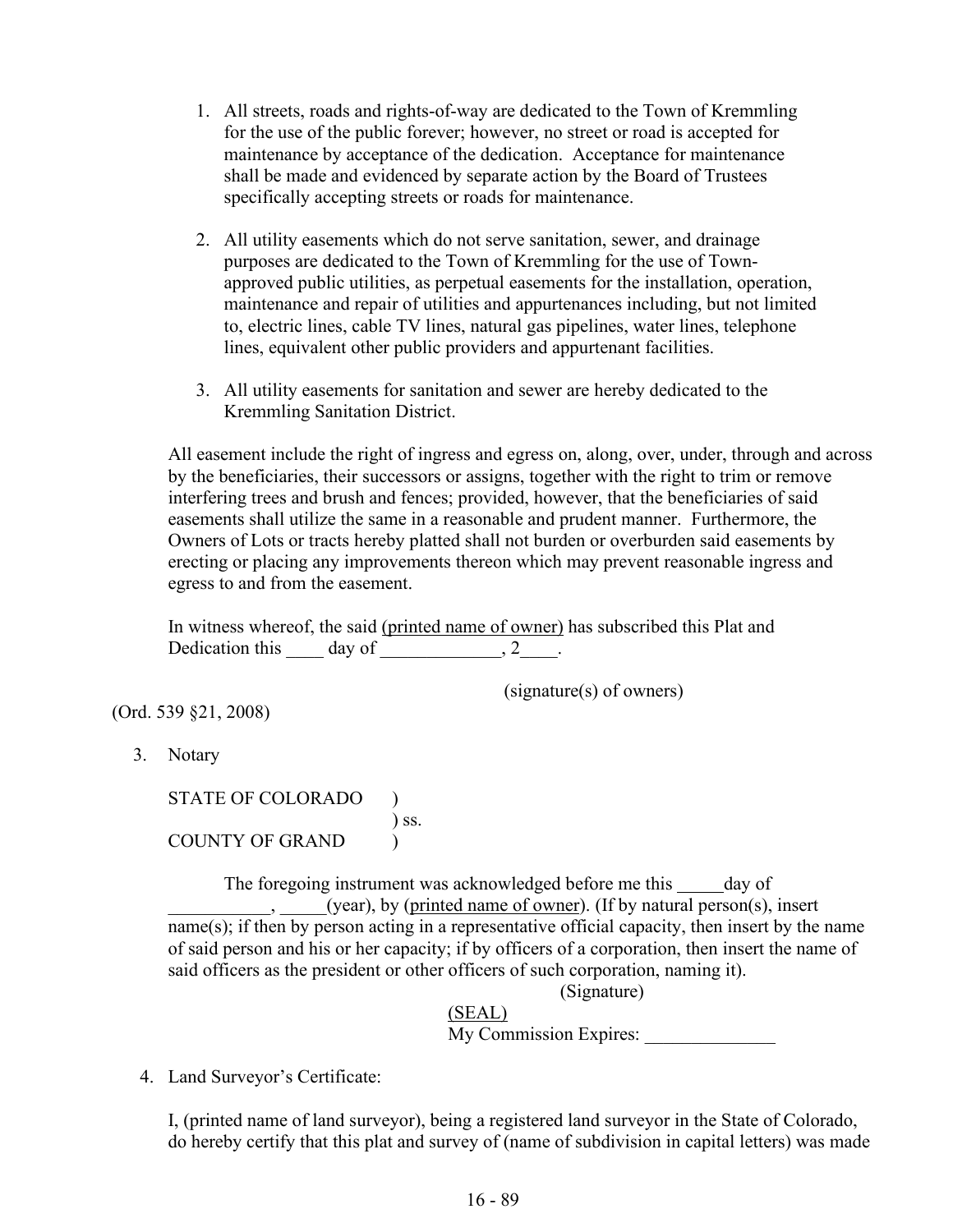by me and under my supervision and that both are accurate to the best of my knowledge. Steel pins and/or brass cap monuments were set as required at all boundary corners.

| Dated this<br>day of          | (year) |
|-------------------------------|--------|
| (Signature)                   | (SEAL) |
| Colorado registration number: |        |

5. Title Company Certificate:

 Title Company does hereby certify that it has examined the title to all lands as shown hereon and title to such lands is in the dedicator free and clear of all liens, taxes, and encumbrances, except as follows:

Dated this \_\_\_\_\_\_\_ day of \_\_\_\_\_\_\_\_\_\_\_\_\_\_\_\_\_, \_\_\_\_\_\_\_ (year).

Agent

6. Planning Commission Approval:

The Planning Commission of the Town of Kremmling, Colorado does hereby authorize and approve the final plan and final plat for the above subdivision at a meeting of the Planning Commission held on day of , (year).

7. Approval by Town Board of Trustees:

This written plat of (names of subdivision in upper case letters) is approved for filing this \_\_\_ day of  $\qquad \qquad , \qquad \qquad (year).$ 

The dedication of the public ways and public lands including parks and municipal lands shown hereon are accepted by the Town of Kremmling, Colorado, subject to the condition that the Town shall undertake the maintenance of said public ways and public lands only after construction of the public ways and public lands has been satisfactorily completed to the Town's specifications by the subdivider, and a resolution of the Kremmling Board accepting the same has been adopted and placed of record.

> Town of Kremmling By:  $\qquad \qquad$ Mayor

ATTEST:

| $\mathbf{By:}$ |       |
|----------------|-------|
|                | Clerk |
| (Seal)         |       |

Approved: \_\_\_\_\_\_\_\_\_\_\_\_\_\_\_\_\_\_\_ Planning Director

8. Grand County Clerk and Recorder's Acceptance (to be placed in the lower right-hand of the cover sheet):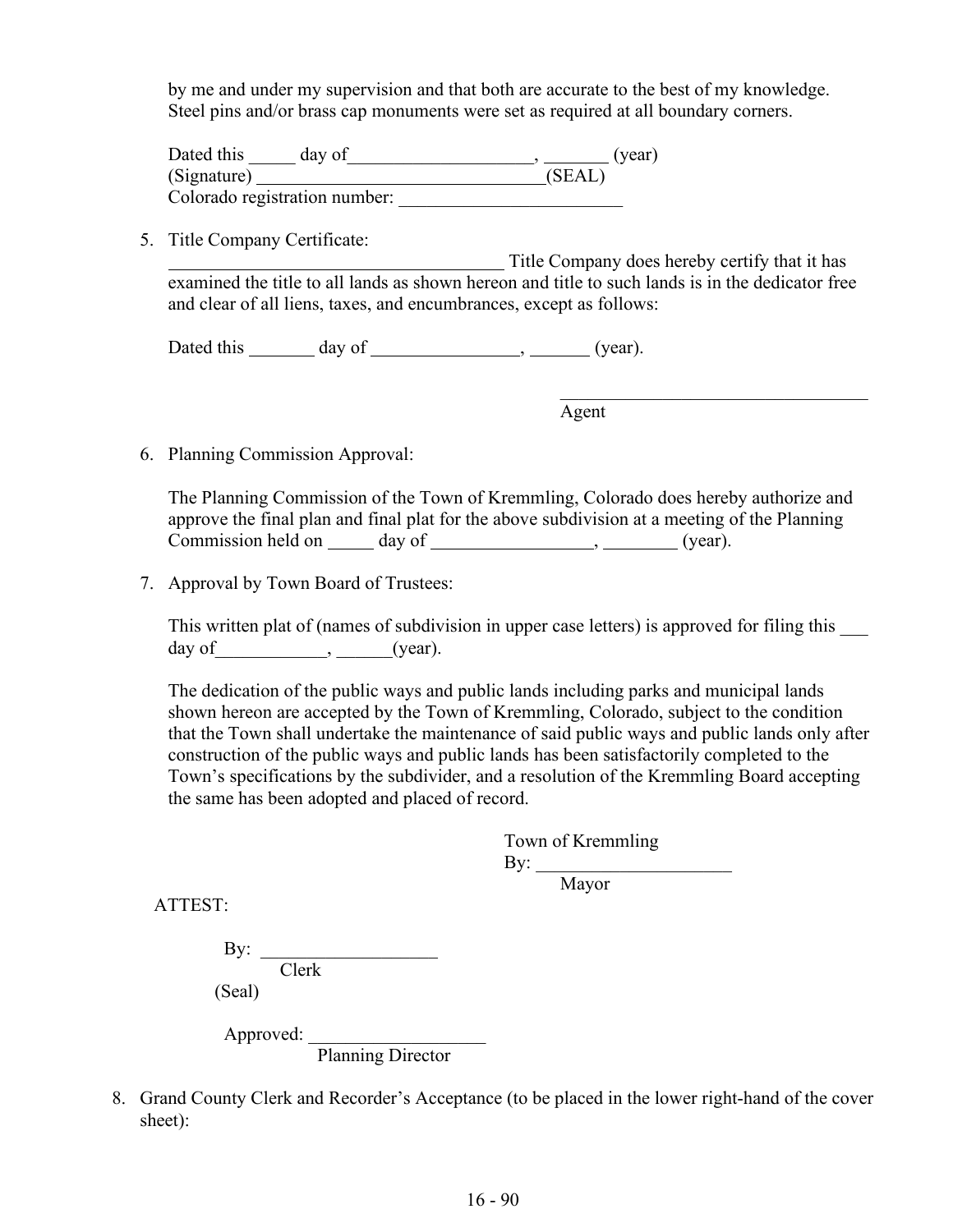This plat was accepted for filing in the office of the Clerk and Recorder of Grand County, Colorado, on this  $\qquad \qquad \text{day of } \underline{\qquad \qquad }$ ,  $\qquad \qquad \text{(date).}$ 

Reception number Time Date

County Clerk

9. Recordation of Protective Covenants (if applicable):

Protective Covenants for the subdivision are recorded in:

Book \_\_\_\_\_\_\_\_\_\_, Page

(Ord. 435 §1, 1998)

 $\overline{a}$ 

### **16.10.040 Generic Subdivision Improvements Agreement - Attachment A**.

# SUBDIVISION IMPROVEMENTS AGREEMENT BETWEEN THE TOWN OF KREMMLING AND (NAME OF SUBDIVIDER)

### PERTAINING TO:

NAME OF SUBDIVISION TOWN OF KREMMLING COUNTY OF GRAND, STATE OF COLORADO

### SUBDIVISION IMPROVEMENTS AGREEMENT

This Subdivision Improvements Agreement ("Agreement") is made and entered into by and between the TOWN OF KREMMLING, a Colorado municipal corporation ("Town") and \_\_\_\_\_\_\_\_\_\_\_\_\_\_\_\_\_\_\_\_\_\_\_\_\_ ("Subdivider"). This Agreement shall be effective following execution by the Subdivider and immediately upon approval by the Town Board of Trustees of the Town of Kremmling as evidenced by the signature of the Town's Mayor or Mayor Pro Tem on the date indicated below.

- 1. Recitals: The parties agree that each of the following statements is true and is a material part of this Agreement:
	- A. Subdivider represents that it is the sole owner of the real property described in the attached Exhibit A ("Property"), and has obtained approval from the Town to subdivide said property for a new subdivision to be known as \_\_\_\_\_\_\_\_\_\_\_\_\_\_\_\_\_\_\_\_\_\_\_\_\_ Subdivision, Phase \_\_\_\_\_\_, Filing No. \_\_\_\_, ("Subdivision").
	- B. Pursuant to the Town's Subdivision Regulations (Title 16 of the 1987 Kremmling Municipal Code), the final plat of the Subdivision cannot be recorded until the Subdivider has entered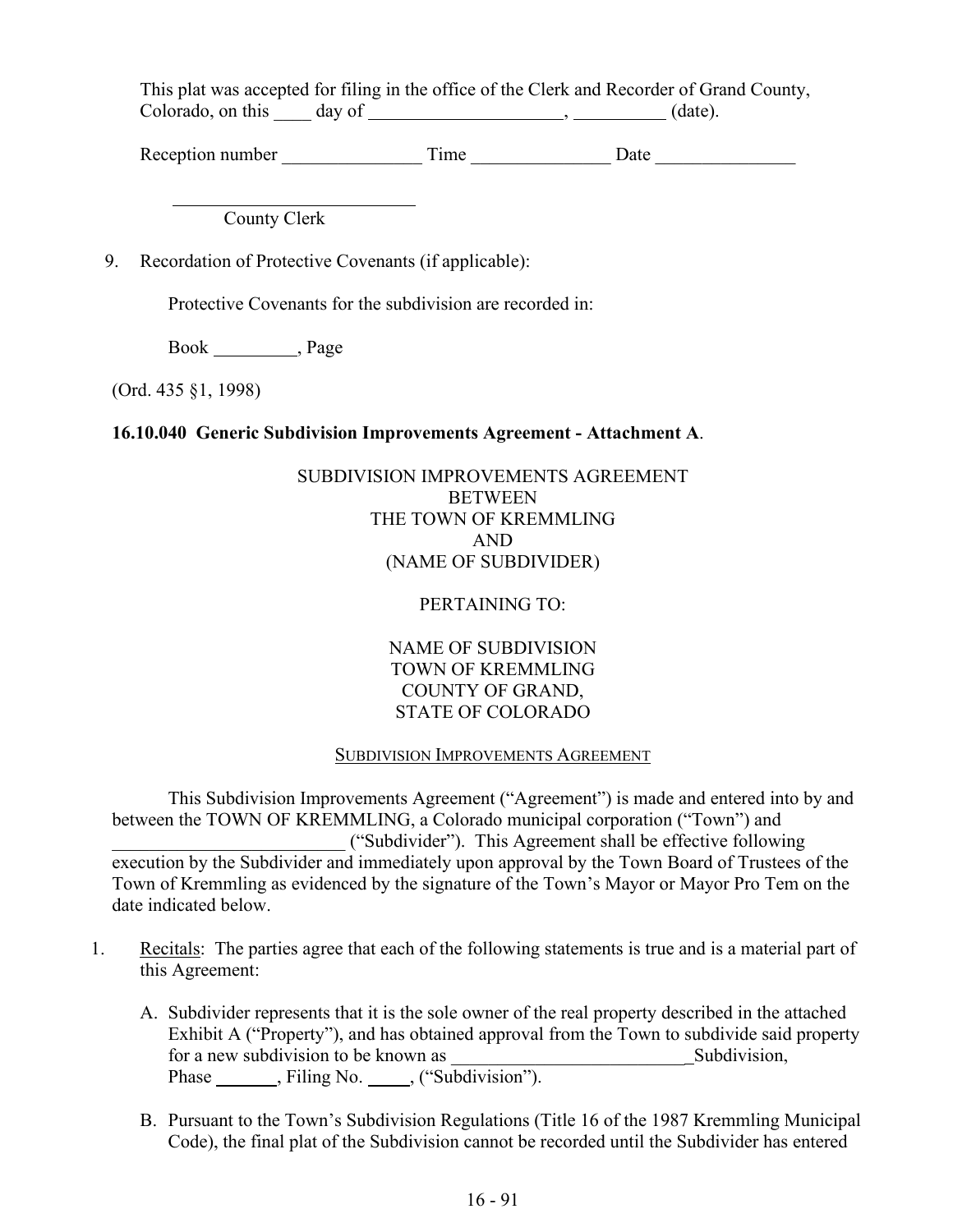into an agreement with the Town concerning the construction of the public improvements within the Subdivision. A copy of the final plat and the accompanying documents and plans shall be available for inspection at the Town Offices at 200 Eagle Ave., Kremmling, Colorado, during regular business hours. The final plat, as approved by the Town, is incorporated into this Agreement for all purposes including illustration and interpretation of the terms and conditions of this Agreement.

- C. The Town seeks to protect the health, safety and general welfare of the community by requiring the completion of various improvements within the Subdivision and thereby limiting the harmful effects of substandard subdivisions, including premature subdivision which leaves property undeveloped and unproductive.
- D. The purpose of this Agreement is to protect the Town from the cost of completing subdivision improvements itself, and is not executed for the benefit of materialmen, laborers, or others providing work, services or material to the Subdivision or for the benefit of lot or home buyers in the Subdivision.
- E. As consideration for the approval by the Town of the final plat for the Subdivision, Subdivider agrees to construct certain hereinafter described public improvements within the Subdivision in accordance with, and subject to, the terms, conditions and requirements of this Agreement. The parties hereby acknowledge the sufficiency and adequacy of said consideration.
- 2. Construction of public improvements: The Subdivider covenants and agrees with the Town to plan, design, engineer and construct, at its sole cost, those public improvements (including required utility services) for the Subdivision as depicted on the attached Exhibit B and as described on the attached Exhibit C ("Improvements"). The Improvements shall be constructed strictly in accordance with the Town-approved plans and specifications for the Subdivision. In addition, the Subdivider shall provide to the Town at no cost to the Town: (a) adequate assurance by a registered engineer that all construction done pursuant to this Agreement has been completed in accordance with the approved plans and specifications for the Subdivision; and (b) "as-built" drawings for all the Improvements before preliminary acceptance by the Town as set forth in Subsection 16.06.080.7.e of the Town's Subdivision Regulations. Further, Subdivider shall hire one or more inspectors acceptable to the Town's engineer to provide inspection services to the reasonable satisfaction of the Town's engineer with respect to the construction of the Improvements to be constructed pursuant to this Agreement.
- 3. Timetable for construction of public improvements.
- 1.1 Time of essence: Town and Subdivider mutually agree that time is of the essence and that timely performance by the Subdivider shall be an essential part of this Agreement.
- 1.2 Construction schedule: Subdivider shall construct the Improvements in strict accordance with the schedule described on the attached Exhibit D. Any failure by the Subdivider to commence or complete the construction of the Improvements in strict compliance with the schedule established in Exhibit D shall constitute a default by Subdivider and shall entitle the Town to proceed in accordance with the provisions of Paragraph 14 of this Agreement. Subdivider shall not cease construction activities for any period of more than 30 consecutive days, except for delays occasioned by winter weather conditions, without the Town's prior written approval.
- 1.3 Subdivider's obligation not contingent: The Subdivider's obligation to complete the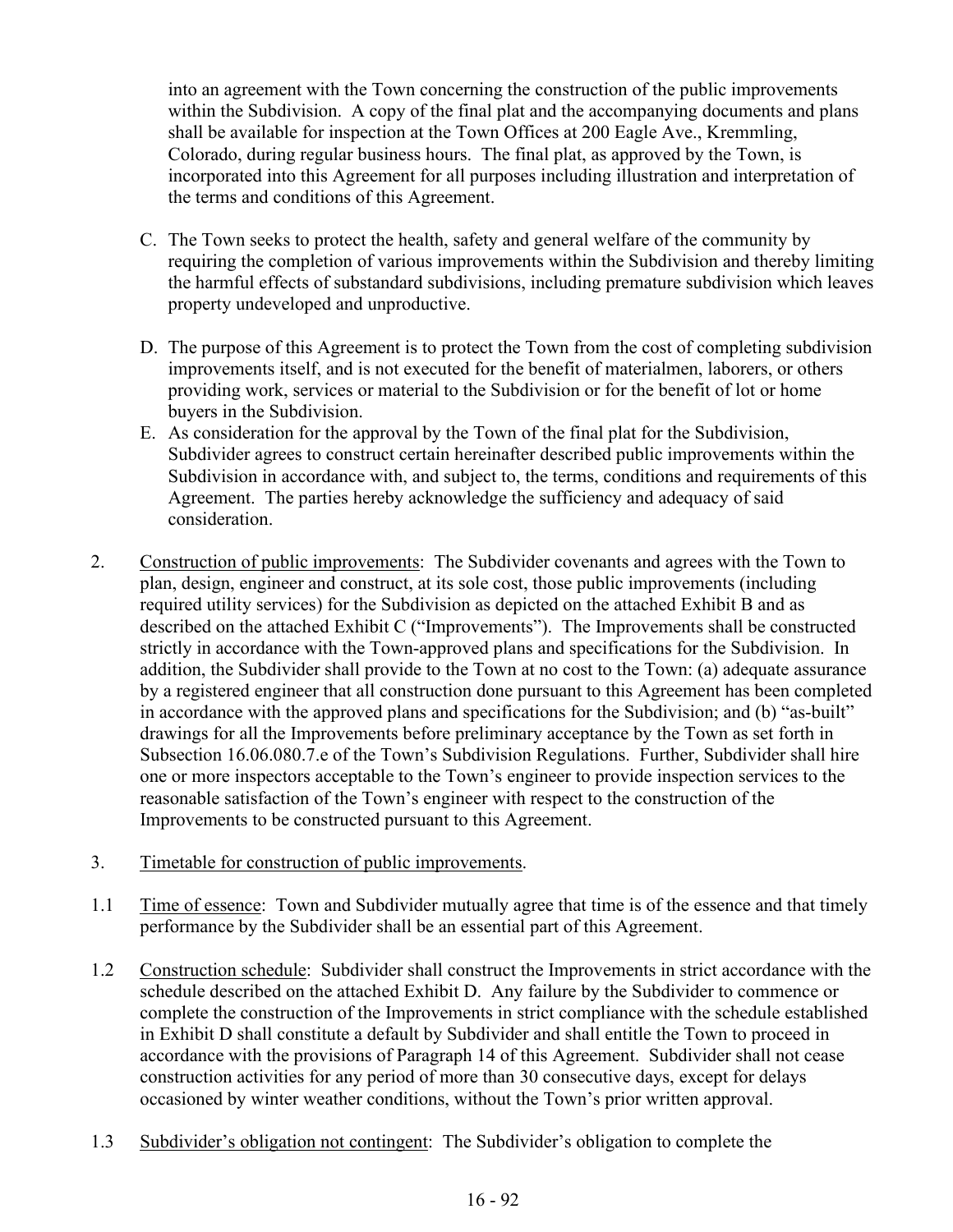Improvements shall arise upon the recording of the final plat of the Subdivision, shall be independent of any obligations of the Town contained herein, and shall not be conditioned on the commencement of construction or sale of any lots or improvements within the Subdivision.

- 1.4 Force majeure: If Subdivider is delayed in commencing or completing construction of the Improvements, as required herein, by reasons of strikes or other labor troubles, unavailability of materials, national emergency, any rule, order or regulation of any governmental authority, or other similar cause not within Subdivider's control, and if prompt written notice of said cause of delay shall be given to Town by Subdivider, then the time for Subdivider to commence or complete construction, as the case may be, shall be deemed extended by the period of time during which said cause of delay shall continue.
- 2. Construction standards: The Improvements shall be constructed in accordance with all applicable laws, ordinances, codes, regulations and standards applicable in the Town.
- 3. Quality of construction; warranty.
- 5.1 Quality of Construction: The construction of the improvements shall be done in a good and workmanlike manner.
- 5.2 Warranty: The Subdivider warrants that the Improvements, each and every one of them, shall remain free from defects for a period of two (2) years from the date that the Town preliminarily accepts the Improvements as provided in Paragraph 10 of this agreement. During such two (2) year period any defect determined to exist with respect to such Improvements shall be repaired or the Improvement replaced, at the Town's option, at the sole cost of the Subdivider. Town shall have no obligation with respect to the Improvements, except for snow plowing, until they have been finally accepted by the Town in accordance with Subparagraph 10. The Subdivider shall maintain, in a reasonable, suitable and proper condition for travel, ingress, and egress, all streets located within the subdivision until such time as the streets are finally accepted for maintenance by the Town.
- 5.3 Notice of default; cure period: Except as provided in Subparagraph 5.4 with respect to emergency repairs, the Town shall provide notice to the Subdivider if inspection reveals that any improvement is defective for any reason. The Subdivider shall have 30 days from the giving of such notice to cure the defect. Such 30 day time limit may be extended by the Town if Town determines that such defect cannot reasonably be cured within such 30 day period. In the event Subdivider fails to cure the defect within the 30 day period, or any extension thereof granted by the Town, Town may declare a default under this Agreement without further notice. No notice shall be required with respect to emergency repairs except as provided in Subparagraph 5.4.
- 5.4 Emergency repairs: If at any time it appears that the improvements may be significantly damaged or destroyed as a result of a bona fide emergency, the Town shall have the right, but not the duty, to enter upon the property and perform such repairs and take such other action as may be reasonably required in the Town's judgment to protect and preserve the improvements. Town shall have no duty to inspect the property to identify emergency situations which may arise. Prior to taking any action pursuant to this Subparagraph 5.4, Town shall make a reasonable effort to locate Subdivider and advise it of the existence and nature of the emergency. The reasonableness of Town's efforts to locate Subdivider shall be determined based upon the nature of the emergency and the Town's efforts to locate and notify the Subdivider. If, after reasonable efforts, Subdivider cannot be located, Town shall have the right to enter the property and perform any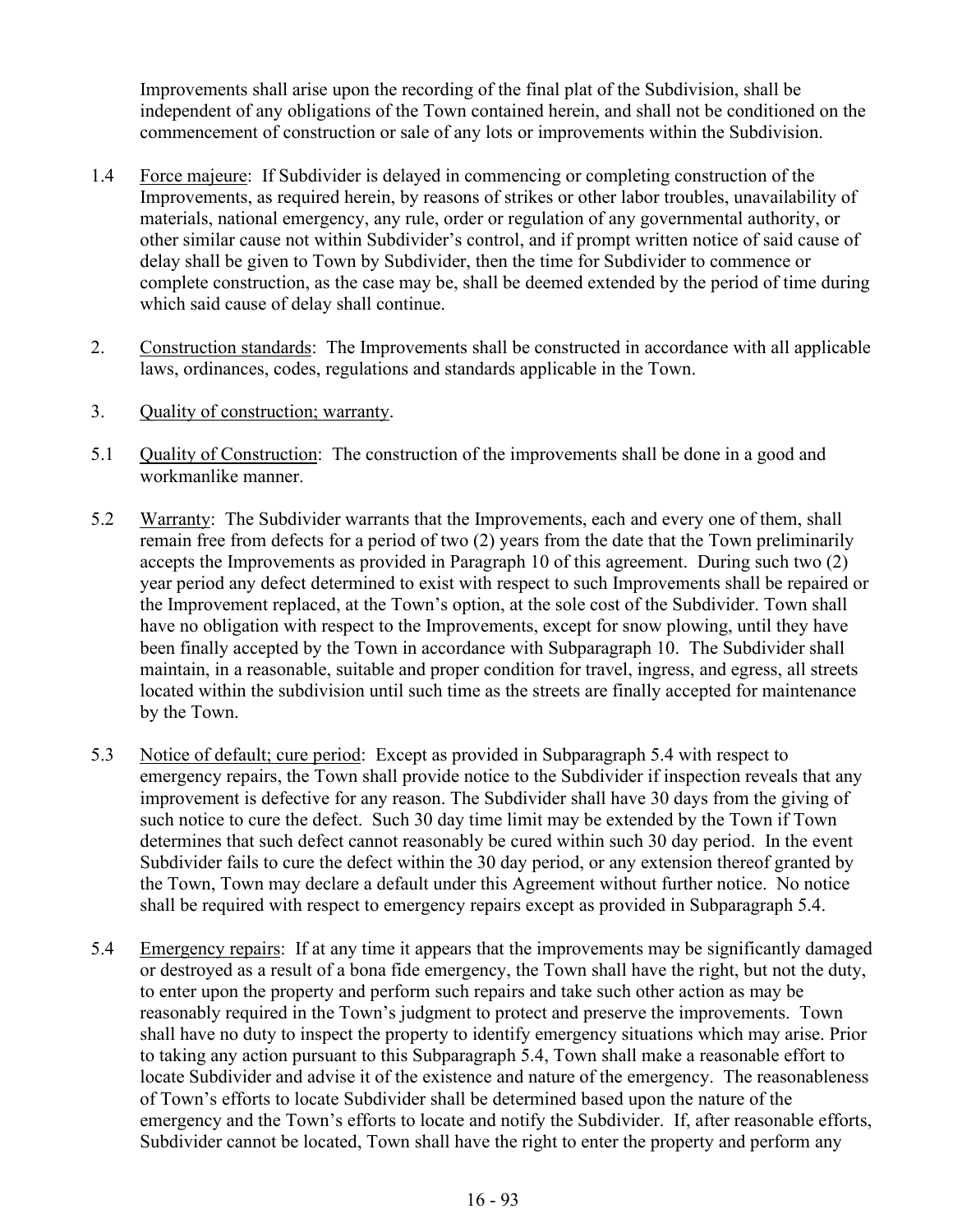needed emergency repairs as herein provided, and, upon demand, Subdivider shall reimburse Town for the costs of such emergency repairs. Failure of Subdivider to pay to the Town the costs of such emergency repairs within 15 days after demand shall constitute a default as provided in Subparagraph 12.H of this Agreement.

- 6. Compliance with law and building permit:
- 6.1 Compliance with law: When fulfilling its obligations under this Agreement the Subdivider shall comply with all relevant laws, ordinances, and regulations in effect at the time of final plat approval. The Subdivider shall also be subject to laws, ordinances and regulations that become effective after final plat approval to the extent permitted by applicable Colorado law.
- 6.2 Compliance with building permit: When fulfilling its obligations under this agreement the subdivider shall strictly comply with the terms, conditions, limitations and requirements of the building permit which has been issued for the construction of the improvements by the Town.

### 7. Transfer of title to improvements.

- 7.1 Dedication on plat: The subdivider shall dedicate such of the improvements as may be requested by the Town, by appropriate language on the face of the final plat of the subdivision. Such dedication shall be made free and clear of all liens, encumbrances and restrictions, except for the permitted exceptions shown on the attached Exhibit E which are the same or fewer than those identified in the statement of ownership and encumbrances provided pursuant to section 16.06.050.3 of the Subdivision Regulations, and which, in the sole discretion of the Town, do not defeat, limit, or impede the Town's ability to use the dedicated property as intended.
- 7.2 Conveyance of improvements other than by dedication on plat: As to any of the improvements which have not previously been dedicated on the final plat of the subdivision, such improvements shall be conveyed to the Town, or other appropriate entity, by general warranty deed (if real estate) or by bill of sale with full warranty of title (if personal property), free and clear of all liens, encumbrances and restrictions (except for permitted exceptions shown on Exhibit E), upon the determination of the Town's Engineer that such improvements have been satisfactorily completed and that acceptance of such improvements by the Town is proper in accordance with the provisions of paragraph 10. Conveyance of such improvements shall be made by an instrument acceptable as to form and substance by the Town Attorney.
- 8. Performance guarantee: The estimated cost of constructing the improvements, as determined by a licensed engineer selected by subdivider, with the Town's approval is \$\_\_\_\_\_\_\_\_\_. (*See* the attached Exhibit C). Accordingly, subdivider has posted the following with the Town's approval as a guarantee of the performance of its obligations hereunder, including its obligation with respect to the two year warranty period provided for in subparagraph 5.2 ("Performance Guarantee'):
	- ( ) A cash bond in the amount of \$
	- ( ) An irrevocable Letter of Credit issued by a qualified Colorado lending institution acceptable to the Town in the amount of  $\$ , such letter of credit shall be substantially in the form provided on the attached Exhibit F.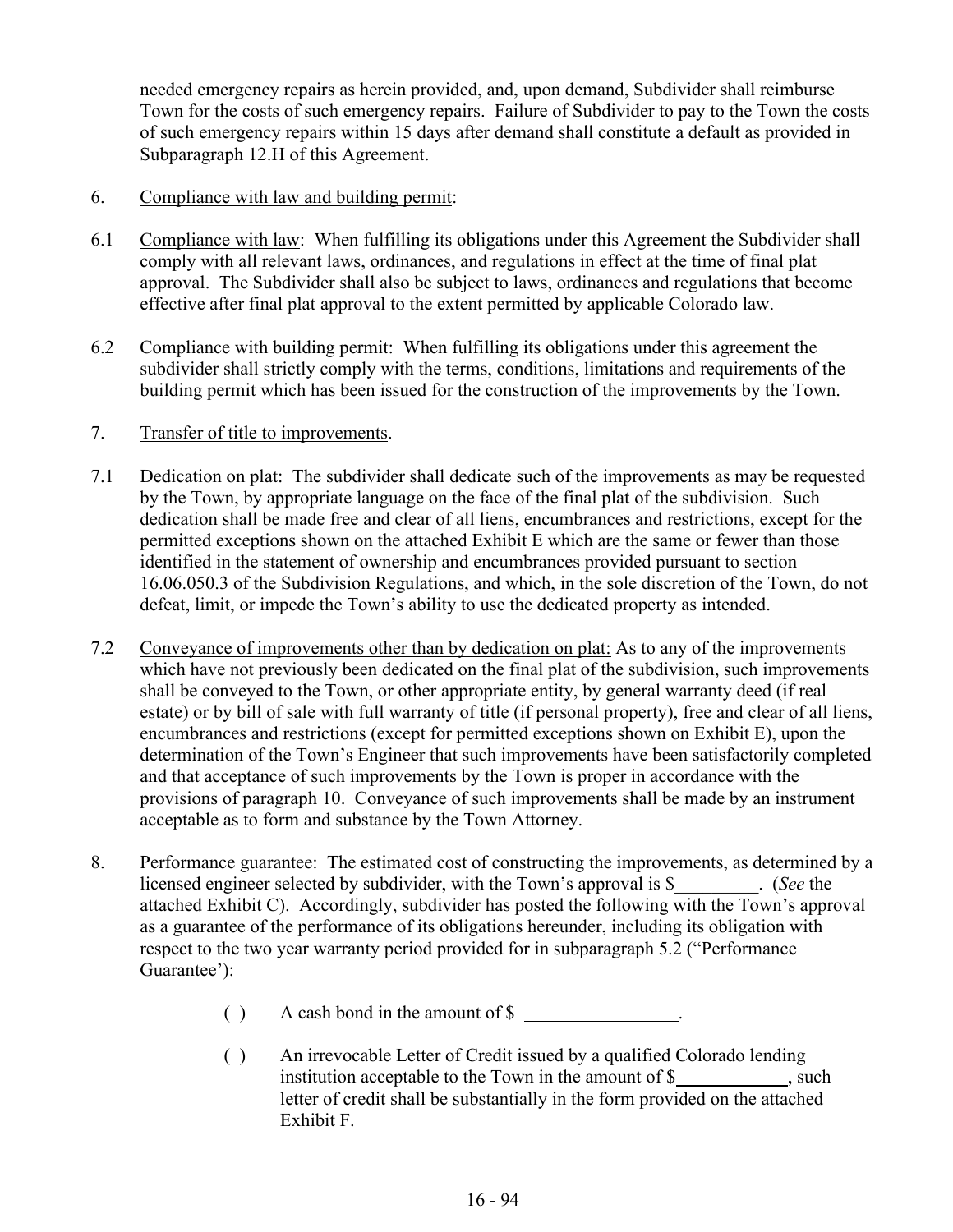( ) Other: Agreement To Provide Alternative Security For Subdivision Improvements, a copy of which is attached as Exhibit G.

Such Performance Guarantee shall remain in effect and shall be renewed by the Subdivider as necessary until released by the Town in accordance with the provisions of Paragraph 9 of this Agreement. The Town shall use the Performance Guarantee, or any funds realized from the Performance Guarantee, for the purposes of completing the Improvements, correcting defects in or associated therewith, including actual legal and engineering expenses reasonably incurred by the Town.

### 9. Release of performance guarantee:

- 9.1 When released: The Subdivider's Performance Guarantee described in Paragraph 8 shall be released and returned to the Subdivider, without interest thereon, only at such time as the Town determines, in its sole discretion, that all of the Improvements have been properly constructed or installed, and preliminarily accepts them in accordance with Subsection 16.06.080.7 of the Subdivision Regulations, and the two-year warranty period provided for in Subparagraph 5.2 has expired and the Improvements are finally accepted. The Town may, in its sole discretion, and upon the request of the Subdivider made in accordance with Subparagraph 9.2, and subject to the requirements of said Subparagraph, partially release the Performance Guarantee so long as the amount of the Performance Guarantee at all times equals or exceeds 125% of the estimated cost to complete the remaining Improvements. There shall be no reduction in the amount of the Performance Guarantee if the Subdivider is in default under this Agreement.
- 9.2 Request for partial release of performance guarantee: Subdivider may make periodic requests for the partial release of the Performance Guarantee in accordance with the provisions of this Subparagraph 9.2. All such requests shall be in writing to the Town Board of Trustees, shall be for a reduction of at least twenty percent (20%) of the total original Performance Guarantee, or any multiple thereof, and shall be accompanied by an invoice(s) for the portion of the work reflected in the request. No more than one request for a partial release of the Performance Guarantee may be submitted each month. The last twenty percent (20%) of the Performance Guarantee may not be released until all of the Improvements have been preliminarily accepted, and the two year warranty period has run and the Improvements are finally accepted by the Town.
- 10. Acceptance of improvements: Final acceptance of the Improvements by the Town shall occur as set forth in Subsection 16.06.080.8 of the Subdivision Regulations, and evidenced by written notification from the Town Manager. The Town shall not be required to accept any of the Improvements until the Town's engineer determines that:
	- A. The Improvements have been satisfactorily completed in accordance with the approved plans and specifications for the Improvements;
	- B. The Subdivider has delivered to the Town the as-built drawings as required by Paragraph 2; and
	- C. As to any of the Improvements not dedicated on the face of the Plat, the Subdivider has delivered to the Town instruments conveying such Improvements to the Town or other appropriate entity in accordance with Paragraph 7, together with a policy of title insurance demonstrating to the satisfaction of the Town Attorney that the Town or other entity is or will be the owner of such Improvements free and clear of all liens, encumbrances or other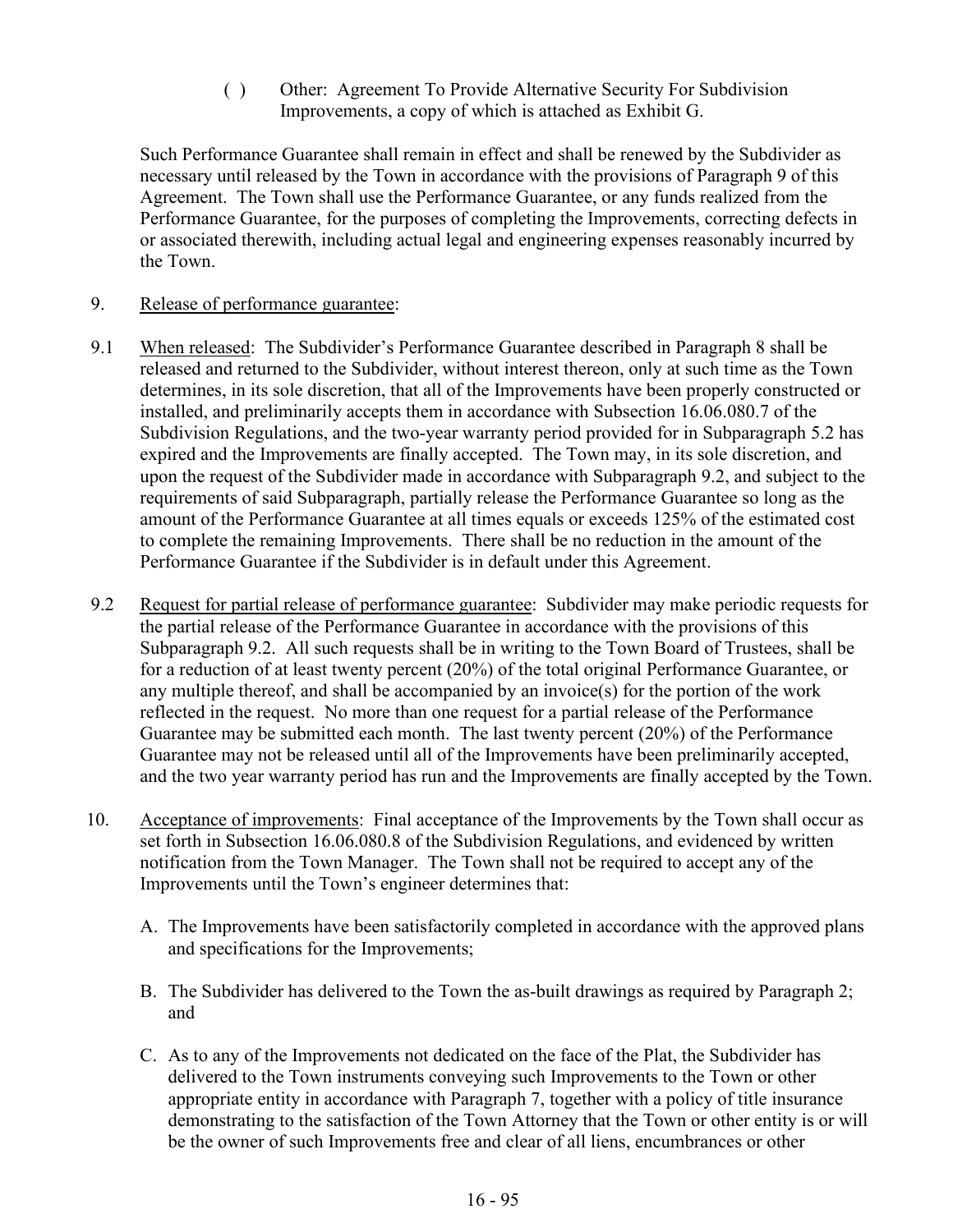restrictions (except for those permitted title exceptions as shown on Exhibit E).

Preliminary acceptance of the Improvements does not constitute a waiver by the Town of the right to draw on the Performance Guarantee to remedy any defect in or failure of the Improvements that is detected or which occurs after acceptance of the Improvements, nor shall such acceptance operate to release Subdivider from its warranty as herein provided.

- 11. Payment in lieu of dedications: Developer agrees to make any and all payments in lieu of dedications as set forth in Subtitle 16.06.090.6 of the Subdivision Regulations prior to the Town's execution of its approval on the final plat. The amount of such payment shall be as calculated on the attached Exhibit H.
- 12. Default: The following conditions, occurrences or actions shall constitute a default by the Subdivider under this Agreement:
	- A. Subdivider's failure to commence construction of the Improvements within the time specified in Exhibit D;
	- B. Subdivider's failure to complete construction of the Improvements within the time specified in Exhibit D;
	- C. Subdivider's failure to construct improvements in accordance with the approved plans and specifications for the Improvements and this Agreement;
	- D. Subdivider's failure to cure defective construction of any Improvement within the applicable cure period as provided in Subparagraph 5.3;
	- E. Subdivider's failure to perform work within the Subdivision for a period of more than 30 consecutive days, except for delays occasioned by winter weather conditions, without the prior written approval of the Town;
	- F. Subdivider's insolvency, the appointment of a receiver for the Subdivider or the filing of a voluntary or involuntary petition in bankruptcy respecting the Subdivider;
	- G. Foreclosure of any lien against the property or a portion of the property or assignment or conveyance of all or part of the property in lieu of foreclosure prior to final acceptance of the Improvements by the Town as provided in Paragraph 10;
	- H. Subdivider's failure to pay to Town upon demand the cost of emergency repairs performed in accordance with Subparagraph 5.4 of this Agreement; or
	- I. Subdivider's sale of any real property or transfer of any interest in real property in all or part of the property prior to preliminary acceptance of the Improvements as provided in Paragraph 10 of this Agreement, in violation of section 16.01.040 of the Subdivision Regulations; or
	- J. Subdivider's violation of any provision of this Agreement, the Town's Subdivision Regulations or Zoning and Land Use Ordinance, or any other ordinances of the Town;

The Town may not declare a default until fifteen (15) days' advance written notice has been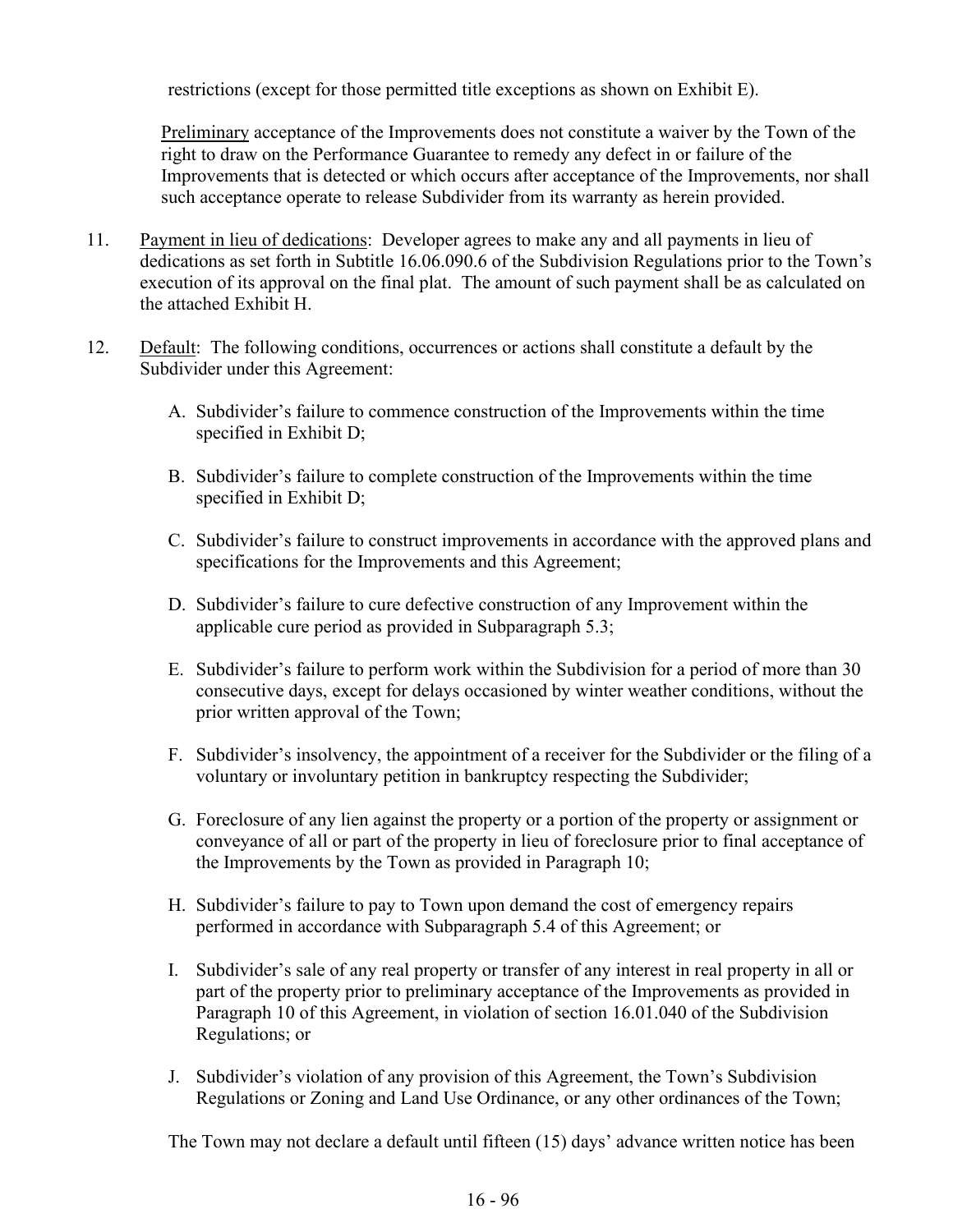given to the Subdivider; provided, however, that such notice shall not be required with respect to any defective construction for which a thirty (30) days' notice of right to cure has been given in accordance with Subparagraph 5.3 hereof.

- 13. Measure of damages: The measure of damages for breach of this Agreement by the Subdivider shall be the reasonable costs of obtaining the appropriate performance guarantee funds and completing the Improvements, including design, engineering, legal and inspection costs. For Improvements upon which construction has not begun, the estimated cost of the Improvements as supplied by Subdivider pursuant to Paragraph 8 and shown on Exhibit C shall be prima facie evidence of the cost of completion; however, neither that amount nor the amount of the Performance Guarantee establishes the maximum amount of the Subdivider's liability. The Town shall be entitled to, but not obligated to, complete all unfinished Improvements after at the time of default regardless of the extent to which development has taken place in the Subdivision or whether development ever commenced.
- 14. Town's rights upon default: In the event of default the Town shall have the following rights:
	- A. The Town Manager may stop work on the Improvements until a schedule and agreement on compliance for construction has been reached.
	- B. The Town may, but shall not be required to, have the Improvements constructed by such means and in such manner as the Town shall determine, without the necessity of public bidding.
	- C. If the Town elects to have the Improvements constructed pursuant to Subsection 16.06.080.5 of the Subdivision Regulations and this Paragraph 14, it shall have the right to use Subdivider's Performance Guarantee to pay for the construction of such Improvements. If the amount of the Performance Guarantee exceeds the costs of obtaining the performance guarantee funds and constructing the Improvements as set forth in Paragraph 13 hereof, the Town shall deliver any excess funds to the Subdivider. If the Performance Guarantee is insufficient to fully pay such costs, the Subdivider shall, upon demand, pay such deficiency to the Town, together with interest thereon as provided in Paragraph 15.
	- D. The Town may exercise such rights it may have under Colorado law, including, without limitation, the right to bring suit against the Subdivider for injunctive relief, for specific performance of this Agreement, or to recover damages for the breach by the Subdivider of this Agreement.
	- E. The Subdivider hereby grants to the Town, its successors, assigns, agents, contractors and employees, a non-exclusive right and easement to enter the property for the purposes of constructing, maintaining and repairing any Improvements pursuant to the provisions of this Paragraph 14.
	- F. In addition to any remedies provided for herein, or by law or equity, while the Subdivider is in default under this Agreement the Town may refuse to issue building permits for the Subdivision and the Subdivider shall have no right to sell, transfer or otherwise convey lots or homes within the subdivision without the express written approval of the Town.
	- G. The remedies provided for herein are cumulative in nature.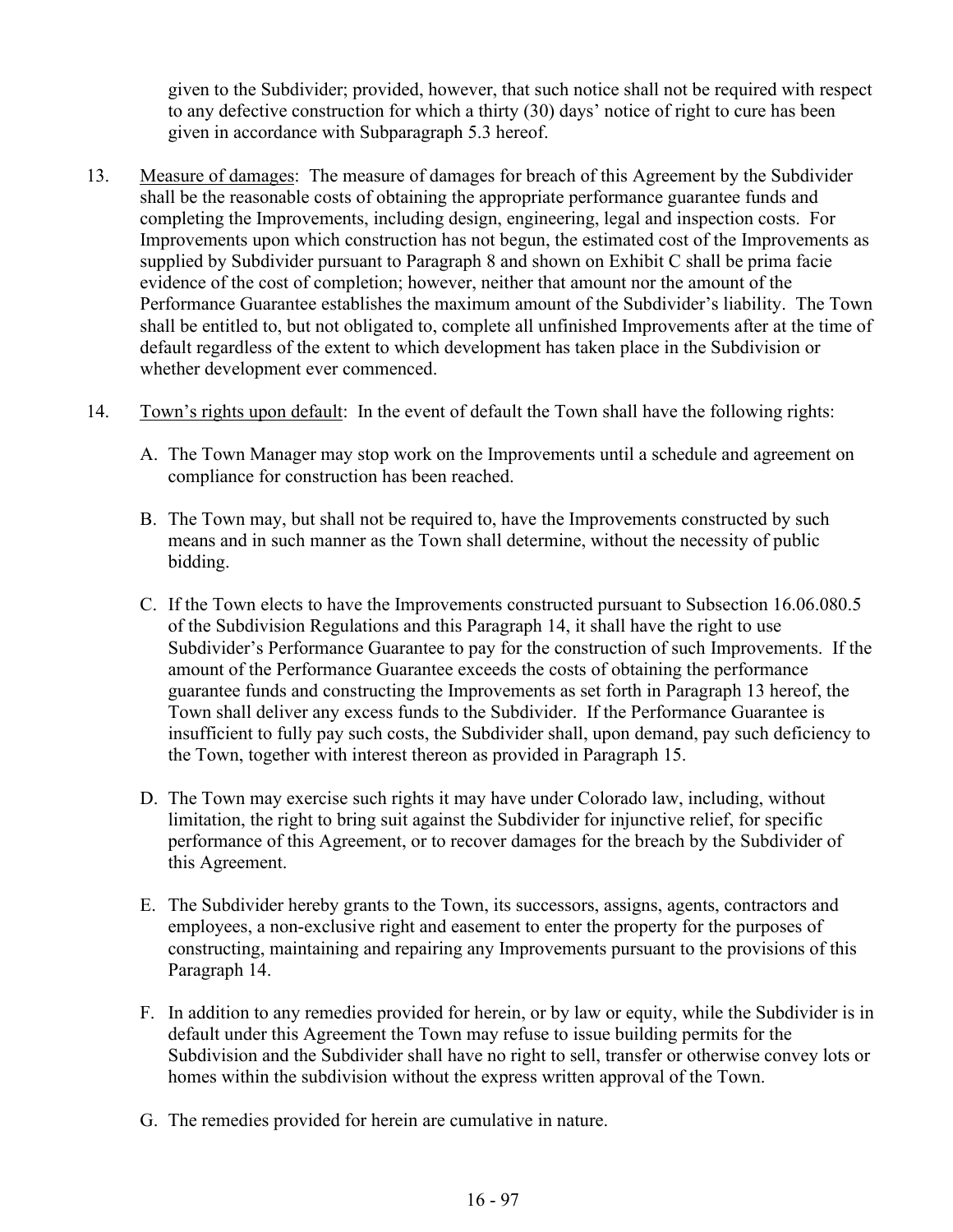- 15. Interest: Any sum which is required to be paid by the Subdivider to the Town under this Agreement and which is not timely paid shall accrue interest at eighteen percent (18%) per annum commencing as of the date such sum was due.
- 16. Maintenance of open lands: As required by section 16.07.040.9 of the Subdivision Regulations:
	- A. The subdivider shall cause a stewardship fund in the amount of \$ to be created within six (6) months after the execution of this Agreement, said fund to be segregated from other finds and used for resolving boundary disputes and to otherwise protect the open lands as required by the Subdivision Regulation.
	- B. The Subdivider shall be responsible for and hereby agrees that open lands not dedicated to the Town shall be maintained in their natural state by providing for at least the following:
		- i. Maintenance of natural and artificial water courses as free flowing and devoid of debris;
		- ii. Adequate undeveloped space for stream channels to change as they naturally do over time; and
		- iii. The Subdivider and its successors and assigns, and the grantee of any conservation easement or other appropriate instrument shall defend the preservation and use of the land as open land in perpetuity.
- **17.** Public utilities. The Subdivider shall pay all installation charges for lighting, electricity, natural gas, and cable television required for the Subdivision. All utility lines shall be placed underground in accordance with applicable Town requirements. **[Miss-number - two number 16's in Ord. 435 §1, 1998 - was corrected.]**
- 18. Relocation of utility lines and easements, and oversizing: The Subdivider shall bear all costs associated with relocating any water, sewer, electrical, gas or cable television lines and providing for respective easements for construction of same within and outside of the Subdivision. If oversizing is required, the cost of such oversizing shall be paid as set forth in the Agreement attached as Exhibit I.
- 19. Subdivision monumentation: In accordance with applicable Colorado law, and with section 16.07.190 of the Subdivision Regulations, the Subdivider shall establish all subdivision and have the monumentation approved by the Town Planning Director or his or her designee prior to issuance of any certificate of occupancy within the Subdivision.
- 20. Debris: The Subdivider shall take all steps necessary to limit and prevent the accumulation of, and to remove accumulated mud, sediment, dirt, trash and other debris that is "tracked," blown or otherwise carried onto public property or off-site onto private property during development. Such obligation shall continue until all Improvements within the subdivision are completed. If the Subdivider fails to remedy any conditions caused or generated by the development of the Subdivision as contemplated by this Paragraph within twenty-four (24) hours of oral or written notice by the Town, the Subdivider agrees to pay upon demand to the Town any costs reasonably incurred by the Town in remedying such conditions. Nothing herein shall obligate the Town to remedy any such conditions, or limit the Town in its selection of the method or manner of remedy
- 21. Payment of fees and charges: The Subdivider agrees to comply with all the ordinances, rules and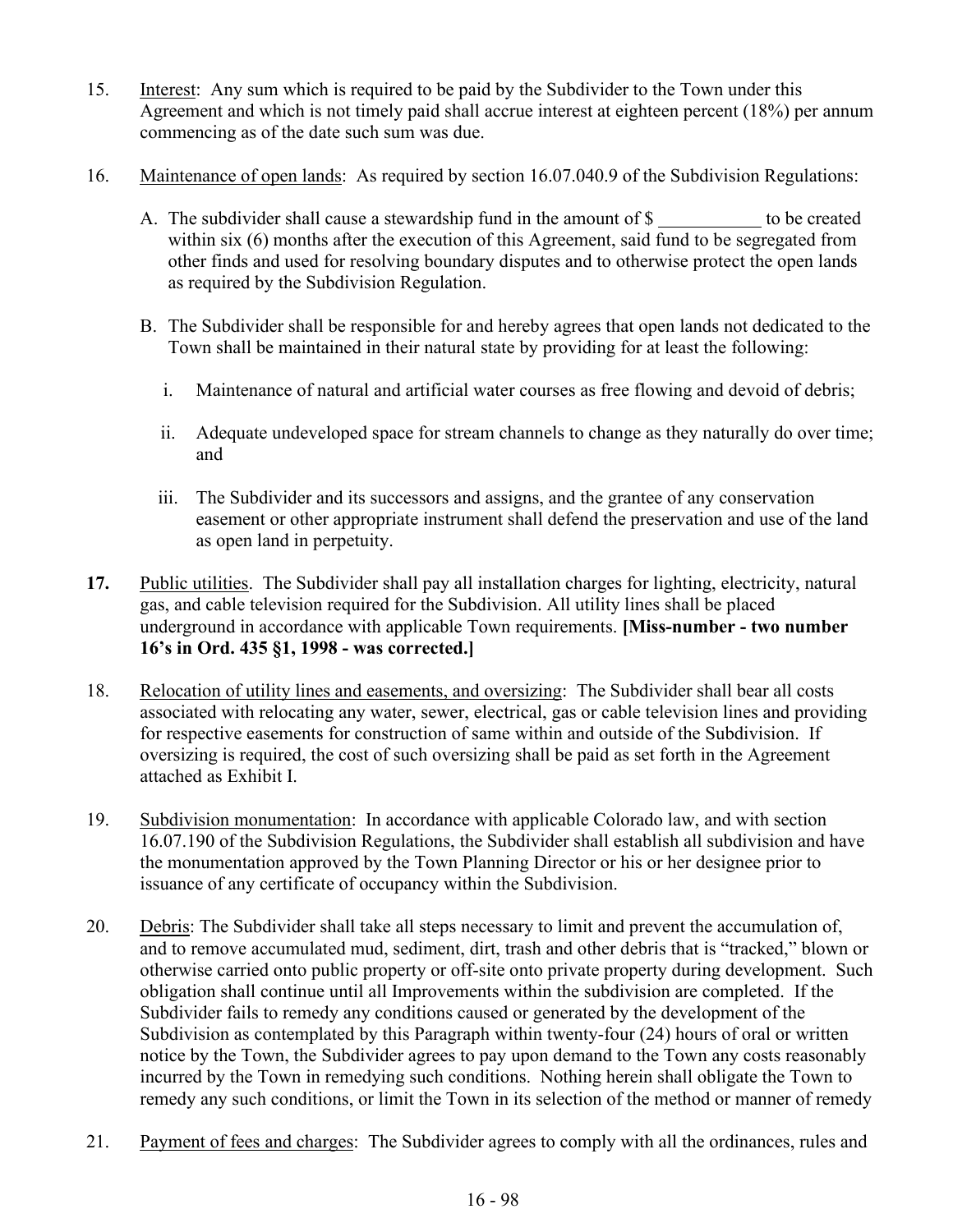regulations of the Town and shall pay all fees and other charges in a timely manner as required by the Town, including but not limited to building permit fees, inspection fees, and tap fees imposed by Town ordinance, resolution or motion, or by the terms and conditions of this Agreement.

- 22. Landscaping improvements: The Subdivider shall install at its own expense and at no cost to the Town all landscaping as depicted on the approved landscaping plan. All landscaping that dies within two years after preliminary acceptance of the improvements by the Town shall be replaced by the Subdivider at its sole cost, and shall be required to live for at least two years from the time it is replanted. Subdivider's obligations under this Paragraph shall be guaranteed as part of the improvements, as set forth in Paragraphs 8, 9 and 10 of this Agreement.
- 23. Erosion control: The Subdivider shall comply with the applicable provisions of section 16-7.U. of the Subdivision Regulations during all stages of Improvement construction.
- 24. State highway access permit: The Subdivider agrees to obtain approval of any access permit required for Highway 40 or any county road prior to the commencement of construction of the Improvements.
- 25. Parking: The Subdivider agrees to stripe and sign all parking spaces as may be required in accordance with the requirements of the final plan prior to the issuance of a certificate of occupancy for any structure served by the subject parking area.
- 26. Blank
- 27. No third party beneficiaries: It is expressly understood and agreed that enforcement of the terms and conditions of this Agreement, and all rights of action relating to such enforcement, shall be strictly reserved to the Town and Subdivider, and nothing contained in this Agreement shall give or allow any such claim or right of action by any other third person on this Agreement. It is the express intention of the Town and Subdivider that any person other than the Town or Subdivider receiving services or benefits under this Agreement shall be deemed to be an incidental beneficiary only.
- 28. Form of payment of all fees and charges: Unless otherwise agreed to by the Town Manager on a case by case basis, the Subdivider's payment of fees and charges specified by this Agreement shall be made in the form of certified funds, cashier's check or wire transferred funds delivered to the Town Manager or his or her designee, or to accounts identified by said person.
- 29. Review of reference documents: The Subdivider hereby understands and acknowledges that the public documents referenced in this Agreement, including but not limited to the Town Code, Zoning and Land Use Ordinance and Subdivision Regulations were prior to the execution of this Agreement, and are presently, available for review and inspection at the Town Offices located at Kremmling, Colorado from 8:00 a.m. through 5:00 p.m., Monday through Friday.
- 30. Blank
- 31. Attorney's fees. It is agreed that if any action is brought in a court of law by either party to this Agreement concerning the arbitration, enforcement, interpretation or construction of this Agreement, or any documents provided for herein, the substantially prevailing party either at trial or upon appeal, shall be entitled to reasonable attorney's fees, as well as costs, including expert witness fees, incurred in the prosecution or defense of such action.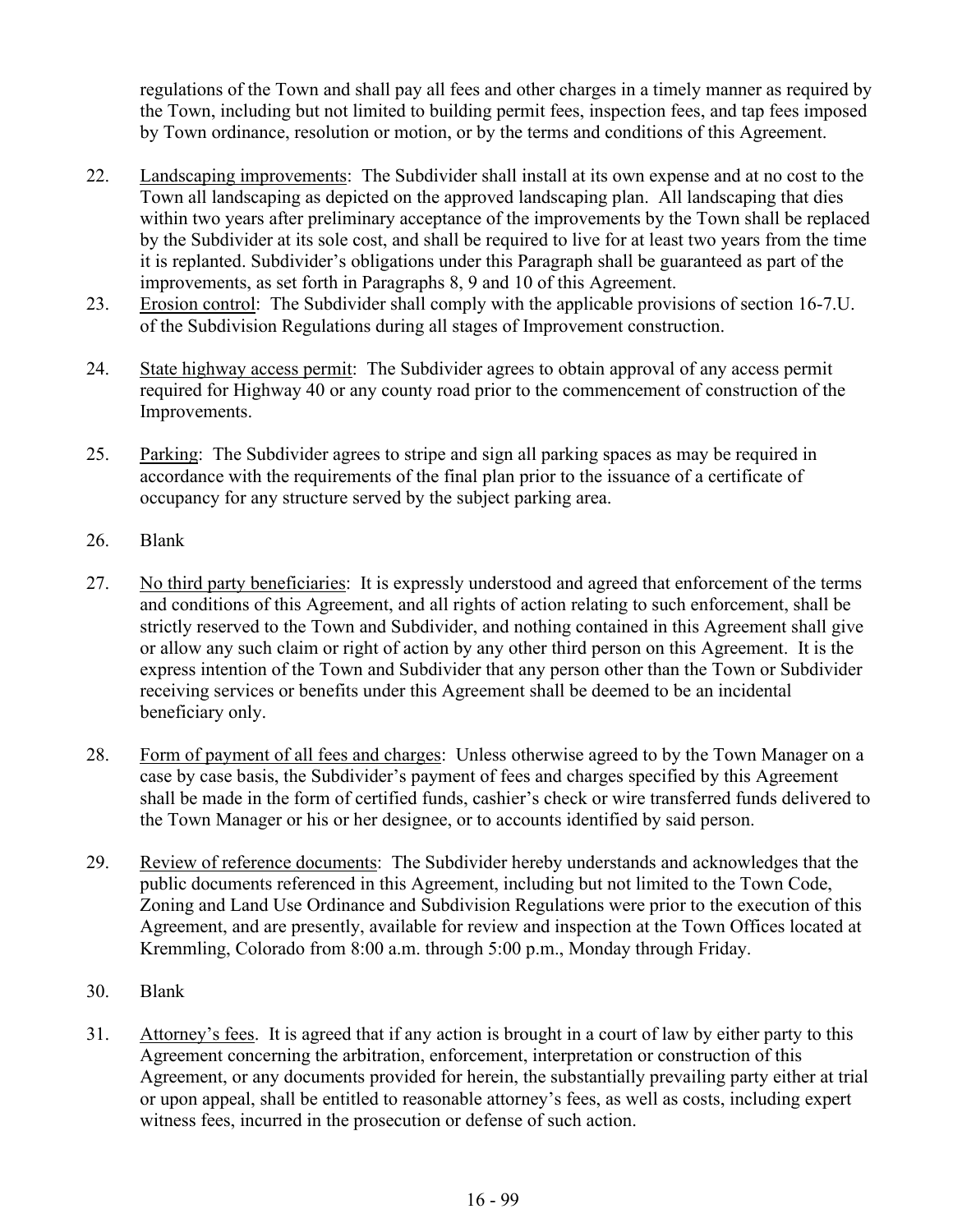- 32. Indemnification: The Subdivider agrees to indemnify and hold the Town, its officers, employees, agents and insurers harmless from and against all liability, claims, and demands, on account of injury, loss or damage, including, without limitation, claims arising from bodily injury, personal injury, sickness, disease, death, property loss or damage, or any other loss of any kind whatsoever, which arise out of or are in any manner connected with the construction of the Improvements or other work performed upon the Subdivision, if such injury, loss, or damage is caused in whole or in part by, or is claimed to be caused in whole or in part by the act, omission, error, professional error, mistake, negligence, intentional act, or other fault of the Subdivider, any subcontractor of the Subdivider, or any officer, employee, representative, or agent of the Subdivider or of any subcontractor of the Subdivider, or which arise out of any worker's compensation claim of any employee of the Subdivider, or of any employee of any subcontractor of the Subdivider. The Subdivider agrees to investigate, handle, respond to, and to provide defense for and defend against any such liability, claims, or demands at the sole expense of the Subdivider. The Subdivider also agrees to bear all other costs and expenses related thereto, including court costs and attorneys' fees, whether or not any such liability, claims or demands alleged are determined to be groundless, false, or fraudulent.
- 33. No waiver: No waiver of any provision of this Agreement shall be deemed to constitute a waiver of any other provision, nor shall it be deemed to constitute a continuing waiver unless expressly provided for by a written amendment to this Agreement signed by both Town and Subdivider; nor shall the waiver of any default under this Agreement be deemed a waiver of any subsequent default or defaults of the same type. The Town's failure to exercise any right under this Agreement shall not constitute the approval of any wrongful act by the Subdivider or the acceptance of any Improvements.
- 34. Vested property rights: This Agreement shall not alter, enlarge, extend or modify any vested right obtained by the Subdivider in connection with the Subdivision. Subdivider hereby waives its rights to any claims against the Town under Colorado vested property rights statutory or common laws if the Town suspends work or withdraws its approval because of false or inaccurate information provided by the Subdivider.
- 35. Recordation: This Agreement and the Subdivision final plat shall be recorded by the Town in the office of the Clerk and Recorder of Grand County, Colorado, and Subdivider shall pay the Town the costs thereof upon demand. It is the Subdivider's obligation to prepare and submit to the Town the final plat in a form and upon material acceptable for recordation by the Clerk and Recorder.
- 36. Immunity: Nothing contained in this Agreement shall constitute a waiver of the Town's sovereign immunity under any applicable state or federal law.
- 37. Personal jurisdiction and venue: Personal jurisdiction and venue for any civil action commenced by either party to this Agreement, whether arising out of or relating to the Agreement or the Performance Guarantee, shall be deemed to be proper only if such action is commenced in the District Court of Grand County, Colorado. The Subdivider expressly waives its right to bring such action in or to remove such action to any other court, whether state or federal.
- 38. Code changes: References in this Agreement to any provision of the Town's Municipal Code or to any Town or other governmental standard are intended to refer to any subsequent amendments and/or revisions to such Code or standard. Such amendments or revisions shall be binding upon Subdivider.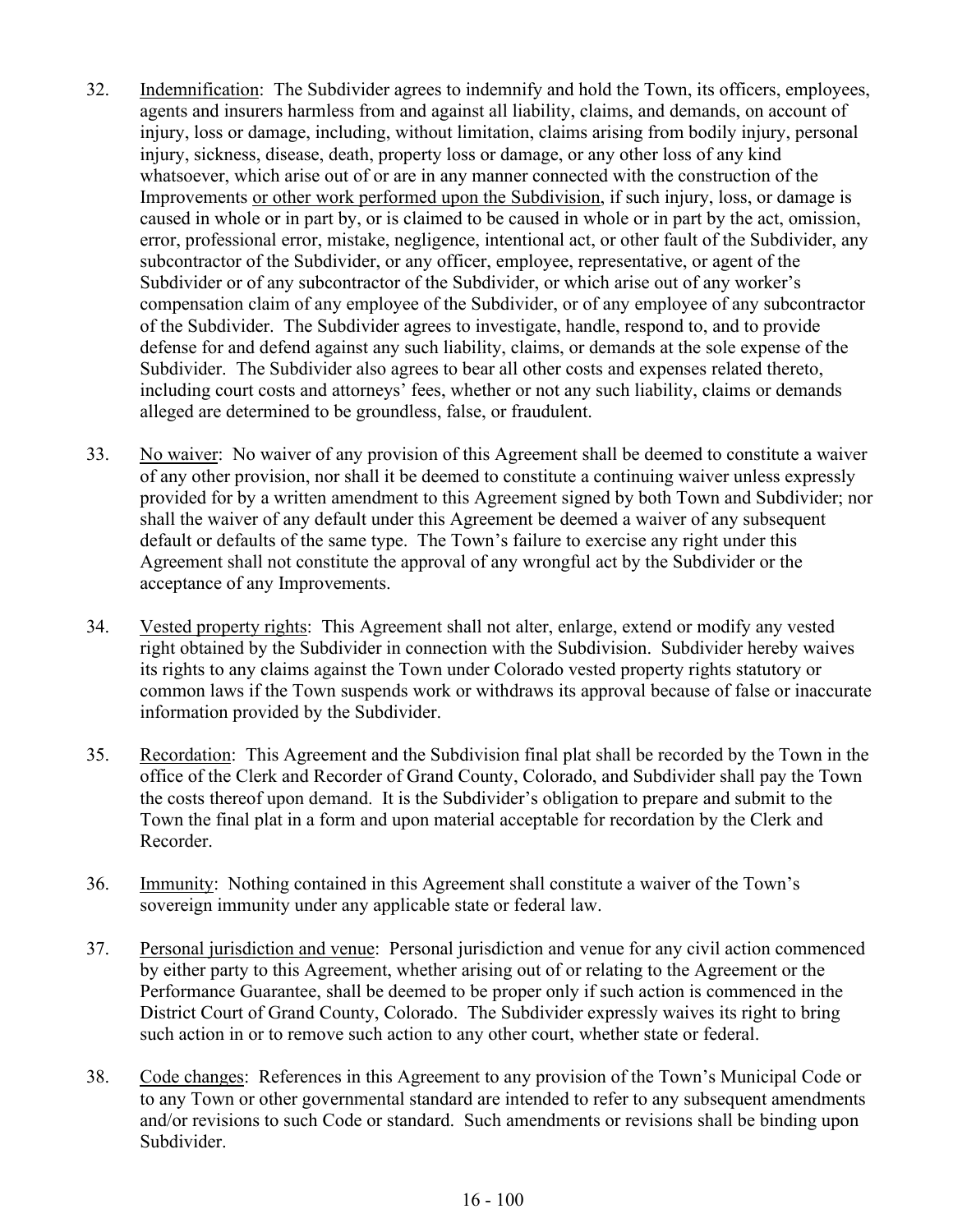- 39. Nonassignability: This Agreement may not be assigned by the Subdivider without the prior written consent of the Town.
- 40. Notice: Any notice required or permitted hereunder shall be in writing and shall be sufficient if personally delivered, mailed by certified mail, return receipt requested, or sent by facsimile, addressed as follows:

Town of Kremmling Attn: Town Manager P.O. Box 538 Kremmling, CO 80459 (970) 724-3249 Fax No. (970) 724-9409

With A Copy (Which shall not constitute notice to the Town) To:

If to the Subdivider:

Notices mailed in accordance with the above provisions shall be deemed to have been given on the third business day after mailing. Notices personally delivered shall be deemed to have been given upon delivery. Notices sent by facsimile shall be deemed to have been given at the time the transmission is received. Nothing herein shall prohibit the giving of notice in the manner provided for in the Colorado Rules of Civil Procedure for service of civil process.

- 41. Entire agreement: This Agreement constitutes the entire agreement and understanding between the parties relating to the subject matter of this Agreement and supersedes any prior agreement or understanding relating to such subject matter.
- 42. Severability: It is understood and agreed by the parties hereto that if any part, term, or provision of this Agreement is held by a court of competent jurisdiction to be illegal or in conflict with any law, state or federal, the validity of the remaining portions or provisions hereof shall not be affected, and the rights and obligations of the parties shall be construed and enforced as if the Agreement did not contain the particular part, term, or provision held to be invalid.
- 43. Modification: This Agreement may be modified or amended only by a duly authorized written instrument executed by the parties hereto.
- 44. Counterparts: This Agreement may be executed simultaneously in two or more copies, each of which shall be considered an original for all purposes and all of which together shall constitute but one and the same instrument.
- 45. Paragraph headings: Paragraph headings are inserted for convenience only and in no way limit or define the interpretation to be placed upon this Agreement.
- 46. Binding effect: This Agreement shall run with the property, and shall be binding upon, and shall inure to the benefit of, the parties and their respective heirs, successors, assigns, and legal representatives.
- 47. Governing law: This Agreement shall be interpreted in accordance with the laws of the State of Colorado.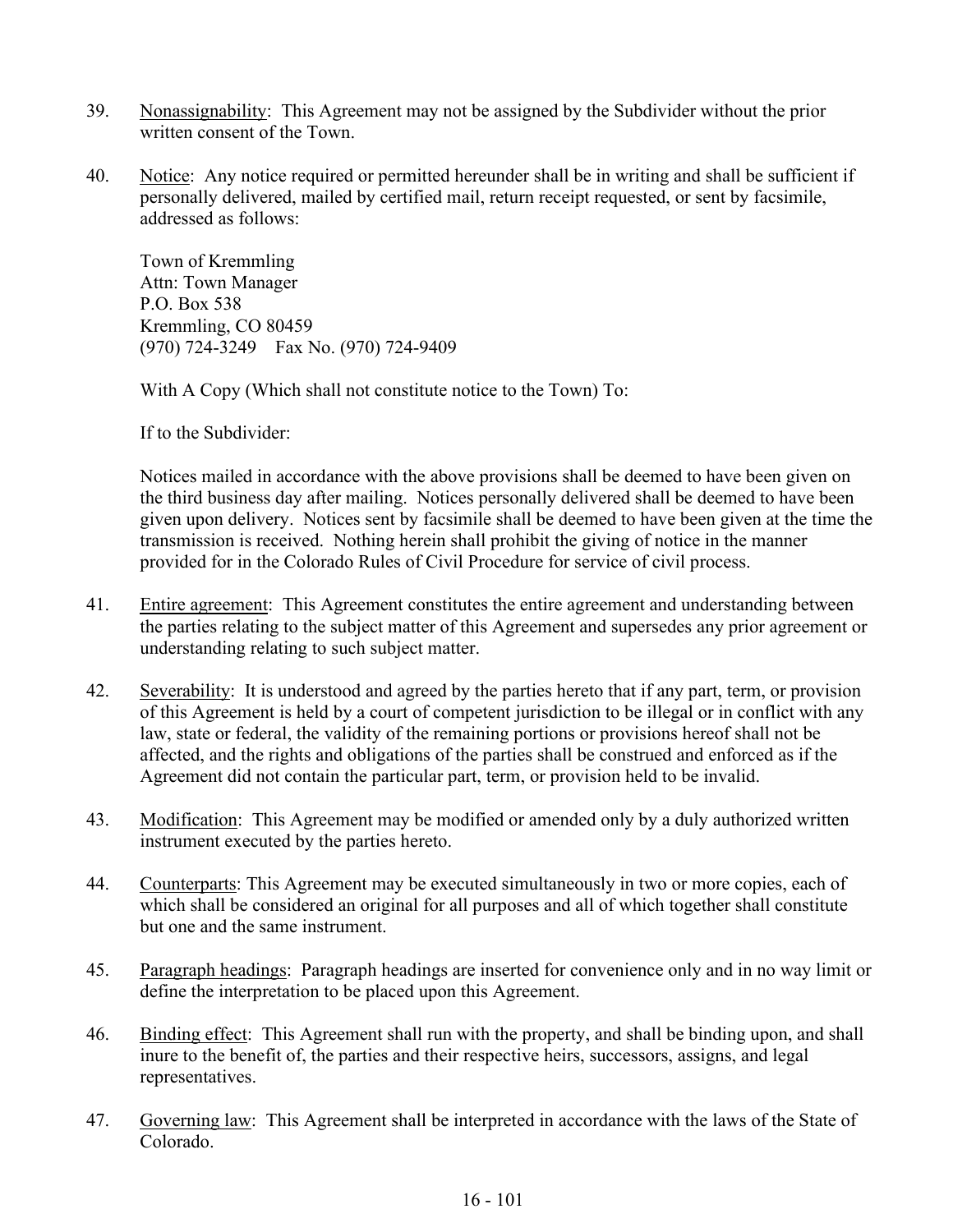48. Incorporation of exhibits: The attached Exhibits A through H, inclusive, are incorporated herein by reference.

| ATTEST:                                                                                                                                                                                                                                                                                                                                                                                                                     | TOWN OF KREMMLING, |
|-----------------------------------------------------------------------------------------------------------------------------------------------------------------------------------------------------------------------------------------------------------------------------------------------------------------------------------------------------------------------------------------------------------------------------|--------------------|
| By: Town Clerk                                                                                                                                                                                                                                                                                                                                                                                                              | By: <u>Mayor</u>   |
| DEVELOPER:                                                                                                                                                                                                                                                                                                                                                                                                                  |                    |
|                                                                                                                                                                                                                                                                                                                                                                                                                             |                    |
| Exhibit A - Property description<br>Exhibit B - Public improvements list<br>Exhibit C - Public improvements description<br>Exhibit D - Public improvements completion schedule<br>Exhibit E - Permitted title exceptions<br>Exhibit F - Letter of credit form<br>Exhibit G - Agreement for alternative security<br>Exhibit H - Payment in lieu of dedication<br>Exhibit I - Agreement for payment of oversized utility fees |                    |
| STATE OF COLORADO<br>UULUKADU )<br>) ss.<br>(                                                                                                                                                                                                                                                                                                                                                                               |                    |
| COUNTY OF GRAND                                                                                                                                                                                                                                                                                                                                                                                                             |                    |
| Town of Kremmling,                                                                                                                                                                                                                                                                                                                                                                                                          |                    |
| WITNESS my hand and official seal.                                                                                                                                                                                                                                                                                                                                                                                          |                    |
| Notary Public                                                                                                                                                                                                                                                                                                                                                                                                               |                    |

(Title 16 Repealed and Re-Enacted Ord. 435 §1, 1998)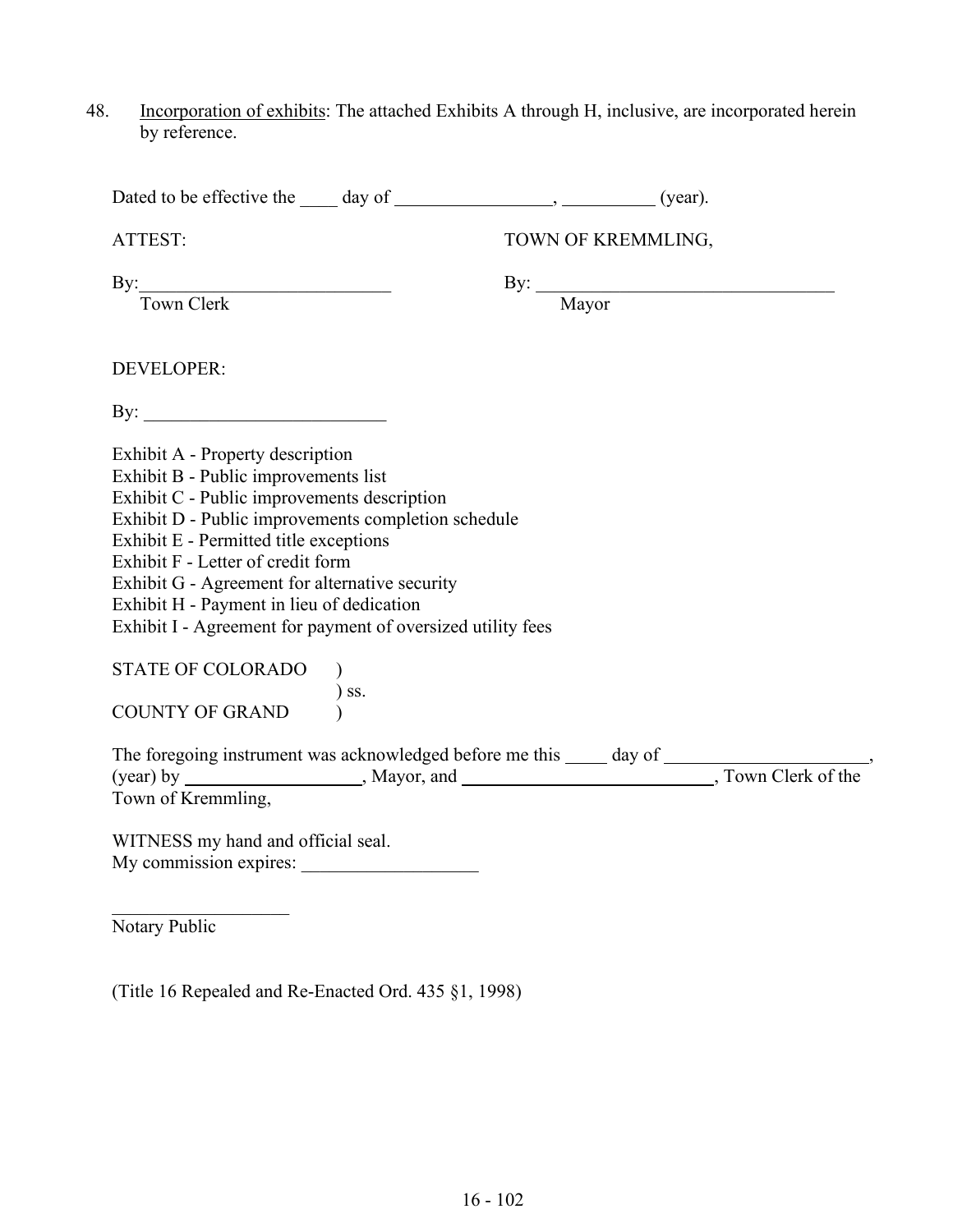## **16.11 – Boundary Line Adjustments**

# **Sections Page**

16.11.010. Purpose.

16.11.020. Approval required.

16.11.030. Application to commence procedure.

16.11.040. Referral comments.

16.11.050. Approval or denial of applications.

16.11.060. Right of appeal.

16.11.070. Conditions of approval.

16.11.080. Boundary lime adjustment review standards.

16.11.090. Finalization and recording of boundary line adjustment.

### **16.11.010 Purpose.**

The purpose of this chapter is to permit a lot merger or minor changes in the boundary lines of adjustment lots or parcels without requiring the processing of an entire subdivision plat application.

### **16.11.020 Approval required.**

Before any boundary line adjustment shall be legally effective for any purpose, weather immediate or future, including but not limited to any sale, transfer of ownership or building development of the affected or resulting lots or parcels, the procedures prescribed by this chapter shall be followed.

### **16.11.030 Application to commence procedure.**

The boundary line adjustment review process is commenced by filing with the Town an application including the following information:

(1) The application and review fee as set by resolution of the Board of Trustees;

 (2) Written consent to the proposed boundary lune adjustment signed by the owners of all the properties affected or by their duly authorized agents;

(3) A vicinity map showing the general location of the affected properties;

 (4) An eleven-inch-by-seventeen-inch or larger scaled site plan drawing showing the existing and proposed boundary lines, dimensions and bearings of the properties to be affected by the adjustment; the locations, dimensions and setback for all existing and proposed improvements, structures, easements and utilities; and the current zoning of the properties;

 (5) The legal descriptions of the properties affected by the adjustment, describing such properties before and after the proposed, adjustment, and a legal description of the area subject to the adjustment;

 (6) The proposed deeds or other instruments of conveyance to be uses to effectuate the adjustment, together with legal descriptions;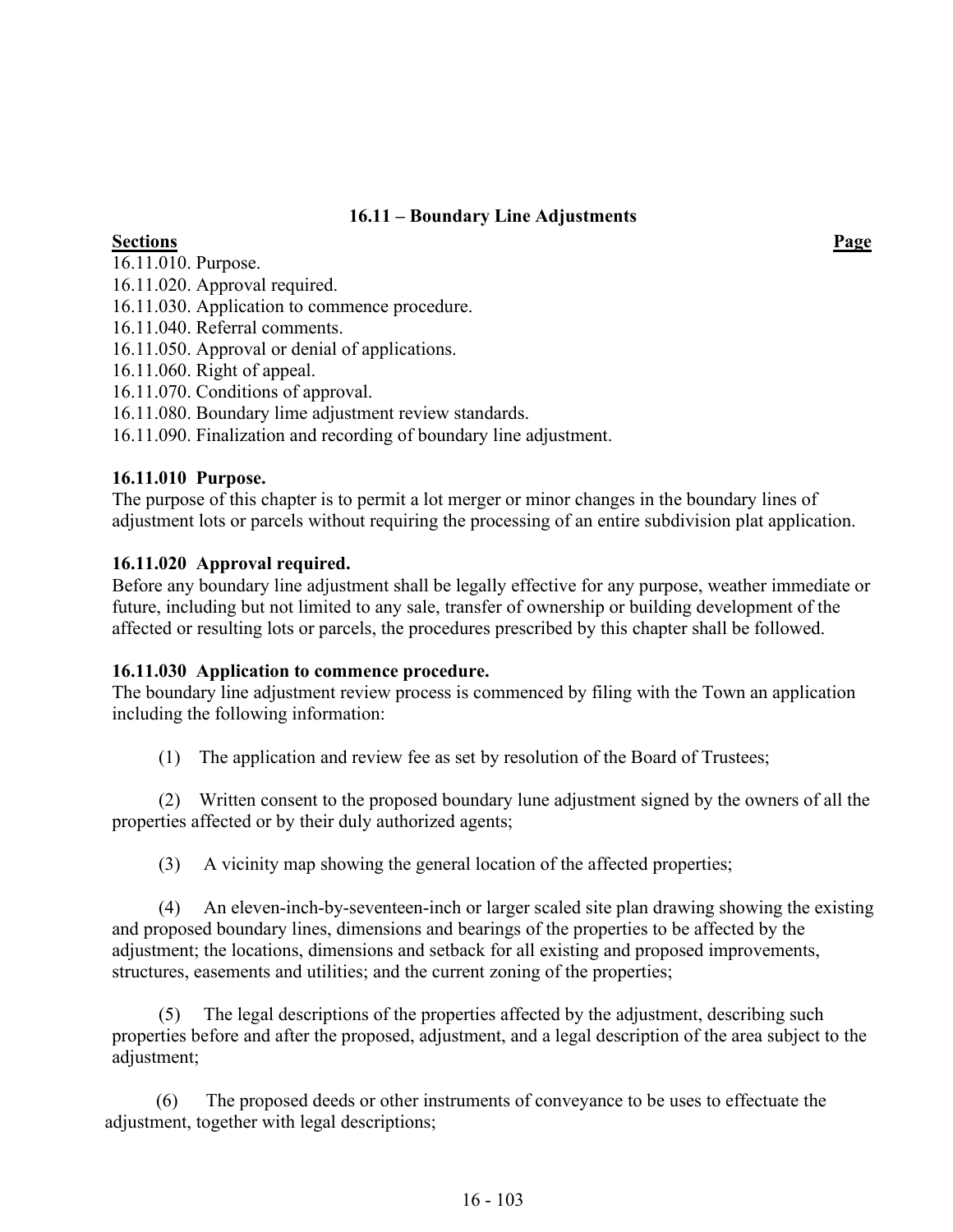(7) A current title report in the form of a title commitment indicating the current ownership and the encumbrances, if any, on the affected properties. The report shall have been issued within three month prior to submission of the application, and updated commitment shall be provided upon request;

 (8) A certificate of taxes due or other evidence demonstrating that there are no overdue taxes on the affected properties;

 (9) Certified mail return receipts and copies of the letters from the owners to the holders of any mortgages or deeds of trust upon the properties evidencing the fact that the owners have sent a copy of the application to such holders and notified the holders of the requested boundary line adjustment; and

 (10) Such other data and information Town staff reasonably determines necessary to conduct a review of the application. The applicant shall promptly comply with any requests to provide additional or supplemental information. The deadline for action on an adjustment application shall be automatically extended to reflect the submittal date of any additional or supplemental information.

## **16.11.040 - Referral comments.**

Upon receipt of a complete boundary line adjustment application, the Planning Director shall review the request to determine weather it complies with the requirements of this code. The application may be referred to other Town departments and to other appropriate agencies and persons, and referral comments and consultation regarding the application may be received from such departments, agencies, and persons. The applicant shall be provided with copies of any written referral comments.

### **16.11.050 - Approval or denial of application**

Within thirty (30) days of receiving a complete boundary line adjustment application, the Planning Director shall determine whether the proposed boundary line adjustment complies with the requirements of this code and shall approve, approve with conditions, or deny the application. Notice of the approval or denial shall be in writing and shall be provided to the applicant. If the boundary line adjustment is approved, the application shall be finalized and the appropriate documents shall be recorded as provided in section 16.11.090.

### **16.11.060 - Right of appeal.**

A denial of an application for a boundary line adjustment by the Planning Director may be appealed to the Town Board in accordance with section 16.09.010 of this code. Upon completion of the appeal hearing, the Town Board may approve, deny, or approve with conditions the requested boundary line adjustment, and the Town Board's decision shall be final.

### **16.11.070 - Conditions of approval.**

Conditions of approval may be imposed on any boundary line adjustment as may be necessary to conform the application to the requirements of this section or to other applicable requirements of this code.

### **16.11.080 – Boundary line adjustment review standards.**

The decision to approve or deny a proposed boundary line adjustment shall be based upon whether the applicant has demonstrated that the proposed adjustment meets all of the following standards:

- (1) The adjustment involves adjacent lots or parcels;
- (2) No new lot or parcel is created;